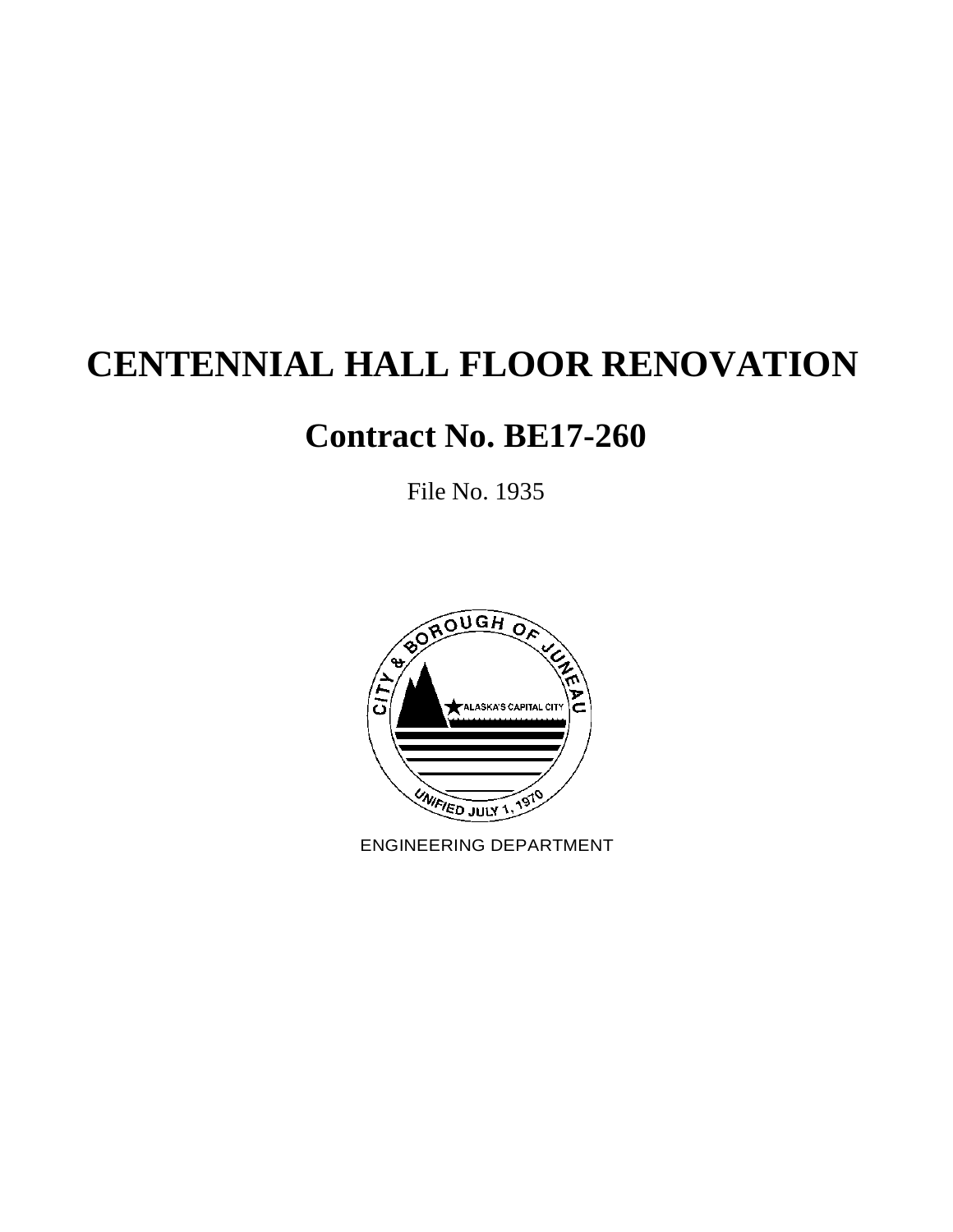# **DIVISION 0 - BIDDING AND CONTRACT REQUIREMENTS, CONTRACT FORMS, AND CONDITIONS OF THE CONTRACT**

# **BIDDING and CONTRACT REQUIREMENTS No. of Pages**

| 00005 |  |
|-------|--|
| 00030 |  |
| 00100 |  |
| 00300 |  |
| 00310 |  |
| 00320 |  |
| 00360 |  |
|       |  |

# **CONTRACT FORMS**

| 00500 |  |
|-------|--|
| 00610 |  |
| 00620 |  |

# **CONDITIONS OF THE CONTRACT**

| 00700 |                                        | 44  |
|-------|----------------------------------------|-----|
| 00800 |                                        | - 5 |
| 00830 | Alaska Labor Standards, Reporting, and |     |
|       |                                        |     |

# **TECHNICAL SPECIFICATIONS**

# **DIVISION 01 GENERAL REQUIREMENTS**

| 011000 |                                 | $\overline{3}$ |
|--------|---------------------------------|----------------|
| 012000 |                                 | $\overline{2}$ |
| 012100 |                                 | $\overline{2}$ |
| 013000 |                                 | $\overline{3}$ |
| 015000 |                                 | $\overline{2}$ |
| 016000 |                                 | $\overline{2}$ |
| 017010 |                                 | $\overline{3}$ |
|        | DIVISION 02 EXISTING CONDITIONS |                |
| 024119 |                                 | 6              |
|        | <b>DIVISION 03 CONCRETE</b>     |                |
|        |                                 | $\overline{7}$ |
|        | <b>DIVISION 09 FINISHES</b>     |                |
|        |                                 | 4              |

# **DRAWINGS**

| A1 | <b>OVERALL BALLROOM PLAN</b> |  |
|----|------------------------------|--|
|    |                              |  |

A2 FLOOR & WALL DETAILS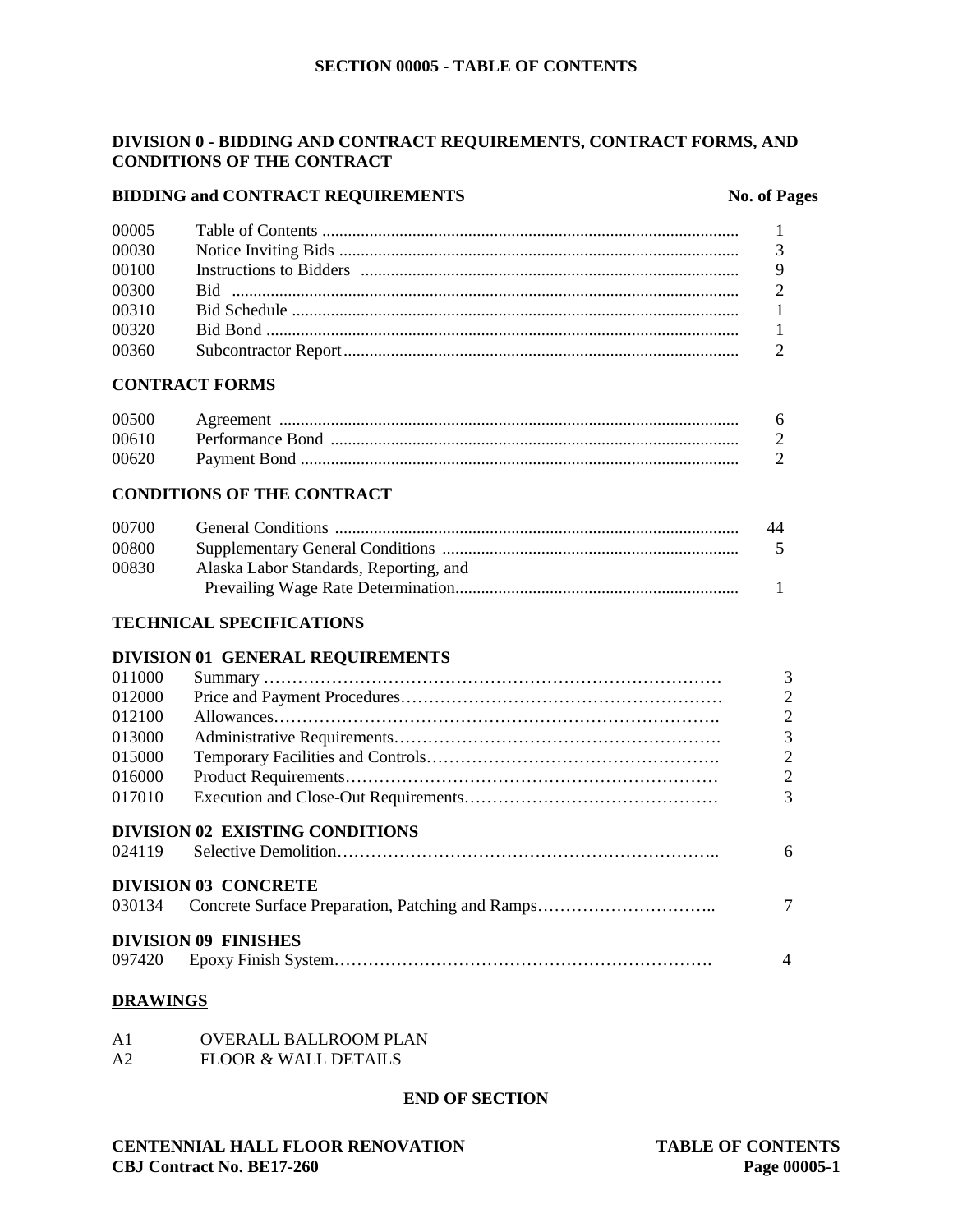# **SECTION 00030 - NOTICE INVITING BIDS**

# **OBTAINING CONTRACT DOCUMENTS.** The Contract Documents are entitled:

# **Centennial Hall Floor Renovation CBJ Contract No. BE17-260**

The Contract Documents may be obtained at the City & Borough of Juneau (CBJ) Engineering Department, 3rd Floor Marine View Center, upon payment of **\$25** (non-refundable) for each set of Contract Documents (including Technical Specifications and Drawings) or may be downloaded for free at the CBJ Engineering Department webpage at: [www.juneau.org/engineering](http://www.juneau.org/engineering)

**PRE-BID CONFERENCE.** Prospective Bidders are encouraged to attend a Pre-Bid conference of the proposed WORK, which will be conducted by the OWNER and ARCHITECT, at **10:00 a.m. on May 31, 2017, in the City and Borough of Juneau Engineering Conference Room, 3rd Floor, Marine View Center**. The object of the conference is to acquaint Bidders with the bid documents and site conditions. Conference call capability will be available for the Pre-Bid meeting. Proposers intending to participate via conference call shall notify Contract Specialist in the CBJ Engineering Contracts Division, at (907) 586-0490, or Contracts@juneau.org by 4:30 p.m., May 31, 2017.

**DESCRIPTION OF WORK.** This Project consists of removal of existing wood flooring, shot/abrasive blasting and grinding to remove existing adhesive and prepare surface to accept finish, and application of epoxy coating system at the Centennial Hall Convention Center as described in these Contract Documents. Earliest Start date is July 11, 2017.

# **DEADLINE FOR BIDDER QUESTIONS: Close of business on June 6, 2017.**

**DEADLINE FOR BIDS:** Sealed bids must be received by the Purchasing Division **prior to 2:00 p.m., Alaska Time on June 13, 2017,** or such later time as may be announced by addendum at any time prior to the deadline. Bids will be time and date stamped by the Purchasing Division, which will establish the official time of receipt of bids. Bids will be opened immediately thereafter in the Assembly Chambers of the Municipal Building, 155 S. Seward Street, unless otherwise specified.

Bid documents delivered in person or by **courier** service must be delivered to:

# **PHYSICAL LOCATION:**

City and Borough of Juneau, Purchasing Division 105 Municipal Way, Room 300 Juneau, AK 99801

Bid documents delivered by the **U.S. Postal Service** must be mailed to:

# **MAILING ADDRESS:**

City and Borough of Juneau, Purchasing Division 155 South Seward Street Juneau, AK 99801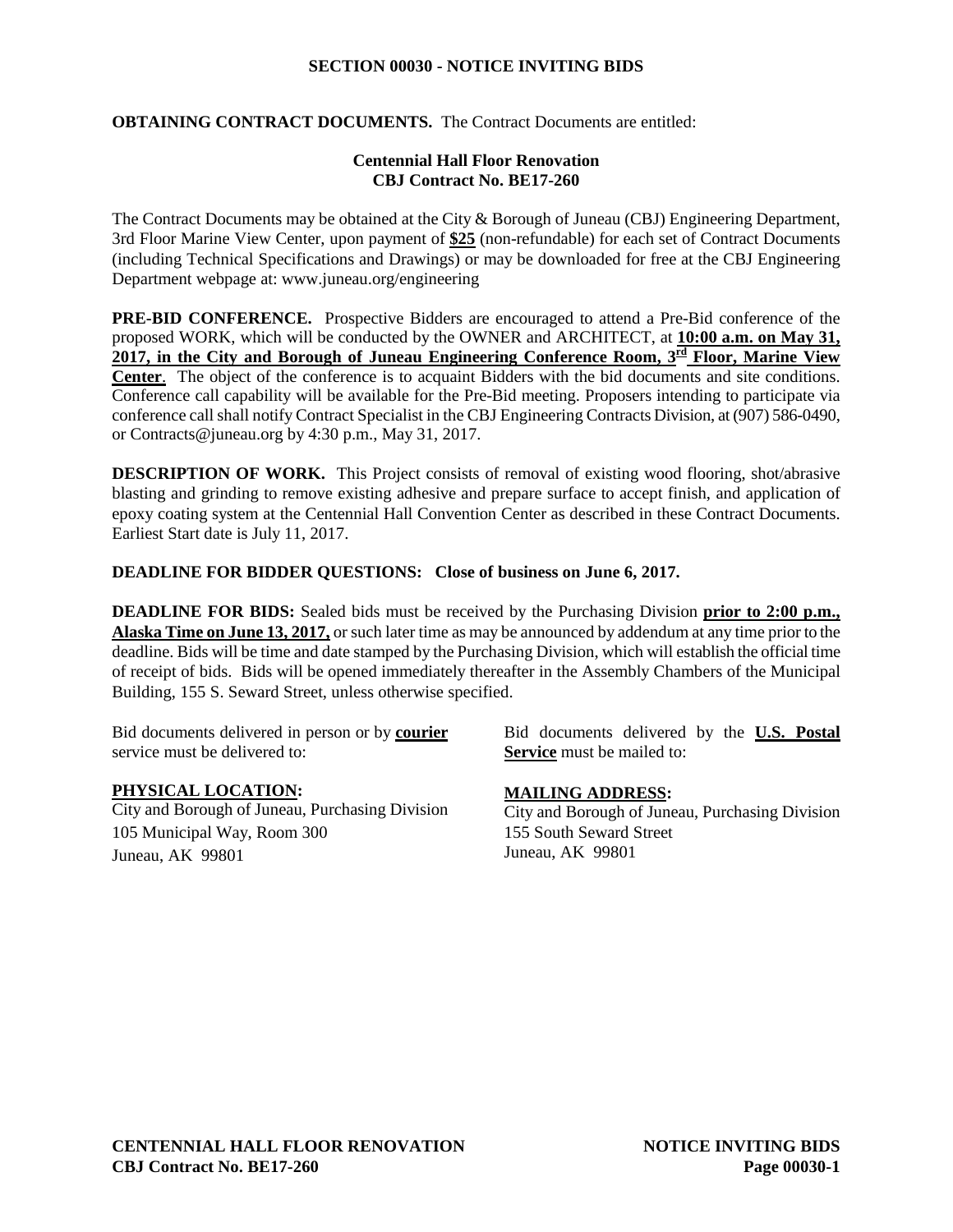#### **SECTION 00030 - NOTICE INVITING BIDS**

**Please affix the label below to outer envelope in the lower left hand corner.**

|    | IMPORTANT NOTICE TO BIDDER |                                                                 |   |
|----|----------------------------|-----------------------------------------------------------------|---|
|    | To submit your Bid:        |                                                                 |   |
| 1. |                            | Print your company name and address on the upper left corner of |   |
|    | your envelope.             |                                                                 |   |
| 2. |                            | Complete this label and place it on the lower left corner       |   |
|    | of your envelope.          |                                                                 |   |
| S  | <b>BID NUMBER:</b>         |                                                                 |   |
| E  | <b>BE17-260</b>            |                                                                 | B |
| A  |                            |                                                                 |   |
| L  | <b>SUBJECT:</b>            |                                                                 | D |
| F. |                            | <b>Centennial Hall Floor Renovation</b>                         |   |
| D  |                            |                                                                 |   |
|    | <b>DEADLINE DATE:</b>      |                                                                 |   |
|    |                            |                                                                 |   |
|    |                            |                                                                 |   |
|    |                            | <b>PRIOR TO 2:00PM ALASKA</b>                                   |   |
|    | TIME                       |                                                                 |   |

**Mailing/delivery times to Alaska may take longer than other areas of the U.S.** Late bids will not be accepted and will be returned.

**SITE OF WORK.** The site of the WORK is Centennial Hall Convention Center, 101 Egan Drive, Juneau, Alaska.

**BIDDING, CONTRACT, or TECHNICAL QUESTIONS.** All communications relative to this WORK, prior to opening Bids, shall be directed to the following:

> Greg Smith, Contract Administrator CBJ Engineering Department, 3rd Floor, Marine View Center greg.smith@juneau.org Telephone: (907) 586-0873 Fax: (907) 586-4530

**BID SECURITY.** Each Bid shall be accompanied by a certified or cashier's check or Bid Bond, in the amount of 5% percent of the Bid, payable to the City and Borough of Juneau, Alaska, as a guarantee that the Bidder, if its Bid is accepted, will promptly execute the Agreement. A Bid shall not be considered unless one of the forms of Bidder's security is enclosed with it.

**CONTRACTOR'S LICENSE.** All contractors are required to have a current Alaska Contractor's License, prior to submitting a Bid, and a current Alaska Business License prior to award.

**BID TO REMAIN OPEN.** The Bidder shall guarantee the Bid for a period of 120 Days from the date of Bid opening. Any component of the Bid including Deductive Alternates may be awarded anytime during the 120 Days.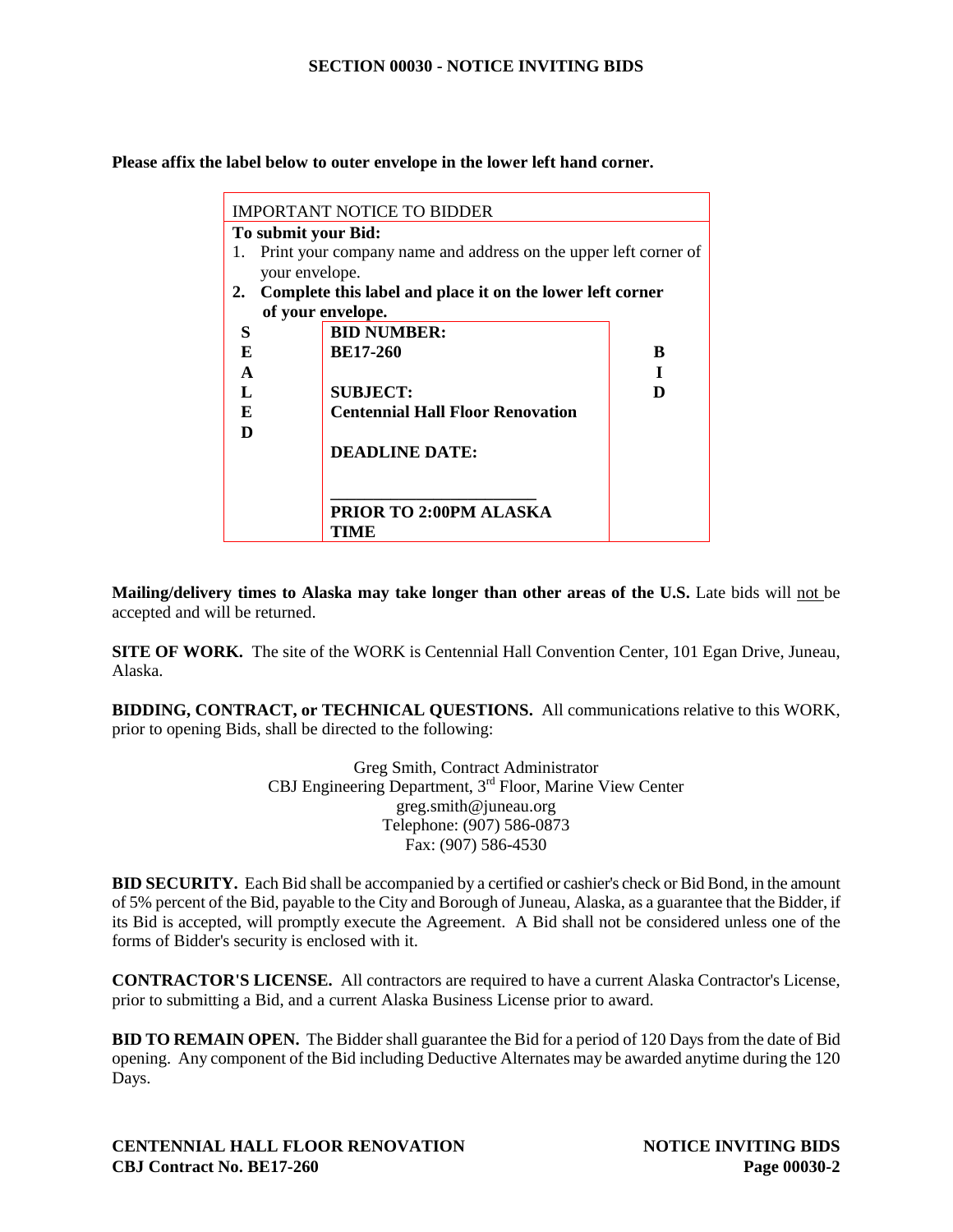# **SECTION 00030 - NOTICE INVITING BIDS**

**OWNER'S RIGHTS RESERVED.** The OWNER reserves the right to reject any or all Bids, to waive any informality in a Bid, and to make award to the lowest responsive, responsible Bidder as it may best serve the interests of the OWNER.

**OWNER:** City and Borough of Juneau

 $area <$ By:  $\overline{\phantom{0}}$ 

Greg Smith, Contract Administrator

Date  $5|16|17$ 

**END OF SECTION** 

**CENTENNIAL HALL FLOOR RENOVATION** CBJ Contract No. BE17-260

**NOTICE INVITING BIDS** Page 00030-3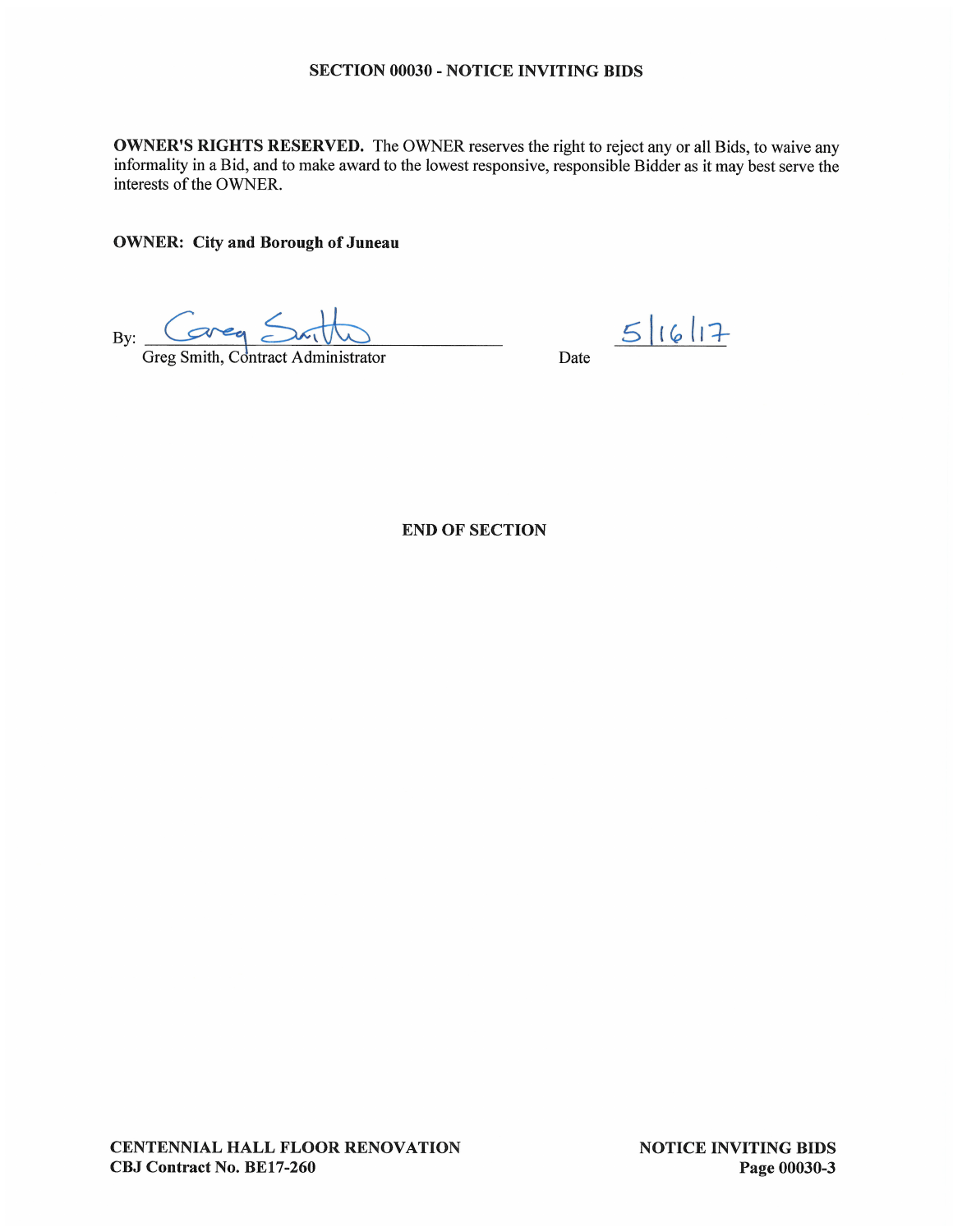**1.0 DEFINED TERMS**. Terms used in these Instructions to Bidders and the Notice Inviting Bids, which are defined in the General Conditions, have the meanings assigned to them in the General Conditions. The term "Bidder" means one who submits a Bid directly to the OWNER, as distinct from a sub-bidder, who submits a Bid to a Bidder.

# **2.0 INTERPRETATIONS AND ADDENDA.**

- A. INTERPRETATIONS. All questions about the meaning or intent of the Contract Documents are to be directed to the Engineering Contracts Administrator. Interpretations or clarifications considered necessary by the Engineering Contracts Administrator in response to such questions will be issued by Addendum, mailed, faxed, or delivered to all parties recorded by the Engineering Contracts Administrator, or OWNER, as having received the Contract Documents. Questions received less than seven Days prior to the Deadline for Bids may not be answered. Only questions answered by formal written Addendum will be binding. Oral and other interpretations or clarifications will be without legal effect.
- B. ADDENDA. Addenda may be issued to modify the Contract Documents as deemed advisable by the OWNER. Addenda may be faxed or, if addendum format warrants, addenda may be posted to the CBJ Engineering Department website. In any event, notification of addendum issuance will be faxed to planholders. Hard copies are available upon request. The OWNER will make all reasonable attempts to ensure that all planholders receive notification of Addenda, however, it is strongly recommended by the OWNER that bidders independently confirm the contents, number, and dates of each Addendum prior to submitting a Bid.
- **3.0 FAIR COMPETITION**. More than one Bid from an individual, firm, partnership, corporation, or association under the same or different names will not be considered. If the OWNER believes that any Bidder is interested in more than one Bid for the WORK contemplated, all Bids in which such Bidder is interested will be rejected. If the OWNER believes that collusion exists among the Bidders, all Bids will be rejected.
- **4.0 RESPONSIBILITY OF BIDDERS.** Only responsive Bids from responsible Bidders will be considered. A Bid submitted by a Bidder determined to be not responsible may be rejected. The OWNER may find a bidder to be not responsible for any one of the following reasons, but is not limited in its responsibility analysis to the following factors:
	- A. Evidence of bid rigging or collusion;
	- B. Fraud or dishonesty in the performance of previous contracts;
	- C. Record of integrity;
	- D. More than one bid for the same work from an individual, firm, or corporation under the same or different name;
	- E. Unsatisfactory performance on previous or current contracts;
	- F. Failure to pay, or satisfactorily settle, all bills due for labor and material on previous contracts;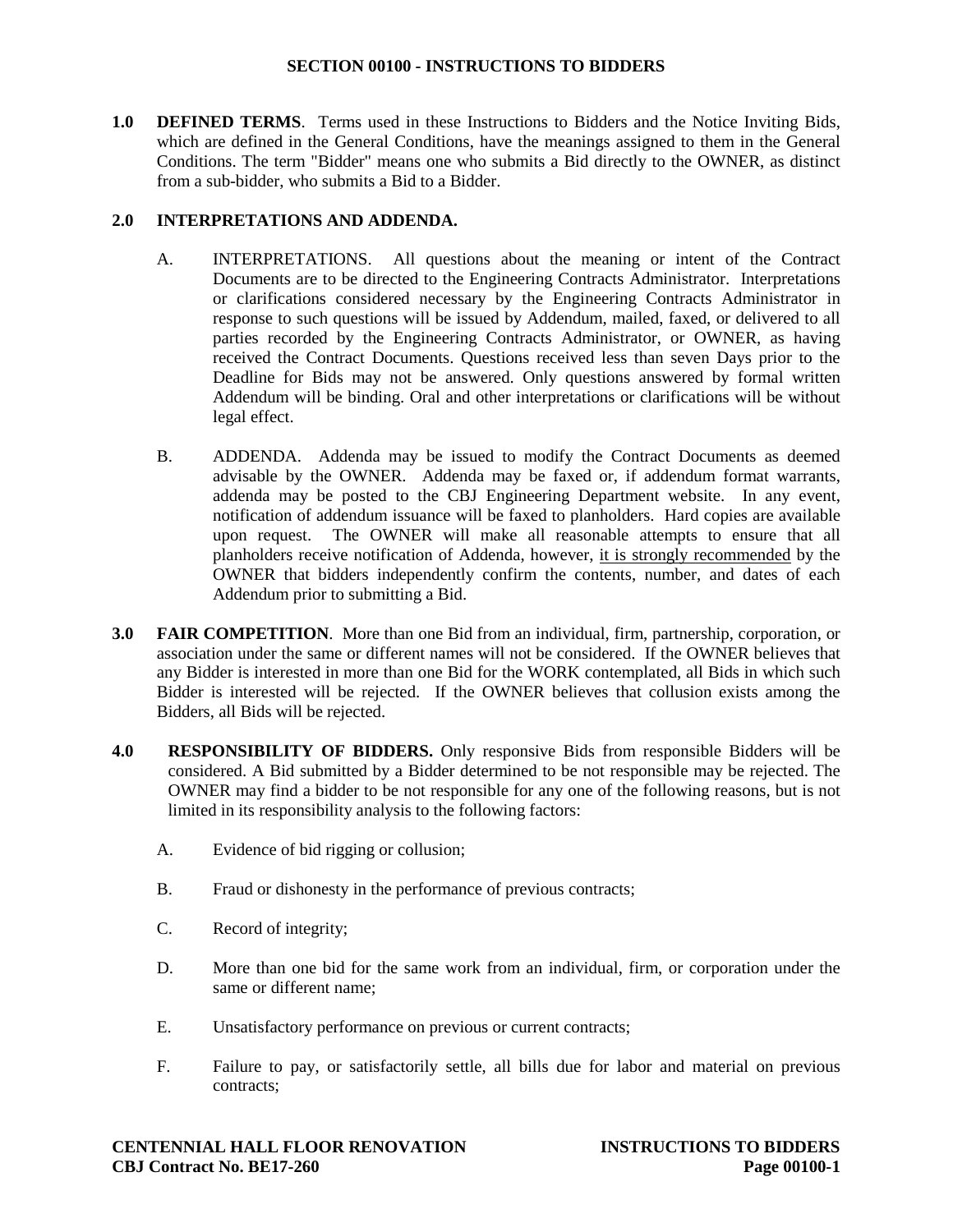- G. Uncompleted work that, in the judgment of the OWNER, might hinder or prevent the bidder's prompt completion of additional work, if awarded;
- H. Failure to reimburse the OWNER for monies owed on any previous contracts;
- I. Default under previous contracts;
- J. Failure to comply with any qualification requirements of the OWNER; special standards for responsibility, if applicable, will be specified. These special standards establish minimum standards or experience required for a responsible Bidder on a specific contract;
- K. Engaging in any activity that constitutes a cause for debarment or suspension under the CBJ Procurement Code 53.50 or submitting a bid during a period of debarment;
- L. Lack of skill, ability, financial resources, or equipment required to perform the contract; or
- M. Lack of legal capacity to contract.
- N. Bidders must be registered as required by law and in good standing for all amounts owned to the OWNER per Paragraph 21.0 of this Section.
- O. Failure to submit a complete Subcontractor Report as required in section Section 00360 Subcontractor Report.

Nothing contained in this section deprives the OWNER of its discretion in determining the lowest responsible bidder. Before a Bid is considered for award, a Bidder may be requested to submit information documenting its ability and competency to perform the WORK, according to general standards of responsibility and any special standards which may apply. It is Bidder's responsibility to submit sufficient, relevant, and adequate information. OWNER will make its determination of responsibility and has no obligation to request clarification or supplementary information.

- **5.0 NON-RESPONSIVE BIDS**. Only responsive Bids will be considered. Bids may be considered non-responsive and may be rejected. Some of the reasons a Bid may be rejected for being nonresponsive are:
	- A. If a Bid is received by the CBJ Purchasing Division after the Deadline for Bids.
	- B. If the Bid is on a form other than that furnished by the OWNER, or legible copies thereof; or if the form is altered or any part thereof is detached; or if the Bid is improperly signed.
	- C. If there are unauthorized additions, conditional or alternate Bids, or irregularities of any kind which may tend to make the bid incomplete, indefinite, ambiguous as to its meaning, or in conflict with the OWNER's Bid document.
	- D. If the Bidder adds any unauthorized conditions, limitations, or provisions reserving the right to accept or reject any award, or to enter into a contract pursuant to an award. This does not exclude a Bid limiting the maximum gross amount of awards acceptable to any one Bidder at any one Bid opening, provided that any selection of awards will be made by the OWNER.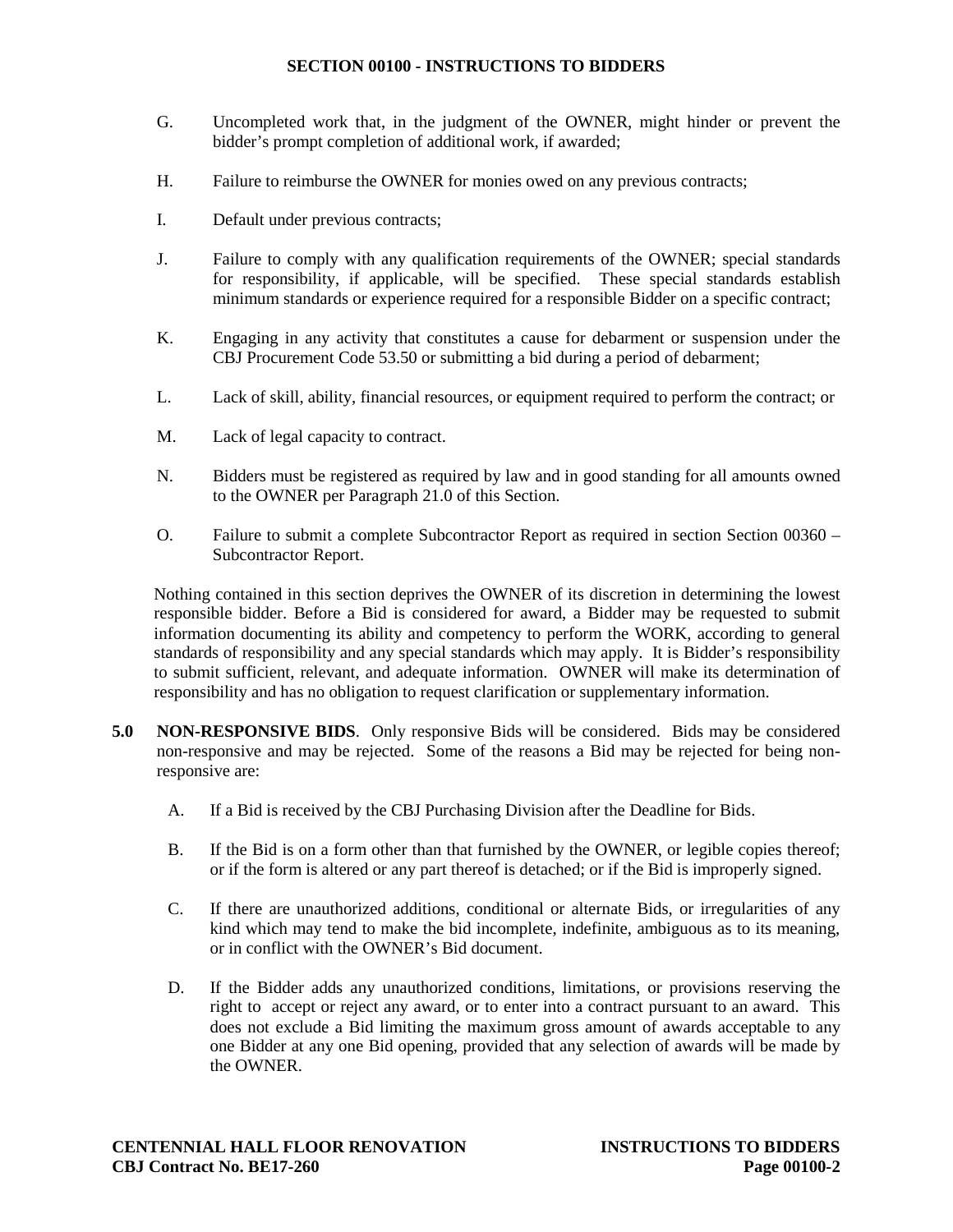- E. If the Bid does not contain a Unit Price for each pay item listed, except in the case of authorized alternate pay items.
- F. If the Bidder has not acknowledged receipt of each Addendum.
- G. If the Bidder fails to furnish an acceptable Bid guaranty with the Bid.
- H. If any of the Unit Prices Bid are excessively unbalanced (either above or below the amount of a reasonable Bid) to the potential detriment of the OWNER.
- I. If a Bid modification does not conform to Article 15.0 of this Section.
- **6.0 BIDDER'S EXAMINATION OF CONTRACT DOCUMENTS AND SITE**. It is the responsibility of each Bidder before submitting a Bid:
	- A. To examine thoroughly the Contract Documents, and other related data identified in the Bidding documents (including "technical data" referred to below):
		- 1. To visit the site to become familiar with and to satisfy the Bidder as to the general and local conditions that may affect cost, progress, or performance, of the WORK,
		- 2. To consider federal, state and local laws and regulations that may affect cost, progress, or performance of the WORK,
		- 3. To study and carefully correlate the Bidder's observations with the Contract Documents, and other related data; and
		- 4. To notify the ARCHITECT of all conflicts, errors, or discrepancies in or between the Contract Documents and such other related data.

# **7.0 REFERENCE IS MADE TO THE SUPPLEMENTARY GENERAL CONDITIONS FOR IDENTIFICATION OF:**

- A. Those reports of explorations and tests of subsurface conditions at the site which have been utilized by the Architect of Record in the preparation of the Contract Documents. The Bidder may rely upon the accuracy of the technical data contained in such reports, however, the interpretation of such technical data, including any interpolation or extrapolation thereof, together with non-technical data, interpretations, and opinions contained therein or the completeness thereof is the responsibility of the Bidder.
- B. Those Drawings of physical conditions in or relating to existing surface and subsurface conditions (except underground utilities) which are at or contiguous to the site have been utilized by the Architect of Record in the preparation of the Contract Documents. The Bidder may rely upon the accuracy of the technical data contained in such Drawings, however, the interpretation of such technical data, including any interpolation or extrapolation thereof, together with nontechnical data, interpretations, and opinions contained in such Drawings or the completeness thereof is the responsibility of the Bidder.
- C. Copies of such reports and Drawings will be made available by the OWNER to any Bidder on request if said reports and Drawings are not bound herein. Those reports and Drawings are not part of the Contract Documents, but the technical data contained therein upon which the Bidder is entitled to rely, as provided in Paragraph SGC-4.2 of the Supplementary General Conditions, are incorporated herein by reference.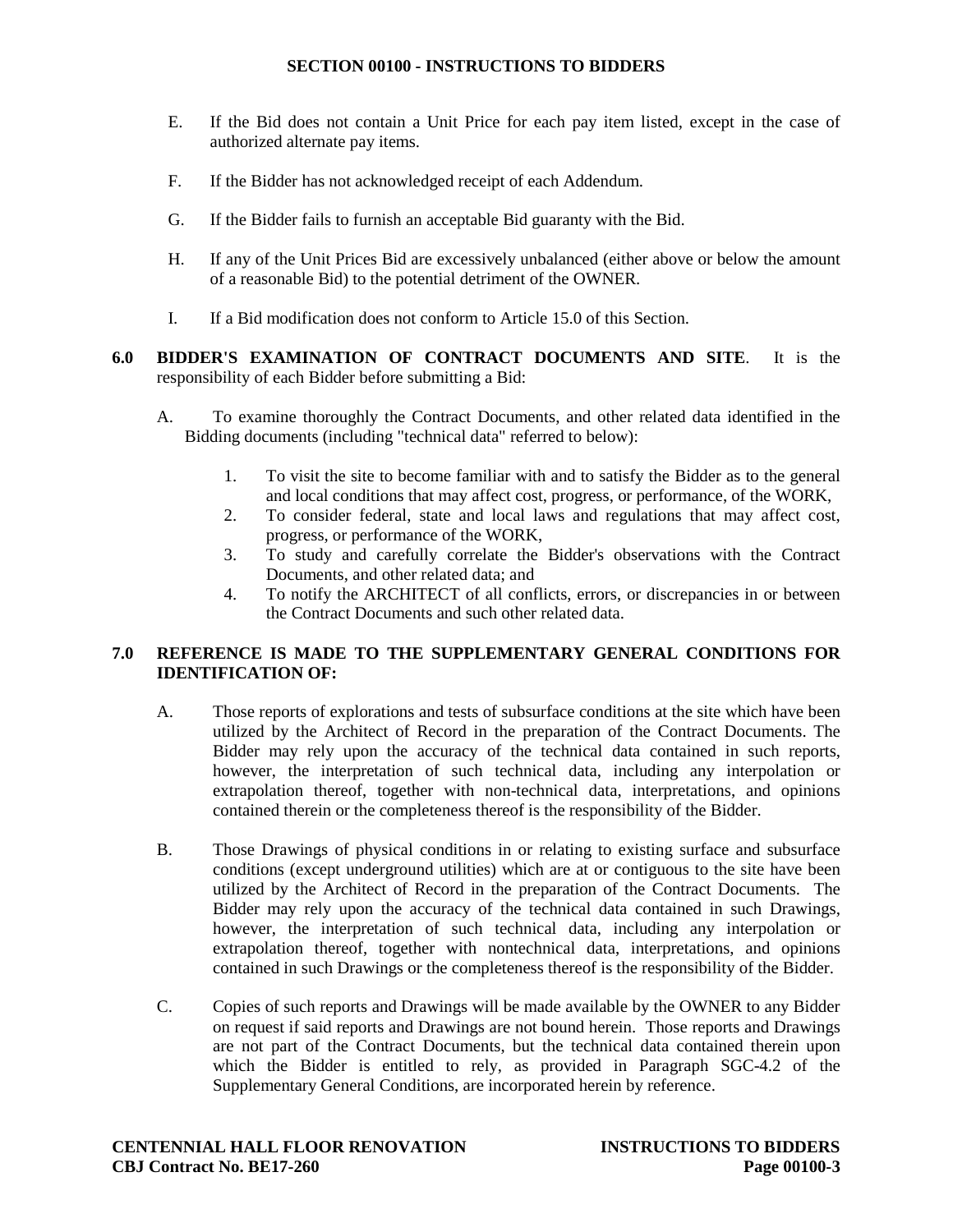- D. Information and data reflected in the Contract Documents with respect to underground utilities at or contiguous to the site is based upon information and data furnished to the OWNER and the Architect of Record by the owners of such underground utilities or others, and the OWNER does not assume responsibility for the accuracy or completeness thereof unless it is expressly provided otherwise in the Supplementary General Conditions, or in Section 01530 - Protection and Restoration of Existing Facilities of the General Requirements.
- E. Provisions concerning responsibilities for the adequacy of data furnished to prospective Bidders on subsurface conditions, underground utilities and other physical conditions, and possible changes in the Contract Documents due to differing conditions appear in Paragraphs 4.2, 4.3, and 4.4 of the General Conditions.
- F. Before submitting a Bid, each Bidder will, at Bidder's own expense, make or obtain any additional examinations, investigations, explorations, tests, and studies and obtain any additional information and data which pertain to the physical conditions (surface, subsurface, and underground utilities) at or contiguous to the site or otherwise which may affect cost, progress, or performance of the WORK and which the Bidder deems necessary to determine its Bid for performing the WORK in accordance with the time, price, and other terms and conditions of the Contract Documents.
- G. On request in advance, the OWNER will provide each Bidder access to the site to conduct such explorations and tests as each Bidder deems necessary for submission of a Bid. Bidder shall fill all holes and shall clean up and restore the site to its former condition upon completion of such explorations.
- H. The lands upon which the WORK is to be performed, rights-of-way and easements for access thereto and other lands designated for use by the CONTRACTOR in performing the WORK are identified in the Contract Documents. All additional lands and access thereto required for temporary construction facilities or storage of materials and equipment are to be provided by the CONTRACTOR. Easements for permanent structures or permanent changes in existing structures are to be obtained and paid for by the OWNER unless otherwise provided in the Contract Documents.
- I. The submission of a Bid will constitute an incontrovertible representation by the Bidder that the Bidder has complied with every requirement of Article 6.0, "Bidder's Examination of Contract Documents and Site" herein, that without exception the Bid is premised upon performing the WORK required by the Contract Documents and such means, methods, techniques, sequences, or procedures of construction as may be indicated in or required by the Contract Documents, and that the Contract Documents are sufficient in scope and detail to indicate and convey understanding of all terms and conditions for performance of the WORK.

# **8.0 BID FORM.**

- A. The Bid shall be made on the Bid Schedule(s) bound herein, or on the yellow Bid packet provided, or on legible and complete copies thereof, and shall contain the following: Sections 00300, 00310, the required Bid Security, and any other documents required in Section 00300 – Bid.
- B. All blanks on the Bid Form and Bid Schedule must be completed in ink or typed.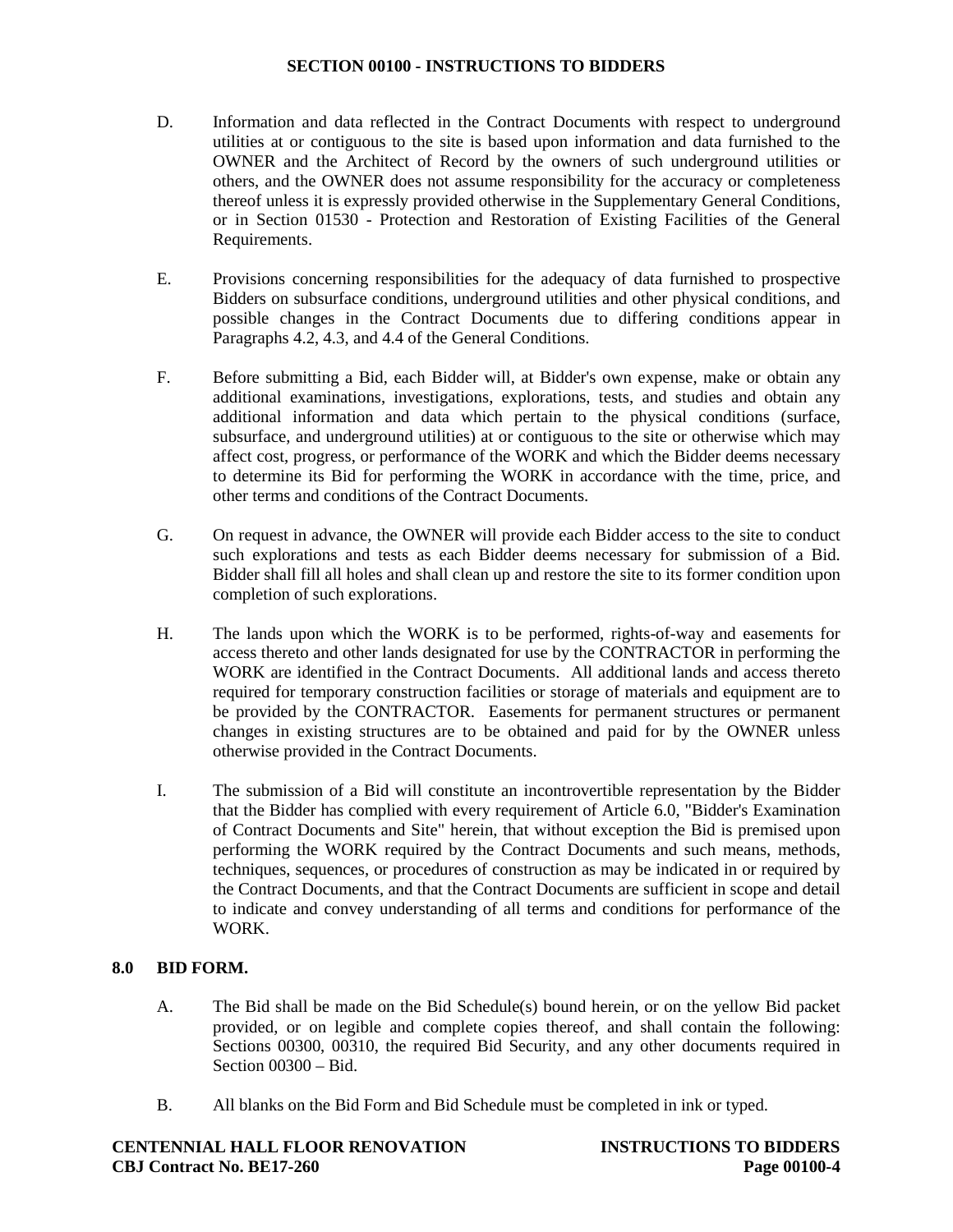- C. Bids by corporations must be executed in the corporate name by the president, a vice-president (or other corporate officer). The corporate address and state of incorporation must appear below the signature.
- D. Bids by partnerships must be executed in the partnership name and be signed by a managing partner, and the official address of the partnership must appear below the signature.
- E. The Bidder's Bid must be signed. All names must be printed or typed below the signature.
- F. The Bid shall contain an acknowledgment of receipt of all Addenda, the numbers of which shall be filled in on the Bid form. Failure to acknowledge Addenda may render Bid non-responsive and may cause its rejection.
- G. The address to which communications regarding the Bid are to be directed must be shown.
- **9.0 QUANTITIES OF WORK**. The quantities of WORK, or material, stated in Unit Price items of the Bid are supplied only to give an indication of the general scope of the WORK; the OWNER does not expressly or by implication agree that the actual amount of WORK, or material, will correspond therewith, and reserves the right after award to increase or decrease the amount of any Unit Price item of the WORK by an amount up to and including 25 percent of any Bid item, without a change in the Unit Price, and shall include the right to delete any Bid item in its entirety, or to add additional Bid items up to and including an aggregate total amount not to exceed 25 percent of the Contract Price (see Section 00700 - General Conditions, Article 10 Changes In the WORK).
- **10.0 SUBSTITUTE OR "OR-EQUAL" ITEMS**. Substitution requests are not accepted during the bidding process. The procedure for the submittal of substitute or "or-equal" products is specified in Section 01300 – Contractor Submittals.
- **11.0 SUBMISSION OF BIDS**. The Bid shall be delivered by the time and to the place stipulated in Section 00030 - Notice Inviting Bids. It is the Bidder's sole responsibility to see that its Bid is received in proper time. Oral, telegraphic, emailed, or faxed Bids will not be considered. The envelope enclosing the sealed Bids shall be plainly marked in the upper left-hand corner with the name and address of the Bidder and shall also include the label included in Section 00030 – Notice Inviting Bids. The Bid Security shall be enclosed in the same envelope with the Bid
- **12.0 BID SECURITY, BONDS, AND INSURANCE**. Each Bid shall be accompanied by a certified, or cashier's check, or approved Bid Bond in an amount of at least 5 percent of the total Bid price. The "total Bid price" is the amount of the Base Bid, plus the amount of alternate Bids, if any, which total to the maximum amount for which the CONTRACT could be awarded. Said check or Bond shall be made payable to the OWNER and shall be given as a guarantee that the Bidder, if offered the WORK, will enter into an Agreement with the OWNER, and will furnish the necessary insurance certificates, Payment Bond, and Performance Bond; each of said Bonds, if required, and insurance amounts shall be as stated in the Supplementary General Conditions. In case of refusal or failure to enter into said Agreement, the check or Bid Bond, as the case may be, may be forfeited to the OWNER. If the Bidder elects to furnish a Bid Bond as its Bid security, the Bidder shall use the Bid Bond form bound herein, or one conforming substantially to it in form. Bid Bonds must be accompanied by a legible Power of Attorney.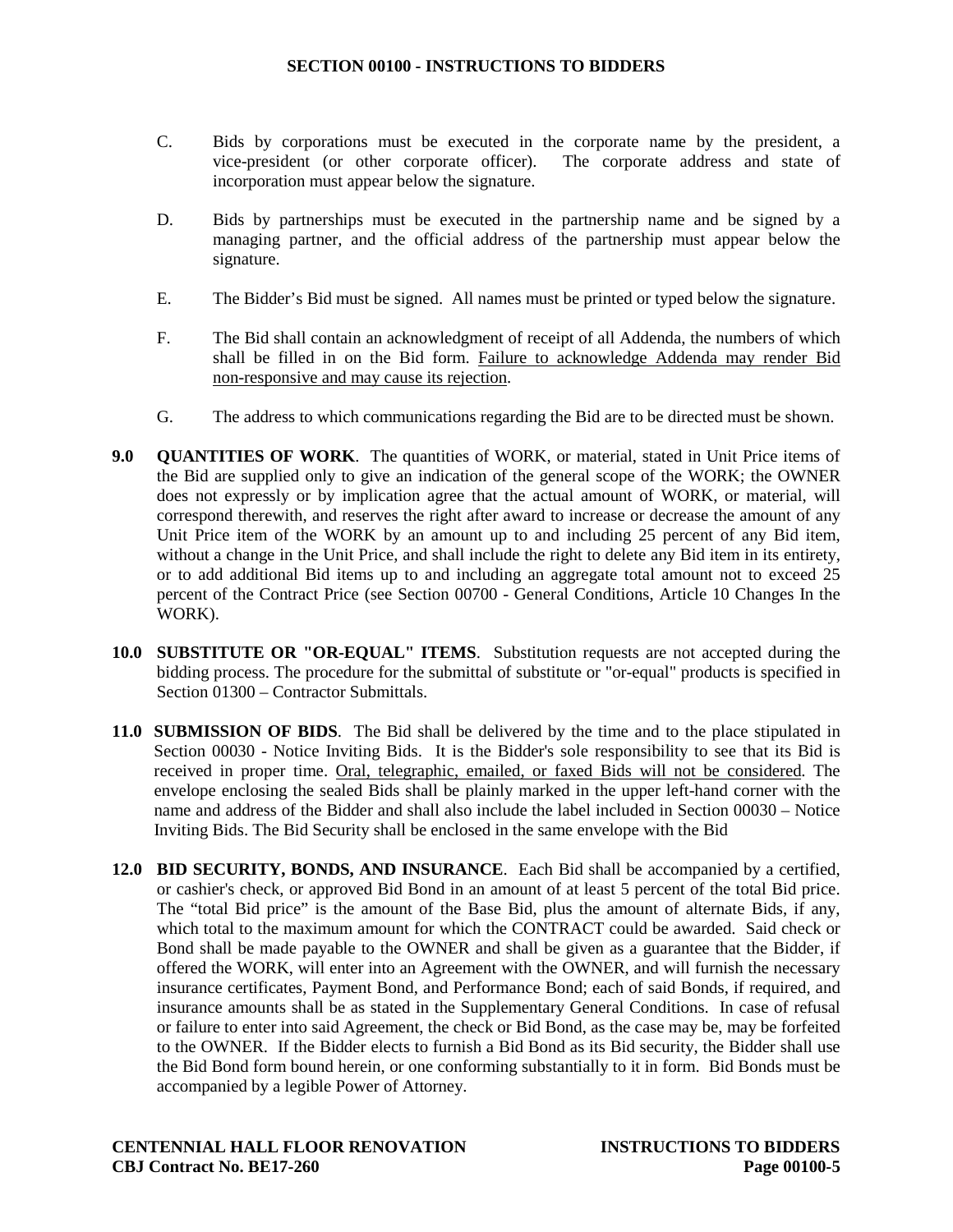- **13.0 RETURN OF BID SECURITY.** The OWNER will return all Bid security checks (certified or cashier's) accompanying such of the Bids as are not considered in making the award. All other Bid securities will be held until the Agreement has been executed. Following execution of the Agreement, all other Bid security checks will be returned to the respective Bidders whose Bids they accompanied and Bid security bonds will be appropriately discarded.
- **14.0 DISCREPANCIES IN BIDS**. In the event there is more than one Pay Item in a Bid Schedule, the Bidder shall furnish a price for all Pay Items in the schedule, and failure to do so may render the Bid non-responsive and cause its rejection. In the event there are Unit Price Pay Items in a Bid Schedule and the "amount" indicated for a Unit Price Bid Item does not equal the product of the Unit Price and quantity, the Unit Price shall govern and the amount will be corrected accordingly, and the Bidder shall be bound by said correction. In the event there is more than one Pay Item in a Bid Schedule and the total indicated for the schedule does not agree with the sum of the prices Bid on the individual items, the prices Bid on the individual items shall govern and the total for the schedule will be corrected accordingly, and the Bidder shall be bound by said correction.

# **15.0 BID MODIFICATIONS AND UNAUTHORIZED ALTERNATIVE BIDS.**

A. Any bidder may deliver a modification to a bid in person, by mail or fax (907-586-4561), provided that such modification is received by the Purchasing Division no later than the deadline for bids. Modifications will be time and date stamped by the Purchasing Division, which will establish the official time of receipt of the modification. The modification must not reveal the bid price but should be in the form of an addition or subtraction or other modification so that the final prices will not be known until the sealed bid is opened.

The Bid modifications shall be provided on the **Bid Modification Form** located at the end of this Section. Submittal of any other form by the vendor may deem the modification unacceptable by the OWNER **A mail or fax modification should not reveal the Bid price but should provide the addition or subtraction or other modification so that the final prices will not be known by the City and Borough until the sealed Bid is opened.** Submitted Modification forms shall include the modification to the unit price or lump sum amount of each pay item modified.

**FAX DISCLAIMER:** It is the responsibility of the bidder to submit modifications in a timely manner. Bidders' use of a fax machine to modify their bid shall be at bidders' sole risk. The Purchasing Division will attempt to keep the fax machine in good working order but will not be responsible for bid modifications that are late due to mechanical failure, a busy fax machine, or any other cause arising from bidder's use of a fax machine, even if bidder submits a transmission report or provides other confirmation indicating that the bidder transmitted a bid modification prior to the deadline. The City will not be responsible for its failure to receive the modification whether such failure is caused by equipment or human error, or otherwise. Bidders are therefore strongly encouraged to confirm receipt of their bid modification with the Purchasing Division (907-586-5258) prior to deadline.

B. Conditioned bids, limitations, or provisos attached to the Bid or bid modification will render it unauthorized and cause its rejection as being non-responsive. The completed Bid forms shall be without interlineations, alterations, or erasures in the printed text. All changes shall be initialed by the person signing the Bid. Alternative Bids will not be considered unless called for.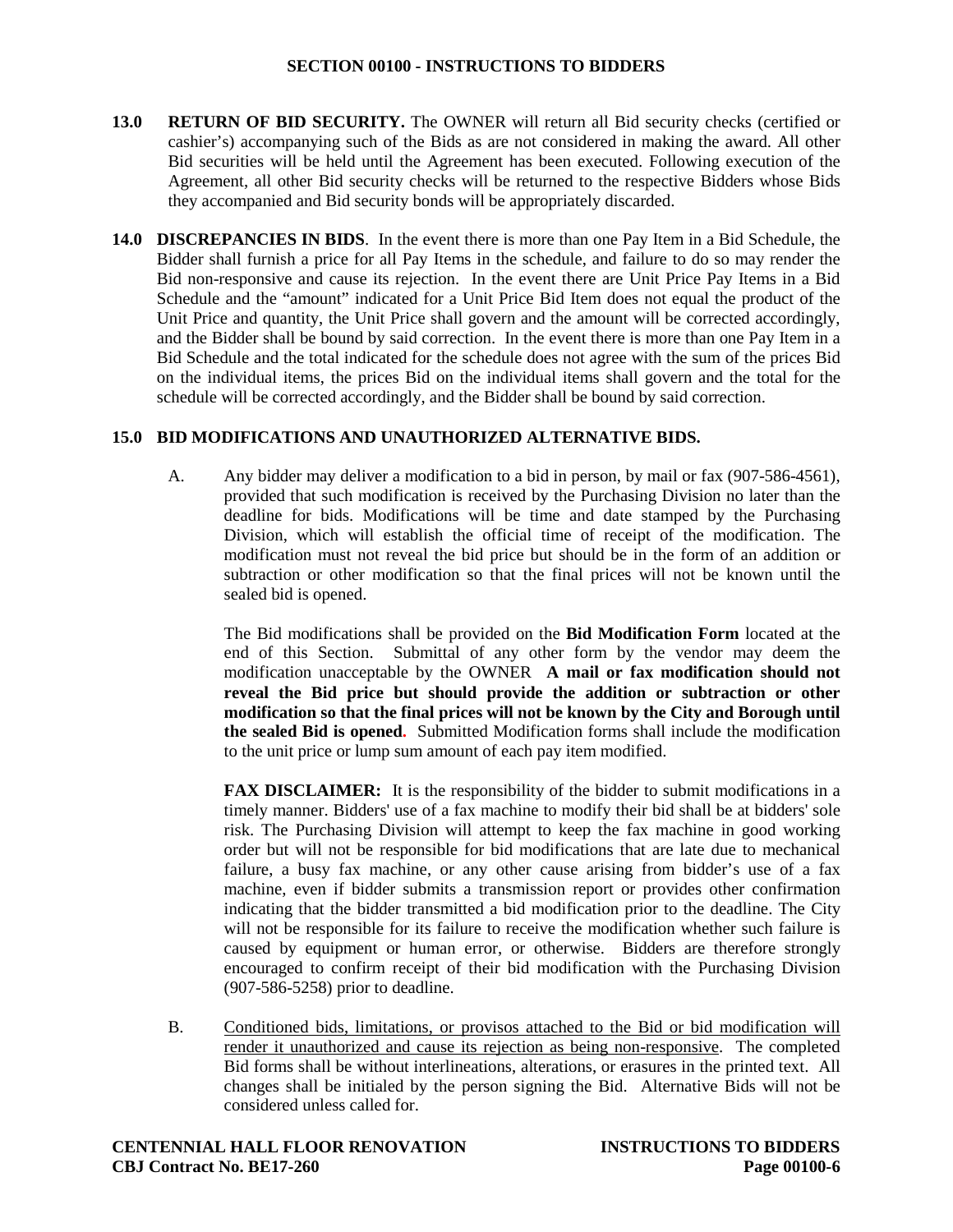**16.0 WITHDRAWAL OF BID**. Prior to the Deadline for Bids, the Bid may be withdrawn by the Bidder by means of a written request, signed by the Bidder or its properly authorized representative. Such written request must be delivered to the place stipulated in the Notice Inviting Bids for receipt of Bids.

# **17.0 AWARD OF CONTRACT.**

- A. Award of a contract, if it is awarded, will be on the basis of materials and equipment described in the Drawings or specified in the Technical Specifications and will be made to the lowest responsive, responsible Bidder whose Bid complies with all the requirements prescribed. Unless otherwise specified, any such award will be made within the period stated in the Notice Inviting Bids that the Bids are to remain open. Unless otherwise indicated, a single award will be made for all the Bid items in an individual Bid Schedule.
- B. If the OWNER has elected to advertise this Project with a Base Bid and Alternates, the OWNER may elect to award the contract for the Base Bid, or the Base Bid in combination with one or more Alternates selected by the OWNER. In either case, award shall be made to the responsive, responsible bidder offering the lowest total Bid for the WORK to be awarded.
- C. Low Bidder will be determined on the basis of the lowest total of the Base Bid.

# **18.0 EXECUTION OF AGREEMENT.**

- A. All Bids of value greater than \$1,000,000 must be approved by the CBJ Assembly. After the CBJ Assembly has approved the award and after the Bid protest period, the OWNER will issue a Notice of Intent to Award to the approved Bidder. The Bidder to whom award is made shall execute a written Agreement with the OWNER on the Agreement form, Section 00500, collect insurance, and shall furnish all certificates and Bonds required by the Contract Documents within 10 Days (calendar) from the date of the Notice of Intent to Award letter.
- B. Failure or refusal to enter into the Agreement as herein provided or to conform to any of the stipulated requirements in connection therewith shall be just cause for annulment of the award and forfeiture of the Bid security. If the lowest responsive, responsible Bidder refuses or fails to execute the Agreement, the OWNER may award the contract to the second lowest responsive, responsible Bidder. If the second lowest responsive, responsible Bidder refuses or fails to execute the Agreement, the OWNER may award the contract to the third lowest responsive, responsible Bidder. On the failure or refusal of such second or third lowest Bidder to execute the Agreement, each such Bidder's Bid securities shall be likewise forfeited to the OWNER.
- **19.0 LIQUIDATED DAMAGES**. Provisions for liquidated damages if any, are set forth in Section 00500 - Agreement.

# **20.0 FILING A PROTEST.**

A. A Bidder may protest the proposed award of a competitive sealed Bid by the City and Borough of Juneau. The protest shall be executed in accordance with CBJ Ordinance 53.50.062 PROTESTS and CBJ Ordinance 53.50.080 ADMINISTRATION OF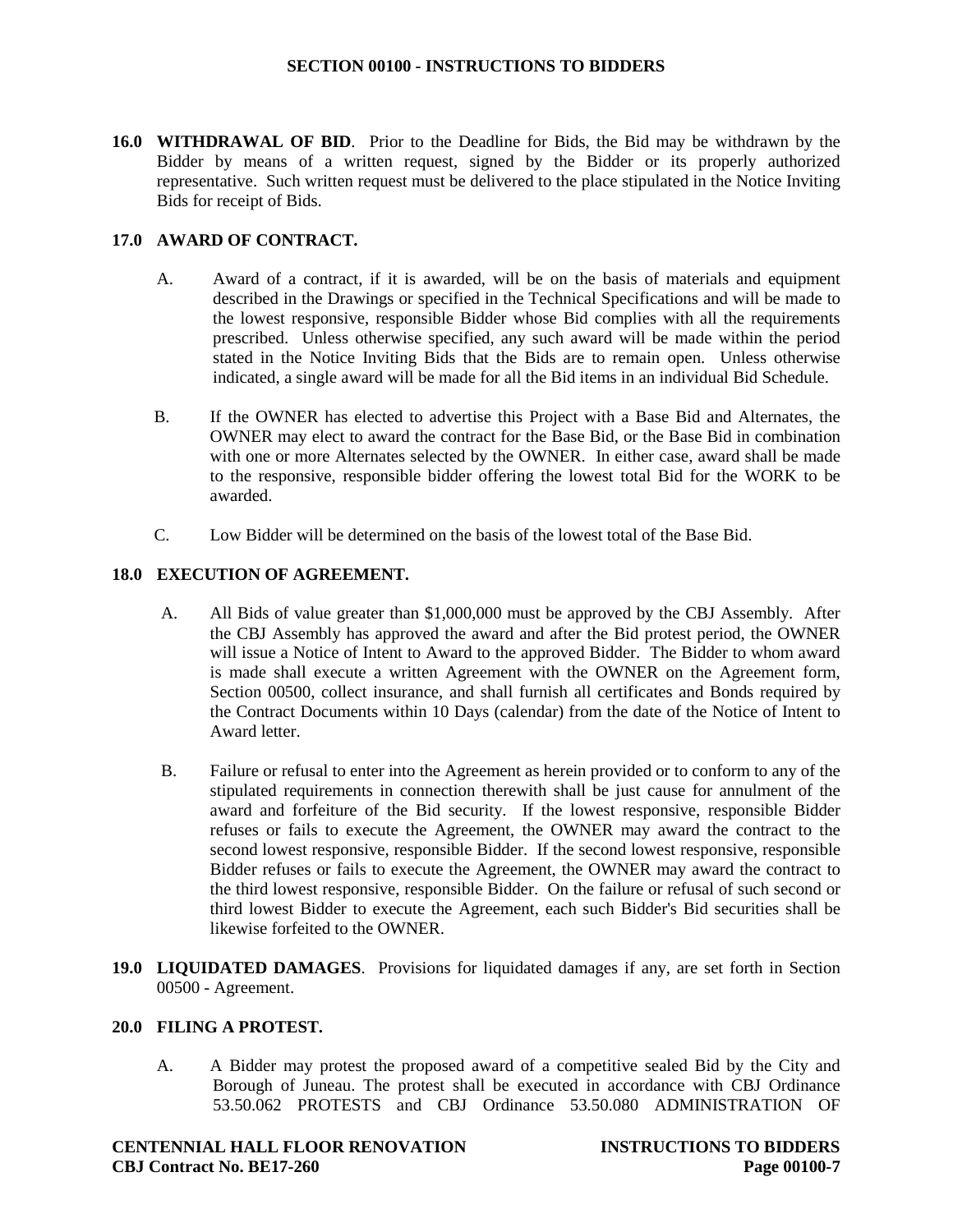PROTEST. The entire text of the CBJ Purchasing Ordinance can be accessed at the CBJ website, *http://www.juneau.org/law/code/code.php*, or call the CBJ Purchasing Division at (907) 586-5258 for a copy of the ordinance.

- B. Late protests shall not be considered by the CBJ Purchasing Officer.
- **21.0 CONTRACTOR'S GOOD STANDING WITH CBJ FINANCE DEPARTMENT:** Contractors must be in good standing with the CBJ prior to award, and prior to any contract renewals, and in any event no later than *seven business days* following notification by the CBJ of intent to award. **Good standing** means: all amounts owed to the CBJ are current and the Contractor is not delinquent with respect to any taxes, fees, assessment, or other monies due and owed the CBJ, or a Confession of Judgment has been executed and the Contractor is in compliance with the terms of any stipulation associated with the Confession of Judgment, including being current as to any installment payments due; and Contractor is current in all CBJ reporting obligations (such as sales tax registration and reporting and business personal property declarations). Failure to meet these requirements may be cause for rejection of your bid. To determine if your business is in good standing, or for further information, contact the CBJ Finance Department's Sales Tax Division at (907) 586-5265 for sales tax issues, Assessor's Office at (907)586-0930 for business personal property issues, or Collections Division at (907) 586-5268 for all other accounts.
- **22.0 PERMITS AND LICENSES**. The CONTRACTOR is responsible for all WORK associated with meeting any local, state, and/or federal permit and licensing requirements.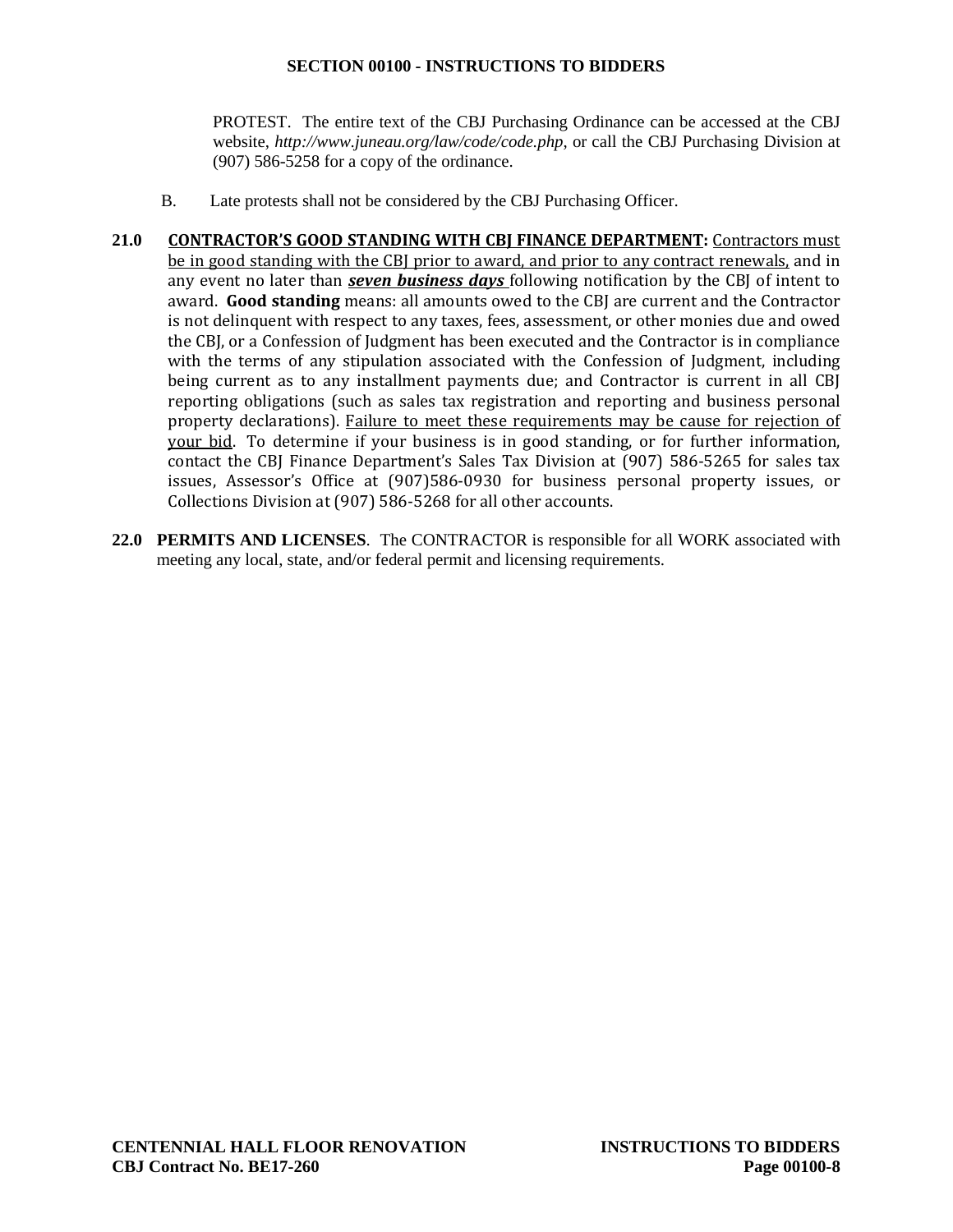# CITY AND BOROUGH OF JUNEAU PURCHASING DIVISION FAX NO. 907-586-4561

# **BID MODIFICATION FORM**

Modification Number:

Note: All modifications shall be made to the original bid amount(s). If more than one Modification form is submitted by any one bidder, changes from all Modification forms submitted will be combined and applied to the original bid. Changes to the modified Bid amounts will be calculated by the OWNER.

| <b>PAY ITEM</b><br>NO. | PAY ITEM DESCRIPTION | <b>MODIFICATIONS</b><br><b>TO UNIT PRICE OR</b><br><b>LUMP SUM</b><br>$(indicte +/-)$ |
|------------------------|----------------------|---------------------------------------------------------------------------------------|
|                        |                      |                                                                                       |
|                        |                      |                                                                                       |
|                        |                      |                                                                                       |
|                        |                      |                                                                                       |

**Total Bid Increase or Decrease: \$**

**Name of Bidding Firm**

**Responsible Party Signature** 

**Printed Name (must be an authorized signatory for Bidding Firm)**

**END OF SECTION**

**CENTENNIAL HALL FLOOR RENOVATION INSTRUCTIONS TO BIDDERS CBJ Contract No. BE17-260 Page 00100-9**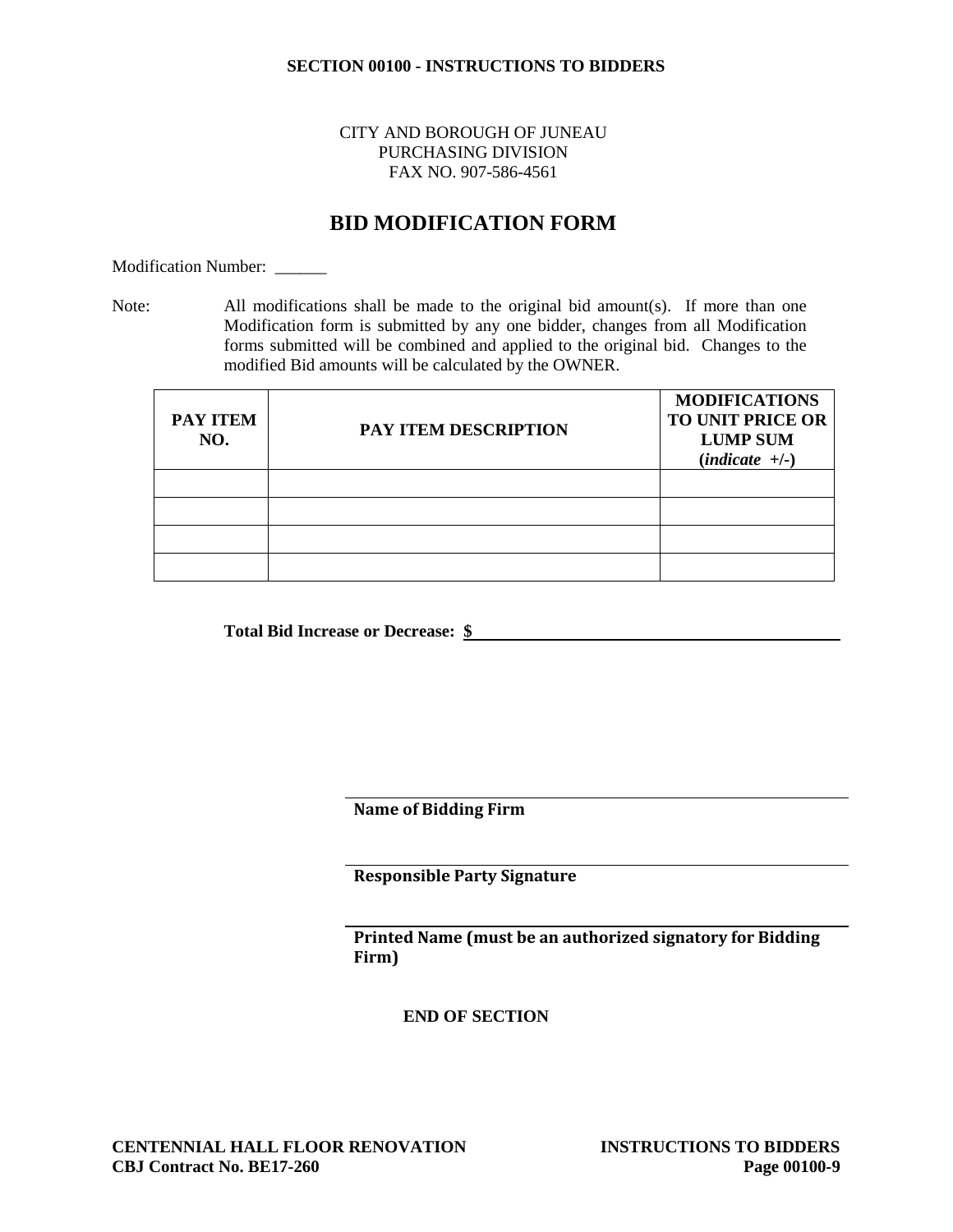# **BID TO: THE CITY AND BOROUGH OF JUNEAU**

1. The undersigned Bidder proposes and agrees, if this Bid is accepted, to enter into an Agreement with the OWNER in the form included in the Contract Documents (as defined in Article 7 of Section 00500 - Agreement) to perform the WORK as specified or indicated in said Contract Documents entitled

# **Centennial Hall Floor Renovation CBJ Contract No. BE17-260**

- 2. Bidder accepts all of the terms and conditions of the Contract Documents, including without limitation those in the "Notice Inviting Bids" and "Instructions to Bidders," dealing with the disposition of the Bid Security.
- 3. This Bid will remain open for the period of time stated in the "Notice Inviting Bids" unless otherwise required by law. Bidder will enter into an Agreement within the time and in the manner required in the "Notice Inviting Bids" and the "Instructions to Bidders," and will furnish insurance certificates, Payment Bond, Performance Bond, and any other documents as may be required by the Contract Documents.
- 4. Bidder has familiarized itself with the nature and extent of the Contract Documents, WORK, site, locality where the WORK is to be performed, the legal requirements (federal, state and local laws, ordinances, rules, and regulations), and the conditions affecting cost, progress or performance of the WORK and has made such independent investigations as Bidder deems necessary.
- 5. This Bid is genuine and not made in the interest of or on behalf of any undisclosed person, firm or corporation and is not submitted in conformity with any agreement or rules of any group, association, organization or corporation; Bidder has not directly or indirectly induced or solicited any other Bidder to submit a false or sham Bid; Bidder has not solicited or induced any person, firm or corporation to refrain from bidding; and Bidder has not sought by collusion to obtain for itself any advantage over any other Bidder or over OWNER.
- 6. To all the foregoing, and including all Bid Schedule and information required of Bidder contained in this Bid Form, said Bidder further agrees to complete the WORK required under the Contract Documents within the Contract Time stipulated in said Contract Documents, and to accept in full payment therefore the Contract Price based on the total bid price(s) named in the aforementioned Bid Schedule.
- 7. Bidder has examined copies of all the Contract Documents including the following Addenda (receipt of all of which is hereby acknowledged by the Undersigned):

| Addenda No. | Date Issued | Addenda No. | Date Issued |
|-------------|-------------|-------------|-------------|
|             |             |             |             |
|             |             |             |             |
|             |             |             |             |
|             |             |             |             |
|             |             |             |             |
|             |             |             |             |

*Give number and date of each addenda above. Failure to acknowledge receipt of all Addenda may cause the Bid to be non-responsive and may cause its rejection.*

**CENTENNIAL HALL FLOOR RENOVATION BID CBJ Contract No. BE17-260 Page 00300-1**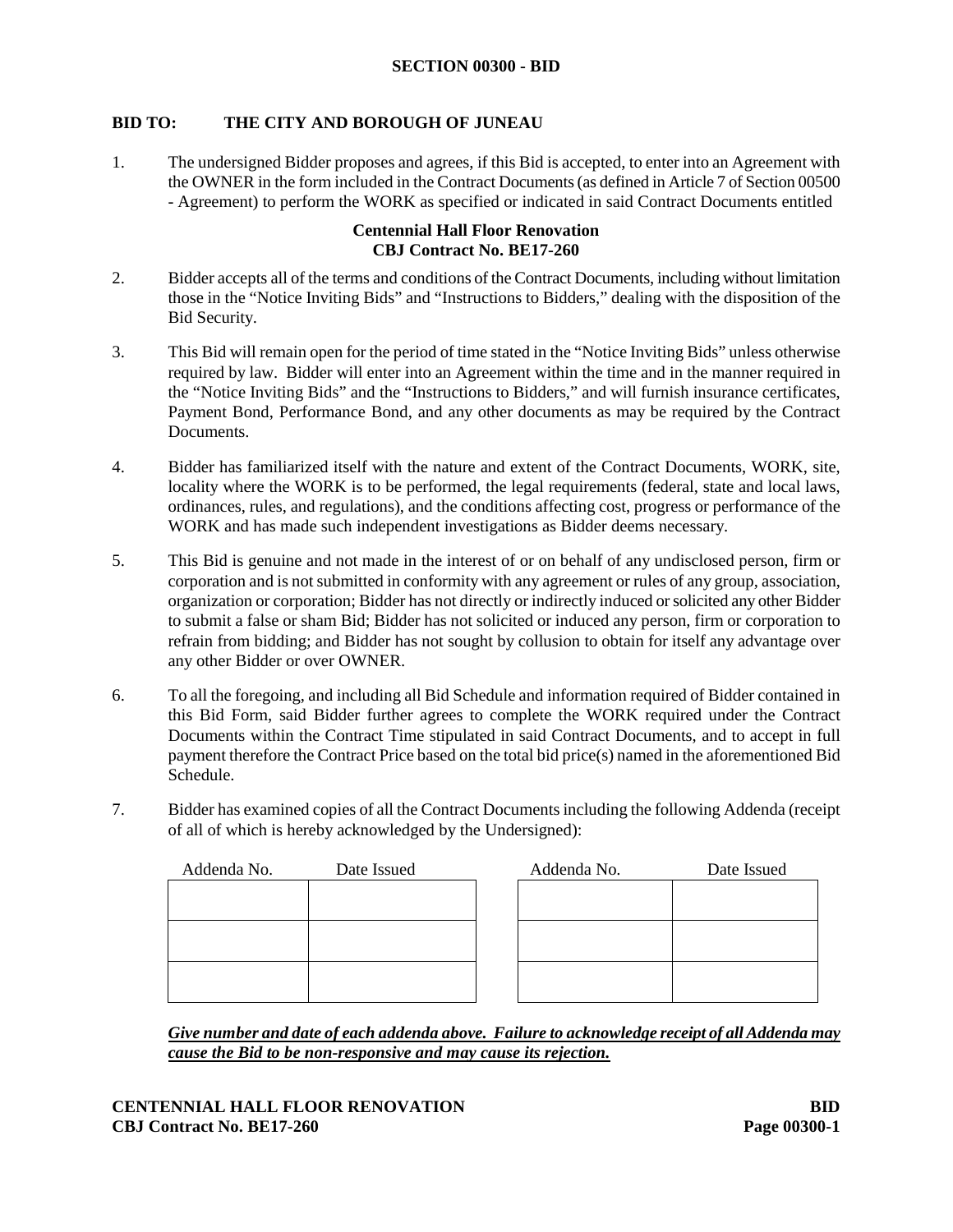#### **SECTION 00300 - BID**

8. The Bidder has read this Bid and agrees to the conditions as stated herein by signing his/her signature in the space provided below.

|                             | (Company Name)       |  |
|-----------------------------|----------------------|--|
| Alaska                      |                      |  |
| <b>CONTRACTOR's</b>         |                      |  |
| <b>Business License No:</b> | (Signature)          |  |
| Alaska                      |                      |  |
| <b>CONTRACTOR's</b>         |                      |  |
|                             |                      |  |
|                             |                      |  |
|                             | (Street or P.O. Box) |  |
| Fax No:                     |                      |  |
|                             | (City, State, Zip)   |  |
| Email:                      |                      |  |
|                             |                      |  |
|                             |                      |  |

# 9. TO BE CONSIDERED, ALL BIDDERS MUST COMPLETE AND INCLUDE THE FOLLOWING AT THE TIME OF THE DEADLINE FOR BIDS:

- $\triangleright$  Bid, Section 00300 (includes addenda receipt statement)
- Completed Bid Schedule, Section 00310
- Bid Security (Bid Bond, Section 00320, or by a certified or cashier's check as stipulated in the Notice Inviting Bids, Section 00030)
- 10. The apparent low Bidder is required to complete and submit the following documents by 4:30 p.m. on the *fifth business day* following the date of the Posting Notice.
	- $\triangleright$  Subcontractor Report, Section 00360

The apparent low Bidder who fails to submit a completed Subcontractor Report within the time specified in Section 00360 – Subcontractor Report will be found to be not a responsible Bidder and may be required to forfeit the Bid security. The OWNER will then consider the next lowest Bidder for award of the contract.

- 11. The successful Bidder will be required to submit, within *ten Days (calendar)* after the date of the "Notice of Intent to Award" letter, the following executed documents:
	- Agreement Forms, Section 00500
	- $\triangleright$  Performance Bond, Section 00610
	- Payment Bond, Section 00620
	- Certificates of Insurance, (CONTRACTOR) Section 00700 and Section 00800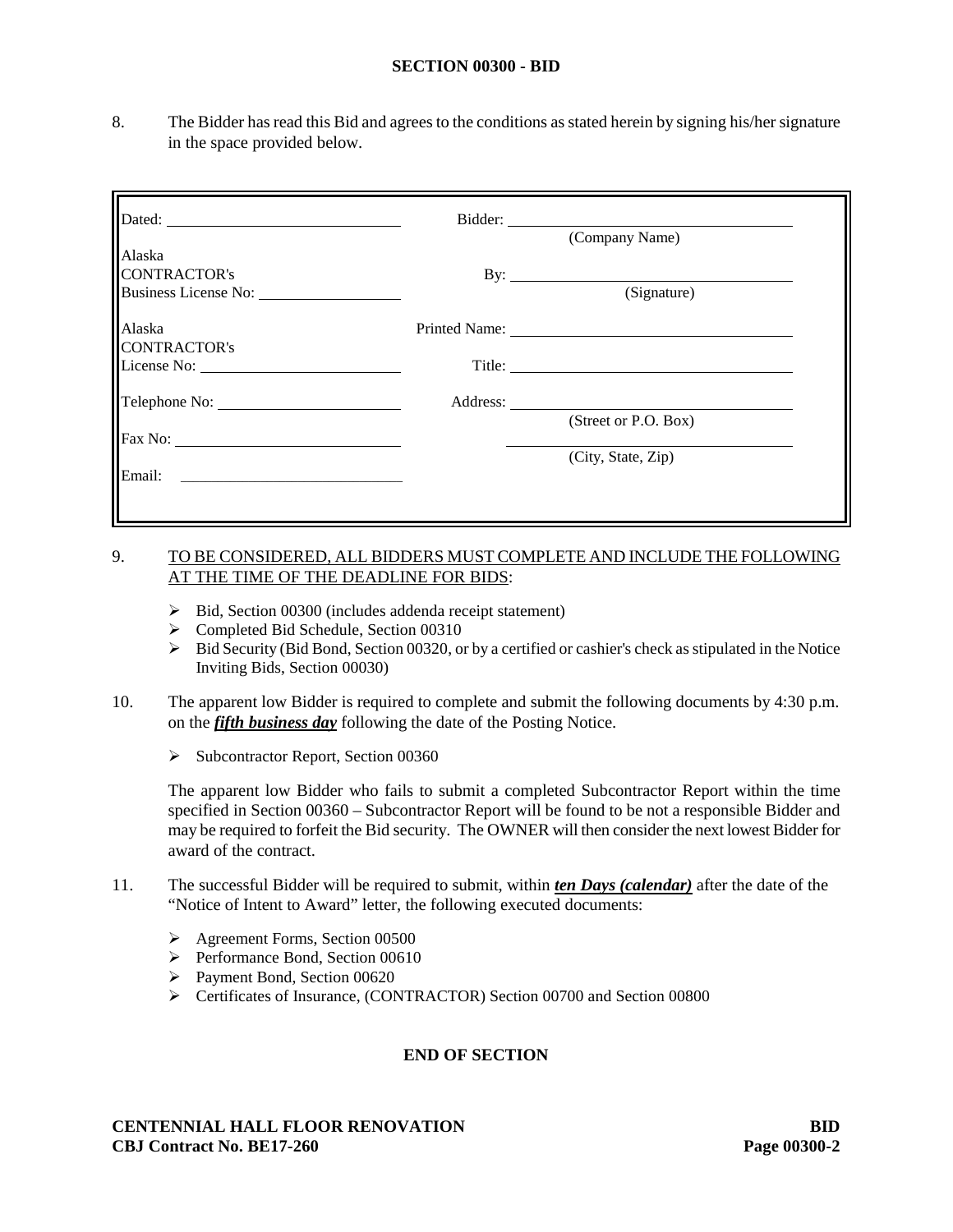# **SECTION 00310 - BID SCHEDULE**

Bid Schedule for construction of **BE17-260 Centennial Hall Floor Renovation**, in accordance with the Contract Documents.

**BASE BID** - Furnish all labor, equipment and materials for removal of existing wood flooring, shot/abrasive blasting and grinding to remove existing adhesive and prepare surface to accept finish, and application of epoxy coating system at the Centennial Hall Convention Center as described in these Contract Documents.

| <b>TOTAL BASE BID</b> | \$             | (Price in Figures) |  |
|-----------------------|----------------|--------------------|--|
| Date:                 | <b>Bidder:</b> | (Company Name)     |  |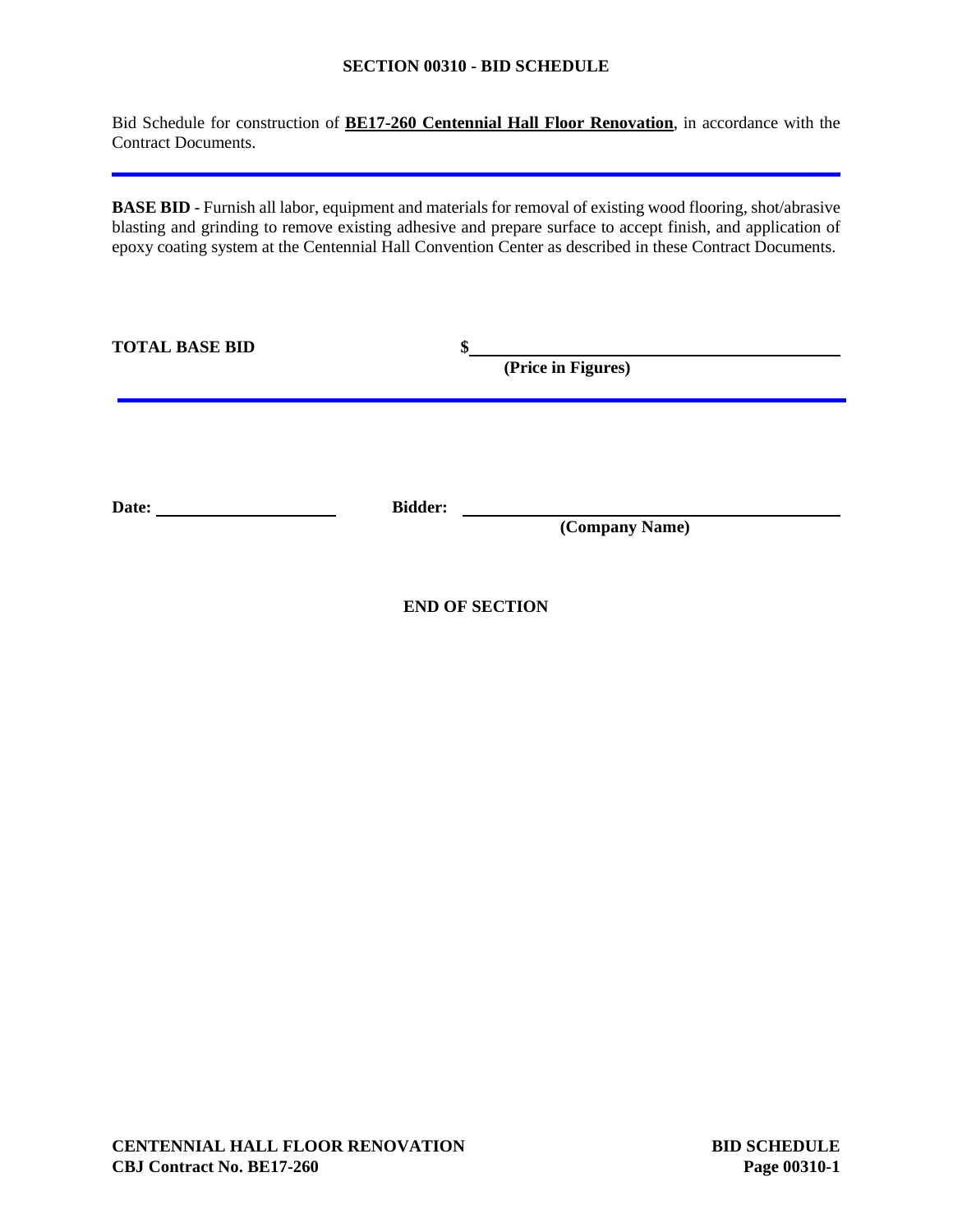#### **SECTION 00320 - BID BOND**

# KNOW ALL PERSONS BY THESE PRESENTS, that

as Principal, and

as Surety, are held and firmly bound unto **THE CITY AND BOROUGH OF JUNEAU** hereinafter called "OWNER," in the sum of

 dollars, (not less than five percent of the total amount of the Bid) for the payment of which sum, well and truly to be made, we bind ourselves, our heirs, executors, administrators, successors, and assigns, jointly and severally, firmly by these presents.

WHEREAS, said Principal has submitted a Bid to said OWNER to perform the WORK required under the Bid Schedule of the OWNER's Contract Documents entitled

# **Centennial Hall Floor Renovation CBJ Contract No. BE17-260**

NOW THEREFORE, if said Principal is awarded a contract by said OWNER and, within the time and in the manner required in the "Notice Inviting Bids" and the "Instructions to Bidders" enters into a written Agreement on the form of Agreement bound with said Contract Documents, furnishes the required certificates of insurance, and furnishes the required Performance Bond and Payment Bond, then this obligation shall be null and void, otherwise it shall remain in full force and effect. In the event suit is brought upon this bond by said OWNER and OWNER prevails, said Surety shall pay all costs incurred by said OWNER in such suit, including a reasonable attorney's fee to be fixed by the court.

SIGNED AND SEALED, this day of , 20\_\_\_\_\_\_.

 $(SEAL)$  (SEAL)

(Principal) (Surety)

(Signature) (Signature)

By:\_\_\_\_\_\_\_\_\_\_\_\_\_\_\_\_\_\_\_\_\_\_\_\_\_\_\_\_\_\_\_ By:\_\_\_\_\_\_\_\_\_\_\_\_\_\_\_\_\_\_\_\_\_\_\_\_\_\_\_\_\_\_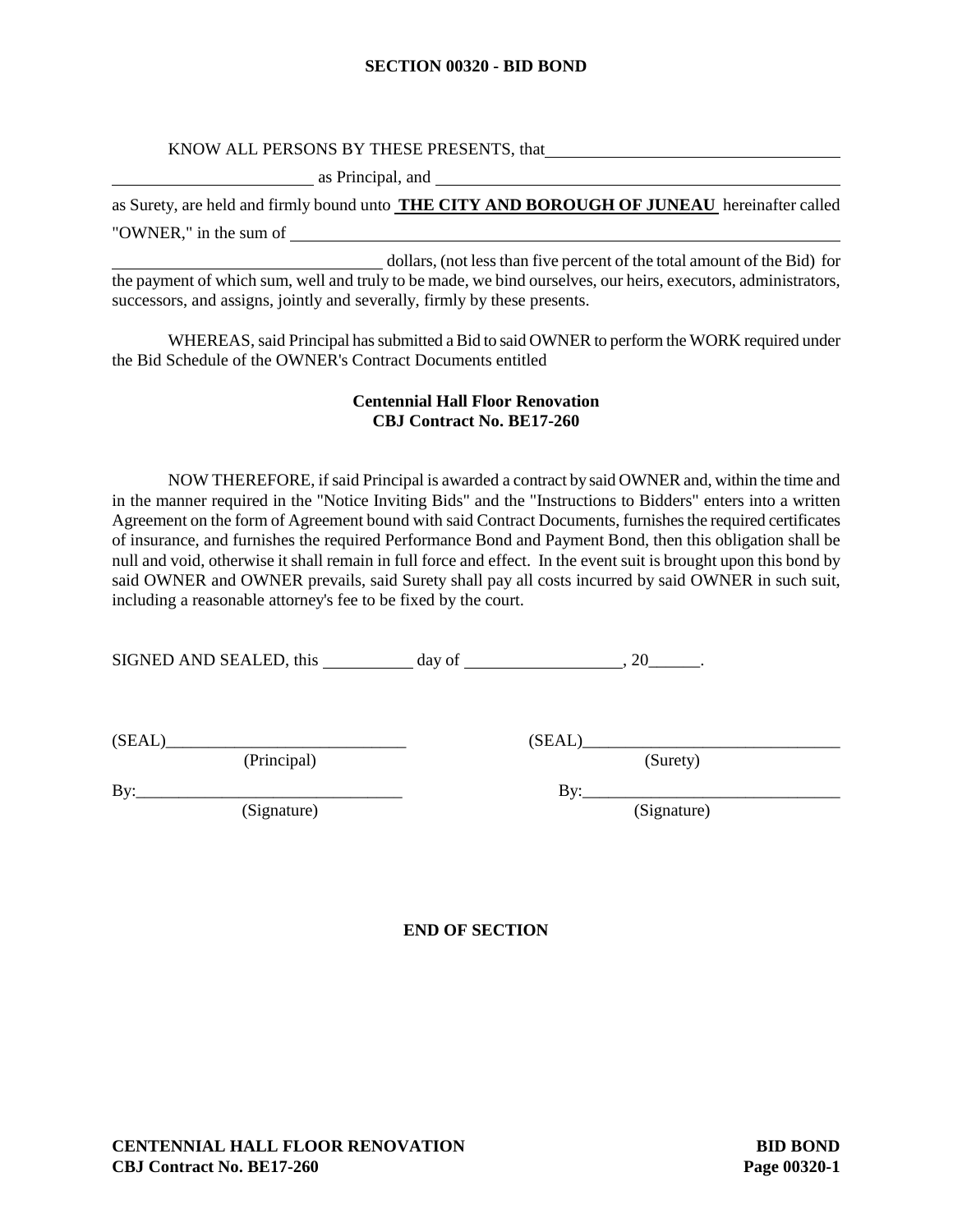#### **SECTION 00360 - SUBCONTRACTOR REPORT**

# **LIST OF SUBCONTRACTORS (AS 36.30.115)**

The apparent low Bidder must submit a list of Subcontractors that the Bidder proposes to use in the performance of this contract *on the fifth business day* following the Posting Notice of Bids. If the fifth day falls on a weekend or holiday, the report is due by close of business on the next business Day following the weekend or holiday. The Subcontractor Report list must include each Subcontractor's name, address, location, evidence of valid Alaska Business License, and valid Alaska Contractor's Registration under AS 08.18. *If no Subcontractors are to be utilized in the performance of the WORK, write in ink or type "NONE" on line (1) below*

|    | <b>SUBCONTRACTOR</b> | <sup>1</sup> AK Contractor<br>License No. | $\frac{1}{2}$ Contact Name                     | Type of     | Contract      | $\checkmark$ if |
|----|----------------------|-------------------------------------------|------------------------------------------------|-------------|---------------|-----------------|
|    | <b>ADDRESS</b>       | ${}^{2}AK$ Business<br>License No.        | $\frac{2 \text{ Phone No.}}{2 \text{$          | <b>Work</b> | Amount        | $DE$            |
|    | 1. $\qquad \qquad$   | $\mathbf{1}$                              | <u>and the state of the state of the state</u> |             | $\sim$        |                 |
|    |                      | $\mathfrak{D}$                            |                                                |             |               |                 |
| 2. |                      | $\mathbf{1}$                              |                                                |             | $\mathbb{S}$  |                 |
|    |                      |                                           |                                                |             |               |                 |
|    |                      |                                           |                                                |             |               |                 |
|    | 3.                   | $\mathbf{1}$<br>$\overline{2}$            |                                                |             | $\mathcal{S}$ |                 |
|    |                      |                                           |                                                |             |               |                 |
| 4. |                      | 1                                         |                                                |             | $\mathbb{S}$  |                 |
|    |                      |                                           |                                                |             |               |                 |

I certify that the above listed Alaska Business License(s) and CONTRACTOR Registration(s), if applicable, were valid at the time Bids were opened for this Project.

CONTRACTOR, Authorized Signature

CONTRACTOR, Printed Name

COMPANY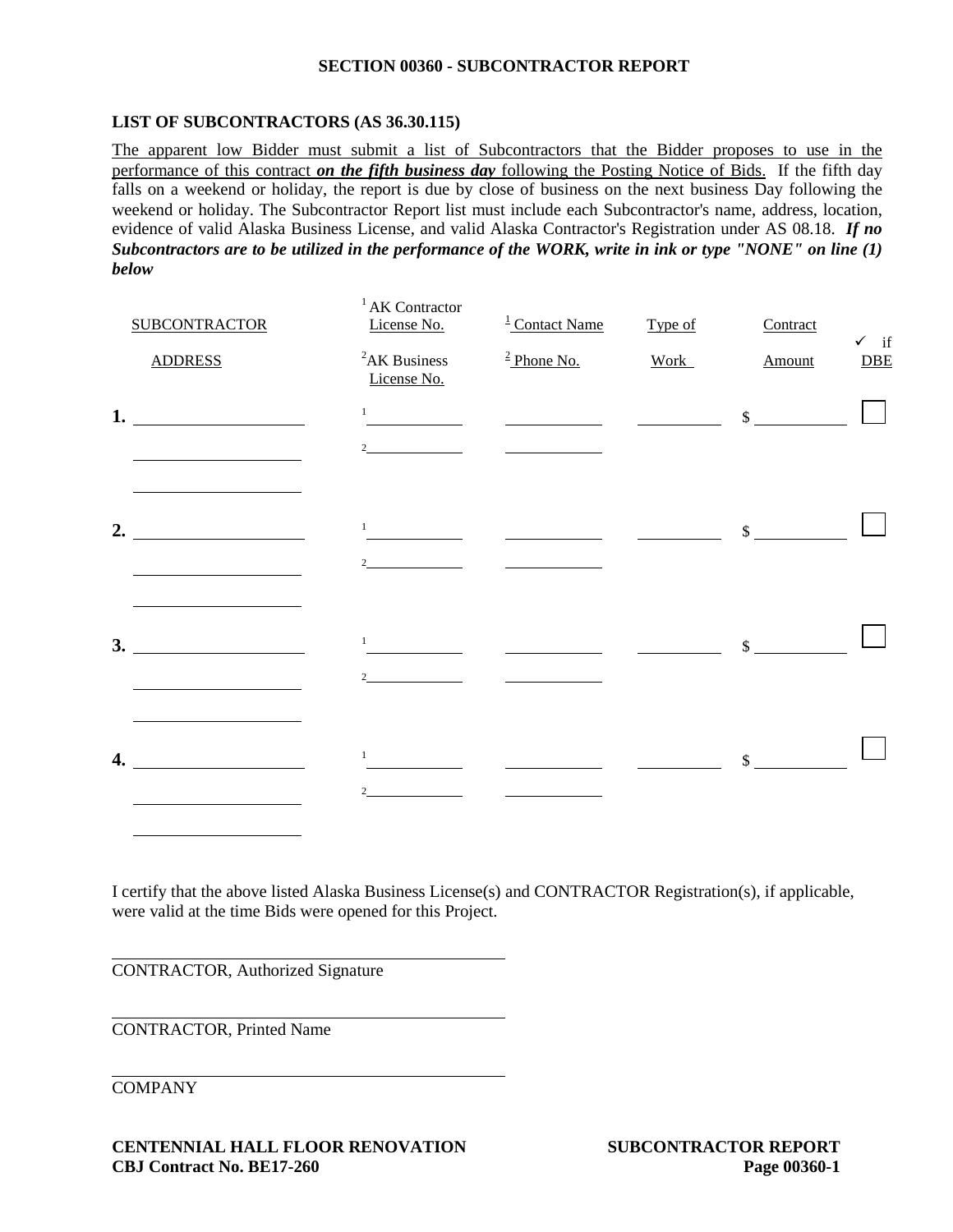# **SECTION 00360 - SUBCONTRACTOR REPORT**

- A. A Bidder may replace a listed Subcontractor if the Subcontractor:
	- 1. fails to comply with AS 08.18;
	- 2. files for bankruptcy or becomes insolvent;
	- 3. fails to execute a contract with the Bidder involving performance of the WORK for which the Subcontractor was listed and the Bidder acted in good faith;
	- 4. fails to obtain bonding;
	- 5. fails to obtain insurance acceptable to the OWNER;
	- 6. fails to perform the contract with the Bidder involving work for which the Subcontractor was listed;
	- 7. must be substituted in order for the CONTRACTOR to satisfy required state and federal affirmative action requirements;
	- 8. refuses to agree or abide with the Bidder's labor agreement; or<br>9. is determined by the OWNER not to be responsible.
	- is determined by the OWNER not to be responsible.
	- 10. is not in "Good Standing" with the OWNER as required in Article 21.0 in Section 00100 – Instructions to Bidders.
- B. If a Bidder fails to list a Subcontractor or lists more than one Subcontractor for the same portion of WORK, the Bidder shall be considered to have agreed to perform that portion of WORK without the use of a Subcontractor and to have represented the Bidder to be qualified to perform that WORK.
- C. A Bidder who attempts to circumvent the requirements of this section by listing as a Subcontractor another contractor who, in turn, sublets the majority of the WORK required under the contract violates this section.
- D. If a contract is awarded to a Bidder who violates this section, the OWNER may:
	- 1. cancel the contract; or
	- 2. after notice and a hearing, assess a penalty on the Bidder in an amount that does not exceed 10 percent of the value of the subcontract at issue.
- E. On the Subcontractor Report, the apparent low Bidder must list any Subcontractors anticipated to perform WORK with a value of greater than one-half of one percent of the intended award amount, or \$2,000, whichever is less.
- F. An apparent low Bidder who fails to submit a completed Subcontractor Report within the time specified in this section may be found to be not a responsible Bidder and may be required to forfeit the Bid security. The OWNER will then consider the next lowest Bidder for award of the contract.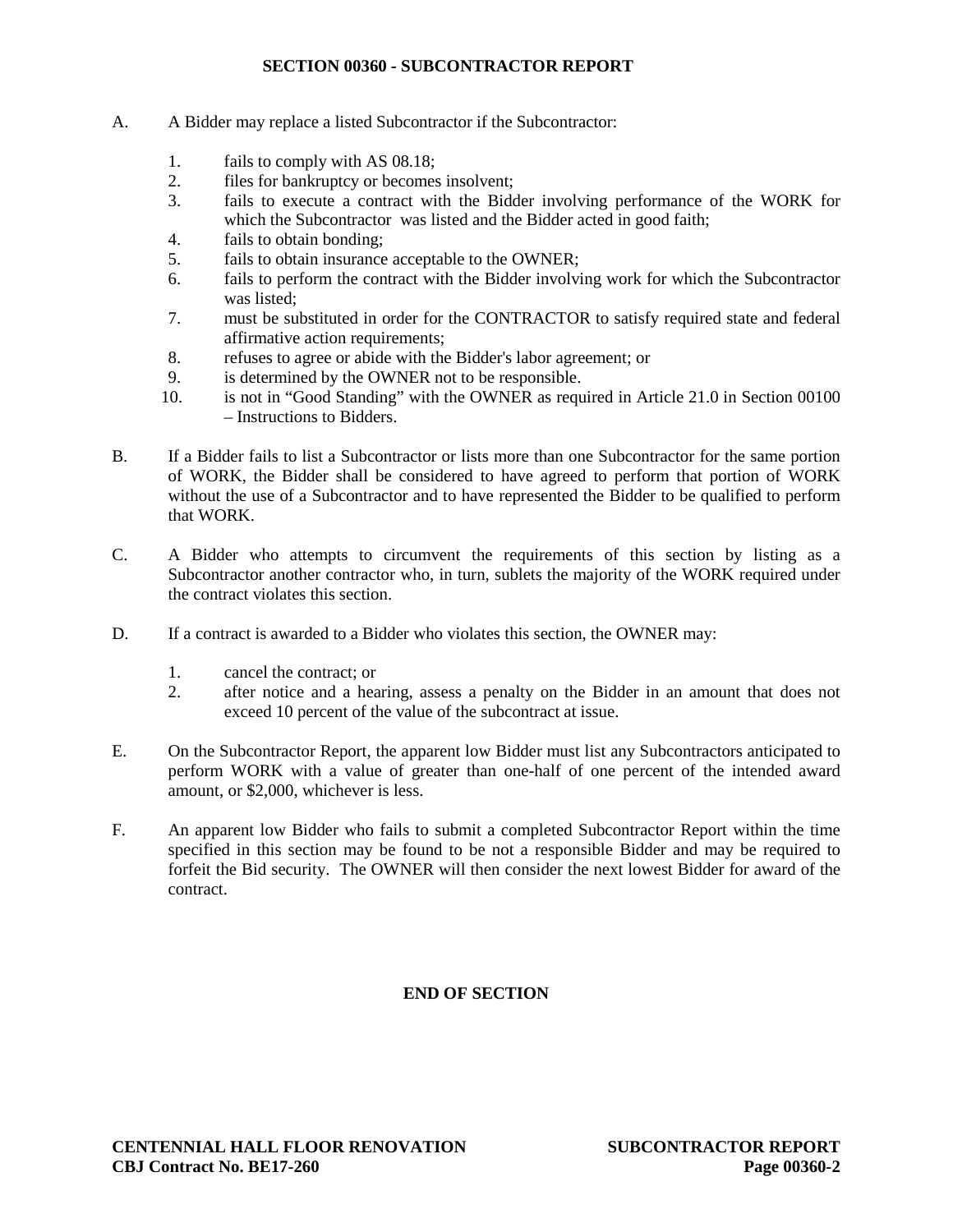# **SECTION 00500 - AGREEMENT**

THIS AGREEMENT is between THE CITY AND BOROUGH OF JUNEAU (hereinafter called OWNER) and (hereinafter called CONTRACTOR) OWNER and CONTRACTOR, in consideration of the mutual covenants hereinafter set forth, agree as follows:

# **ARTICLE 1. WORK**.

CONTRACTOR shall complete the WORK as specified or as indicated under the Bid Schedule of the OWNERS Contract Documents **Contract BE17-260 Centennial Hall Floor Renovation.**

The WORK is generally described as follows: This Project consists of removal of existing wood flooring, shot/abrasive blasting and grinding to remove existing adhesive and prepare surface to accept finish, and application of epoxy coating system as described in these Contract Documents.

The WORK to be paid under this contract shall include the following: Base Bid as shown in Section 00310 - Bid Schedule.

# **ARTICLE 2. CONTRACT COMPLETION TIME**.

The WORK must be completed August 31, 2017.

# **ARTICLE 3. DATE OF AGREEMENT**

The date of this agreement will be the date of the last signature on page three of this section.

# **ARTICLE 4. LIQUIDATED DAMAGES**.

OWNER and the CONTRACTOR recognize that time is of the essence of this Agreement and that the OWNER will suffer financial loss if the WORK is not completed within the time specified in Article 2 herein, plus any extensions thereof allowed in accordance with Article 12 of the General Conditions. They also recognize the delays, expense, and difficulties involved in proving in a legal proceeding the actual damages suffered by the OWNER if the WORK is not completed on time. Accordingly, instead of requiring any such proof, the OWNER and the CONTRACTOR agree that as liquidated damages for delay (but not as a penalty) the CONTRACTOR shall pay the OWNER **\$500.00** for each Day that expires after the completion time(s) specified in Article 2 herein. The amount of liquidated damages specified above is agreed to be a reasonable estimate based on all facts known as of the date of this Agreement.

# **ARTICLE 5. CONTRACT PRICE.**

OWNER shall pay CONTRACTOR for completion of the WORK in accordance with the Contract Documents in current funds the amount set forth in the Bid Schedule. The CONTRACTOR agrees to accept as full and complete payment for all WORK to be done in this contract for: **CBJ Contract BE17-260 Centennial Hall Floor Renovation,** those Lump Sum amounts as set forth in the Bid Schedule in the Contract Documents for this Project.

| The total amount of this contract shall be                               | ), except |
|--------------------------------------------------------------------------|-----------|
| as adjusted in accordance with the provisions of the Contract Documents. |           |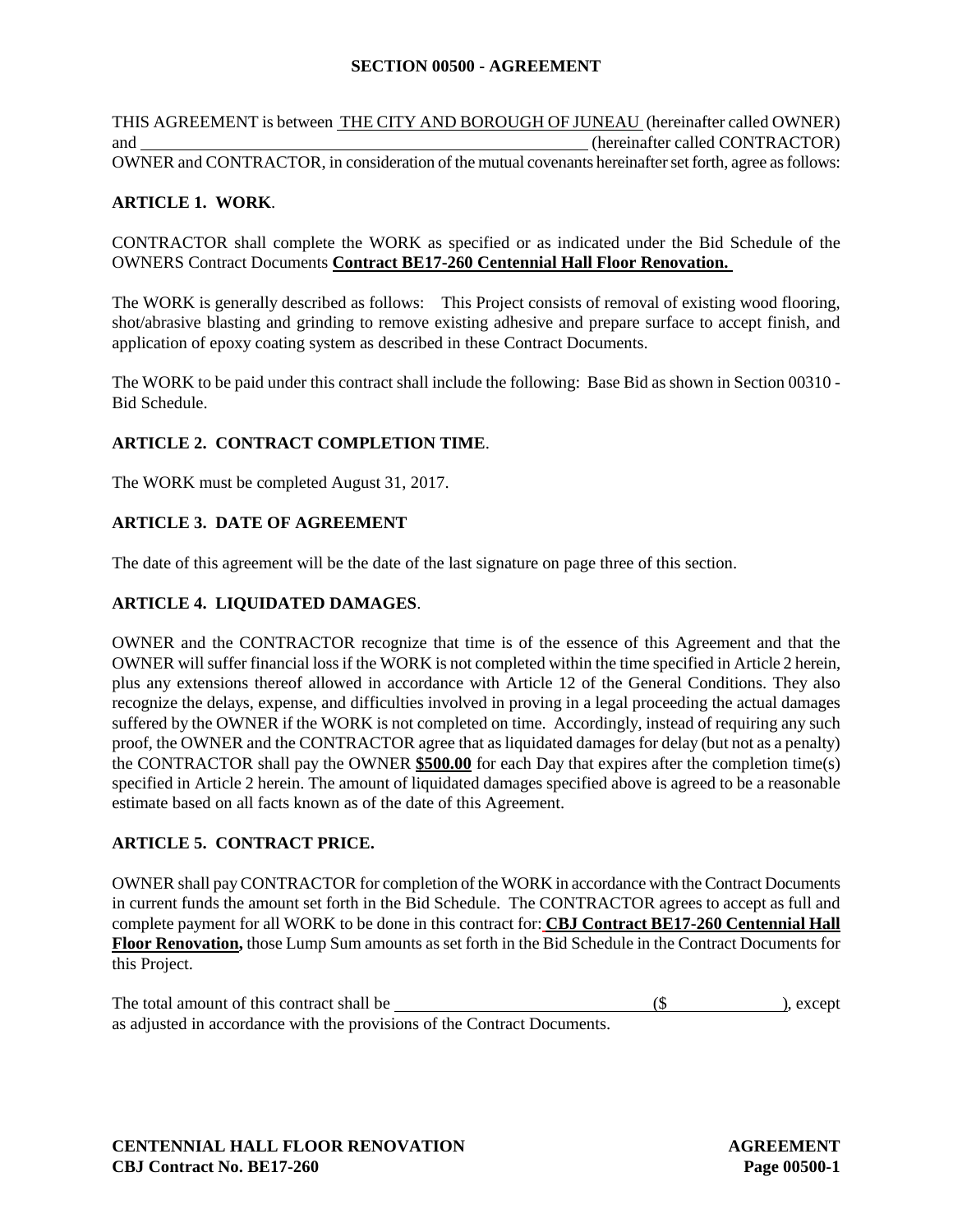# **SECTION 00500 - AGREEMENT**

# **ARTICLE 6. PAYMENT PROCEDURES.**

CONTRACTOR shall submit Applications for Payment in accordance with Article 14 of the General Conditions. Applications for Payment will be processed by the ARCHITECT as provided in the General Conditions.

Progress payments will be paid in full in accordance with Article 14 of the General Conditions until ninety (90) percent of the Contract Price has been paid. The remaining ten (10) percent of the Contract Price may be retained, in accordance with applicable Alaska State Statutes, until final inspection, completion, and acceptance of the Project by the OWNER.

# **ARTICLE 7. CONTRACT DOCUMENTS.**

The Contract Documents which comprise the entire Agreement between OWNER and CONTRACTOR concerning the WORK consist of this Agreement (pages 00500-1 to 00500-6, inclusive) and the following sections of the Contract Documents:

- Table of Contents (pages 00030-1, inclusive).
- $\triangleright$  Notice Inviting Bids (pages 00030-1 to 00030-3, inclusive).
- $\triangleright$  Instructions to Bidders (pages 00100-1 to 00100-9, inclusive).
- $\triangleright$  Bid (pages 00300-1 to 00300-2, inclusive).
- $\triangleright$  Bid Schedule (pages 00310-1, inclusive).
- $\triangleright$  Bid Bond (page 00320-1, inclusive) or Bid Security.
- $\triangleright$  Subcontractor Report (pages 00360-1 to 00360-2, inclusive).
- $\triangleright$  Performance Bond (pages 00610-1 to 00610-2, inclusive).
- Payment Bond (pages  $00620-1$  to  $00620-2$ , inclusive).
- $\triangleright$  Insurance Certificate(s).
- $\triangleright$  General Conditions (pages 00700-1 to 00700-44, inclusive).
- Supplementary General Conditions (pages 00800-1 to 00800-5, inclusive).
- Alaska Labor Standards, Reporting, and Prevailing Wage Determination (page 00830-1).
- > Technical Specifications as listed in the Table of Contents.
- $\triangleright$  Drawings consisting of 2 sheets, as listed in the Table of Contents.
- > Addenda numbers to , inclusive.
- $\triangleright$  Change Orders which may be delivered or issued after the Date of the Agreement and which are not attached hereto.

There are no Contract Documents other than those listed in this Article 7. The Contract Documents may only be amended by Change Order as provided in Paragraph 3.3 of the General Conditions.

# **ARTICLE 8. MISCELLANEOUS.**

Terms used in this Agreement which are defined in Article 1 of the General Conditions will have the meanings indicated in the General Conditions.

No assignment by a party hereto of any rights under or interests in the Contract Documents will be binding on another party hereto without the written consent of the party sought to be bound; and specifically but without limitation monies that may become due and monies that are due may not be assigned without such consent (except to the extent that the effect of this restriction may be limited by law), and unless specifically stated to the contrary in any written consent to an assignment, no assignment will release or discharge the assignor from any duty or responsibility under the Contract Documents.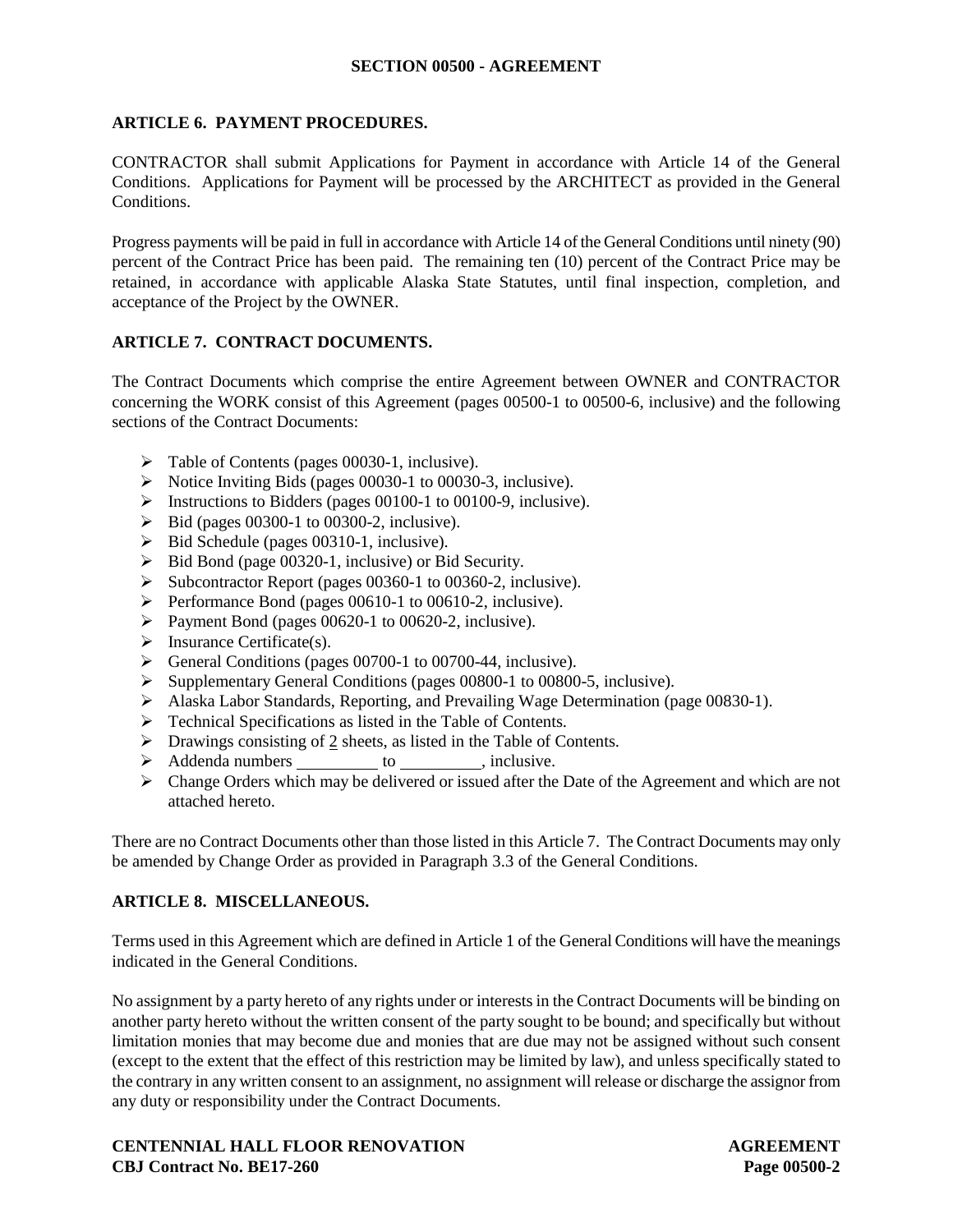#### **SECTION 00500 - AGREEMENT**

OWNER and CONTRACTOR each binds itself, its partners, successors, assigns and legal representatives to the other party hereto, its partners, successors, assigns and legal representatives in respect of all covenants, agreements and obligations contained in the Contract Documents. This Agreement shall be governed by the laws of the State of Alaska. Jurisdiction shall be in the State of Alaska, First Judicial District.

IN WITNESS WHEREOF, OWNER and CONTRACTOR have caused this Agreement to be executed on the date listed below signed by OWNER.

| <b>OWNER:</b>                                                   | <b>CONTRACTOR:</b>                             |  |
|-----------------------------------------------------------------|------------------------------------------------|--|
| City and Borough of Juneau                                      |                                                |  |
|                                                                 | (Company Name)                                 |  |
| (Signature)                                                     | (Signature)                                    |  |
| By: Duncan Rorie Watt, City & Borough Manager<br>(Printed Name) | By: <u>(Printed Name</u> , Authority or Title) |  |
|                                                                 | (CONTRACTOR Signature Date)                    |  |
| OWNER's address for giving notices:                             | CONTRACTOR's address for giving notices:       |  |
| 155 South Seward Street                                         |                                                |  |
| Juneau, Alaska 99801                                            |                                                |  |
| 907-586-0873 907-586-4530                                       |                                                |  |
| (Telephone)<br>(Fax)                                            | (Telephone)<br>(Fax)                           |  |
|                                                                 | (E-mail address)                               |  |

CONTRACTOR License No.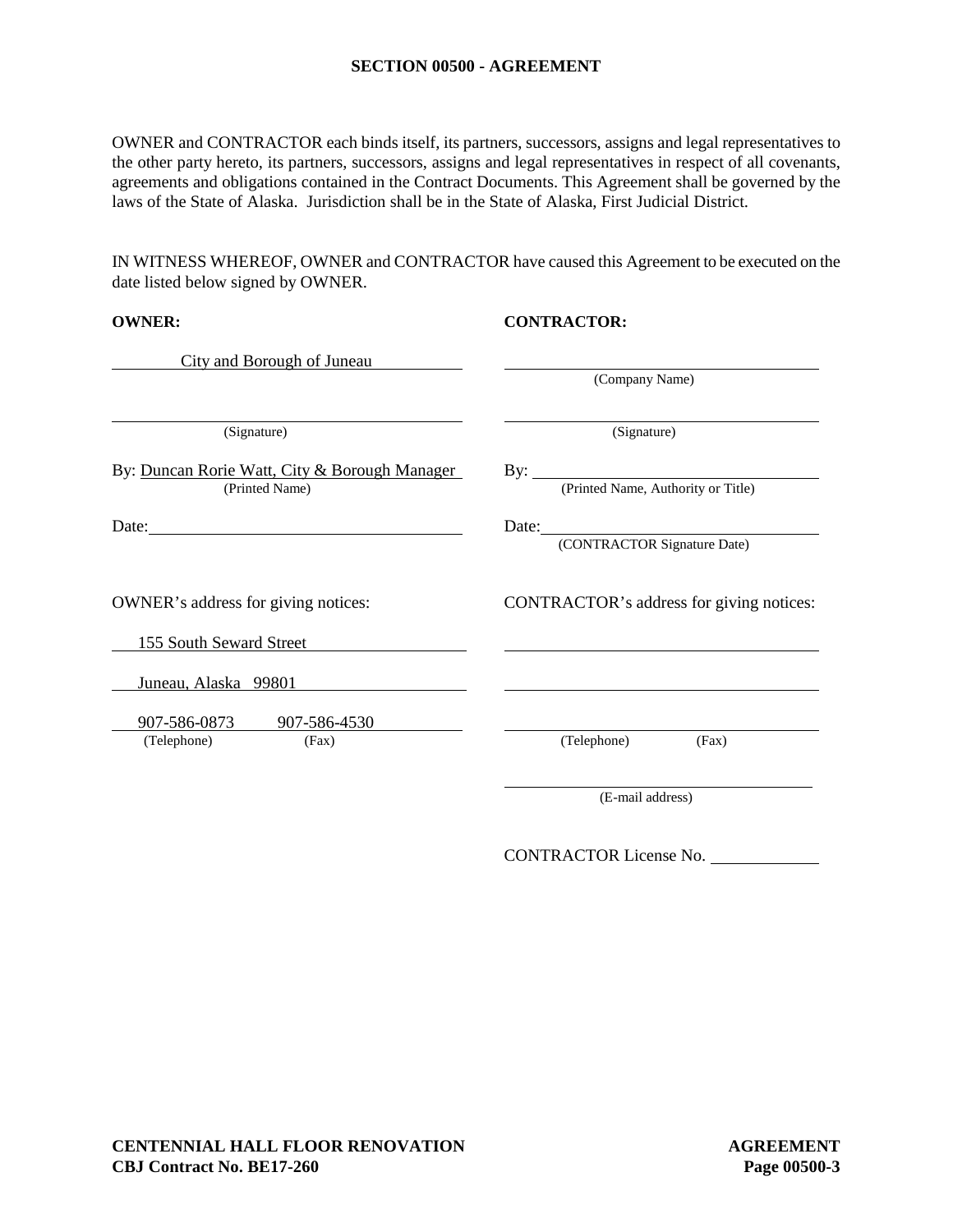# **CERTIFICATE (if Corporation)**

STATE OF  $\qquad \qquad$  ) ) SS: COUNTY OF )

I HEREBY CERTIFY that a meeting of the Board of Directors of the

 a corporation existing under the laws of the State of , held on , held on , 20 , the following resolution was duly passed and adopted:

"RESOLVED, that President and American control of the President and American control of the President and American control of the President and American control of the President and American control of the American control of the Corporation, be and is hereby authorized to **execute the Agreement** with the CITY AND BOROUGH OF JUNEAU and this corporation and that the execution thereof, attested by the Secretary of the Corporation, and with the Corporate Seal affixed, shall be the official act and deed of this Corporation."

I further certify that said resolution is now in full force and effect.

IN WITNESS WHEREOF, I have hereunto set my hand and affixed the official seal of the

corporation this  $\_\_\_\_$  day of  $\_\_\_\_\_\_$ , 20 $\_\_\_\_\.$ 

**Secretary** 

(SEAL)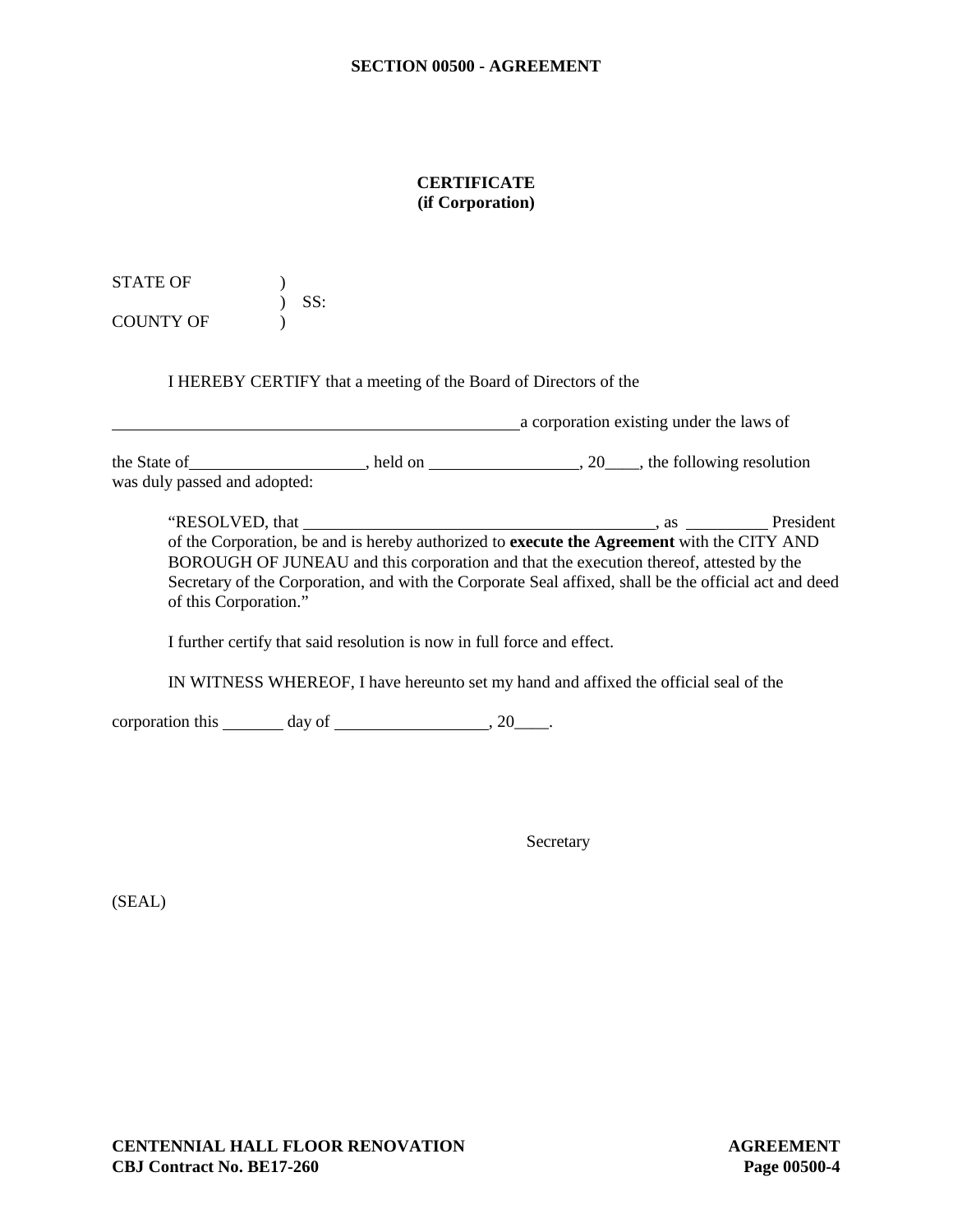# **CERTIFICATE (if Partnership)**

STATE OF  $\qquad \qquad$  ) ) SS: COUNTY OF (1)

I HEREBY CERTIFY that a meeting of the Partners of the

**a** partnership existing under the laws of the State of \_\_\_\_\_\_\_\_\_\_\_\_\_\_\_\_\_\_\_\_\_, held on \_\_\_\_\_\_\_\_\_\_\_\_\_\_\_\_\_\_\_\_\_\_\_\_\_\_\_\_\_\_\_\_, the following resolution was duly

passed and adopted:

"RESOLVED, that , as of the Partnership, be and is hereby authorized to **execute the Agreement** with the CITY AND BOROUGH OF JUNEAU and this partnership and that the execution thereof, attested by the shall be the official act and deed of this Partnership."

I further certify that said resolution is now in full force and effect.

IN WITNESS WHEREOF, I have hereunto set my hand this \_\_\_\_\_\_, day of \_\_\_\_\_\_\_\_\_\_\_\_,

20\_\_\_\_\_\_.

**Secretary** 

(SEAL)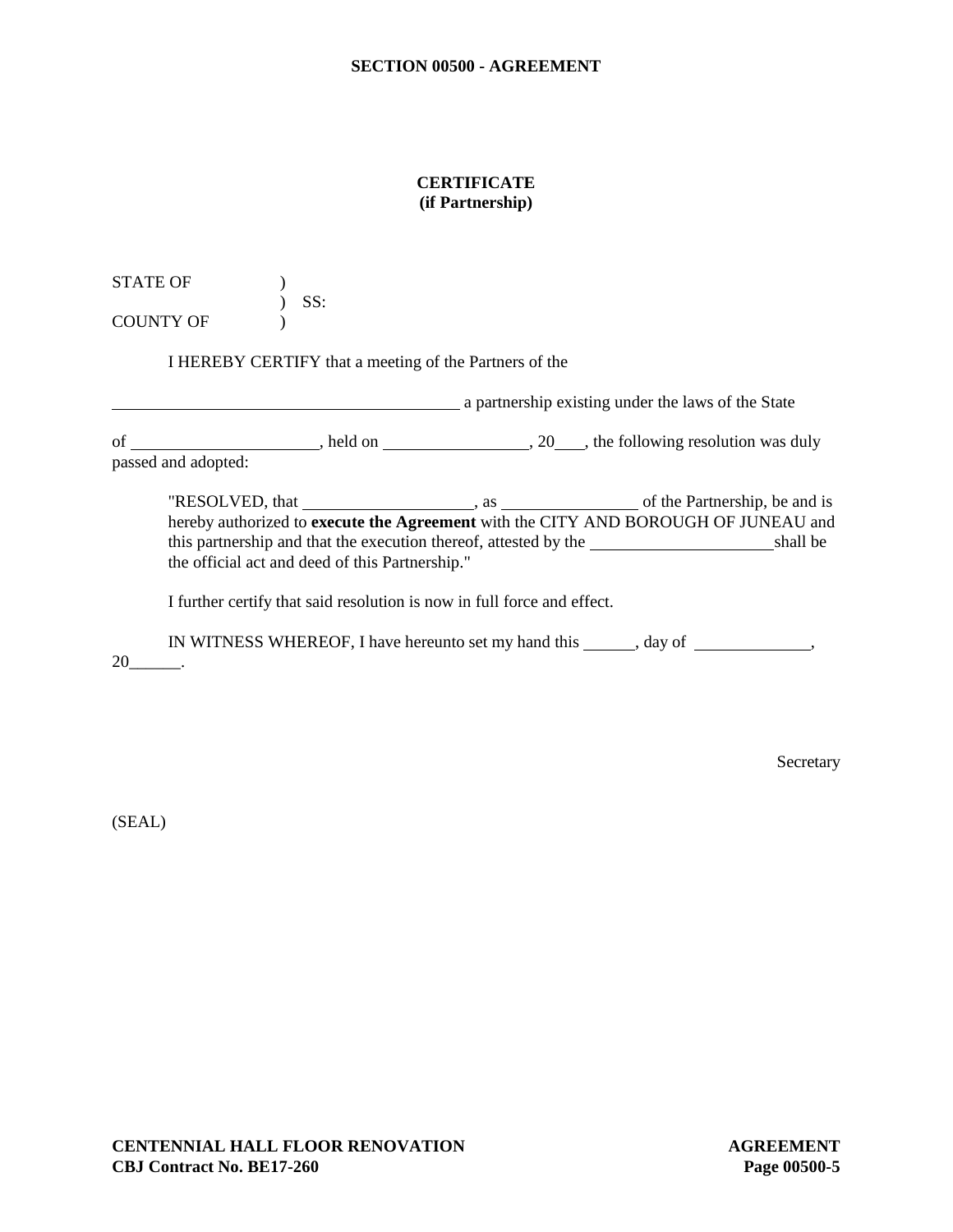# **CERTIFICATE (if Joint Venture)**

STATE OF ) ) SS: COUNTY OF  $\qquad$  )

I HEREBY CERTIFY that a meeting of the Principals of the

**Example 2** is a joint venture existing under the laws of the State of \_\_\_\_\_\_\_\_\_\_\_, held on \_\_\_\_\_\_\_\_\_\_\_\_, 20\_\_\_\_, the following resolution was duly passed and adopted:

"RESOLVED, that , as of the Joint Venture, be and is hereby authorized to **execute the Agreement** with the CITY AND BOROUGH OF JUNEAU and this joint venture and that the execution thereof, attested by the shall be the official act and deed of this Joint Venture."

I further certify that said resolution is now in full force and effect.

IN WITNESS WHEREOF, I have hereunto set my hand this \_\_\_\_\_\_\_, day of  $, 20$ .

Secretary

(SEAL)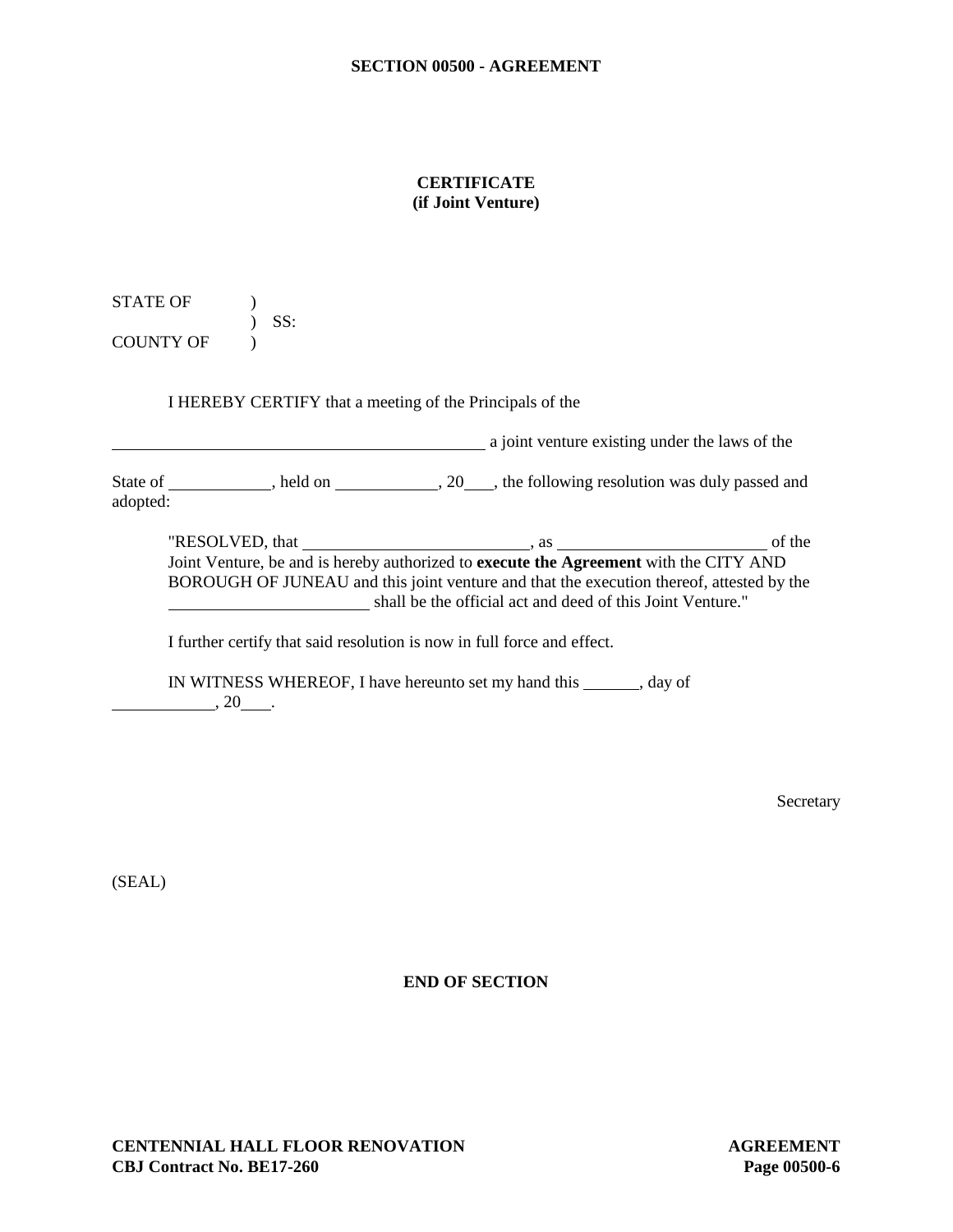#### **SECTION 00610 - PERFORMANCE BOND**

#### KNOW ALL PERSONS BY THESE PRESENTS: That we (Name of CONTRACTOR)

|    | $\mu$ and $\sigma$ contracted $\sigma$                                                                        |
|----|---------------------------------------------------------------------------------------------------------------|
| a  |                                                                                                               |
|    | (Corporation, Partnership, Individual)                                                                        |
|    | hereinafter called "Principal" and                                                                            |
|    | (Surety)                                                                                                      |
|    | of contract state of state of<br>hereinafter called the "Surety", are held and firmly bound                   |
|    | to the CITY AND BOROUGH of JUNEAU, ALASKA hereinafter called "OWNER", for the penal sum                       |
|    | $(Owner)^{^{\sim}}$<br>(City and State)                                                                       |
| of | $dollars (\$ $) in$                                                                                           |
|    | lawful money of the United States, for the payment of which sum well and truly to be made, we bind ourselves, |
|    | our heirs, executors, administrators and successors, jointly and severally, firmly by these presents.         |

THE CONDITION OF THIS OBLIGATION is such that whereas, the CONTRACTOR has entered into a certain contract with the OWNER, the effective date of which is (CBJ Contracts Office to fill in effective date) \_\_\_\_\_\_\_\_\_\_\_\_\_\_\_\_\_\_\_, a copy of which is hereto attached and made a part hereof for the construction of:

# **Centennial Hall Floor Renovation CBJ Contract No. BE17-260**

NOW, THEREFORE, if the Principal shall truly and faithfully perform its duties, all the undertakings, covenants, terms, conditions, and agreements of said contract during the original term thereof, and any extensions thereof, which may be granted by the OWNER, with or without notice to the Surety, and if it shall satisfy all claims and demands incurred under such contract, and shall fully indemnify and save harmless the OWNER from all costs and damages which it may suffer by reason of failure to do so, and shall reimburse and repay the OWNER all outlay and expense which the OWNER may incur in making good any default, then this obligation shall be void; otherwise to remain in full force and effect.

PROVIDED, FURTHER, that the said Surety, for value received hereby stipulates and agrees that no change, extension of time, alteration or addition to the terms of the contract or to the WORK to be performed thereunder or the specifications accompanying the same shall in any wise affect its obligation on this bond, and it does hereby waive notice of any such change, extension of time, alteration or addition to the terms of the contract or to the WORK or to the Specifications.

PROVIDED, FURTHER, that no final settlement between the OWNER and the Principal shall abridge the right of any beneficiary hereunder, whose claim may be unsatisfied.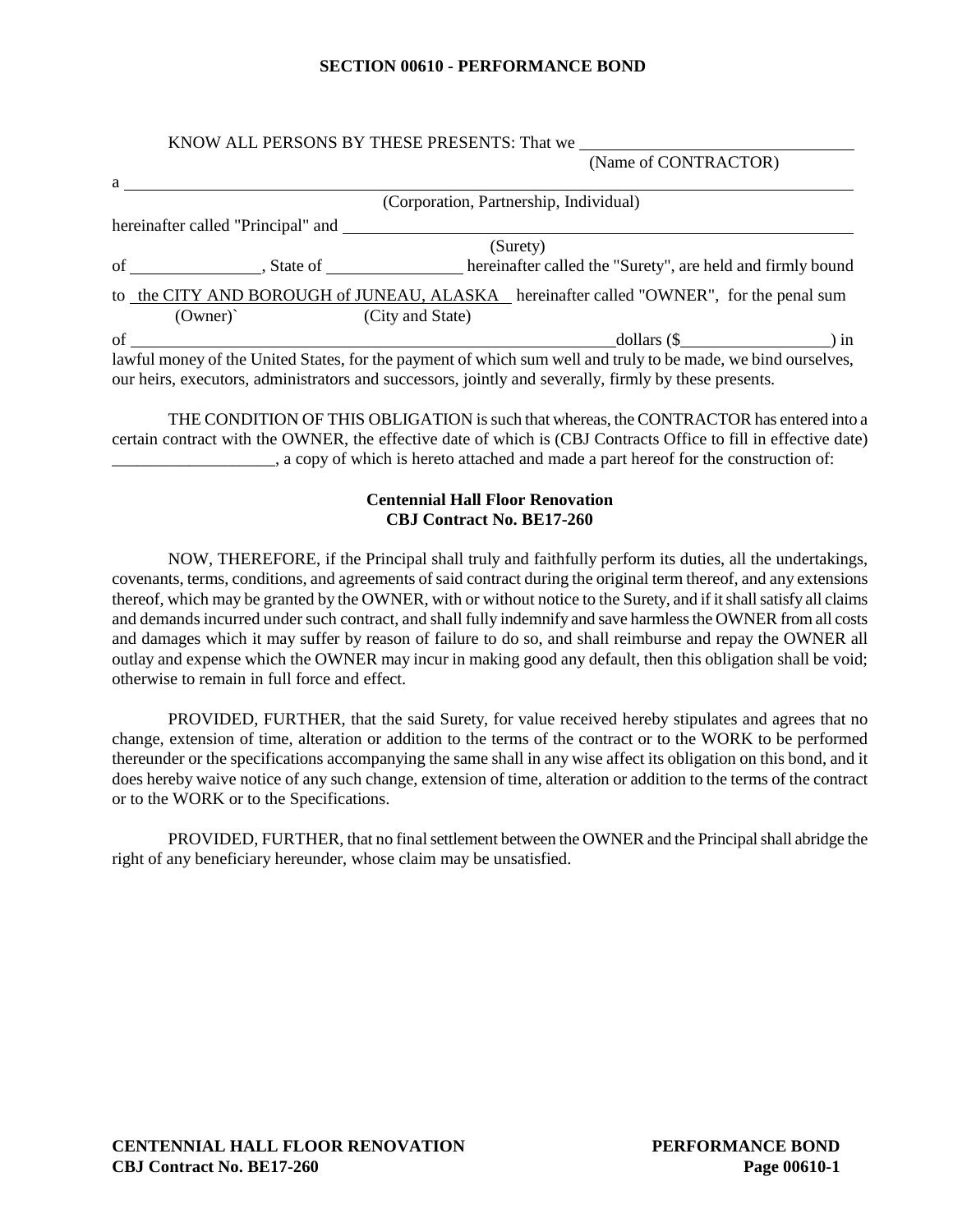#### **SECTION 00610 - PERFORMANCE BOND**

#### **Centennial Hall Floor Renovation CBJ Contract No. BE17-260**

IN WITNESS WHEREOF, this instrument is issued in two (2) identical counterparts, each one of which shall be deemed an original.

# **CONTRACTOR:**

By:

(Signature)

(Printed Name)

(Company Name)

(Mailing Address)

(City, State, Zip Code)

# **SURETY:**

(Signature of Attorney-in-Fact)

(Printed Name)

(Company Name)

(Mailing Address)

(City, State, Zip Code)

**(Affix SURETY'S SEAL)**

**NOTE: If CONTRACTOR is Partnership, all Partners must execute bond.**

**CENTENNIAL HALL FLOOR RENOVATION PERFORMANCE BOND CBJ Contract No. BE17-260 Page 00610-2**

By: <u>Date Issued:</u>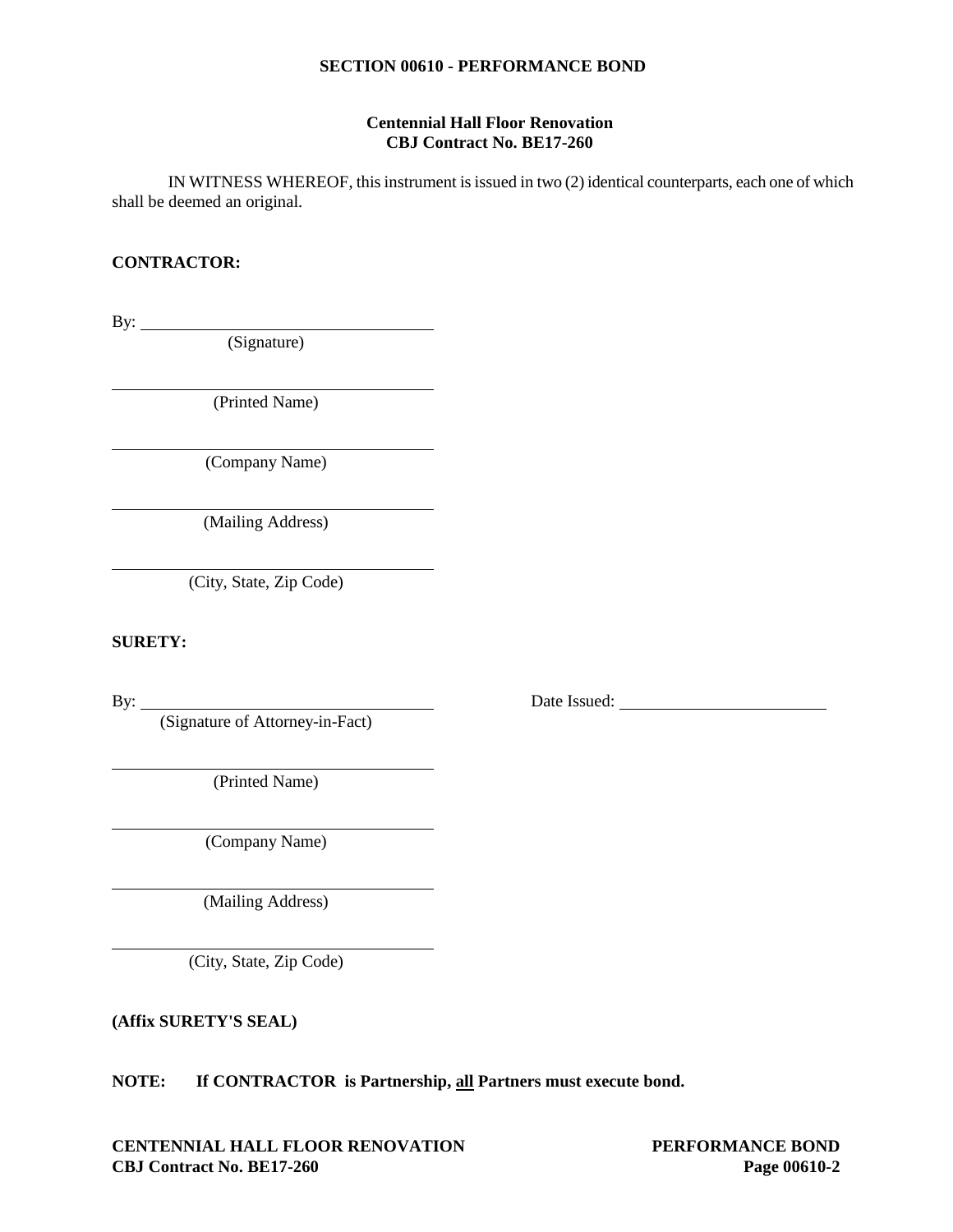#### **SECTION 00620 - PAYMENT BOND**

|                                      |                          | KNOW ALL PERSONS BY THESE PRESENTS: That we                                                                                                                                                                                                                                                                                                                                                         |
|--------------------------------------|--------------------------|-----------------------------------------------------------------------------------------------------------------------------------------------------------------------------------------------------------------------------------------------------------------------------------------------------------------------------------------------------------------------------------------------------|
|                                      |                          | (Name of CONTRACTOR)                                                                                                                                                                                                                                                                                                                                                                                |
|                                      |                          | $a \overline{\phantom{a}}$                                                                                                                                                                                                                                                                                                                                                                          |
|                                      |                          | (Corporation, Partnership, Individual)                                                                                                                                                                                                                                                                                                                                                              |
|                                      |                          |                                                                                                                                                                                                                                                                                                                                                                                                     |
|                                      |                          | (Surety)                                                                                                                                                                                                                                                                                                                                                                                            |
|                                      |                          |                                                                                                                                                                                                                                                                                                                                                                                                     |
|                                      | (Owner) (City and State) | firmly bound to the CITY AND BOROUGH of JUNEAU, ALASKA hereinafter called "OWNER," for the                                                                                                                                                                                                                                                                                                          |
|                                      | $penal sum of \n$        | <b>Dollars</b>                                                                                                                                                                                                                                                                                                                                                                                      |
|                                      |                          | (\$ 10.1) in lawful money of the United States, for the payment of which sum well                                                                                                                                                                                                                                                                                                                   |
| severally, firmly by these presents. |                          | and truly to be made, we bind ourselves, our heirs, executors, administrators and successors, jointly and                                                                                                                                                                                                                                                                                           |
|                                      |                          | THE CONDITION OF THIS OBLIGATION is such that Whereas, the CONTRACTOR has entered<br>$\mathcal{L}$ , the state of $\mathcal{L}$ and $\mathcal{L}$ and $\mathcal{L}$ and $\mathcal{L}$ and $\mathcal{L}$ and $\mathcal{L}$ and $\mathcal{L}$ and $\mathcal{L}$ and $\mathcal{L}$ and $\mathcal{L}$ and $\mathcal{L}$ and $\mathcal{L}$ and $\mathcal{L}$ and $\mathcal{L}$ and $\mathcal{L}$ and $\$ |

into a certain contract with the OWNER, the effective date of which is (CBJ Contracts Office to fill in effective date) \_\_\_\_\_\_\_\_\_\_\_\_\_\_\_\_\_\_\_\_\_\_, a copy of which is hereto attached and made a part hereof for the construction of:

#### **Centennial Hall Floor Renovation CBJ Contract No. BE17-260**

NOW, THEREFORE, if the Principal shall promptly make payment to all persons, firms, Subcontractors, and corporations furnishing materials for, or performing labor in the prosecution of the WORK provided for in such contract, and any authorized extension or modification thereof, including all amounts due for materials, lubricants, oil, gasoline, coal and coke, repairs on machinery, equipment and tools, consumed or used in connection with the construction of such WORK, and all insurance premiums on said work, and for all labor performed in such WORK, whether by Subcontractor or otherwise, then this obligation shall be void; otherwise to remain in full force and effect.

PROVIDED, FURTHER, that the said Surety, for value received hereby stipulates and agrees that no change, extension of time, alteration or addition to the terms of the contract or to the WORK to be performed thereunder or the specifications accompanying the same shall in any wise affect its obligation on this bond, and it does hereby waive notice of any such change, extension of time, alteration or addition to the terms of the contract or to the WORK or to the Specifications.

PROVIDED, FURTHER, that no final settlement between the OWNER and the Principal shall abridge the right of any beneficiary hereunder, whose claim may be unsatisfied.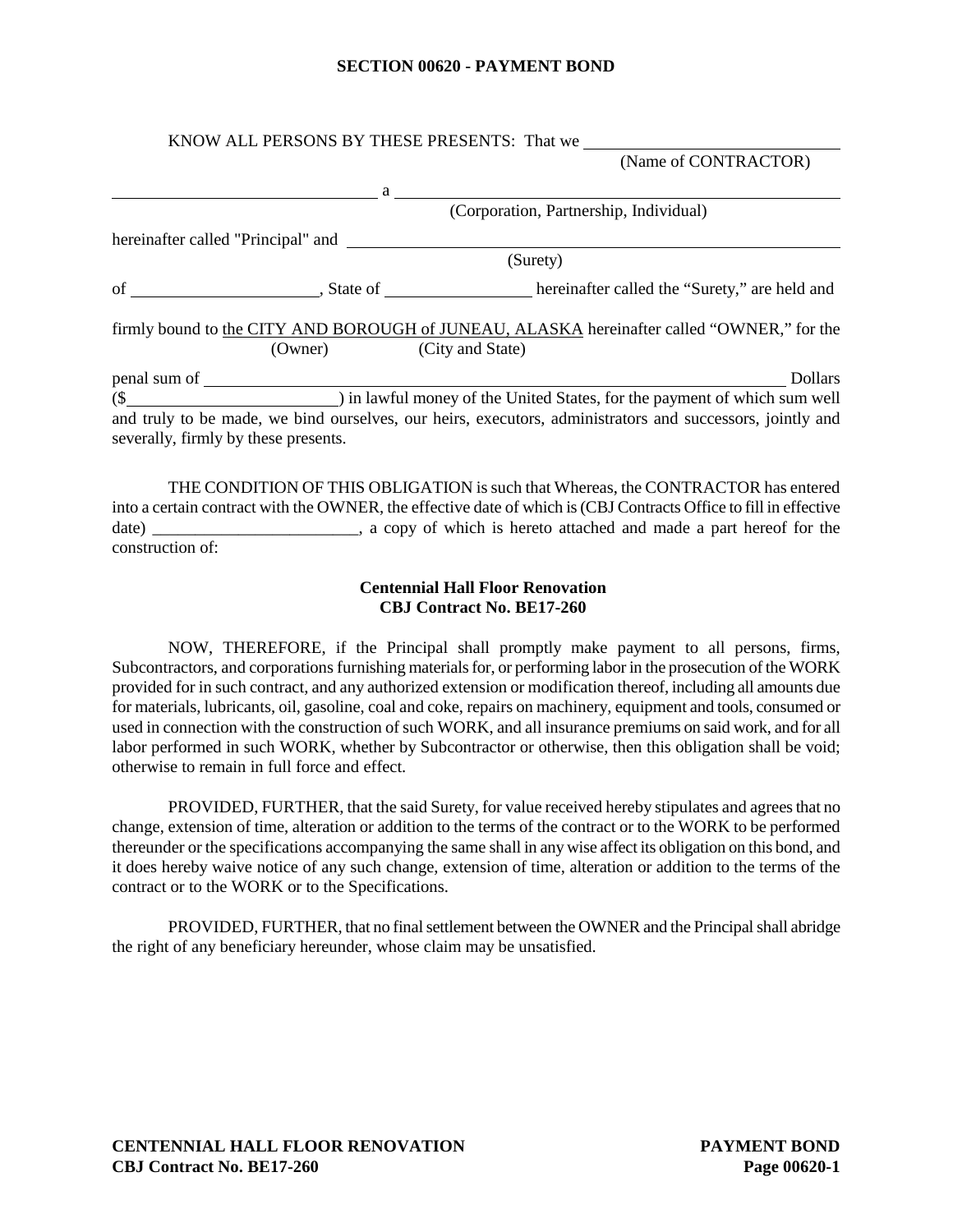#### **SECTION 00620 - PAYMENT BOND**

#### **Centennial Hall Floor Renovation CBJ Contract No. BE17-260**

IN WITNESS WHEREOF, this instrument is issued in two (2) identical counterparts, each one of which shall be deemed an original.

# **CONTRACTOR:**

By:

(Signature)

(Printed Name)

(Company Name)

(Mailing Address)

(City, State, Zip Code)

# **SURETY:**

(Signature of Attorney-in-Fact)

(Printed Name)

(Company Name)

(Mailing Address)

(City, State, Zip Code)

**(Affix SURETY'S SEAL)**

**NOTE: If CONTRACTOR is Partnership, all Partners must execute bond.**

By: <u>Date Issued:</u> Date Issued: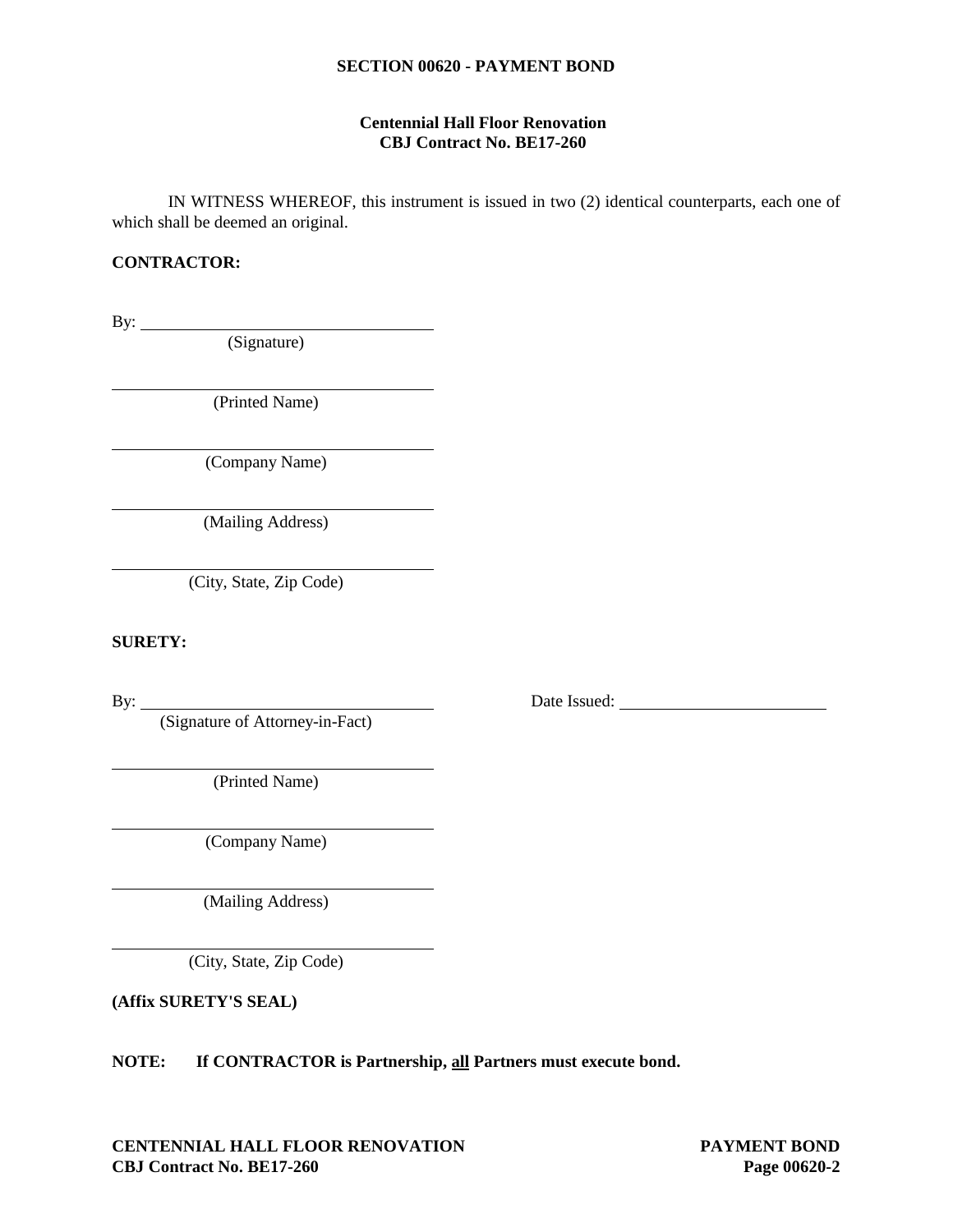# **TABLE OF CONTENTS**

# **ARTICLE 2 PRELIMINARY MATTERS**

| 2.1 |  |
|-----|--|
| 2.2 |  |
| 2.3 |  |
| 2.4 |  |
| 2.5 |  |
| 2.6 |  |

# **ARTICLE 3 CONTRACT DOCUMENTS: INTENT, AMENDING, REUSE**

| 3.2 |  |
|-----|--|
| 3.3 |  |
| 3.4 |  |

# **ARTICLE 4 AVAILABILITY OF LANDS; PHYSICAL CONDITIONS; REFERENCE POINTS**

| 4.1           |  |
|---------------|--|
| 4.2           |  |
| 4.3           |  |
| 4.4           |  |
| 4.5           |  |
| $4.6^{\circ}$ |  |

# **ARTICLE 5 BONDS AND INSURANCE**

| 5.1 |  |
|-----|--|
| 5.2 |  |

# **ARTICLE 6 CONTRACTOR'S RESPONSIBILITIES**

| 6.1 |  |
|-----|--|
| 6.2 |  |
| 6.3 |  |
| 6.4 |  |
| 6.5 |  |
| 6.6 |  |
| 6.7 |  |
| 6.8 |  |
|     |  |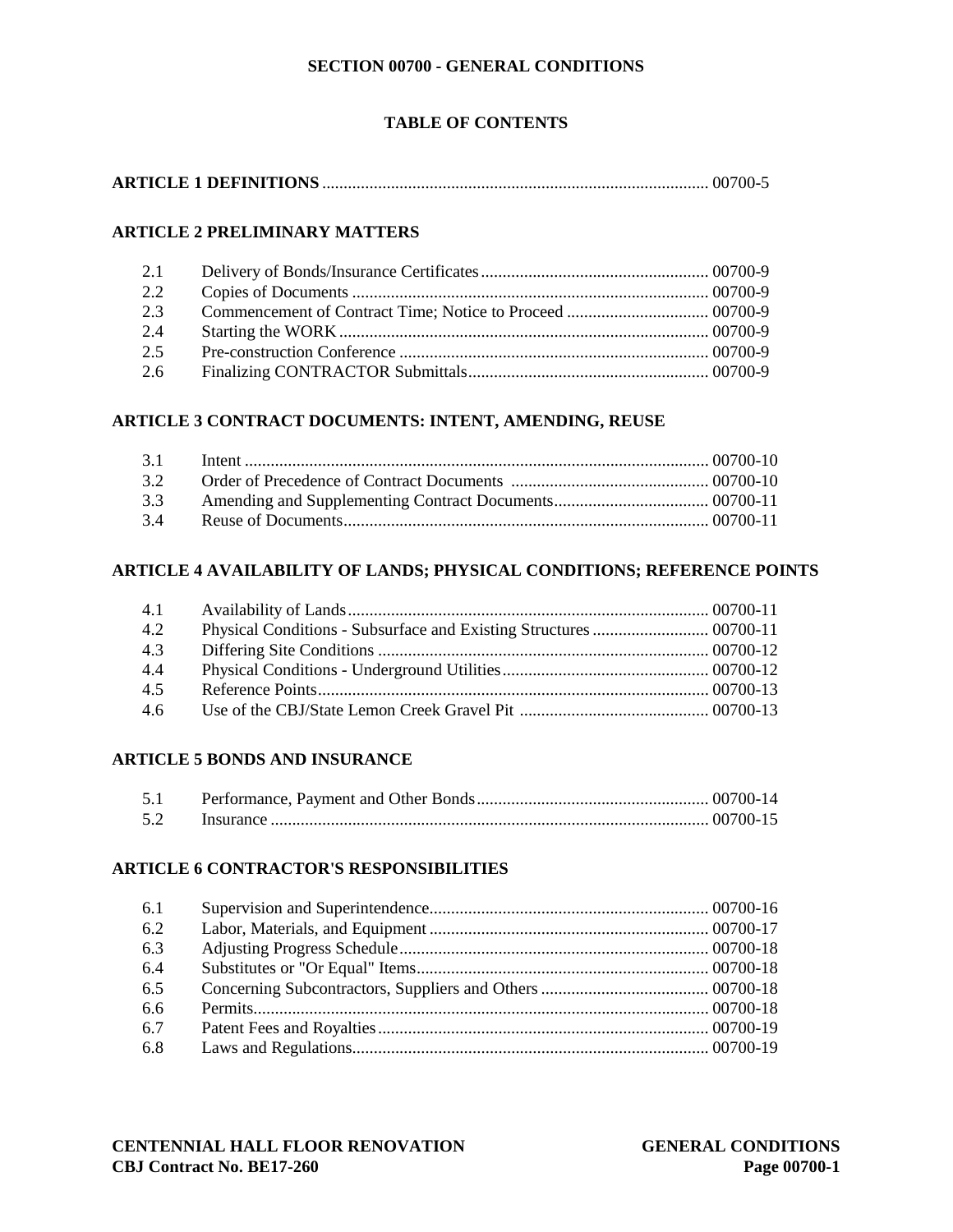# **TABLE OF CONTENTS**

# **ARTICLE 6 CONTRACTOR'S RESPONSIBILITIES** (Cont'd.)

| CONTRACTOR's Responsibility for Utility Property and Services  00700-22 |  |
|-------------------------------------------------------------------------|--|
|                                                                         |  |
|                                                                         |  |
|                                                                         |  |

# **ARTICLE 7 OTHER WORK**

# **ARTICLE 8 OWNER'S RESPONSIBILITIES**

| 8.1 |  |
|-----|--|
| 8.2 |  |
| 8.3 |  |
| 8.4 |  |
| 8.5 |  |
| 8.6 |  |
| 8.7 |  |

# **ARTICLE 9 ARCHITECT'S STATUS DURING CONSTRUCTION**

| 9.1 |                                                             |  |
|-----|-------------------------------------------------------------|--|
| 9.2 |                                                             |  |
| 9.3 |                                                             |  |
| 9.4 |                                                             |  |
| 9.5 |                                                             |  |
| 9.6 |                                                             |  |
| 9.7 | CONTRACTOR Submittals, Change Orders, and Payments 00700-25 |  |
| 9.8 |                                                             |  |
| 9.9 |                                                             |  |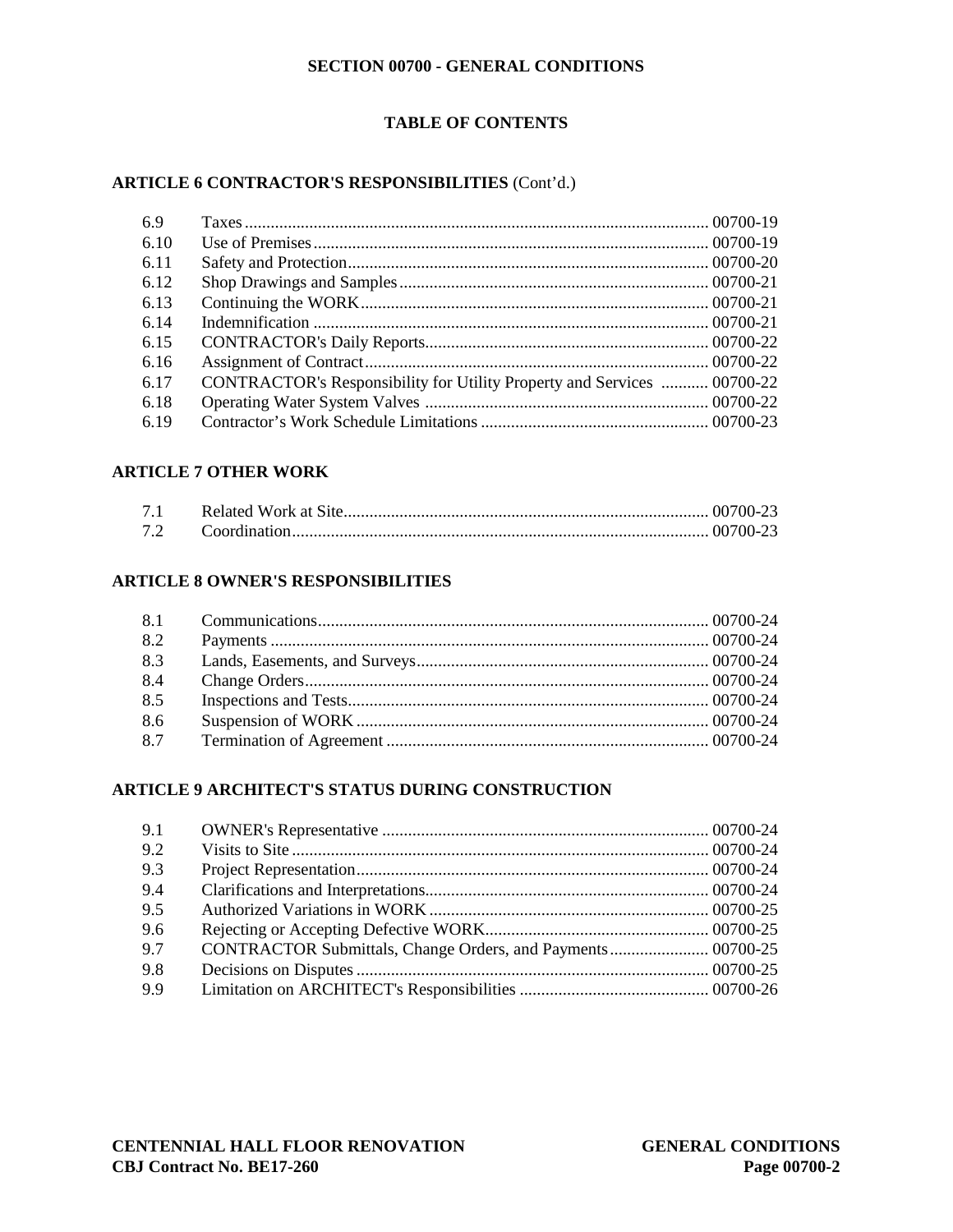# **TABLE OF CONTENTS**

# **ARTICLE 10 CHANGES IN THE WORK**

| 10.1 |  |
|------|--|
|      |  |

# **ARTICLE 11 CHANGE OF CONTRACT PRICE**

# **ARTICLE 12 CHANGE OF CONTRACT TIME**

# **ARTICLE 13 WARRANTY AND GUARANTEE; TESTS AND INSPECTIONS; CORRECTION, REMOVAL, OR ACCEPTANCE OF DEFECTIVE WORK**

| 13.1 |  |
|------|--|
| 13.2 |  |
| 13.3 |  |
| 13.4 |  |
| 13.5 |  |
| 13.6 |  |
| 13.7 |  |

# **ARTICLE 14 PAYMENTS TO CONTRACTOR AND COMPLETION**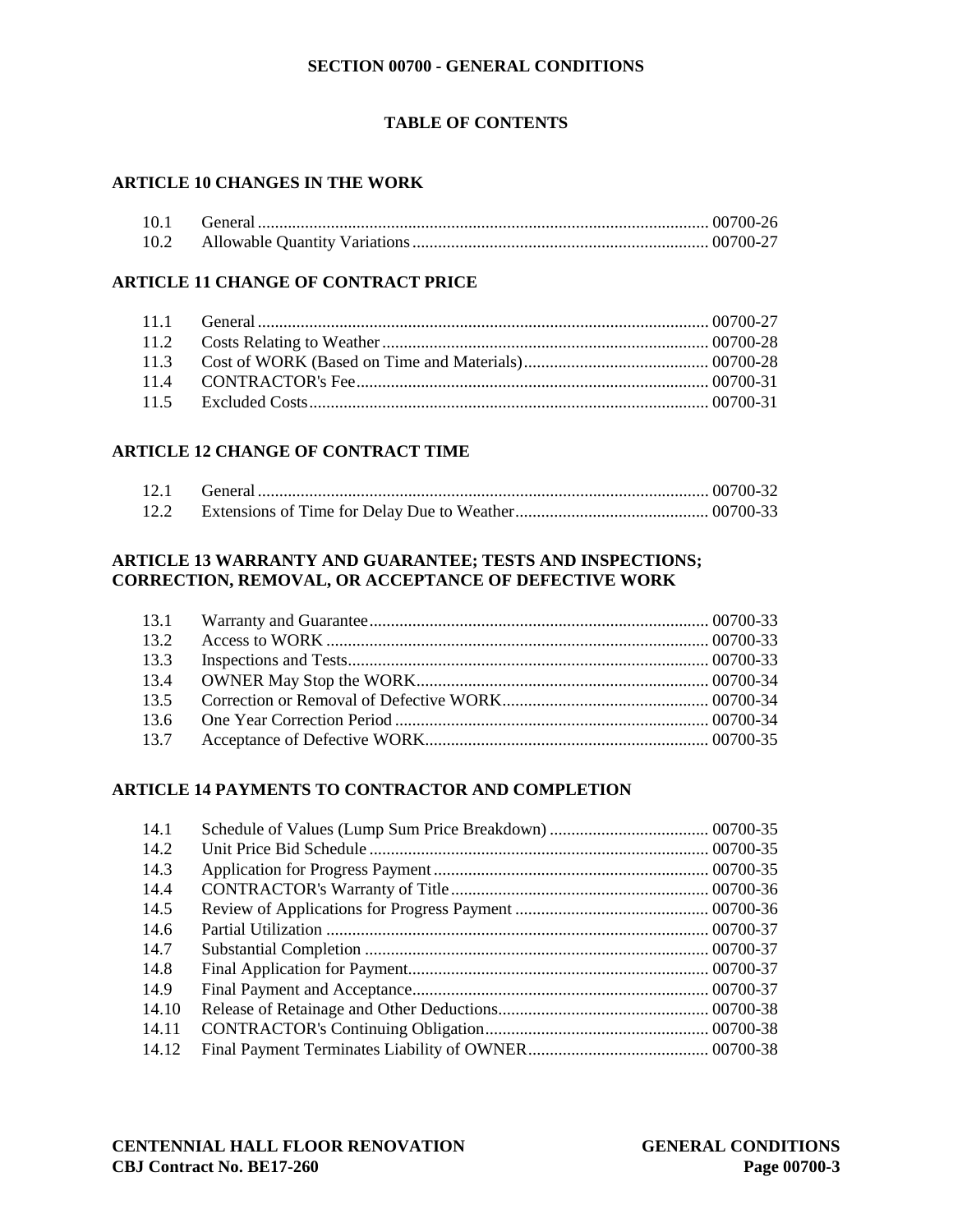# **TABLE OF CONTENTS**

# **ARTICLE 15 SUSPENSION OF WORK AND TERMINATION**

| 15.1 |                                                                 |  |
|------|-----------------------------------------------------------------|--|
| 15.2 | Termination of Agreement by OWNER (CONTRACTOR Default) 00700-39 |  |
| 15.3 |                                                                 |  |
| 15.4 |                                                                 |  |

# **ARTICLE 16 MISCELLANEOUS**

| 16.1  |  |
|-------|--|
| 16.2  |  |
| 16.3  |  |
| 16.4  |  |
| 16.5  |  |
| 16.6  |  |
| 16.7  |  |
| 16.8  |  |
| 16.9  |  |
| 16.10 |  |
| 16.11 |  |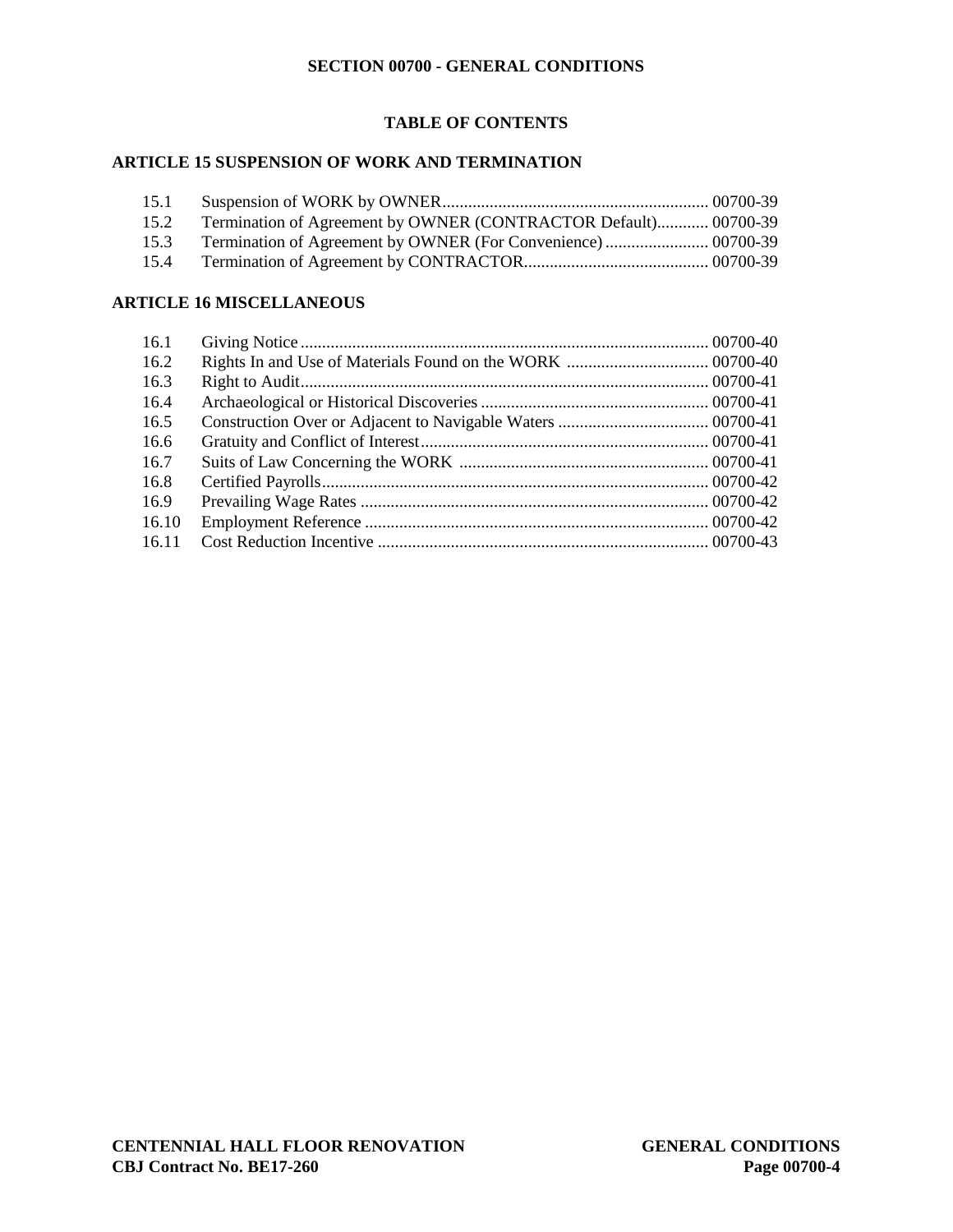# **ARTICLE 1 DEFINITIONS**

Wherever used in these General Conditions or in the Contract Documents the following terms have the meanings indicated which are applicable to both the singular and plural thereof. Where a word is capitalized in the definitions and is found not capitalized in the Contract Documents it has the ordinary dictionary definition.

Addenda - Written or graphic instruments issued prior to the opening of Bids which make additions, deletions, or revisions to the Contract Documents.

Agreement - The written contract between the OWNER and the CONTRACTOR covering the WORK to be performed; other documents are attached to the Agreement and made a part thereof as provided therein.

Application for Payment - The form furnished by the ARCHITECT which is to be used by the CONTRACTOR to request progress or final payment and which is to be accompanied by such supporting documentation as is required by the Contract Documents.

ARCHITECT - The ARCHITECT is the firm or person(s) selected by the City and Borough of Juneau (CBJ) to perform the duties of project inspection and management. CBJ will inform the CONTRACTOR of the identity of the ARCHITECT at or before the Notice to Proceed.

Architect of Record – The individual, partnership, corporation, joint-venture or other legal entity legally responsible for preparation of Design and Construction Documents for the project.

Asbestos - Any material that contains more than one percent asbestos and is friable or is releasing asbestos fibers into the air above current action levels established by the United States Occupational Safety and Health Administration.

Bid - The offer or proposal of the Bidder submitted on the prescribed form setting forth the price or prices for the WORK.

Bonds - Bid, Performance, and Payment Bonds and other instruments which protect against loss due to inability or refusal of the CONTRACTOR to perform its contract.

CBJ - City and Borough of Juneau

CBJ Project Manager - The authorized representative of the City and Borough of Juneau Engineering Department, as OWNER, who is responsible for administration of the contract.

Change Order - A document recommended by the ARCHITECT, which is signed by the CONTRACTOR and the OWNER and authorizes an addition, deletion, or revision in the WORK, or an adjustment in the Contract Price or the Contract Time, issued on or after the Effective Date of the Agreement.

Contract Documents - The Table of Contents, Notice Inviting Bids, Instructions to Bidders, Bid Forms (including the Bid, Bid Schedule(s), Information Required of Bidder, Bid Bond, and all required certificates and affidavits), Agreement, Performance Bond, Payment Bond, General Conditions, Supplementary General Conditions, Technical Specifications, Drawings, Permits, and all Addenda, Field Orders and Change Orders executed pursuant to the provisions of the Contract Documents.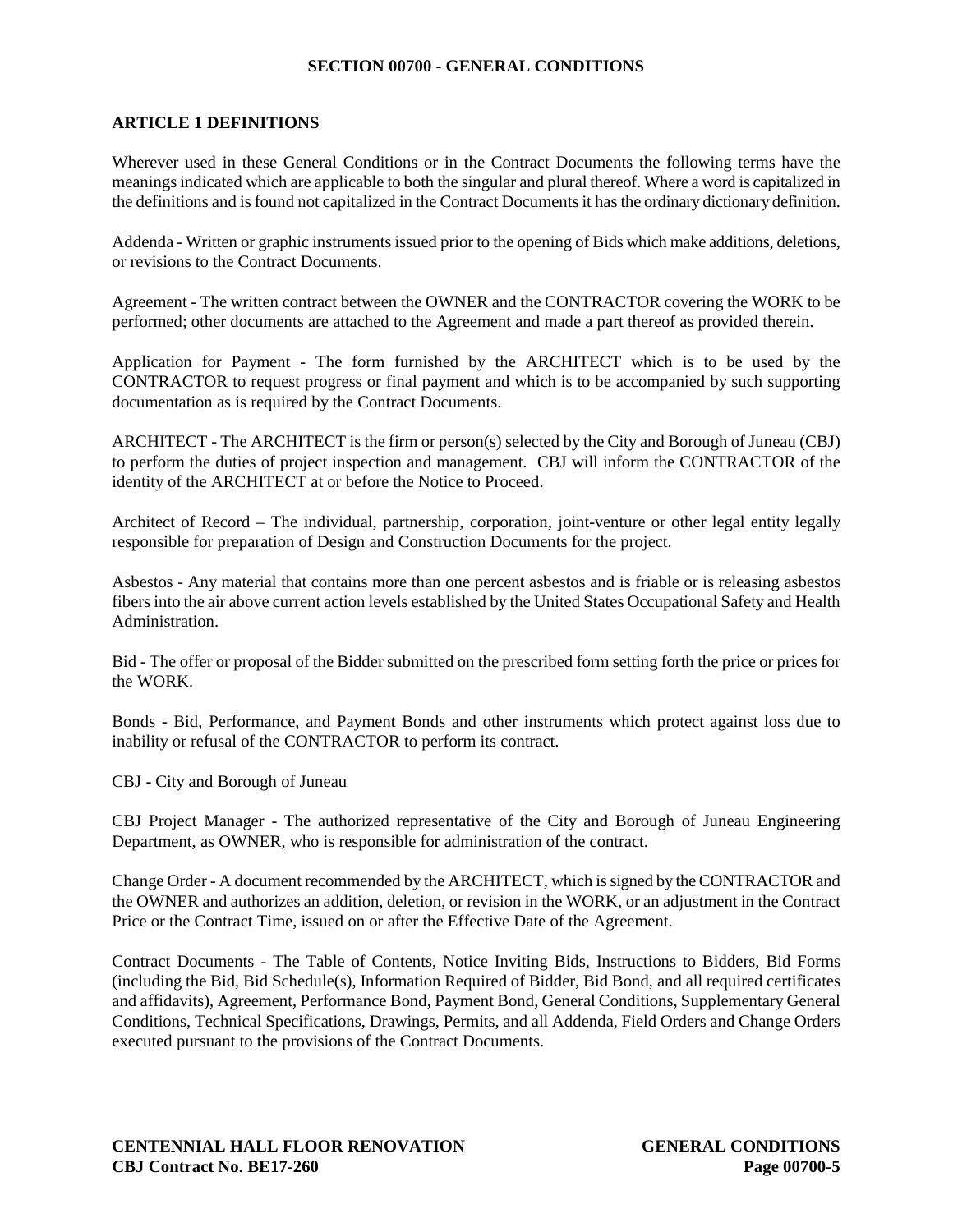Contract Price - The total monies payable by the OWNER to the CONTRACTOR under the terms and conditions of the Contract Documents.

Contract Time - The number of successive calendar Days or the specific date stated in the Contract Documents for the completion of the WORK.

CONTRACTOR - The individual, partnership, corporation, joint-venture or other legal entity with whom the OWNER has executed the Agreement.

Day - A calendar day of 24 hours measured from midnight to the next midnight.

Defective WORK - WORK that is unsatisfactory, faulty, or deficient; or that does not conform to the Contract Documents; or that does not meet the requirements of any inspection, reference standard, test, or approval referred to in the Contract Documents; or WORK that has been damaged prior to the ARCHITECT's recommendation of final payment.

Drawings - The drawings, plans, maps, profiles, diagrams, and other graphic representations which indicate the character, location, nature, extent, and scope of the WORK and which have been prepared by the Architect of Record and are referred to in the Contract Documents. Shop Drawings are not within the meaning of this paragraph.

Effective Date of the Agreement - The date indicated in the Agreement on which it becomes effective, but if no such date is indicated it means the date on which the Agreement is signed and delivered by the last of the two parties to sign and deliver.

Field Order - A written order issued by the ARCHITECT which may or may not involve a change in the WORK.

General Requirements - Division 1 of the Technical Specifications.

Hazardous Waste - The term Hazardous Waste shall have the meaning provided in Section 1004 of the Solid Waste Disposal Act (42 USC Section 9603) as amended from time to time.

Holidays - The CBJ legal holidays occur on:

- A. New Year's Day January 1
- B. Martin Luther King's Birthday Third Monday in January
- C. President's Day Third Monday in February
- D. Seward's Day Last Monday in March
- E. Memorial Day Last Monday in May
- F. Independence Day July 4
- G. Labor Day First Monday in September
- H. Alaska Day October 18
- I. Veteran's Day November 11
- J. Thanksgiving Day Fourth Thursday and the following Friday in November
- K. Christmas Day December 25.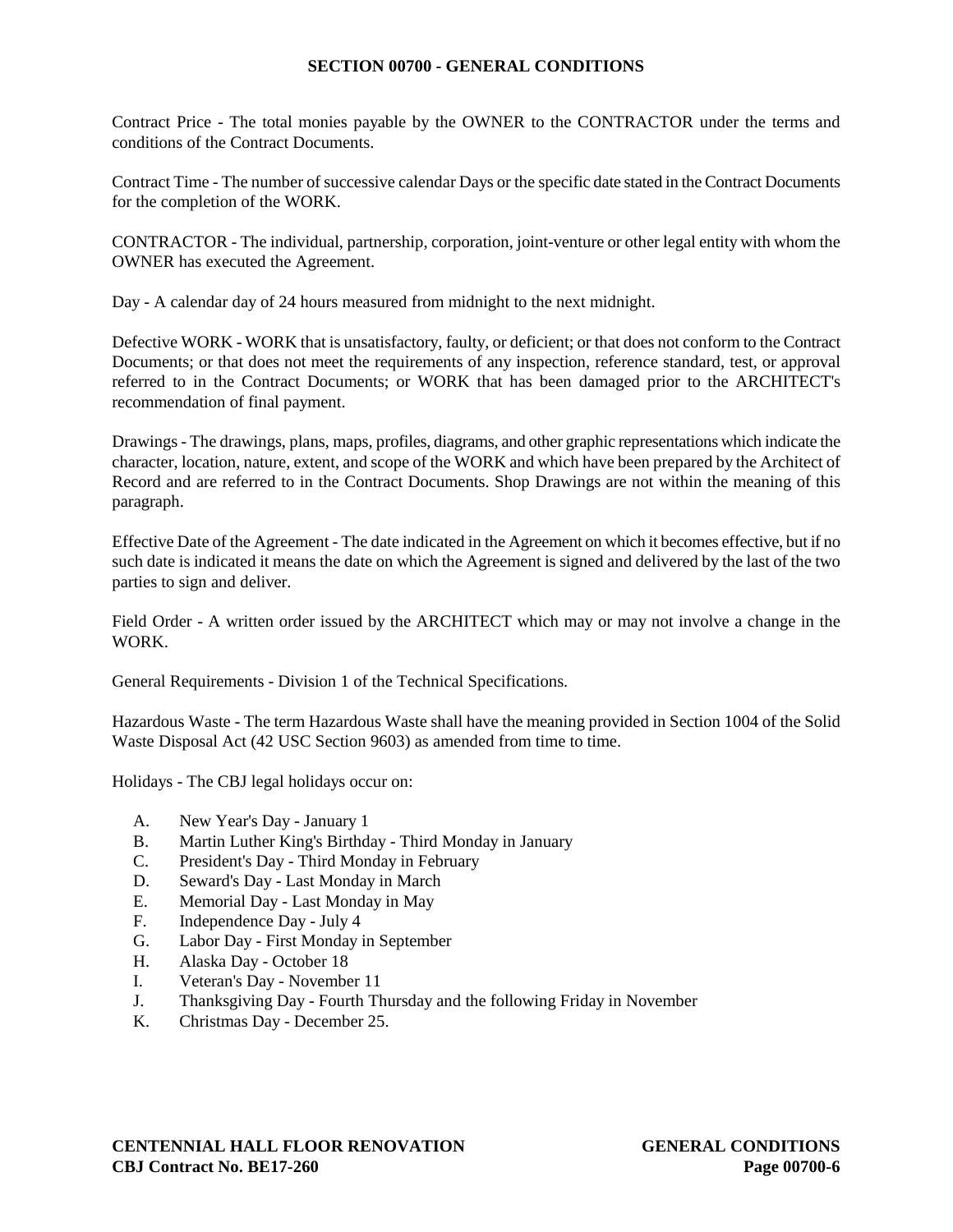If any holiday listed above falls on a Saturday, Saturday and the preceding Friday are both legal holidays. If the holiday should fall on a Sunday, Sunday and the following Monday are both legal holidays.

Inspector - The authorized representative of the ARCHITECT assigned to make detailed inspections for conformance to the Contract Documents. Any reference to the Resident Project Representative in this document shall mean the Inspector.

Laws and Regulations; Laws or Regulations - Any and all applicable laws, rules, regulations, ordinances, codes, and/or orders of any and all governmental bodies, agencies, authorities and courts having jurisdiction.

Mechanic's Lien - A form of security, an interest in real property, which is held to secure the payment of an obligation. When referred to in these Contract Documents, "Mechanic's Lien" or "lien" means "Stop Notice".

Milestone - A principal event specified in the Contract Documents relating to an intermediate completion date of a portion of the work, or a period of time within which the portion of the work should be performed prior to Substantial Completion of all the WORK.

Notice of Intent to Award - The written notice by the OWNER to the apparent successful bidder stating that upon compliance by the apparent successful bidder with the requirements listed therein, within the time specified, the OWNER will enter into an Agreement.

Notice of Award - The written notice by the OWNER to the apparent successful bidder stating that the apparent successful bidder has complied with all conditions for award of the contract.

Notice of Completion - A form signed by the ARCHITECT and the CONTRACTOR recommending to the OWNER that the WORK is Substantially Complete and fixing the date of Substantial Completion. After acceptance of the WORK by the OWNER's governing body, the form is signed by the OWNER. This filing starts the 30 day lien filing period on the WORK.

Notice to Proceed - The written notice issued by the OWNER to the CONTRACTOR authorizing the CONTRACTOR to proceed with the WORK and establishing the date of commencement of the Contract Time.

OWNER - The City and Borough of Juneau (CBJ), acting through its legally designated officials, officers, or employees.

Partial Utilization - Use by the OWNER of a substantially completed part of the WORK for the purpose for which it is intended prior to Substantial Completion of all the WORK.

PCB's - Polychlorinated biphenyls.

Petroleum - Petroleum, including crude oil or any fraction thereof which is liquid at standard conditions of temperature and pressure (60 degrees Fahrenheit and 14.7 pounds per square inch absolute), such as oil, petroleum, fuel oil, oil sludge, oil refuse, gasoline, kerosene, and oil mixed with other non-Hazardous Wastes and crude oils.

Project - The total construction of which the WORK to be provided under the Contract Documents may be the whole, or a part as indicated elsewhere in the Contract Documents.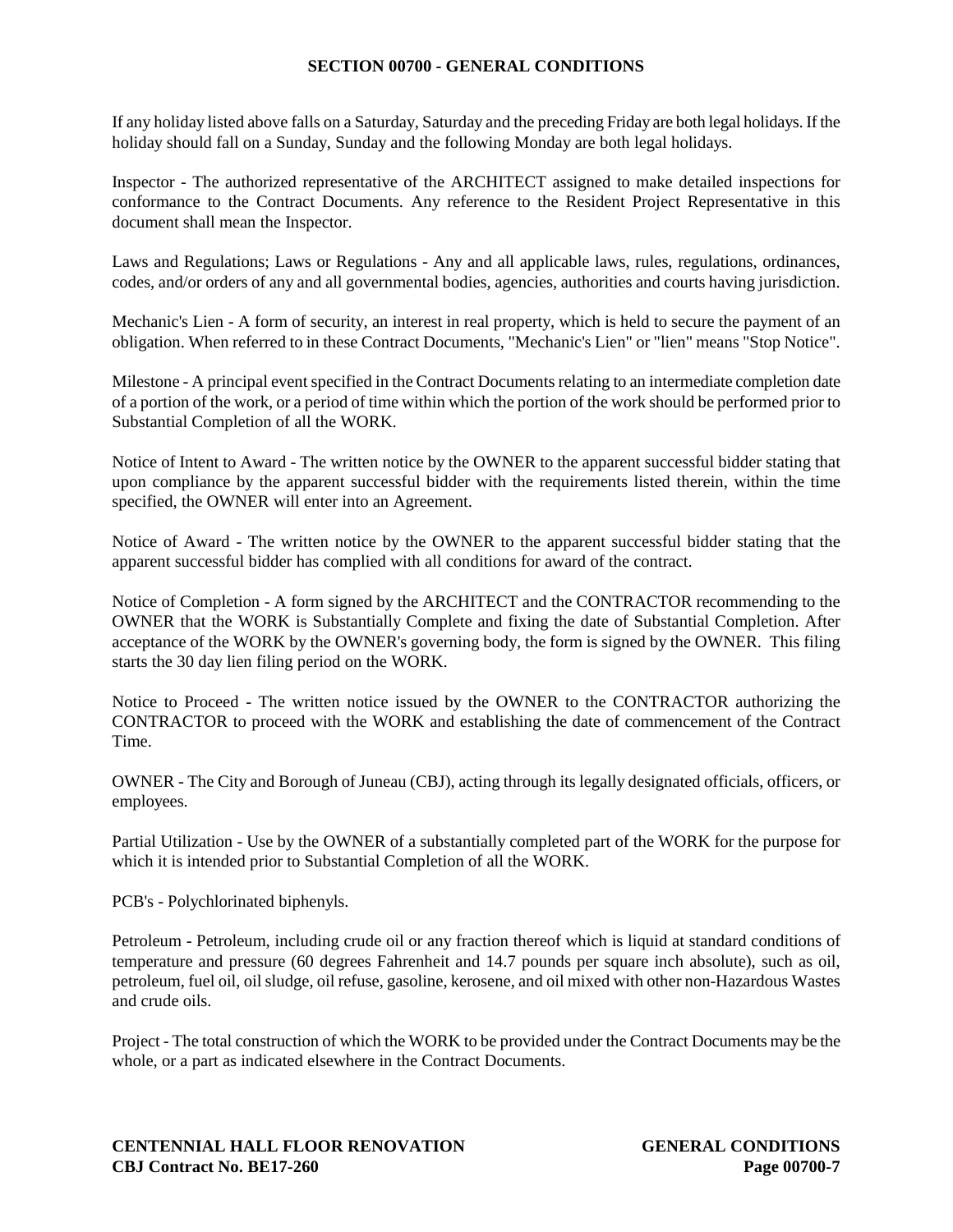Radioactive Material - Source, special nuclear, or byproduct material as defined by the Atomic Energy Act of 1954 (42 USC Section 2011 et seq.) as amended from time to time.

Shop Drawings - All drawings, diagrams, illustrations, schedules and other data which are specifically prepared by or for the CONTRACTOR and submitted by the CONTRACTOR, to the ARCHITECT, to illustrate some portion of the WORK.

Specifications - Same definition as for "Technical Specifications" hereinafter.

Stop Notice - A legal remedy for subcontractors and suppliers who contribute to public works, but who are not paid for their work, which secures payment from construction funds possessed by the OWNER. For public property, the Stop Notice remedy is designed to substitute for mechanic's lien rights.

Sub-Consultant - The individual, partnership, corporation, joint-venture or other legal entity having a direct contract with Architect of Record, or with any of its Consultants to furnish services with respect to the Project.

Subcontractor - An individual, partnership, corporation, joint-venture or other legal entity having a direct contract with the CONTRACTOR, or with any of its Subcontractors, for the performance of a part of the WORK at the site.

Substantial Completion - Refers to when the WORK has progressed to the point where, in the opinion of the ARCHITECT as evidenced by Notice of Completion as applicable, it is sufficiently complete, in accordance with the Contract Documents, so that the WORK can be utilized for the purposes for which it is intended; or if no such notice is issued, when final payment is due in accordance with Paragraph 14.8. The terms "substantially complete" and "substantially completed" as applied to any WORK refer to Substantial Completion thereof.

Supplementary General Conditions - The part of the Contract Documents which make additions, deletions, or revisions to these General Conditions.

Supplier - A manufacturer, fabricator, supplier, distributor, material man, or vendor.

Technical Specifications - Divisions 1 through 16 of the Contract Documents consisting of the General Requirements and written technical descriptions of products and execution of the WORK.

Underground Utilities - All pipelines, conduits, ducts, cables, wires, manholes, vaults, tanks, tunnels, or other such facilities or attachments, and any encasements containing such facilities which have been installed underground to furnish any of the following services or materials: water, sewage and drainage removal, electricity, gases, steam, liquid petroleum products, telephone or other communications, cable television, traffic, or other control systems.

WORK, Work - The entire completed construction or the various separately identifiable parts thereof required to be furnished under the Contract Documents. WORK is the result of performing, or furnishing labor and furnishing and incorporating materials and equipment into the construction, and performing or furnishing services and furnishing documents, all as required by the Contract Documents.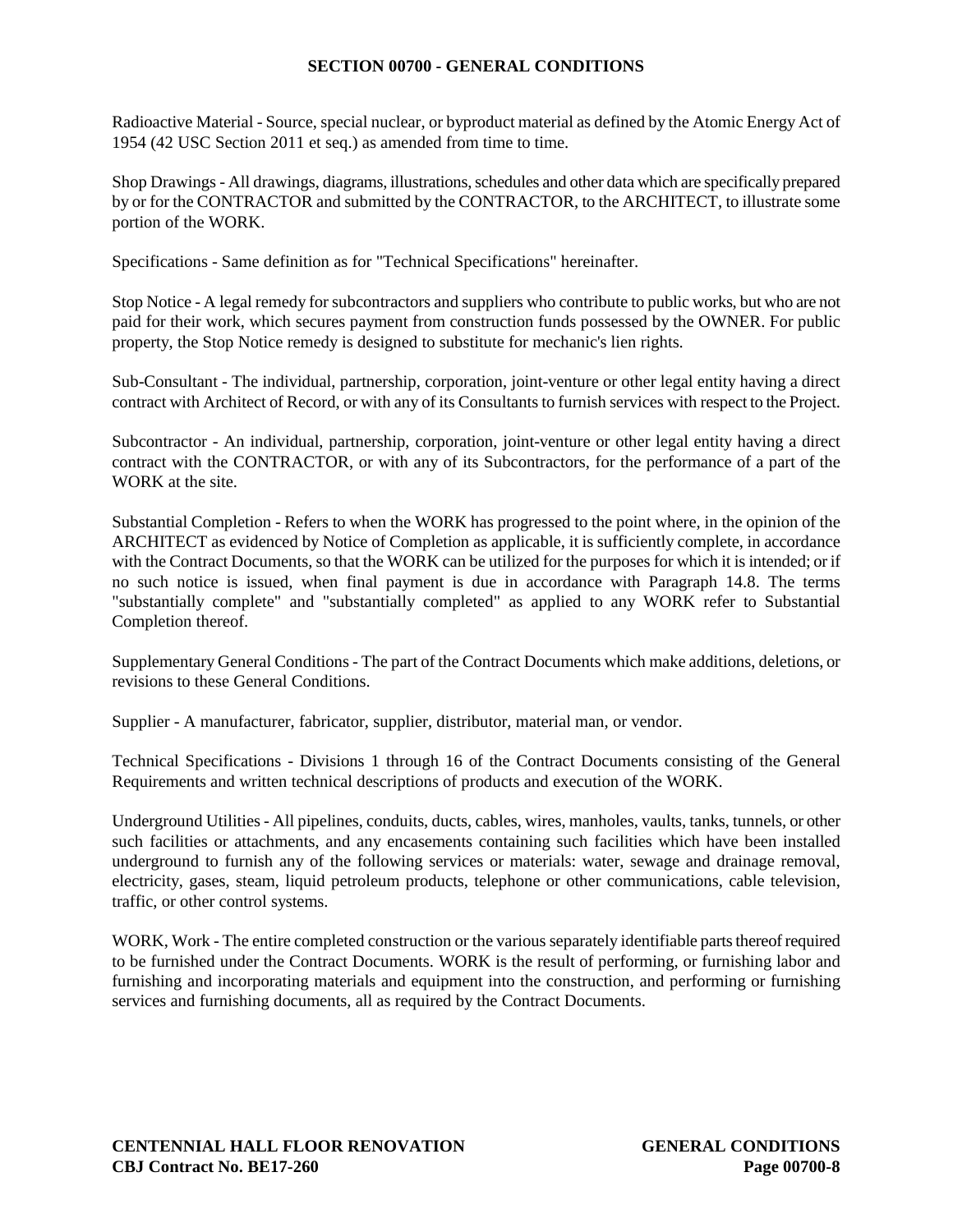# **ARTICLE 2 PRELIMINARY MATTERS**

- 2.1 DELIVERY OF BONDS/INSURANCE CERTIFICATES. When the CONTRACTOR delivers the signed Agreements to the OWNER, the CONTRACTOR shall also deliver to the OWNER such Bonds and Insurance Policies and Certificates as the CONTRACTOR may be required to furnish in accordance with the Contract Documents.
- 2.2 COPIES OF DOCUMENTS. The OWNER shall furnish to the CONTRACTOR the required number of copies of the Contract Documents specified in the Supplementary General Conditions.
- 2.3 COMMENCEMENT OF CONTRACT TIME: NOTICE TO PROCEED. The Contract Time will start to run on the commencement date stated in the Notice to Proceed. If no date is stated, Contract Time shall commence upon the date of the Notice to Proceed is issued.
- 2.4 STARTING THE WORK
	- A. The CONTRACTOR shall begin to perform the WORK within 10 days after the commencement date stated in the Notice to Proceed, but no WORK shall be done at the site prior to said commencement date.
	- B. Before undertaking each part of the WORK, the CONTRACTOR shall carefully study and compare the Contract Documents and check and verify pertinent figures shown thereon and all applicable field measurements. The CONTRACTOR shall promptly report in writing to the ARCHITECT any conflict, error, or discrepancy which the CONTRACTOR may discover and shall obtain a written interpretation or clarification from the ARCHITECT before proceeding with any WORK affected thereby.
	- C. The CONTRACTOR shall submit to the ARCHITECT for review those documents called for under Section 01300 - CONTRACTOR Submittals in the General Requirements.
- 2.5 PRE-CONSTRUCTION CONFERENCE. The CONTRACTOR is required to attend a Pre-Construction Conference. This conference will be attended by the ARCHITECT and others as appropriate in order to discuss the WORK in accordance with the applicable procedures specified in the General Requirements, Section 01010 - Summary of Work.
- 2.6 FINALIZING CONTRACTOR SUBMITTALS. At least 7 days before submittal of the first Application for Payment a conference attended by the CONTRACTOR, the ARCHITECT and others as appropriate will be held to finalize the initial CONTRACTOR submittals in accordance with the General Requirements. As a minimum the CONTRACTOR's representatives should include it's project manager and schedule expert. The CONTRACTOR should plan on this meeting taking no less than 8 hours. If the submittals are not finalized at the end of the meeting, additional meetings will be held so that the submittals can be finalized prior to the submittal of the first Application for Payment. No Application for Payment will be processed until CONTRACTOR submittals are finalized.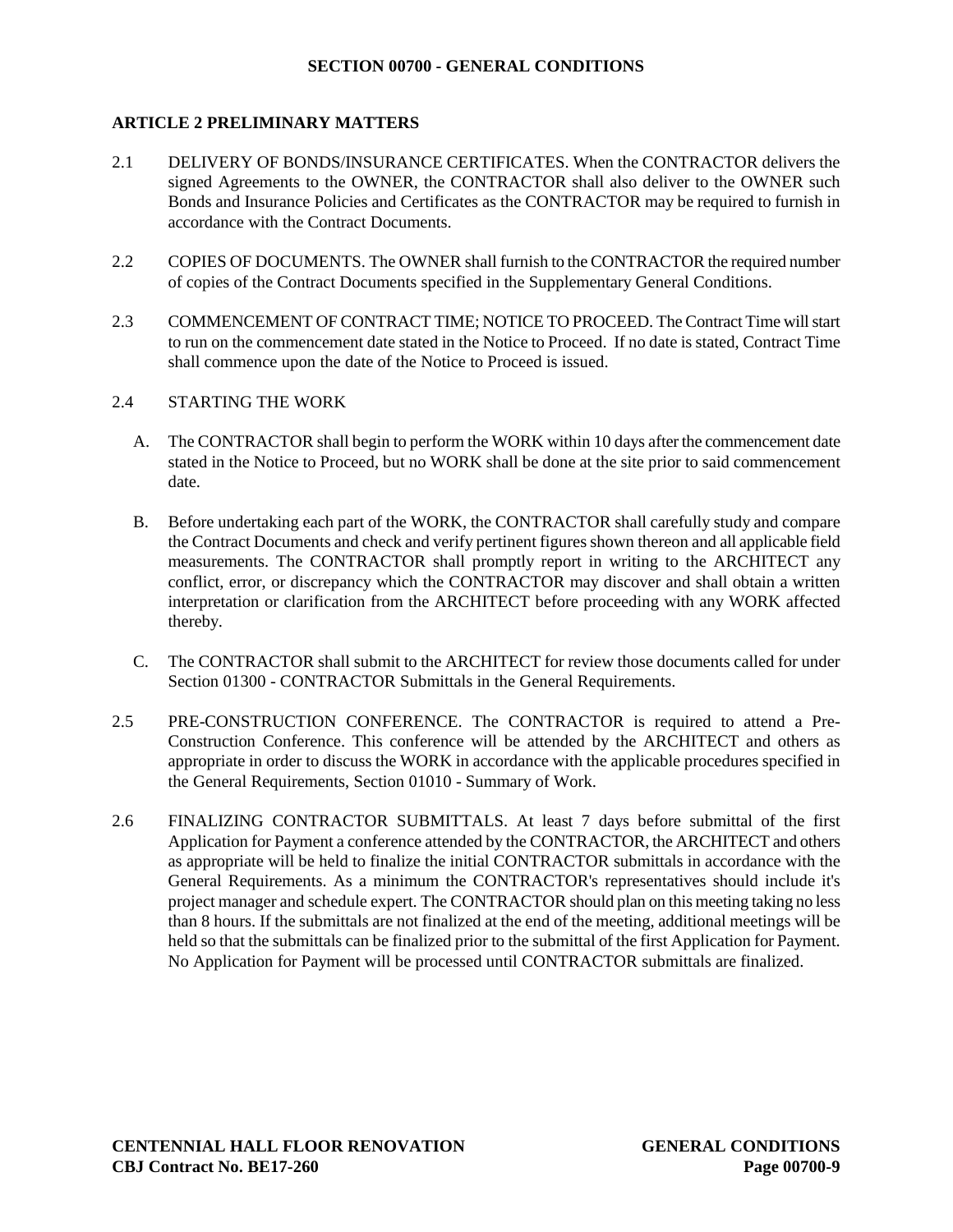### **ARTICLE 3 CONTRACT DOCUMENTS: INTENT, AMENDING, REUSE**

### 3.1 INTENT

- A. The Contract Documents comprise the entire agreement between the OWNER and the CONTRACTOR concerning the WORK. The Contract Documents shall be construed as a whole in accordance with Alaska Law.
- B. It is the intent of the Contract Documents to describe the WORK, functionally complete, to be constructed in accordance with the Contract Documents. Any WORK, materials, or equipment that may reasonably be inferred from the Contract Documents as being required to produce the intended result shall be supplied whether or not specifically called for. When words or phrases which have a well-known technical or construction industry or trade meaning are used to describe WORK, materials, or equipment such words or phrases shall be interpreted in accordance with that meaning, unless a definition has been provided in Article 1 of the General Conditions. Reference to standard specifications, manuals, or codes of any technical society, organization, or association, or to the Laws or Regulations of any governmental authority, whether such reference be specific or by implication, shall mean the latest standard specification, manual, code, or Laws or Regulations in effect at the time of opening of Bids, except as may be otherwise specifically stated. However, no provision of any referenced standard specification, manual, or code (whether or not specifically incorporated by reference in the Contract Documents) shall be effective to change the duties and responsibilities of the ARCHITECT, OWNER, the CONTRACTOR, or the Architect of Record or any of their consultants, agents, or employees from those set forth in the Contract Documents.
- C. If, during the performance of the WORK, CONTRACTOR discovers any conflict, error, ambiguity or discrepancy within the Contract Documents or between the Contract Documents and any provision of any such Law or Regulation applicable to the performance of the WORK or of any such standard, specification, manual or code or of any instruction of any Supplier referred to in paragraph 6.5, the CONTRACTOR shall report it to the ARCHITECT in writing at once, and the CONTRACTOR shall not proceed with the WORK affected thereby (except in an emergency as authorized by the ARCHITECT) until a clarification Field Order, or Change Order to the Contract Documents has been issued.

### 3.2 ORDER OF PRECEDENCE OF CONTRACT DOCUMENTS

- A. In resolving conflicts resulting from, errors, or discrepancies in any of the Contract Documents, the order of precedence shall be as follows:
	- 1. Permits from other agencies as may be required by law, excepting the definition of "Permittee" in these permits.
	- 2. Field Orders
	- 3. Change Orders
	- 4. ARCHITECT's written interpretations and clarifications.
	- 5. Agreement
	- 6. Addenda
	- 7. CONTRACTOR's Bid (Bid Form)
	- 8. Supplementary General Conditions
	- 9. Notice Inviting Bids
	- 10. Instructions to Bidders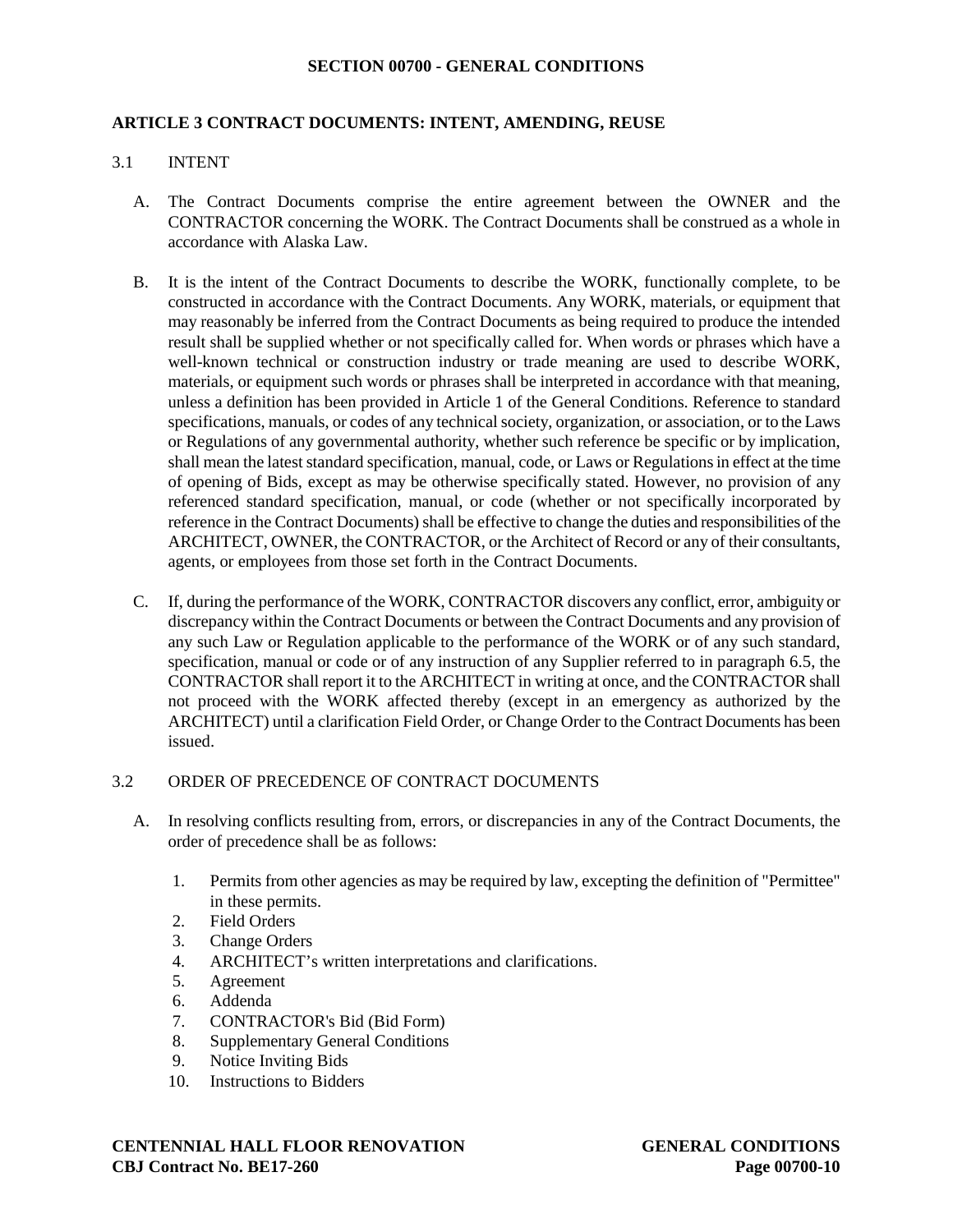- 11. General Conditions
- 12. Technical Specifications
- 13 Drawings
- B. With reference to the Drawings the order of precedence is as follows:
	- 1. Figures govern over scaled dimensions
	- 2. Detail drawings govern over general drawings
	- 3. Addenda/Change Order drawings govern over contract Drawings
	- 4. Contract Drawings govern over standard details
- 3.3 AMENDING AND SUPPLEMENTING CONTRACT DOCUMENTS. The Contract Documents may be amended to provide for additions, deletions, and revisions in the WORK or to modify the terms and conditions thereof by a Change Order (pursuant to Article 10 CHANGES IN THE WORK).
- 3.4 REUSE OF DOCUMENTS. Neither the CONTRACTOR, nor any Subcontractor or Supplier, nor any other person or organization performing any of the WORK under a contract with the OWNER shall have or acquire any title to or ownership rights in any of the Drawings, Technical Specifications, or other documents used on the WORK, and they shall not reuse any of them on the extensions of the Project or any other project without written consent of the OWNER.

# **ARTICLE 4 AVAILABILITY OF LANDS; PHYSICAL CONDITIONS; REFERENCE POINTS**

4.1 AVAILABILITY OF LANDS. The OWNER shall furnish, as indicated in the Contract Documents, the lands upon which the WORK is to be performed, rights-of-way and easements for access thereto, and such other lands which are designated for the use of the CONTRACTOR. Easements for permanent structures or permanent changes in existing facilities will be obtained and paid for by the OWNER, unless otherwise provided in the Contract Documents. Nothing contained in the Contract Documents shall be interpreted as giving the CONTRACTOR exclusive occupancy of the lands or rights-of-way provided. The CONTRACTOR shall provide for all additional lands and access thereto that may be required for temporary construction facilities or storage of materials and equipment; provided, that the CONTRACTOR shall not enter upon nor use any property not under the control of the OWNER until a written temporary construction easement, lease or other appropriate agreement has been executed by the CONTRACTOR and the property owner, and a copy of said agreement furnished to the ARCHITECT prior to said use; and, neither the OWNER nor the ARCHITECT shall be liable for any claims or damages resulting from the CONTRACTOR's unauthorized trespass or use of any such properties.

# 4.2 PHYSICAL CONDITIONS - SUBSURFACE AND EXISTING STRUCTURES

A. Explorations and Reports. Reference is made to SGC 4.2 Physical Conditions of the Supplementary General Conditions for identification of those reports of explorations and tests of sub-surface conditions at the site that have been utilized by the Architect of Record in the preparation of the Contract Documents. The CONTRACTOR may rely upon the accuracy of the technical data contained in such reports, however, reports are not to be considered complete or comprehensive and nontechnical data, interpretations, and opinions contained in such reports are not to be relied on by the CONTRACTOR. The CONTRACTOR is responsible for any further explorations or tests that may be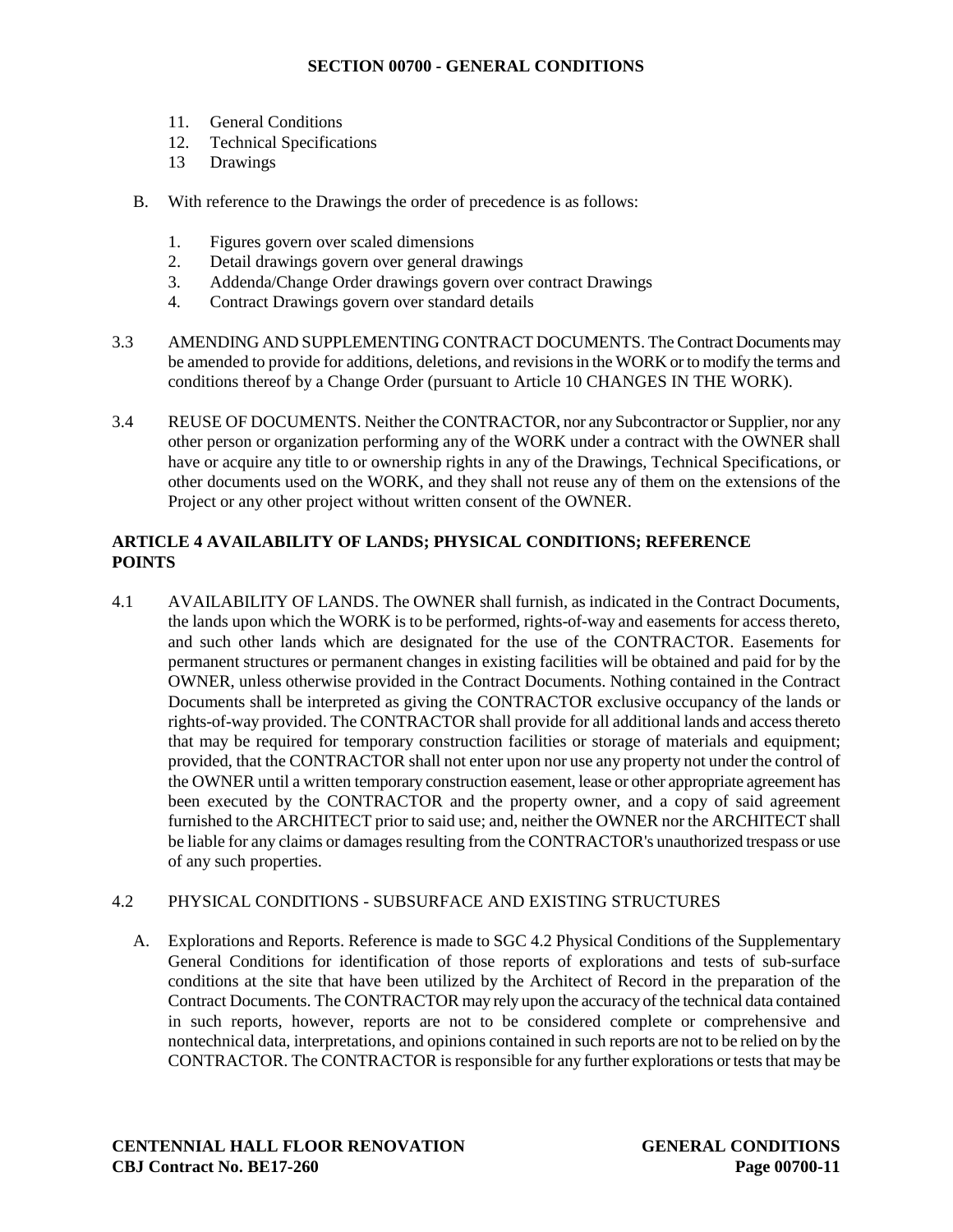necessary and any interpretation, interpolation, or extrapolation that it makes of any information shown in such reports.

B. Existing Structures. Reference is made to SGC 4.2 Physical Conditions of the Supplementary General Conditions for identification of those drawings of physical conditions in or relating to existing surface and subsurface structures (except Underground Utilities referred to in Paragraph 4.4 herein) which are at or contiguous to the site that have been utilized by the Architect of Record in the preparation of the Contract Documents. The CONTRACTOR may rely upon the accuracy of the technical data contained in such drawings, however, nontechnical data, interpretations, and opinions contained in such drawings are not to be relied on by the CONTRACTOR. The CONTRACTOR is also responsible for any interpretation, interpolation, or extrapolation that it makes of any information shown in such drawings.

# 4.3 DIFFERING SITE CONDITIONS

- A. The CONTRACTOR shall promptly upon discovery (but in no event later than 14 days thereafter) and before the following conditions are disturbed, notify the ARCHITECT, in writing of any:
	- 1. Material that the CONTRACTOR believes may be material that is hazardous waste, as defined in Article 1 of these General Conditions, or asbestos, PCB's, petroleum or any other substance or material posing a threat to human or to the environment.
	- 2. Subsurface or latent physical conditions at the site differing from those indicated.
	- 3. Unknown physical conditions at the site of any unusual nature, different materially from those ordinarily encountered and generally recognized as inherent in WORK of the character provided for in the contract.
- B. The ARCHITECT shall promptly investigate the conditions, and if it finds that the conditions do materially so differ, or do involve hazardous waste, and cause a decrease or increase in the CONTRACTOR's cost of, or the time required for, performance of any part of the WORK shall issue a Change Order under the procedures described in the contract.
- C. In the event that a dispute arises between the ARCHITECT and the CONTRACTOR whether the conditions materially differ, or involved hazardous waste or other materials listed above, or cause a decrease or increase in the CONTRACTOR's cost of, or time required for, performance of any part of the WORK, the CONTRACTOR shall not be excused from any scheduled completion date provided for by the contract, but shall proceed with all WORK to be performed under the contract. The CONTRACTOR shall retain any and all rights provided either by contract or by Law which pertain to the resolution of disputes and protests between the contracting parties.

# 4.4 PHYSICAL CONDITIONS - UNDERGROUND UTILITIES

A. Indicated. The information and data indicated in the Contract Documents with respect to existing Underground Utilities at or contiguous to the site are based on information and data furnished to the OWNER or the Architect of Record by the owners of such Underground Utilities or by others. Unless it is expressly provided in the Supplementary General Conditions and/or Section 01530 - Protection and Restoration of Existing Facilities, the OWNER and the Architect of Record shall not be responsible for the accuracy or completeness of any such information or data, and the CONTRACTOR shall have full responsibility for reviewing and checking all such information and data, for locating all Underground Utilities indicated in the Contract Documents, for coordination of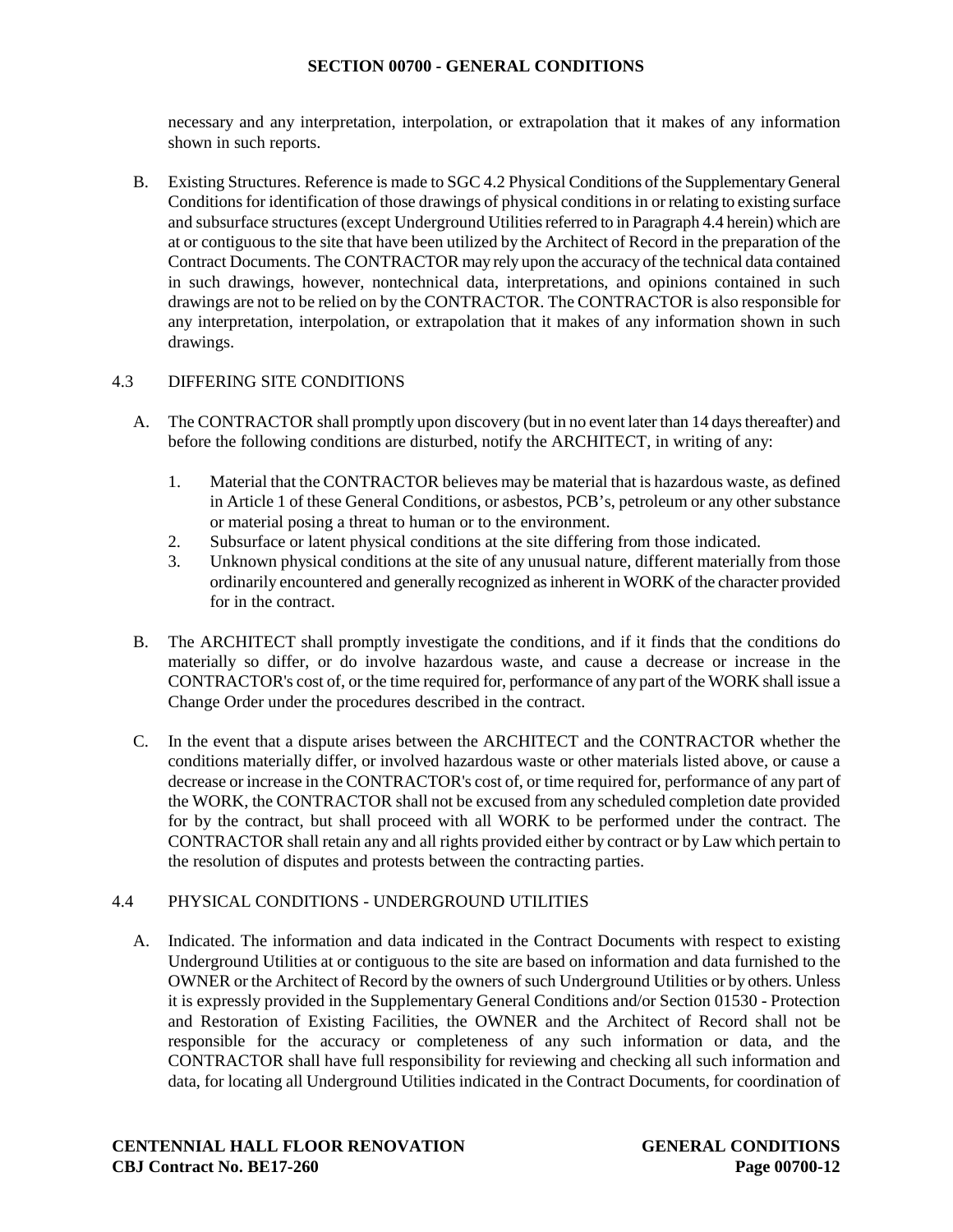the WORK with the owners of such Underground Utilities during construction, for the safety and protection thereof and repairing any damage thereto resulting from the WORK, the cost of which will be considered as having been included in the Contract Price.

B. Not Indicated. If an Underground Utility is uncovered or revealed at or contiguous to the site which was not indicated in the Contract Documents and which the CONTRACTOR could not reasonably have been expected to be aware of, the CONTRACTOR shall identify the owner of such Underground Utility and give written notice thereof to that owner and shall notify the ARCHITECT in accordance with the requirements of the Supplementary General Conditions and Section 01530 - Protection and Restoration of Existing Facilities of the General Requirements.

### 4.5 REFERENCE POINTS

- A. The ARCHITECT will provide one bench mark, near or on the site of the WORK, and will provide two points near or on the site to establish a base line for use by the CONTRACTOR for alignment control. Unless otherwise specified in the General Requirements, the CONTRACTOR shall furnish all other lines, grades, and bench marks required for proper execution of the WORK.
- B. The CONTRACTOR shall preserve all bench marks, stakes, and other survey marks, and in case of their removal or destruction by its own employees or by its subcontractor's employees, the CONTRACTOR shall be responsible for the accurate replacement of such reference points by personnel qualified under the Alaska Statute governing the licensing of architects, engineers, and land surveyors.

### 4.6 USE OF THE CBJ/STATE LEMON CREEK GRAVEL PIT

- A. On City and Borough of Juneau (CBJ) construction projects, the CBJ may make unclassified material available to CONTRACTORs, from the CBJ/State Lemon Creek gravel pit, at a rate less than charged other customers. CONTRACTORs are not required to use material from the CBJ/State pit and the CBJ makes no guarantee as to the quantity or quality of the available material. For this Project, contact Alec Venechuk, CBJ Material Source Manager, at (907) 586-0874 for the current material rates.
- B. CONTRACTORs proposing to use gravel from the CBJ/State pit are required to be in good standing for all amounts owed to the CBJ, for previous gravel operations, prior to submitting a mining plan for approval. CONTRACTORs using the pit must comply with Allowable Use Permit USE 2008-00061. Failure to meet these requirements, if so subject, shall be sufficient reason to deny use of the CBJ/State pit as a gravel source. To determine if your company is subject to these requirements, contact the CBJ Engineering Department, Gravel Pit Management, at (907) 586-0874.
- C. CONTRACTORs deciding to use material from the CBJ/State pit shall provide an Individual Mining Plan prepared by a professional engineer registered in the State of Alaska. The Individual Mining Plan must be reviewed and approved by the CBJ, prior to commencing operations within the pit. CONTRACTORs shall also secure a Performance Bond to ensure compliance with contract provisions, including any Individual Mining Plan stipulations. The bond shall remain in full force and effect until a release is obtained from the CBJ.
- D. If CONTRACTOR operations for a Project do not exceed 500 tons of material, the CONTRACTOR will not be required to provide an Individual Mining Plan prepared by an engineer, however, the CONTRACTOR must submit an Individual Mining Plan that is in compliance with Allowable Use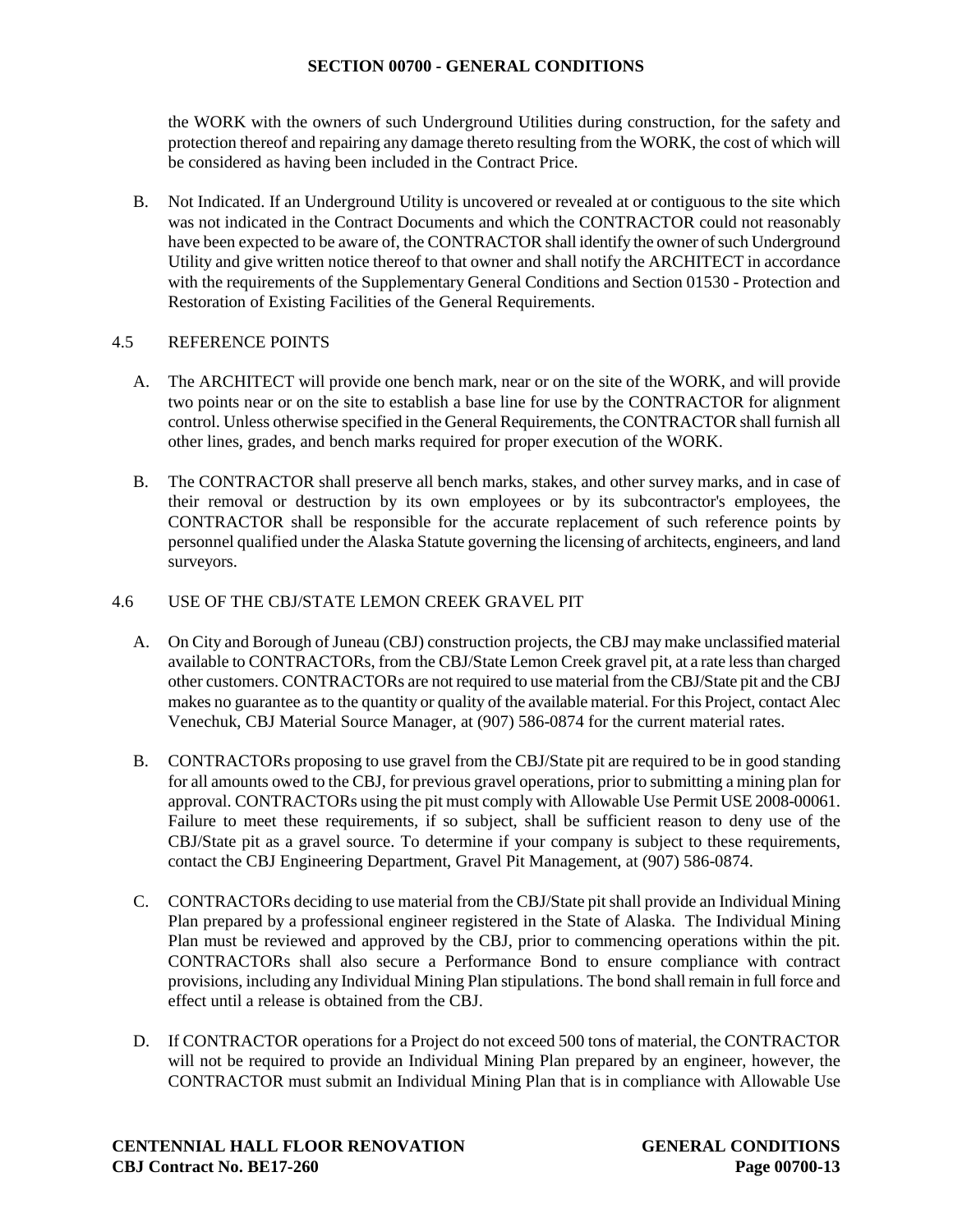Permit USE 2008-00061 for gravel extraction within the CBJ/State pit. The CONTRACTOR must contact the CBJ Engineering Department for conditions for the extraction.

- E. CONTRACTORs using the CBJ material may do primary dry separation (screening) of materials within the pit. Crushing and washing of material will not be allowed. CONTRACTORs shall account for placement of materials removed from the pit. The CBJ may require CONTRACTORs to crosscheck weight tickets, submit to an audit, or participate in other measures required by the CBJ to ensure accountability. Unprocessed overburden removed from the pit will not be weighed. All other material mined will be weighed at the CBJ scale. CONTRACTORs will be responsible for loading and/or screening their own material. If asphalt pavement is removed as part of the WORK, CONTRACTORs shall dispose of the material at a to-be-specified location within the pit area, as directed by the CBJ Gravel Pit Manager, (907) 586-0874.
- F. The gravel pit overhead charge shall be paid to the CBJ by the CONTRACTOR within 60 days after removal of all materials from the pit and prior to requesting and/or receiving final payment. Upon completion of each excavation CONTRACTORs shall notify the CBJ, in writing, in sufficient time to perform a field-compliance examination prior to vacating the pit. Any significant deviation from the stipulations of the Individual Mining Plan identified during the field inspection shall be corrected by the CONTRACTOR prior to release of the bond. A signed release from CBJ will be required prior to releasing the CONTRACTOR's bond.
- G. If asphalt pavement is removed as part of this WORK, the CONTRACTOR shall dispose of the material at the location designated as the Asphalt Storage Facility, or as directed by the ARCHITECT.
- H. The CBJ/State Pit is a seasonal operation. The hours of operation are from 7:00 a.m. to 6:00 p.m., Monday through Friday, from April 1 through October 15 of the year. CONTRACTORs may obtain gravel on weekends, or during the off-season, by applying for a separate agreement with the City and Borough of Juneau Engineering Department. The CONTRACTOR will be responsible for any additional costs incurred during weekend or off-season operations at the gravel pit.
- I. All CONTRACTORs/equipment operators using the CBJ/State Pit shall be in compliance with Federal Mine Safety and Health Administration regulations for quarry and gravel operations.

# **ARTICLE 5 BONDS AND INSURANCE**

# 5.1 PERFORMANCE, PAYMENT, AND OTHER BONDS

A. The CONTRACTOR shall furnish Performance and Payment Bonds, each in the amount set forth in the Supplementary General Conditions as security for the faithful performance and payment of all the CONTRACTOR's obligations under the Contract Documents. These bonds shall remain in effect at least until one year after the date of Substantial Completion except as otherwise provided by Law or Regulation or by the Contract Documents. The CONTRACTOR shall also furnish such other Bonds as are required by the Supplementary General Conditions. All Bonds shall be in the form prescribed by the Contract Documents except as provided otherwise by Laws or Regulations, and shall be executed by such sureties as are named in the current list of "Companies Holding Certificates of Authority as Acceptable Sureties on Federal Bonds and as Acceptable Reinsuring Companies" as published in Circular 570 (amended) by the Audit Staff, Bureau of Government Financial Operations, U.S. Treasury Department. All Bonds signed by an agent must be accompanied by a certified copy of such agent's authority to act.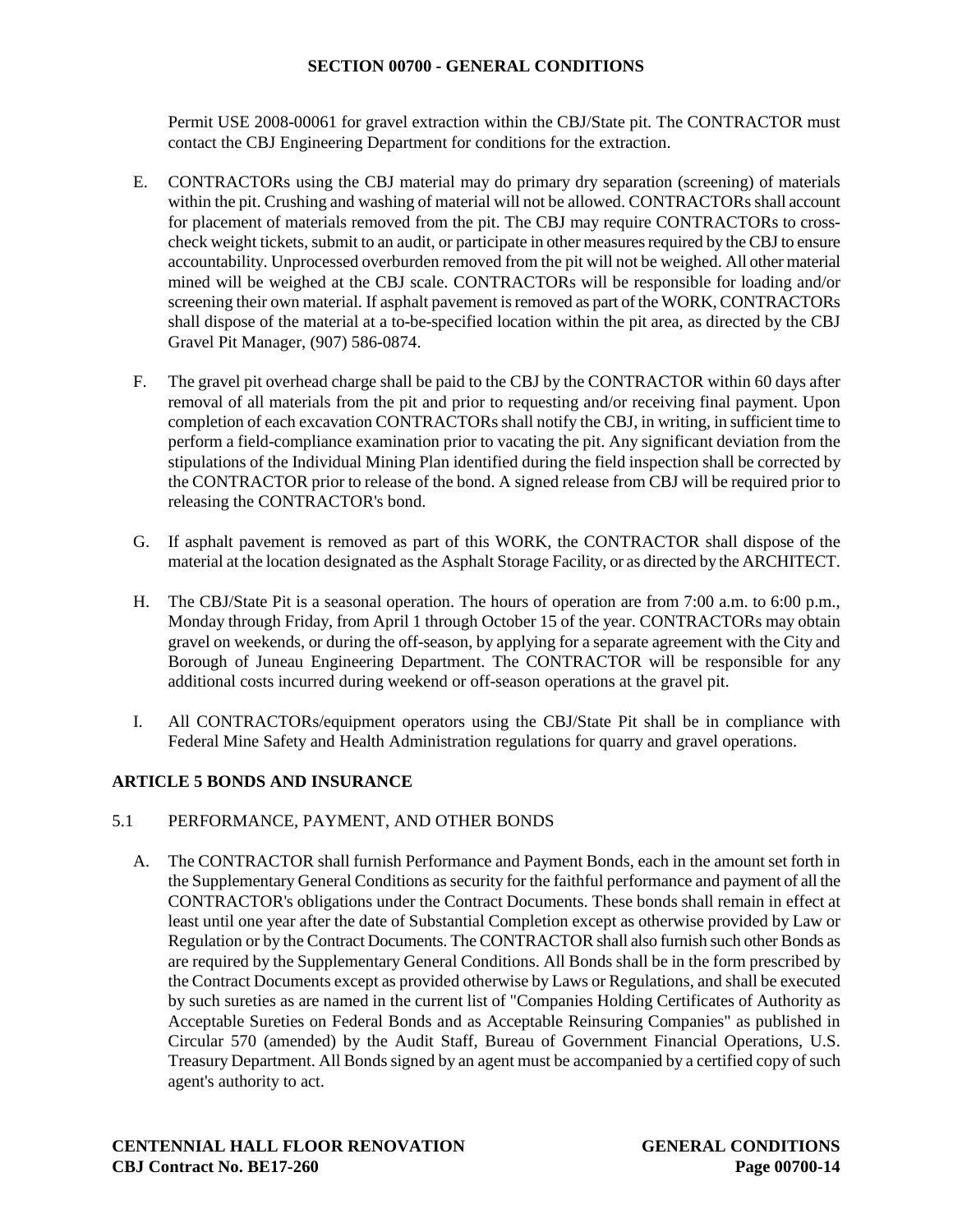- B. If the surety on any Bond furnished by the CONTRACTOR is declared bankrupt or becomes insolvent or its right to do business is terminated in any state where any part of the WORK is located, the CONTRACTOR shall within 7 days thereafter substitute another Bond and Surety, which must be acceptable to the OWNER.
- C. All Bonds required by the Contract Documents to be purchased and maintained by CONTRACTOR shall be obtained from surety companies that are duly licensed or authorized in the State of Alaska to issue Bonds for the limits so required. Such surety companies shall also meet such additional requirements and qualifications as may be provided in the Supplementary General Conditions.

# 5.2 INSURANCE

- A. The CONTRACTOR shall purchase and maintain the insurance required under this paragraph. Such insurance shall include the specific coverages set out herein and be written for not less than the limits of liability and coverages provided in the Supplementary General Conditions, or required by law, whichever are greater. All insurance shall be maintained continuously during the life of the Agreement up to the date of Final Completion and at all times thereafter when the CONTRACTOR may be correcting, removing, or replacing Defective WORK in accordance with Paragraph 13.6, but the CONTRACTOR's liabilities under this Agreement shall not be deemed limited in any way to the insurance coverage required.
- B. All insurance required by the Contract Documents to be purchased and maintained by the CONTRACTOR shall be obtained from insurance companies that are duly licensed or authorized in the State of Alaska to issue insurance policies for the limits and coverages so required. Such insurance companies shall have a current Best's Rating of at least an "A" (Excellent) general policy holder's rating and a Class VII financial size category and shall also meet such additional requirements and qualifications as may be provided in the Supplementary General Conditions.
- C. The CONTRACTOR shall furnish the OWNER with certificates showing the type, amount, class of operations covered, effective dates and dates of expiration of policies. All of the policies of insurance so required to be purchased and maintained (or the certificates or other evidence thereof) shall contain a provision or endorsement that the coverage afforded will not be cancelled, reduced in coverage, or renewal refused until at least 30 days' prior written notice has been given to the OWNER by certified mail. All such insurance required herein (except for Workers' Compensation and Employer's Liability) shall name the OWNER, its Consultants and subconsultants and their officers, directors, agents, and employees as "additional insureds" under the policies. The CONTRACTOR shall purchase and maintain the following insurance:
	- 1. Workers' Compensation and Employer's Liability. This insurance shall protect the CONTRACTOR against all claims under applicable state workers' compensation laws. The CONTRACTOR shall also be protected against claims for injury, disease, or death of employees which, for any reason, may not fall within the provisions of a Workers' Compensation law. This policy shall include an "all states" endorsement. The CONTRACTOR shall require each Subcontractor similarly to provide Workers' Compensation Insurance for all of the latter's employees to be engaged in such work unless such employees are covered by the protection afforded by the CONTRACTOR's Workers' Compensation Insurance. In case any class of employees is not protected, under the Workers' Compensation Statute, the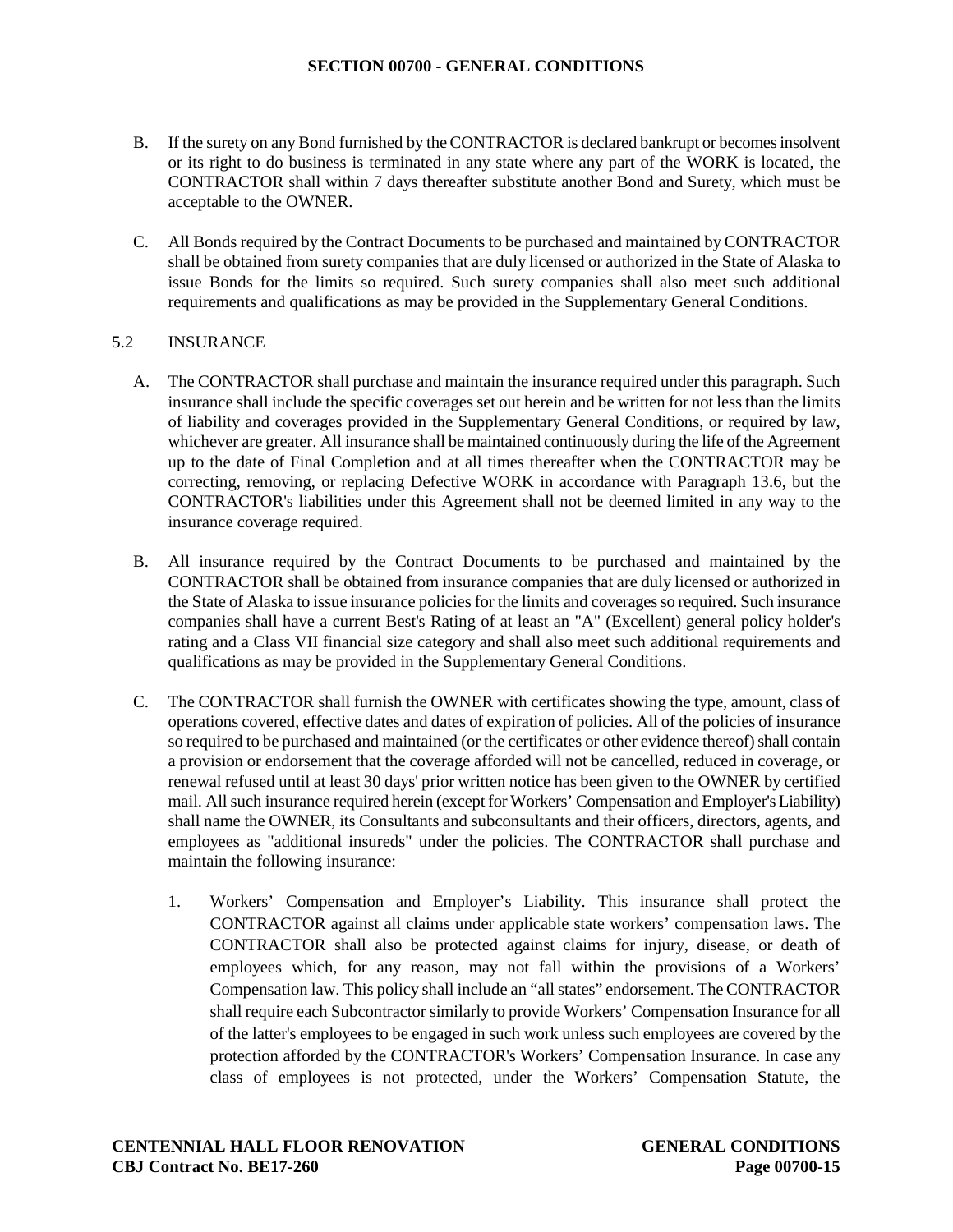CONTRACTOR shall provide and shall cause each subcontractor to provide adequate employer's liability insurance for the protection of such of its employees as are not otherwise protected.

- 2. Commercial General Liability. This insurance shall be written in comprehensive form and shall protect the CONTRACTOR against all claims arising from injuries to persons other than its employees or damage to property of the OWNER or others arising out of any act or omission of the CONTRACTOR or its agents, employees, or Subcontractors. The policy shall contain no exclusions for any operations within the scope of this contract.
- 3. Comprehensive Automobile Liability. This insurance shall be written in comprehensive form and shall protect the CONTRACTOR against all claims for injuries to members of the public and damage to property of others arising from the use of motor vehicles, and shall cover operation on or off the site of all motor vehicles licensed for highway use, whether they are owned, non-owned, or hired. Coverage for hired motor vehicles should include endorsement covering liability assumed under this contract.
- 4. Subcontractor's Public Liability and Property Damage Insurance and Vehicle Liability Insurance. The CONTRACTOR shall either require each of its Subcontractors to procure and to maintain Subcontractor's Commercial General Liability and Property Damage Insurance and Vehicle Liability Insurance of the type and in the amounts specified in the Supplementary General Conditions or insure the activities of its subcontractors in the CONTRACTOR's own policy, in like amount.
- 5. Builder's Risk. This insurance shall be of the "all risks" type, shall be written in completed value form, and shall protect the CONTRACTOR, the OWNER, and the ARCHITECT, against risks of damage to buildings, structures, and materials and equipment. The amount of such insurance shall be not less than the insurable value of the WORK at completion. Builder's risk insurance shall provide for losses to be payable to the CONTRACTOR and the OWNER, as their interests may appear. The policy shall contain a provision that in the event of payment for any loss under the coverage provided, the insurance company shall have no rights of recovery against the CONTRACTOR, the OWNER, and the ARCHITECT. The Builder's Risk policy shall insure against all risks of direct physical loss or damage to property from any external cause including flood and earthquake. Allowable exclusions, if any, shall be as specified in the Supplementary General Conditions.

# **ARTICLE 6 CONTRACTOR'S RESPONSIBILITIES**

# 6.1 SUPERVISION AND SUPERINTENDENCE

- A. The CONTRACTOR shall supervise, inspect, and direct the WORK competently and efficiently, devoting such attention thereto and applying such skills and expertise as may be necessary to perform the WORK in accordance with the Contract Documents. The CONTRACTOR shall be solely responsible for the means, methods, techniques, sequences, and procedures of construction and safety precautions and programs incidental thereto. The CONTRACTOR shall be responsible to see that the completed WORK complies accurately with the Contract Documents.
- B. The CONTRACTOR shall designate in writing and keep on the work site at all times during its progress a technically qualified, English-speaking superintendent, who is an employee of the CONTRACTOR and who shall not be replaced without written notice to the OWNER and the ARCHITECT. The superintendent will be the CONTRACTOR's representative at the site and shall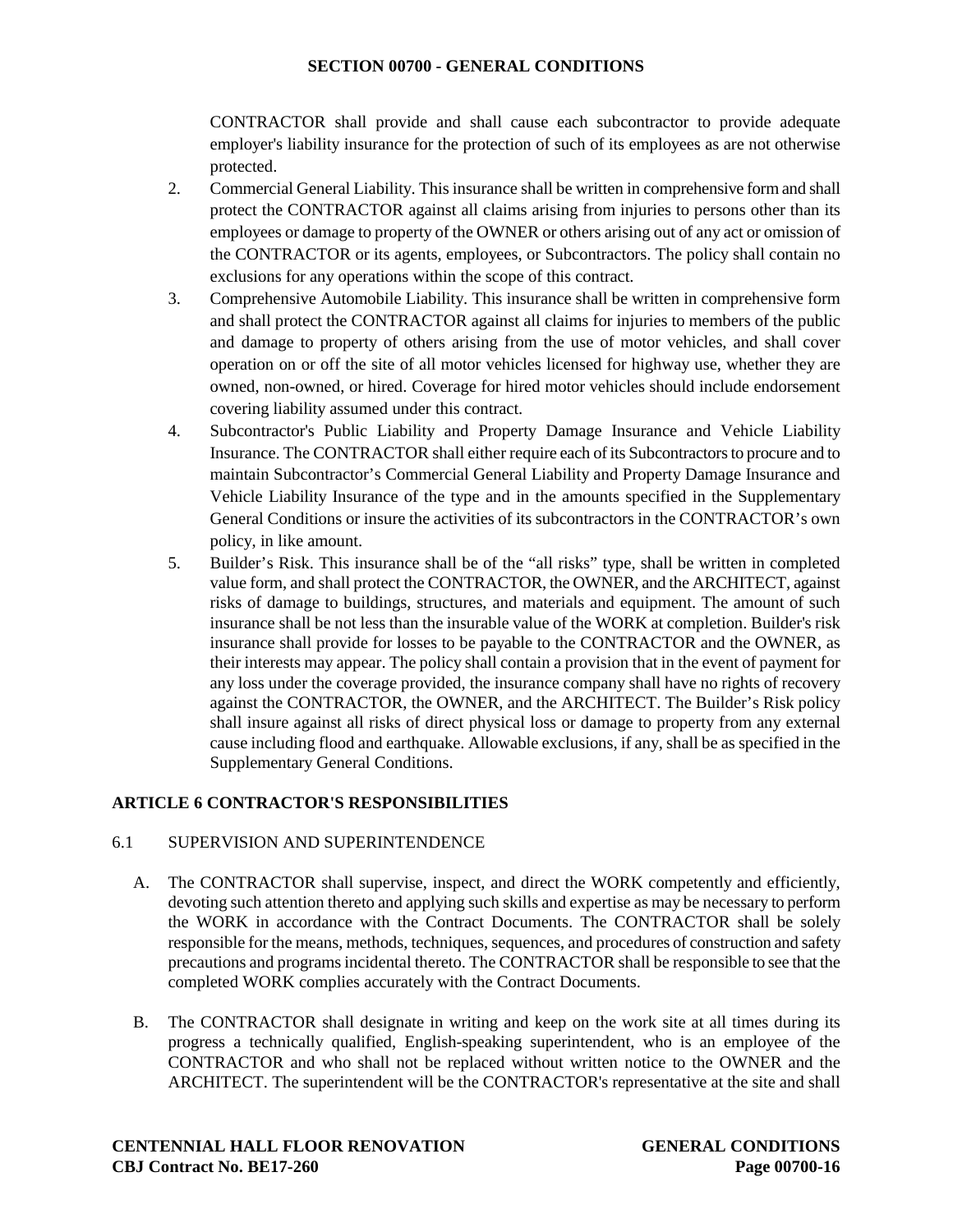have authority to act on behalf of the CONTRACTOR. All communications given to the superintendent shall be as binding as if given to the CONTRACTOR. The CONTRACTOR shall issue all its communications to the OWNER through the ARCHITECT and the ARCHITECT only.

C. The CONTRACTOR's superintendent shall be present at the site of the WORK at all times while WORK is in progress. Failure to observe this requirement shall be considered suspension of the WORK by the CONTRACTOR until such time as such superintendent is again present at the site.

# 6.2 LABOR, MATERIALS, AND EQUIPMENT

- A. The CONTRACTOR shall provide competent, suitably qualified personnel to survey and lay out the WORK and perform construction as required by the Contract Documents. The CONTRACTOR shall furnish, erect, maintain, and remove the construction plant and any temporary works as may be required. The CONTRACTOR shall at all times maintain good discipline and order at the site. Except in connection with the safety or protection of persons or the WORK or property at the site or adjacent thereto, and except as otherwise indicated in the Contract Documents, all WORK at the site shall be performed during regular working hours, and the CONTRACTOR will not permit overtime WORK or the performance of WORK on Saturday, Sunday, or any legal holiday without the OWNER's written consent. The CONTRACTOR shall apply for this consent through the ARCHITECT.
- B. Except as otherwise provided in this Paragraph, the CONTRACTOR shall receive no additional compensation for overtime WORK, i.e., work in excess of 8 hours in any one calendar day or 40 hours in any one calendar week, even though such overtime WORK may be required under emergency conditions and may be ordered by the ARCHITECT in writing. Additional compensation will be paid the CONTRACTOR for overtime WORK only in the event extra WORK is ordered by the ARCHITECT and the Change Order specifically authorizes the use of overtime WORK and then only to such extent as overtime wages are regularly being paid by the CONTRACTOR for overtime WORK of a similar nature in the same locality.
- C. All costs of inspection and testing performed during overtime WORK by the CONTRACTOR which is allowed solely for the convenience of the CONTRACTOR shall be borne by the CONTRACTOR. The ARCHITECT shall have the authority to deduct the cost of all such inspection and testing from any partial payments otherwise due to the CONTRACTOR.
- D. Unless otherwise specified in the Contract Documents, the CONTRACTOR shall furnish and assume full responsibility for all materials, equipment, labor, transportation, construction equipment and machinery, tools, appliances, fuel, power, light, heat, telephone, water, sanitary facilities, and all other facilities and incidentals necessary for the furnishing, performance, testing, start-up, and completion of the WORK.
- E. All materials and equipment to be incorporated into the WORK shall be of good quality and new, except as otherwise provided in the Contract Documents. All warranties and guarantees specifically called for by the Specifications shall expressly run to the benefit of the OWNER. If required by the ARCHITECT, the CONTRACTOR shall furnish satisfactory evidence (including reports of required tests) as to the kind and quality of materials and equipment. All materials and equipment shall be applied, installed, connected, erected, used, cleaned, and conditioned in accordance with the instructions of the applicable Supplier except as otherwise provided in the Contract Documents; but no provisions of any such instructions will be effective to assign to the ARCHITECT, or any of the Architect's of Record consultants, agents, or employees, any duty or authority to supervise or direct the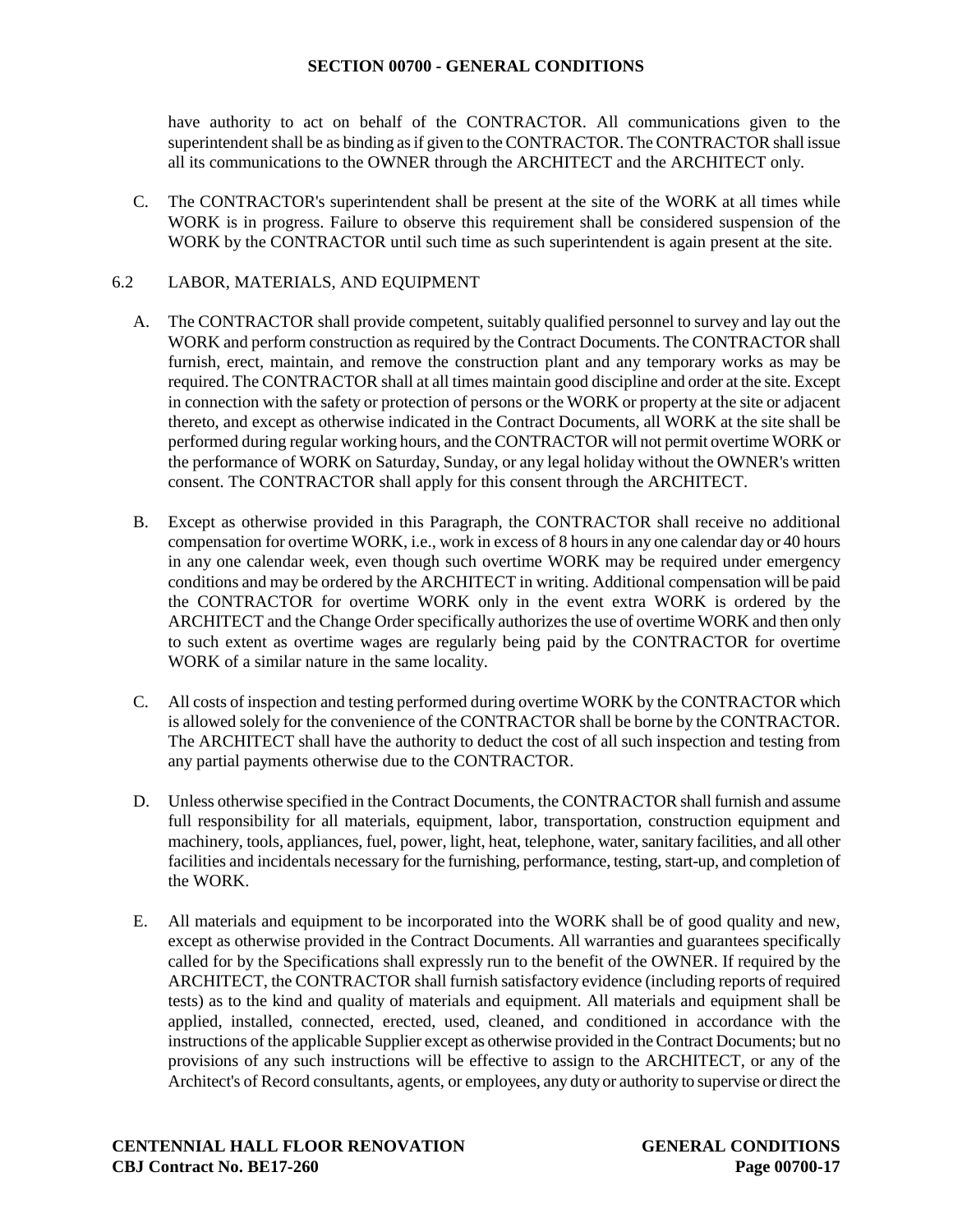furnishing or performance of the WORK or any duty or authority to undertake responsibility contrary to the provisions of Paragraphs 9.9C and 9.9D.

- F. The CONTRACTOR shall at all times employ sufficient labor and equipment for prosecuting the several classes of WORK to full completion in the manner and time set forth in and required by these specifications. All workers shall have sufficient skill and experience to properly perform the WORK assigned to them. Workers engaged in special WORK, or skilled WORK, shall have sufficient experience in such WORK and in the operation of the equipment required to perform all WORK, properly and satisfactorily.
- G. Any person employed by the CONTRACTOR or by any SUBCONTRACTOR who, in the opinion of the ARCHITECT, does not perform the WORK in a proper and skillful manner, or is intemperate or disorderly shall, at the written request of the ARCHITECT, be removed forthwith by the CONTRACTOR or Subcontractor employing such person, and shall not be employed again in any portion of the WORK without the approval of the ARCHITECT. Should the CONTRACTOR fail to remove such person or persons as required above, or fail to furnish suitable and sufficient personnel for the proper prosecution of the WORK, the ARCHITECT may suspend the WORK by written notice until such orders are complied with.
- 6.3 ADJUSTING PROGRESS SCHEDULE. The CONTRACTOR shall submit monthly updates of the progress schedule to the ARCHITECT for acceptance in accordance with the provisions in Section 01300 - CONTRACTOR Submittals in the General Requirements.
- 6.4 SUBSTITUTES OR "OR-EQUAL" ITEMS. The CONTRACTOR shall submit proposed substitutes or "or-equal" items in accordance with the provisions in Section 01300 - CONTRACTOR Submittals in the General Requirements.
- 6.5 CONCERNING SUBCONTRACTORS, SUPPLIERS, AND OTHERS. The CONTRACTOR shall be responsible to the OWNER and the ARCHITECT of Record for the acts and omissions of its subcontractors and their employees to the same extent as CONTRACTOR is responsible for the acts and omissions of its own employees. Nothing contained in this Paragraph shall create any contractual relationship between any subcontractor and the OWNER or the ARCHTIECT nor relieve the CONTRACTOR of any liability or obligation under the contract.

### 6.6 PERMITS

- A. Unless otherwise provided in the Supplementary General Conditions, the CONTRACTOR shall obtain and pay for all construction permits and licenses from the agencies having jurisdiction, including the furnishing of insurance and Bonds if required by such agencies. The enforcement of such requirements under this contract shall not be made the basis for claims for additional compensation. The OWNER shall assist the CONTRACTOR, when necessary, in obtaining such permits and licenses. The CONTRACTOR shall pay all governmental charges and inspection fees necessary for the prosecution of the WORK, which are applicable at the time of opening of Bids. The CONTRACTOR shall pay all charges of utility owners for connections to the WORK.
- B. These Contract Documents may require that the WORK be performed within the conditions and/or requirements of local, state and/or federal permits. These permits may be bound within the Contract Documents, included within the Contract Documents by reference, or included as part of the WORK, as designated in this Section. The CONTRACTOR is responsible for completing the WORK required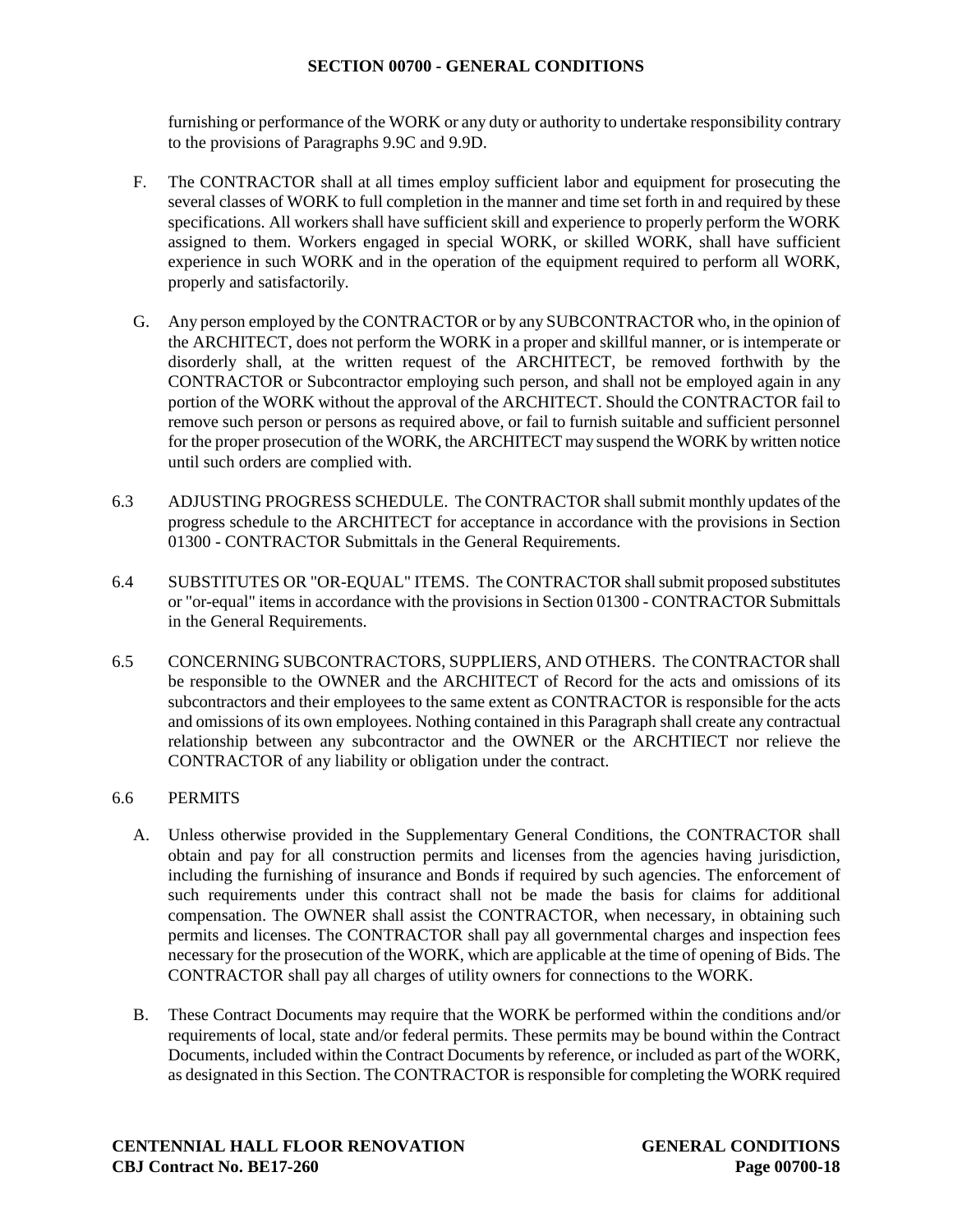for compliance with all permit requirements; this WORK is incidental to other items in the Contract Documents. Any reference to the PERMITTEE in the permits shall mean the CONTRACTOR. If any permits were acquired by the OWNER, this action was done to expedite the start of construction. If the CONTRACTOR does not complete the WORK within the specified permit window, the CONTRACTOR shall be responsible for the permit extension, and for completing any additional requirements placed upon the permit.

- 6.7 PATENT FEES AND ROYALTIES. The CONTRACTOR shall pay all license fees and royalties and assume all costs incident to the use in the performance of the WORK or the incorporation in the WORK of any invention, design, process, product, software or device which is the subject of patent rights or copyrights held by others. If a particular invention, design, process, product, or device is specified in the Contract Documents for use in the performance of the WORK and if to the actual knowledge of the OWNER or the Architect of Record its use is subject to patent rights or copyrights calling for the payment of any license fee or royalty to others, the existence of such rights shall be disclosed by the OWNER in the Contract Documents. The CONTRACTOR shall indemnify, defend and hold harmless the OWNER and the Architect of Record and anyone directly or indirectly employed by either of them from and against all claims, damages, losses, and expenses (including attorneys' fees and court costs) arising out of any infringement of patent rights or copyrights incident to the use in the performance of the WORK or resulting from the incorporation in the WORK of any invention, design, process, product, or device not specified in the Contract Documents, and shall defend all such claims in connection with any alleged infringement of such rights.
- 6.8 LAWS AND REGULATIONS. The CONTRACTOR shall observe and comply with all federal, state, and local laws, ordinances, codes, orders, and regulations which in any manner affect those engaged or employed on the WORK, the materials used in the WORK, or the conduct of the WORK. If any discrepancy or inconsistency should be discovered in this contract in relation to any such law, ordinance, code, order, or regulation, the CONTRACTOR shall report the same in writing to the ARCHITECT. The CONTRACTOR shall indemnify, defend, and hold harmless the OWNER, the Architect of Record, and their officers, agents, and employees against all claims or liability arising from violation of any such law, ordinance, code, order, or regulation, whether by CONTRACTOR or by its employees, Subcontractors, or third parties. Any particular law or regulation specified or referred to elsewhere in the Contract Documents shall not in any way limit the obligation of the CONTRACTOR to comply with all other provisions of federal, state, and local laws and regulations.
- 6.9 TAXES. The CONTRACTOR shall pay all sales, consumer, use, and other similar taxes required to be paid by the CONTRACTOR in accordance with the Laws and Regulations of the place of the Project which are applicable during the performance of the WORK.
- 6.10 USE OF PREMISES. The CONTRACTOR shall confine construction equipment, the storage of materials and equipment, and the operations of workers to (1) the Project site, (2) the land and areas identified in and permitted by the Contract Documents, and (3) the other land and areas permitted by Laws and Regulations, rights-of-way, permits, leases and easements. The CONTRACTOR shall assume full responsibility for any damage to any such land or area, or to the owner or occupant thereof or of any land or areas contiguous thereto, resulting from the performance of the WORK. Should any claim be made against the OWNER or the Architect of Record by any such owner or occupant because of the performance of the WORK, the CONTRACTOR shall promptly attempt to settle with such other party by agreement or otherwise resolve the claim through litigation. The CONTRACTOR shall, to the fullest extent permitted by Laws and Regulations, indemnify, defend, and hold the OWNER and the Architect of Record harmless from and against all claims, damages, losses, and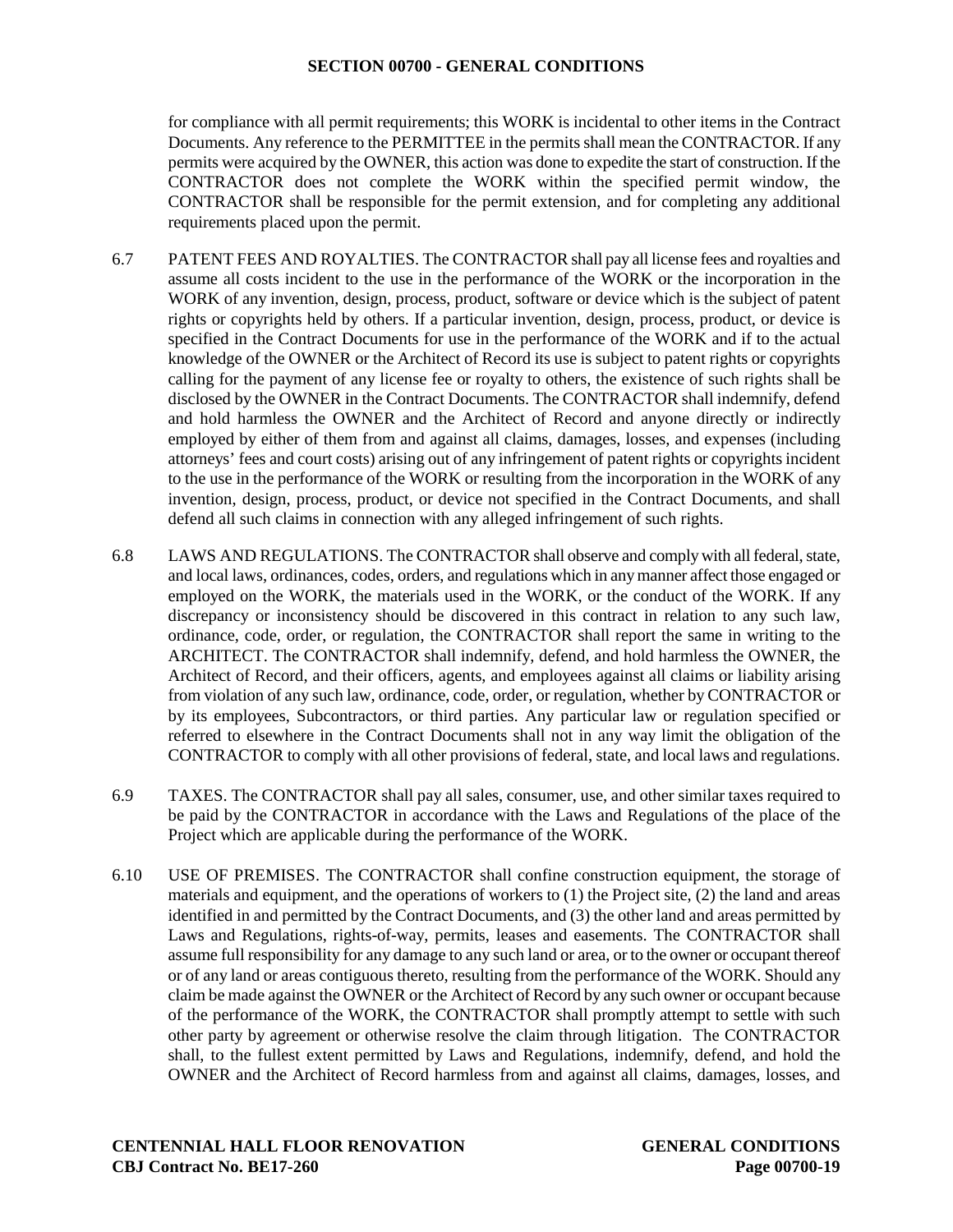expenses (including, but not limited to, fees of Architect's of Records attorneys, and other professionals and court costs) arising directly, indirectly, or consequentially out of any action, legal or equitable, brought by any such owner or occupant against the OWNER, the Architect of Record, their consultants, sub-consultants, and the officers, directors, employees and agents of each and any of them to the extent caused by or based upon the CONTRACTOR's performance of the WORK.

### 6.11 SAFETY AND PROTECTION

- A. The CONTRACTOR shall be responsible for initiating, maintaining, and supervising all safety precautions and programs in connection with the WORK. The CONTRACTOR shall take all necessary precautions for the safety of, and shall provide the necessary protection to prevent damage, injury or loss to:
	- 1. all employees on the WORK and other persons and organizations who may be affected thereby;
	- 2. all the WORK and materials and equipment to be incorporated therein, whether in storage on or off the site; and
	- 3. other property at the site or adjacent thereto, including trees, shrubs, lawns, walks, pavements, roadways, structures, and utilities not designated for removal, relocation, or replacement in the course of construction.
- B. The CONTRACTOR shall comply with all applicable Laws and Regulations whether referred to herein or not) of any public body having jurisdiction for the safety of persons or property or to protect them from damage, injury, or loss and shall erect and maintain all necessary safeguards for such safety and protection. The CONTRACTOR shall notify owners of adjacent property and utilities when prosecution of the WORK may affect them, and shall cooperate with them in the protection, removal, relocation, and replacement of their property.
- C. The CONTRACTOR shall designate a qualified and experienced safety representative at the site whose duties and responsibilities shall be the prevention of accidents and the maintaining and supervising of safety precautions and program.
- D. Materials that contain hazardous substances or mixtures may be required on the WORK. A Material Safety Data Sheet (MSDS) shall be requested by the CONTRACTOR from the manufacturer of any hazardous product used.
- E. Material usage shall be accomplished with strict adherence to all safety requirements and all manufacturer's warnings and application instructions listed on the Material Safety Data Sheet and on the product container label.
- F. The CONTRACTOR shall be responsible for coordinating communications on any exchange of Material Safety Data Sheets or other hazardous material information that is required to be made available to, or exchanged between, or among, employers at the site in accordance with Laws or Regulations.
- G. The CONTRACTOR shall notify the ARCHITECT if it considers a specified product or its intended usage to be unsafe. This notification must be given to the ARCHITECT prior to the product being ordered, or if provided by some other party, prior to the product being incorporated in the WORK.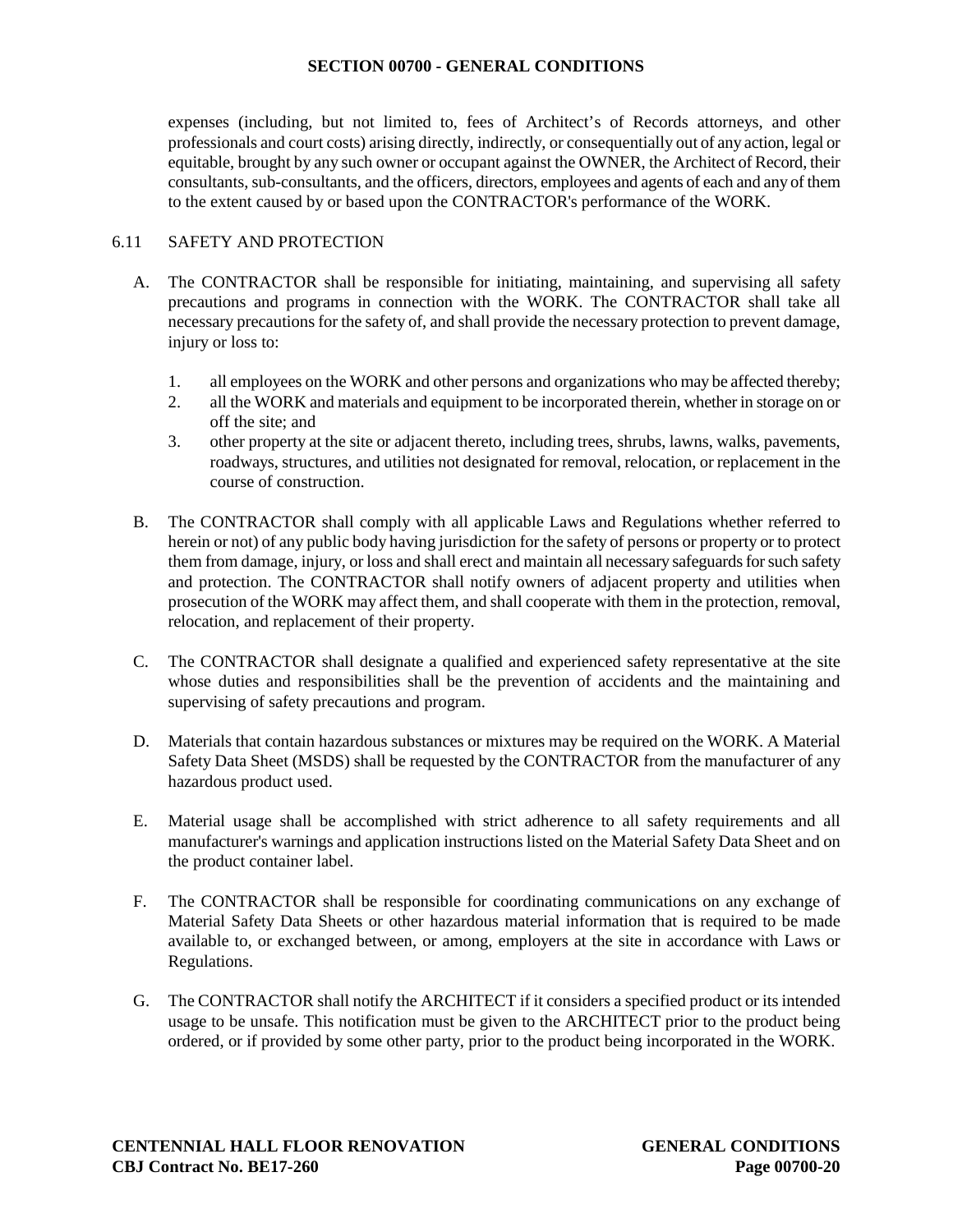#### 6.12 SHOP DRAWINGS AND SAMPLES

- A. After checking and verifying all field measurements and after complying with applicable procedures specified in the General Requirements, the CONTRACTOR shall submit to the ARCHITECT for review, all Shop Drawings in accordance with Section 01300 - CONTRACTOR Submittals in the General Requirements.
- B. The CONTRACTOR shall also submit to the ARCHITECT for review all samples in accordance with Section 01300 - CONTRACTOR Submittals in the General Requirements.
- C. Before submittal of each Shop Drawing or sample, the CONTRACTOR shall have determined and verified all quantities, dimensions, specified performance criteria, installation requirements, materials, catalog numbers, and similar data with respect thereto and reviewed or coordinated each Shop Drawing or sample with other Shop Drawings and samples and with the requirements of the WORK and the Contract Documents.
- 6.13 CONTINUING THE WORK. The CONTRACTOR shall carry on the WORK and adhere to the progress schedule during all disputes or disagreements with the OWNER. No WORK shall be delayed or postponed pending resolution of any disputes or disagreements, except as the CONTRACTOR and the OWNER may otherwise agree in writing.

#### 6.14 INDEMNIFICATION

- A. To the fullest extent permitted by Laws and Regulations, the CONTRACTOR shall indemnify, defend, and hold harmless the OWNER, the Architect of Record, their consultants, sub-consultants and the officers, directors, employees, and agents of each and any of them, against and from all claims and liability arising under, by reason of or incidentally to the contract or any performance of the WORK, but not from the sole negligence or willful misconduct of the OWNER, and the Architect of Record. Such indemnification by the CONTRACTOR shall include but not be limited to the following:
	- 1. Liability or claims resulting directly or indirectly from the negligence or carelessness of the CONTRACTOR, its employees, or agents in the performance of the WORK, or in guarding or maintaining the same, or from any improper materials, implements, or appliances used in its construction, or by or on account of any act or omission of the CONTRACTOR, its employees, agents, or third parties;
	- 2. Liability or claims arising directly or indirectly from bodily injury, occupational sickness or disease, or death of the CONTRACTOR's or Subcontractor's own employees engaged in the WORK resulting in actions brought by or on behalf of such employees against the OWNER, or the Architect of Record;
	- 3. Liability or claims arising directly or indirectly from or based on the violation of any law, ordinance, regulation, order, or decree, whether by the CONTRACTOR, its employees, or agents;
	- 4. Liability or claims arising directly or indirectly from the use or manufacture by the CONTRACTOR, its employees, or agents in the performance of this contract of any copyrighted or non-copyrighted composition, secret process, patented or non-patented invention, computer software, article, or appliance, unless otherwise specifically stipulated in this contract.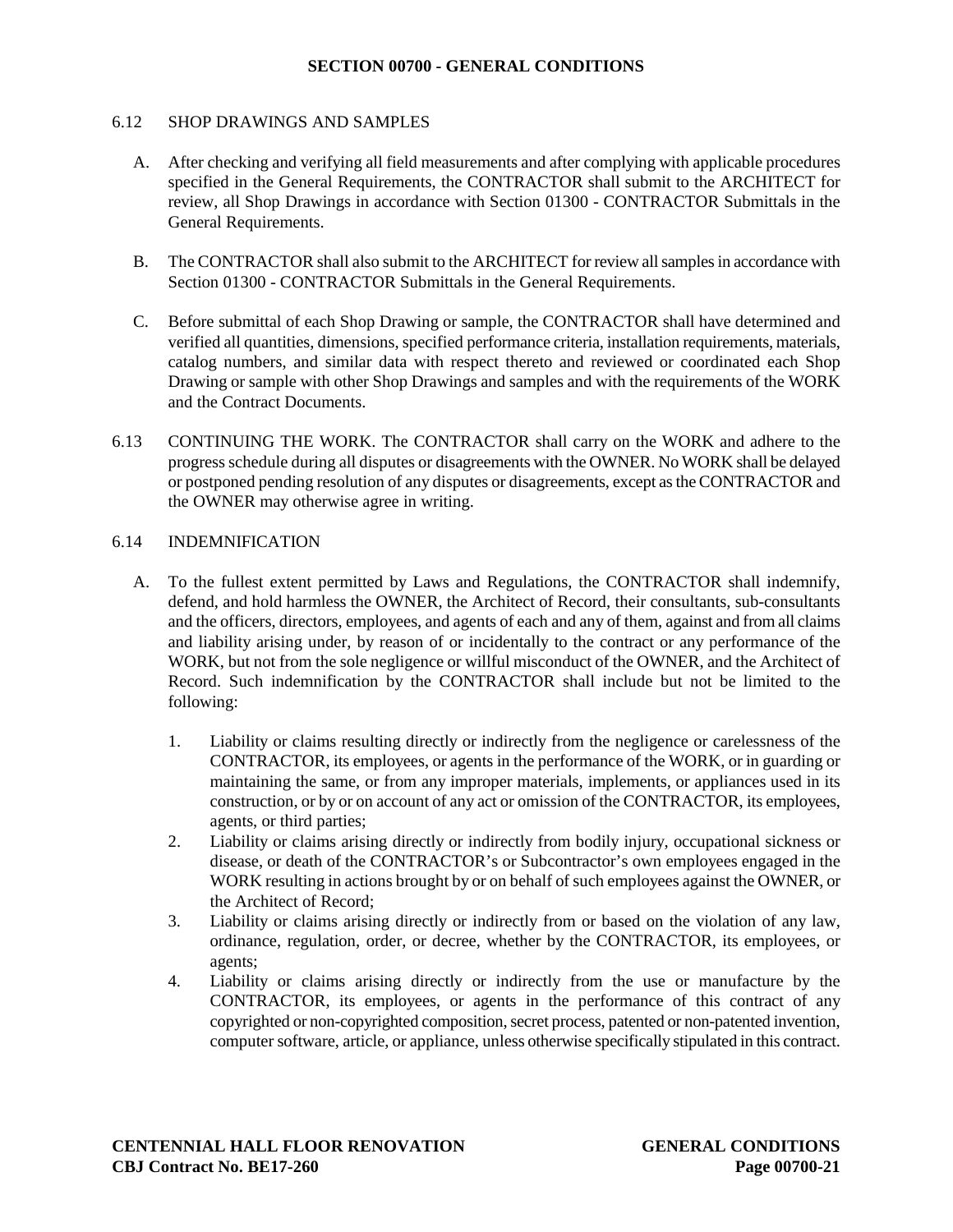- 5. Liability or claims arising directly or indirectly from the breach of any warranties, whether express or implied, made to the ARCHITECT, OWNER or any other parties by the CONTRACTOR, its employees, or agents;
- 6. Liabilities or claims arising directly or indirectly from the willful or criminal misconduct of the CONTRACTOR, its employees, or agents; and,
- 7. Liabilities or claims arising directly or indirectly from any breach of the obligations assumed herein by the CONTRACTOR.
- B. The CONTRACTOR shall reimburse the OWNER and the Architect of Record for all costs and expenses, (including but not limited to fees and charges of Architects of Record, attorneys, and other professionals and court costs including all costs of appeals) incurred by the OWNER, and the Architect of Record in enforcing the provisions of this Paragraph 6.14.
- C. The indemnification obligation under this Paragraph 6.14 shall not be limited in any way by any limitation of the amount or type of damages, compensation, or benefits payable by or for the CONTRACTOR or any such Subcontractor or other person or organization under workers' compensation acts, disability benefit acts, or other employee benefit acts.
- 6.15 CONTRACTOR'S DAILY REPORTS. The CONTRACTOR shall complete a daily report indicating total manpower for each construction trade, major equipment on site, each Subcontractor's manpower, weather conditions, etc., involved in the performance of the WORK. The daily report shall be completed on forms provided by the ARCHITECT and shall be submitted to the ARCHITECT at the conclusion of each WORK day. The report should comment on the daily progress and status of the WORK within each major component of the WORK. These components will be decided by the ARCHITECT. The CONTRACTOR shall record the name, affiliation, time of arrival and departure, and reason for visit for all visitors to the location of the WORK.
- 6.16 ASSIGNMENT OF CONTRACT. The CONTRACTOR shall not assign, sublet, sell, transfer, or otherwise dispose of the contract or any portion thereof, or its right, title, or interest therein, or obligations thereunder, without the written consent of the OWNER except as imposed by law. If the CONTRACTOR violates this provision, the contract may be terminated at the option of the OWNER. In such event, the OWNER shall be relieved of all liability and obligations to the CONTRACTOR and to its assignee or transferee, growing out of such termination.
- 6.17 CONTRACTOR'S RESPONSIBILITY FOR UTILITY PROPERTY AND SERVICES. It is understood that any turn-on, or turn-off line locates and any other WORK or assistance necessary by the CBJ Water Utilities Division, will be at the CONTRACTOR's expense unless otherwise stated in the bid documents. All cost must be agreed to prior to any related actions, and will be considered incidental to the Project cost. Billing to the CONTRACTOR will be direct from the CBJ Water Utilities Division.

# 6.18 OPERATING WATER SYSTEM VALVES

A. The CONTRACTOR shall submit a written request, to the ARCHITECT, for approval to operate any valve on any in-service section of the CBJ water system. The request must be submitted at least 24 hours prior to operating any valves. The CBJ Water Utilities Division reserves the right to approve or deny the request. The request shall specifically identify each valve to be operated, the time of operation, and the operation to be performed. The CONTRACTOR shall obtain the written approval of the ARCHITECT for any scheduled operation before operating any valve.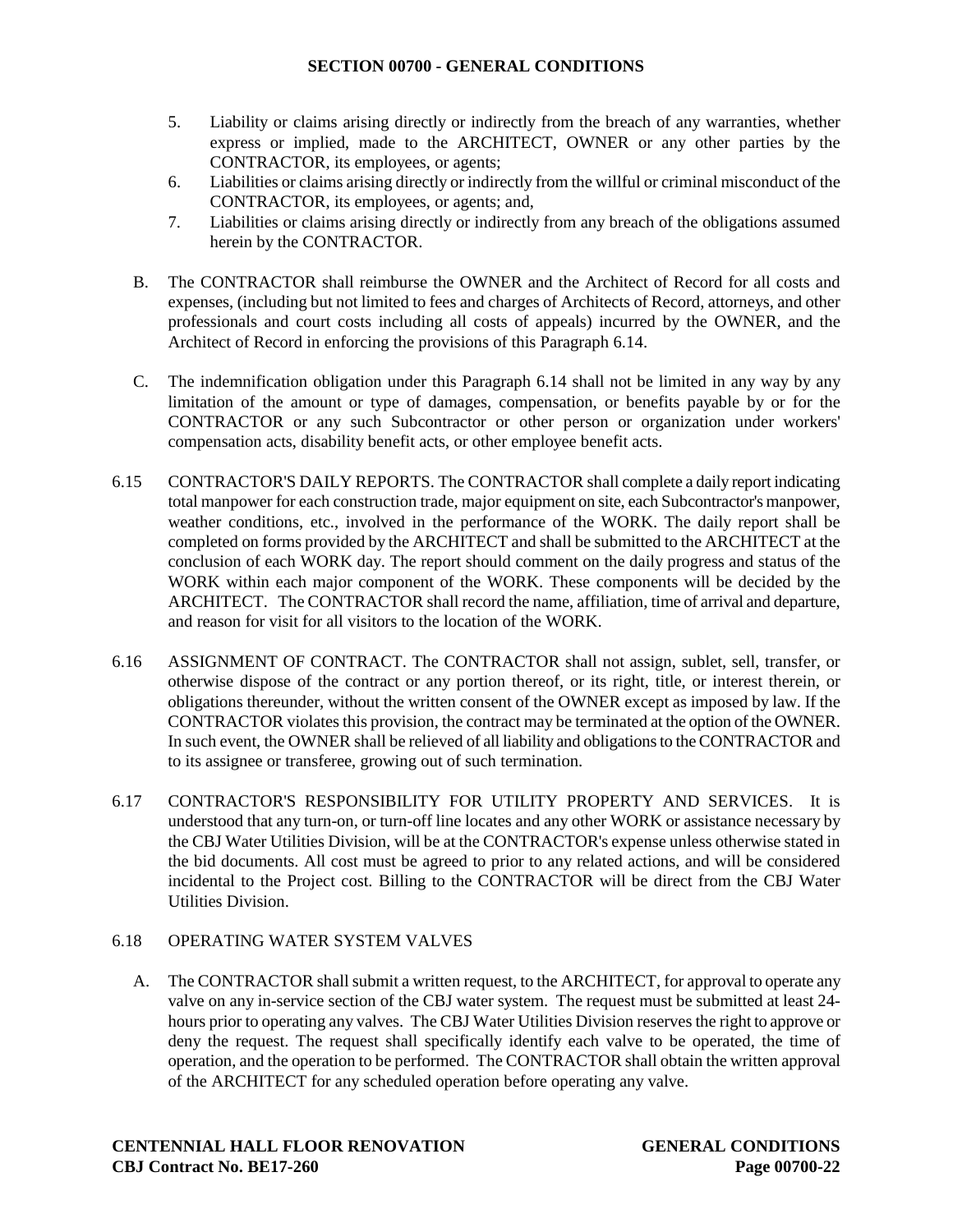- B. The CONTRACTOR shall be responsible for all damages, both direct and consequential, to the OWNER or any other party, caused by unauthorized operation of any valve of the CBJ water system.
- 6.19 CONTRACTOR'S WORK SCHEDULE LIMITATIONS. Construction of Buildings and Projects. It is unlawful to operate any pile driver, power shovel, pneumatic hammer, derrick, power hoist, or similar heavy construction equipment before 7:00 a.m. or after 10:00 p.m., Monday through Friday, or before 9:00 a.m. or after 10:00 p.m., Saturday and Sunday, unless a permit shall first be obtained from the City and Borough Building Official. Such permit shall be issued by the Building Official only upon a determination that such operation during hours not otherwise permitted hereunder is necessary and will not result in unreasonable disturbance to surrounding residents.

### **ARTICLE 7 OTHER WORK**

### 7.1 RELATED WORK AT SITE

- A. The OWNER may perform other work related to the Project at the site by the OWNER's own forces, have other work performed by utility owners, or let other direct contracts therefor which may contain General Conditions similar to these. If the fact that such other work is to be performed was not noted in the Contract Documents, written notice thereof will be given to the CONTRACTOR prior to starting any such other work.
- B. The CONTRACTOR shall afford each other contractor who is a party to such a direct contract and each utility owner (or the OWNER, if the OWNER is performing the additional work with the OWNER's employees) proper and safe access to the site and a reasonable opportunity for the introduction and storage of materials and equipment and the execution of such work, and shall properly connect and coordinate with their WORK. The CONTRACTOR shall do all cutting, fitting, and patching of the WORK that may be required to make its several parts come together properly and integrate with such other work. The CONTRACTOR shall not endanger any work of others by cutting, excavating, or otherwise altering their work and will only cut or alter their work with the written consent of the ARCHITECT and the others whose work will be affected.
- C. If the proper execution or results of any part of the CONTRACTOR's WORK depends upon the work of any such other contractor or utility owner (or OWNER), the CONTRACTOR shall inspect and report to the ARCHITECT in writing any delays, defects, or deficiencies in such other work that render it unavailable or unsuitable for such proper execution and results. The CONTRACTOR's failure to report such delays, defects, or deficiencies will constitute an acceptance of the other work as fit and proper for integration with the CONTRACTOR's WORK except for latent or nonapparent defects and deficiencies in the other work.
- 7.2 COORDINATION. If the OWNER contracts with others for the performance of other work on the Project at the site, the person or organization who will have authority and responsibility for coordination of the activities among the various prime contractors will be identified in the Supplementary General Conditions, and the specific matters to be covered by such authority and responsibility will be itemized and the extent of such authority and responsibilities will be provided in the Supplementary General Conditions.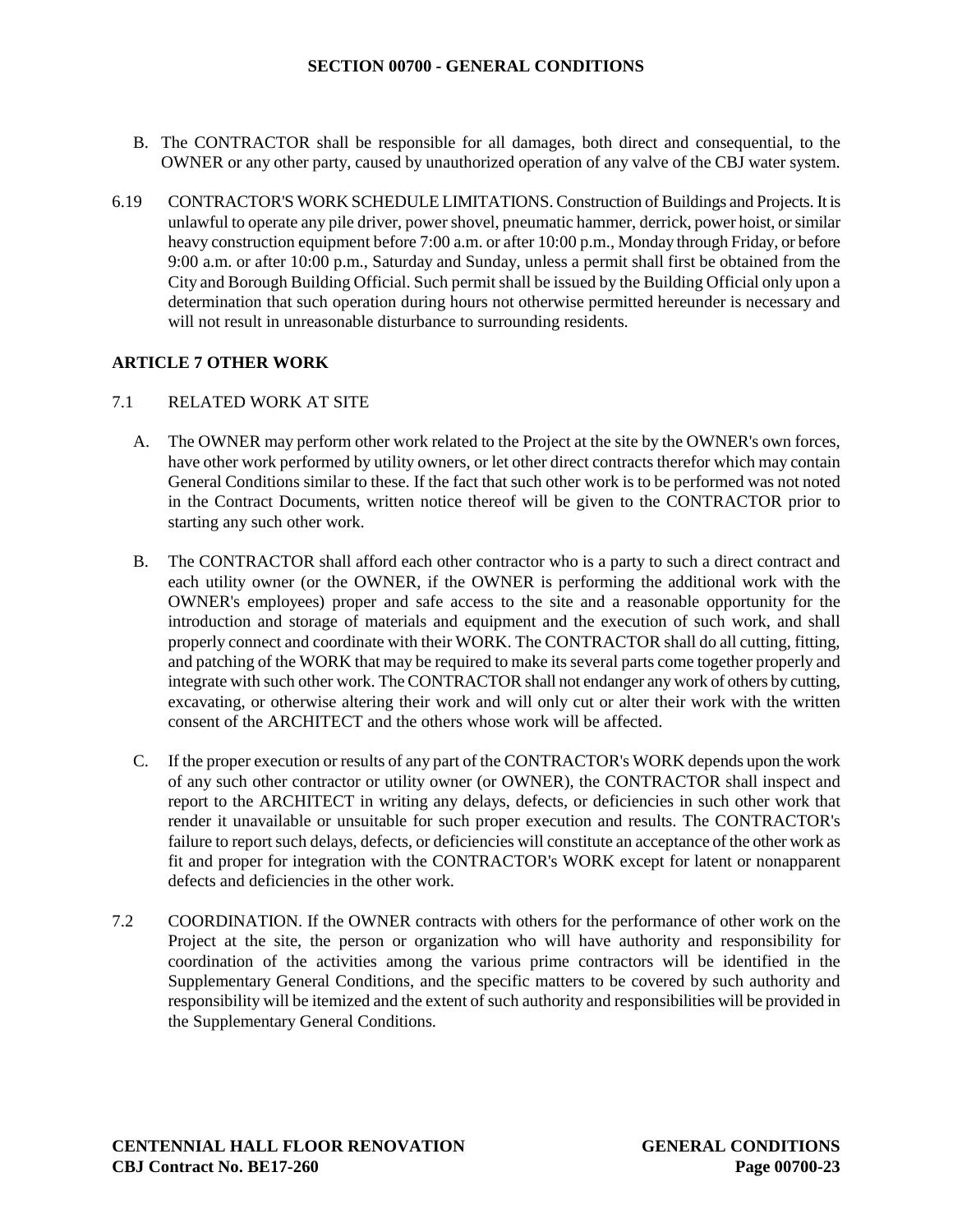### **ARTICLE 8 OWNER'S RESPONSIBILITIES**

#### 8.1 COMMUNICATIONS

- A. The OWNER shall issue all its communications to the CONTRACTOR through the ARCHITECT.
- B. The CONTRACTOR shall issue all its communications to the OWNER through the ARCHITECT.
- 8.2 PAYMENTS. The OWNER shall make payments to the CONTRACTOR as provided in Paragraphs 14.5, 14.8, 14.9 and 14.10.
- 8.3 LANDS, EASEMENTS, AND SURVEYS. The OWNER's duties in respect of providing lands and easements and providing surveys to establish reference points are set forth in Paragraphs 4.1 and 4.5.
- 8.4 CHANGE ORDERS. The OWNER shall execute Change Orders as indicated in Paragraph 10.1F.
- 8.5 INSPECTIONS AND TESTS. The OWNER's responsibility in respect of inspections, tests, and approvals is set forth in Paragraph 13.3.
- 8.6 SUSPENSION OF WORK. In connection with the OWNER's right to stop WORK or suspend WORK, see Paragraphs 13.4 and 15.1.
- 8.7 TERMINATION OF AGREEMENT. Paragraphs 15.2 and 15.3 deal with the OWNER's right to terminate services of the CONTRACTOR.

#### **ARTICLE 9 ARCHITECT'S STATUS DURING CONSTRUCTION**

- 9.1 OWNER'S REPRESENTATIVE. The ARCHITECT will be the OWNER's representative during the construction period. The duties and responsibilities and the limitations of authority of the ARCHITECT as the OWNER's representative during construction are set forth in the Contract Documents.
- 9.2 VISITS TO SITE. The ARCHITECT will make visits to the site during construction to observe the progress and quality of the WORK and to determine, in general, if the WORK is proceeding in accordance with the Contract Documents. Exhaustive or continuous on-site inspections to check the quality or quantity of the WORK will not be required of the ARCHITECT. The ARCHITECT will not, during such visits, or as a result of such observations of the CONTRACTOR's WORK in progress, supervise, direct, or have control over the CONTRACTOR's WORK.
- 9.3 PROJECT REPRESENTATION. The ARCHITECT may furnish an Inspector to assist in observing the performance of the WORK. The duties, responsibilities, and limitations of authority of any such Inspector and assistants will be as provided in the Supplementary General Conditions.
- 9.4 CLARIFICATIONS AND INTERPRETATIONS. The ARCHITECT will issue with reasonable promptness such written clarifications or interpretations of the requirements of the Contract Documents (in the form of Drawings or otherwise) as the ARCHITECT may determine necessary, which shall be consistent with or reasonably inferable from the overall intent of the Contract **Documents**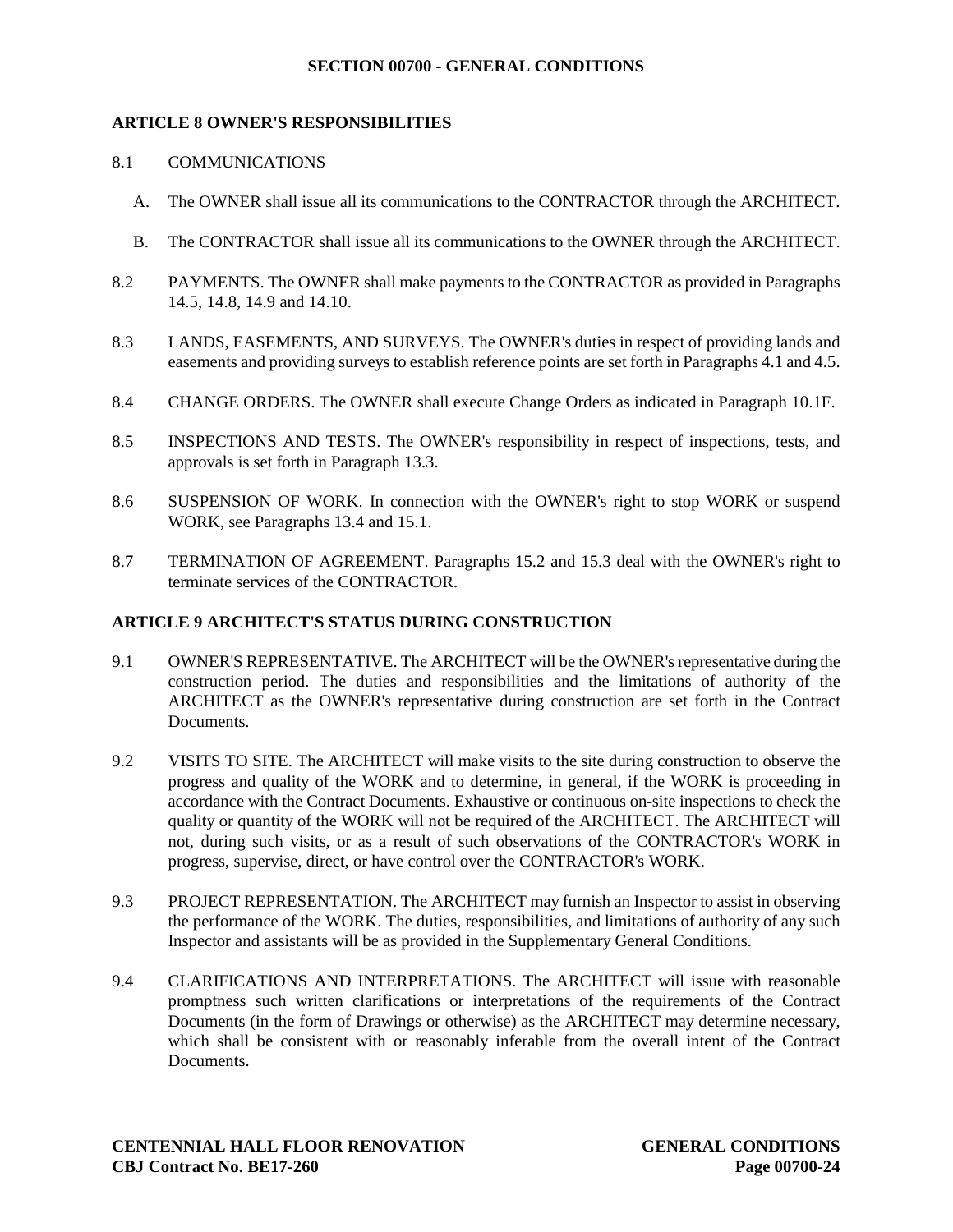- 9.5 AUTHORIZED VARIATIONS IN WORK. The ARCHITECT may authorize variations in the WORK from the requirements of the Contract Documents. These may be accomplished by a Field Order and will require the CONTRACTOR to perform the WORK involved in a manner that minimizes the impact to the WORK and the contract completion date. If the CONTRACTOR believes that a Field Order justifies an increase in the Contract Price or an extension of the Contract Time, the CONTRACTOR may make a claim therefor as provided in Article 11 or 12.
- 9.6 REJECTING OR ACCEPTING DEFECTIVE WORK. The ARCHITECT will have authority to reject or accept WORK which the ARCHITECT believes to be defective and will also have authority to require special inspection or testing of the WORK as provided in Paragraph 13.3G, whether or not the WORK is fabricated, installed, or completed.

### 9.7 CONTRACTOR SUBMITTALS, CHANGE ORDERS, AND PAYMENTS

- A. In accordance with the procedures set forth in the General Requirements, the ARCHITECT will review all CONTRACTOR submittals, including Shop Drawings, samples, substitutes, or "or equal" items, etc., in order to determine if the items covered by the submittals will, after installation or incorporation in the WORK, conform to the requirements of the Contract Documents and be compatible with the design concept of the completed Project as a functioning whole as indicated by the Contract Documents. The ARCHITECT's review will not extend to means, methods, techniques, sequences or procedures of construction or to safety precautions or programs incident thereto.
- B. In connection with the ARCHITECT's responsibilities as to Change Orders, see Articles 10, 11, and 12.
- C. In connection with the ARCHITECT's responsibilities in respect of Applications for Payment, see Article 14.

### 9.8 DECISIONS ON DISPUTES

- A. The ARCHITECT will be the initial interpreter of the requirements of the Contract Documents and judge of the acceptability of the WORK thereunder. Claims, disputes, and other matters relating to the acceptability of the WORK; the interpretation of the requirements of the Contract Documents pertaining to the performance of the WORK; and those claims under Articles 11 and 12 in respect to changes in the Contract Price or Contract Time will be referred initially to the ARCHITECT in writing with a request for formal decision in accordance with this paragraph, which the ARCHITECT will render in writing within 30 days of receipt of the request. Written notice of each such claim, dispute, and other matter will be delivered by the CONTRACTOR to the ARCHITECT promptly (but in no event later than 30 days) after the occurrence of the event giving rise thereto. Written supporting data will be submitted to the ARCHITECT within 60 days after such occurrence unless the ARCHITECT allows an additional period of time to ascertain more accurate data in support of the claim.
- B. The rendering of a decision by the ARCHITECT with respect to any such claim, dispute, or other matter (except any which have been waived by the making or acceptance of final payment as provided in Paragraph 14.12) will be a condition precedent to any exercise by the OWNER or the CONTRACTOR of such rights or remedies as either may otherwise have under the Contract Documents or by Law or Regulations in respect of any such claim, dispute, or other matter.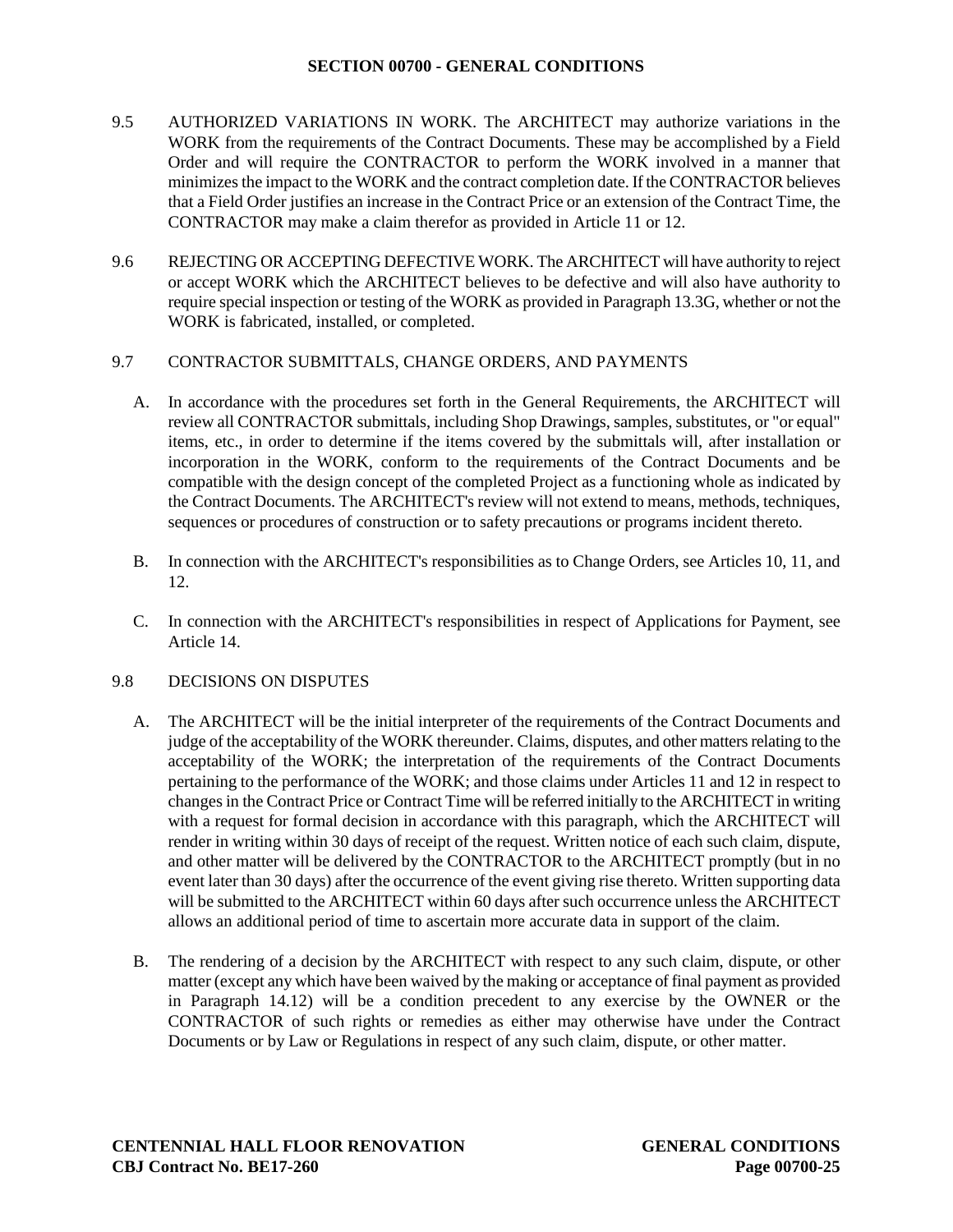### 9.9 LIMITATION ON ARCHITECT'S RESPONSIBILITIES

- A. Neither the ARCHITECT's authority to act under this Article or other provisions of the Contract Documents nor any decision made by the ARCHITECT in good faith either to exercise or not exercise such authority shall give rise to any duty or responsibility of the ARCHITECT to the CONTRACTOR, any Subcontractor, any Supplier, any surety for any of them, or any other person or organization performing any of the WORK.
- B. Whenever in the Contract Documents the terms "as ordered," "as directed," "as required," "as allowed," "as reviewed," "as approved," or terms of like effect or import are used, or the adjectives "reasonable," "suitable," "acceptable," "proper," or "satisfactory" or adjectives of like effect or import are used to describe a requirement, direction, review, or judgment of the ARCHITECT as to the WORK, it is intended that such requirement, direction, review, or judgment will be solely to evaluate the WORK for compliance with the requirements of the Contract Documents, and conformance with the design concept of the completed Project as a functioning whole as indicated by the Contract Documents, unless there is a specific statement indicating otherwise. The use of any such term or adjective shall not be effective to assign to the ARCHITECT any duty or authority to supervise or direct the performance of the WORK or any duty or authority to undertake responsibility contrary to the provisions of Paragraph 9.9C or 9.9D.
- C. The ARCHITECT will not supervise, direct, control, or have authority over or be responsible for the CONTRACTOR's means, methods, techniques, sequences, or procedures of construction, or the safety precautions and programs incident thereto, or for any failure of the CONTRACTOR to comply with Laws and Regulations, applicable to the performance of the WORK. The ARCHITECT will not be responsible for the CONTRACTOR's failure to perform the WORK in accordance with the Contract Documents.
- D. The ARCHITECT will not be responsible for the acts or omissions of the CONTRACTOR nor of any Subcontractor, Supplier, or any other person or organization performing any of the WORK.

# **ARTICLE 10 CHANGES IN THE WORK**

- 10.1 GENERAL
	- A. Without invalidating the Agreement and without notice to any surety, the OWNER may at any time or from time to time, order additions, deletions, or revisions in the WORK; these will be authorized by a written Field Order and/or a Change Order issued by the ARCHITECT.
	- B. If the CONTRACTOR believes that it is entitled to an increase or decrease in the Contract Price, or an extension or shortening in the Contract Time as the result of a Field Order, a claim may be made as provided in Articles 11 and 12.
	- C. If the OWNER and CONTRACTOR agree on the value of any WORK, or the amount of Contract Time that should be allowed as a result of a Field Order, upon receiving written notice from the ARCHITECT, the CONTRACTOR shall proceed so as to minimize the impact on and delays to the WORK pending the issuance of a Change Order.
	- D. If the OWNER and the CONTRACTOR are unable to agree as to the extent, if any, of an increase or decrease in the Contract Price or an extension or shortening of the Contract Time that should be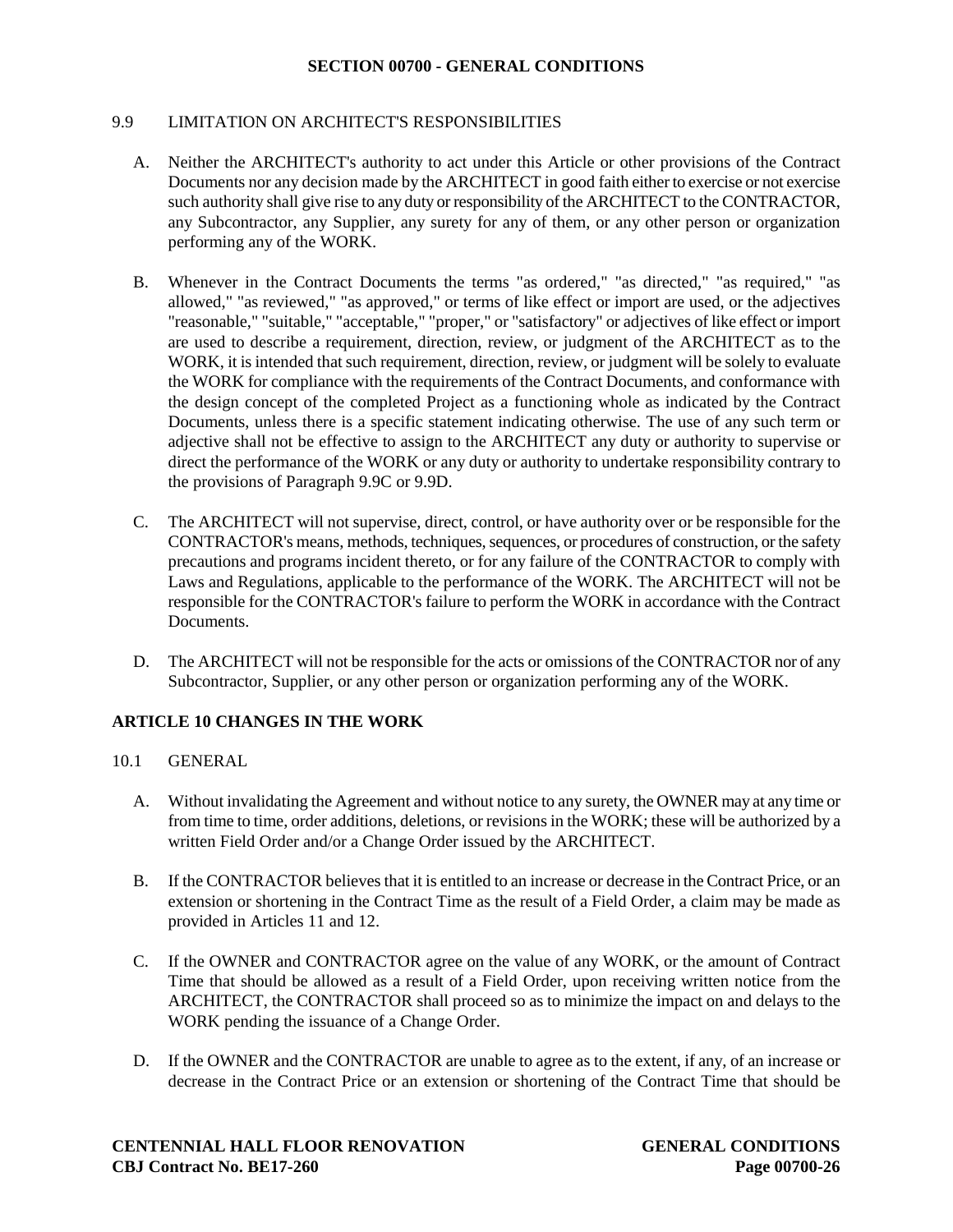allowed as a result of a Field Order, the ARCHITECT can direct the CONTRACTOR to proceed on the basis of Time and Materials so as to minimize the impact on and delays to the WORK, and a claim may be made therefor as provided in Articles 11 and 12.

- E. The CONTRACTOR shall not be entitled to an increase in the Contract Price nor an extension of the Contract Time with respect to any WORK performed that is not required by the Contract Documents as amended, modified, supplemented by Change Order, except in the case of an emergency and except in the case of uncovering WORK as provided in Paragraph 13.3G.
- F. The OWNER and the CONTRACTOR shall execute appropriate Change Orders covering:
	- 1. changes in the WORK which are ordered by the OWNER pursuant to Paragraph 10.1A;
	- 2. changes required because of acceptance of Defective WORK under Paragraph 13.7;
	- 3. changes in the Contract Price or Contract Time which are agreed to by the parties; or
	- 4. changes in the Contract Price or Contract Time which embody the substance of any written decision rendered by the ARCHITECT pursuant to Paragraph 9.8.
- G. If notice of any change is required by the provisions of any Bond to be given to a surety, the giving of any such notice will be the CONTRACTOR's responsibility, and the amount of each applicable Bond shall be adjusted accordingly.

# 10.2 ALLOWABLE QUANTITY VARIATIONS

- A. In the event of an increase or decrease in bid item quantity of a unit price contract, the total amount of WORK actually done or materials or equipment furnished shall be paid for according to the unit price established for such WORK under the Contract Documents, wherever such unit price has been established; provided, that an adjustment in the Contract Price may be made for changes which result in an increase or decrease in excess of 25% of the estimated quantity of any major item of the WORK. Major Item is defined as any bid item amount that is ten percent (10%) or more of the total contract amount.
- B. In the event a part of the WORK is to be entirely eliminated and no lump sum or unit price is named in the Contract Documents to cover such eliminated WORK, the price of the eliminated WORK shall be agreed upon in writing by the OWNER and the CONTRACTOR. If the OWNER and the CONTRACTOR fail to agree upon the price of the eliminated WORK, said price shall be determined in accordance with the provisions of Article 11.

# **ARTICLE 11 CHANGE OF CONTRACT PRICE**

### 11.1 GENERAL

- A. The Contract Price constitutes the total compensation payable to the CONTRACTOR for performing the WORK. All duties, responsibilities, and obligations assigned to or undertaken by the CONTRACTOR to complete the WORK shall be at its expense without change in the Contract Price.
- B. The Contract Price may only be changed by a Change Order. Any claim for an increase in the Contract Price shall be based on written notice delivered by the CONTRACTOR to the ARCHITECT promptly (but in no event later than 30 days) after the start of the occurrence or the event giving rise to the claim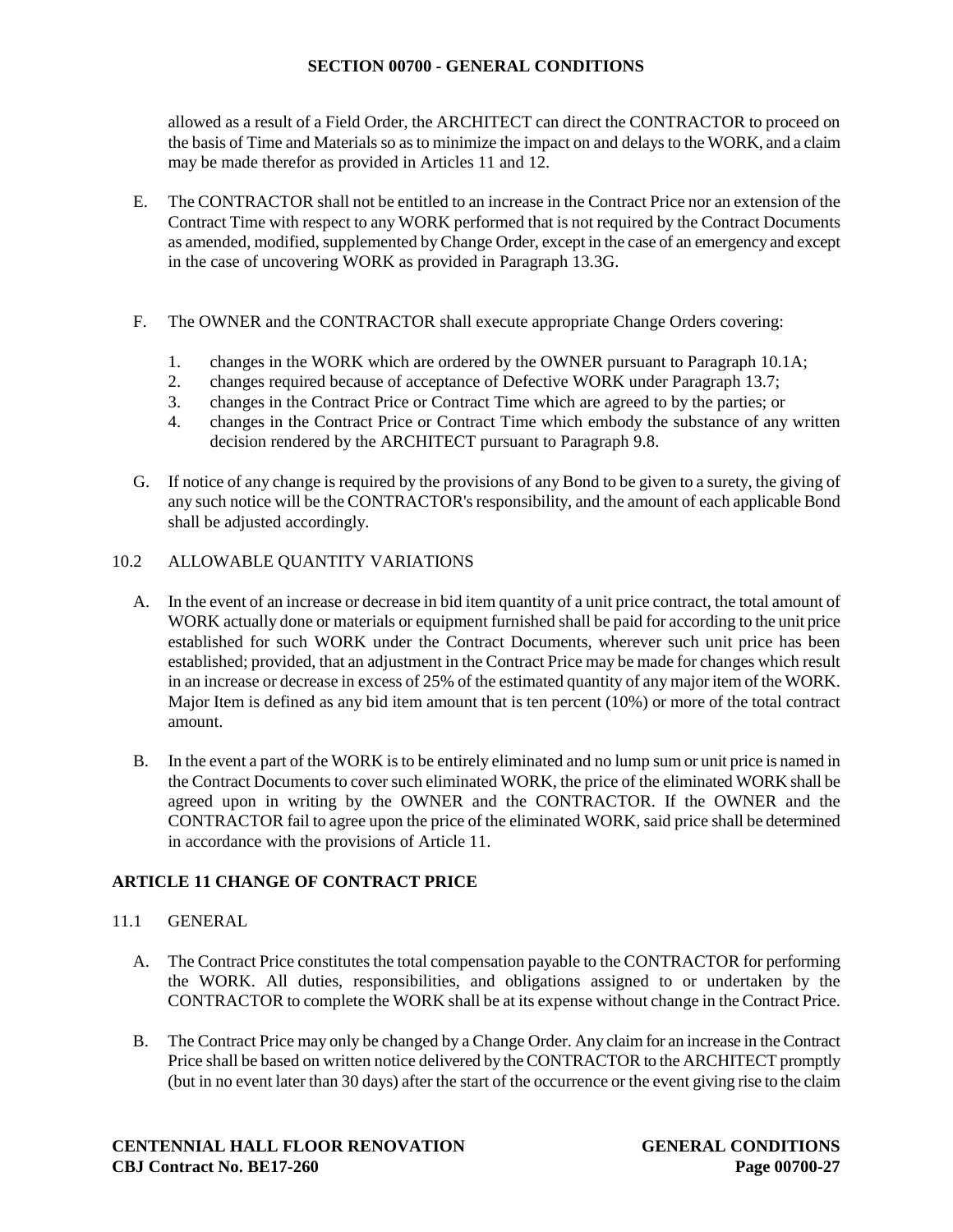and stating the general nature of the claim. Notice of the amount of the claim with supporting data shall be delivered within 60 days after such occurrence (unless the ARCHITECT allows an additional period of time to ascertain more accurate data in support of the claim) and shall be accompanied by the CONTRACTOR's written statement that the amount claimed covers all known amounts (direct, indirect, and consequential) to which the CONTRACTOR is entitled as a result of said occurrence or event. All claims for adjustment in the Contract Price shall be determined by the ARCHITECT in accordance with Paragraph 9.8A if the OWNER and the CONTRACTOR cannot otherwise agree on the amount involved. No claim for an adjustment in the Contract Price will be valid if not submitted in accordance with this Paragraph 11.1B.

- C. The value of any WORK covered by a Change Order or of any claim for an increase or decrease in the Contract Price shall be determined in one of the following ways:
	- 1. Where the WORK involved is covered by unit prices contained in the Contract Documents, by application of unit prices to the quantities of the items involved.
	- 2. By mutual acceptance of a lump sum, which may include an allowance for overhead and profit not necessarily in accordance with Paragraph 11.4.
	- 3. On the basis of the "Cost of WORK" (determined as provided in Paragraphs 11.3) plus a CONTRACTOR's fee for overhead and profit (determined as provided in Paragraph 11.4).
- 11.2 COSTS RELATING TO WEATHER. The CONTRACTOR shall have no claims against the OWNER for damages for any injury to WORK, materials, or equipment, resulting from the action of the elements. If, however, in the opinion of the ARCHITECT, the CONTRACTOR has made all reasonable efforts to protect the materials, equipment and WORK, the CONTRACTOR may be granted a reasonable extension of Contract Time to make proper repairs, renewals, and replacements of the WORK, materials, or equipment.

### 11.3 COST OF WORK (BASED ON TIME AND MATERIALS)

- A. General. The term "Cost of WORK" means the sum of all costs necessarily incurred and paid by the CONTRACTOR for labor, materials, and equipment in the proper performance of extra WORK. Except as otherwise may be agreed to in writing by the OWNER, such costs shall be in amounts no higher than those prevailing in the locality of the Project; shall include only the following items, and shall not include any of the costs itemized in Paragraph 11.5 EXCLUDED COSTS.
- B. Labor. The costs of labor will be the actual cost for wages prevailing for each craft or type of workers performing the extra WORK at the time the extra WORK is done, plus employer payments of payroll taxes, worker's compensation insurance, liability insurance, health and welfare, pension, vacation, apprenticeship funds, and other direct costs resulting from Federal, State or local laws, as well as assessments or benefits required by lawful collective bargaining agreements. Labor costs for equipment operators and helpers shall be paid only when such costs are not included in the invoice for equipment rental. The labor costs for forepersons shall be proportioned to all of their assigned WORK and only that applicable to extra WORK shall be paid. Non-direct labor costs including superintendence shall be considered part of the mark-up set out in paragraph 11.4.
- C. Materials. The cost of materials reported shall be at invoice or lowest current price at which materials are locally available and delivered to the job in the quantities involved, plus the cost of freight, delivery and storage, subject to the following: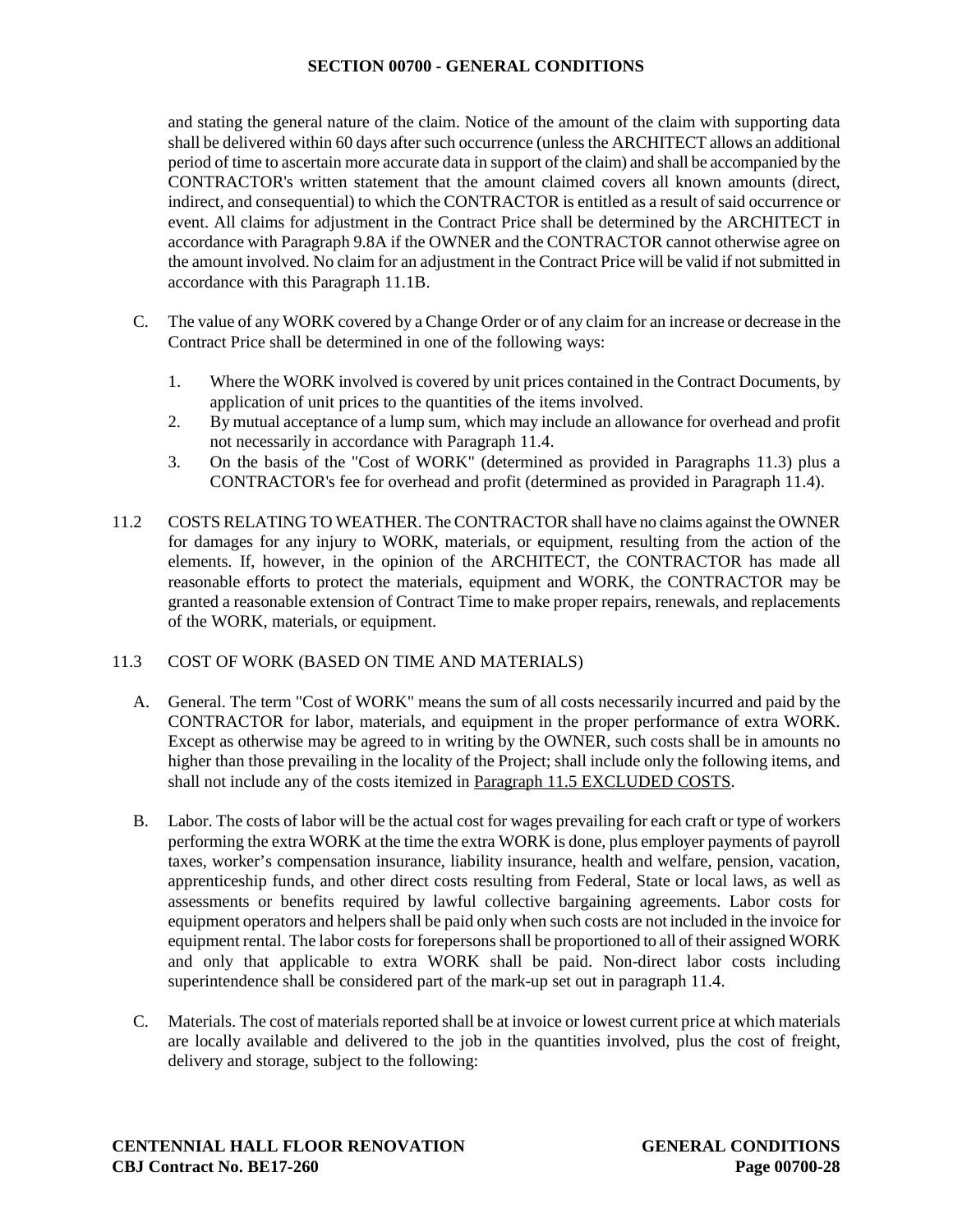- 1. Trade discounts available to the purchaser shall be credited to the OWNER notwithstanding the fact that such discounts may not have been taken by the CONTRACTOR.
- 2. For materials secured by other than a direct purchase and direct billing to the purchaser, the cost shall be deemed to be the price paid to the actual supplier as determined by the ARCHITECT. Mark-up except for actual costs incurred in the handling of such materials will not be allowed.
- 3. Payment for materials from sources owned wholly or in part by the purchaser shall not exceed the price paid by the purchaser for similar materials from said sources on extra WORK items or the current wholesale price for such materials delivered to the WORK site, whichever price is lower.
- 4. If in the opinion of the ARCHITECT the cost of material is excessive, or the CONTRACTOR does not furnish satisfactory evidence of the cost of such material, then the cost shall be deemed to be the lowest current wholesale price for the quantity concerned delivered to the WORK site less trade discount. The OWNER reserves the right to furnish materials for the extra WORK and no claim shall be allowed by the CONTRACTOR for costs and profit on such materials.
- D. Equipment. The CONTRACTOR will be paid for the use of equipment at the rental rate listed for such equipment specified in the Supplementary General Conditions. Such rental rate will be used to compute payments for equipment whether the equipment is under the CONTRACTOR's control through direct ownership, leasing, renting, or another method of acquisition. The rental rate to be applied for use of each item of equipment shall be the rate resulting in the least total cost to the OWNER for the total period of use. If it is deemed necessary by the CONTRACTOR to use equipment not listed in the publication specified in the Supplementary General Conditions, an equitable rental rate for the equipment will be established by the ARCHITECT. The CONTRACTOR may furnish cost data which might assist the ARCHITECT in the establishment of the rental rate.
	- 1. All equipment shall, in the opinion of the ARCHITECT, be in good working condition and suitable for the purpose for which the equipment is to be used.
	- 2. Before construction equipment is used on the extra WORK, the CONTRACTOR shall plainly stencil or stamp an identifying number thereon at a conspicuous location, and shall furnish to the ARCHITECT, in duplicate, a description of the equipment and its identifying number.
	- 3. Unless otherwise specified, manufacturer's ratings and manufacturer approved modifications shall be used to classify equipment for the determination of applicable rental rates. Equipment which has no direct power unit shall be powered by a unit of at least the minimum rating recommended by the manufacturer.
	- 4. Individual pieces of equipment or tools having a replacement value of \$200 or less, whether or not consumed by use, shall be considered to be small tools and no payment will be made therefor.
	- 5. Rental time will not be allowed while equipment is inoperative due to breakdowns.
	- 6. Equipment. Unless otherwise agreed to in writing, the CONTRACTOR will be paid for the use of equipment at the rental rate listed for such equipment specified in the current edition of the following reference publication: "Rental Rate Blue Book" available on-line at <http://www.equipmentwatch.com/rrbb.htm> or contact Equipment Watch at (800) 669-3282.
- E. Equipment on the WORK Site. The rental time to be paid for equipment on the WORK site shall be the time the equipment is in productive operation on the extra WORK being performed and, in addition, shall include the time required to move the equipment to the location of the extra WORK and return it to the original location or to another location requiring no more time than that required to return it to its original location; except, that moving time will not be paid if the equipment is used on other than the extra WORK, even though located at the site of the extra WORK. Loading and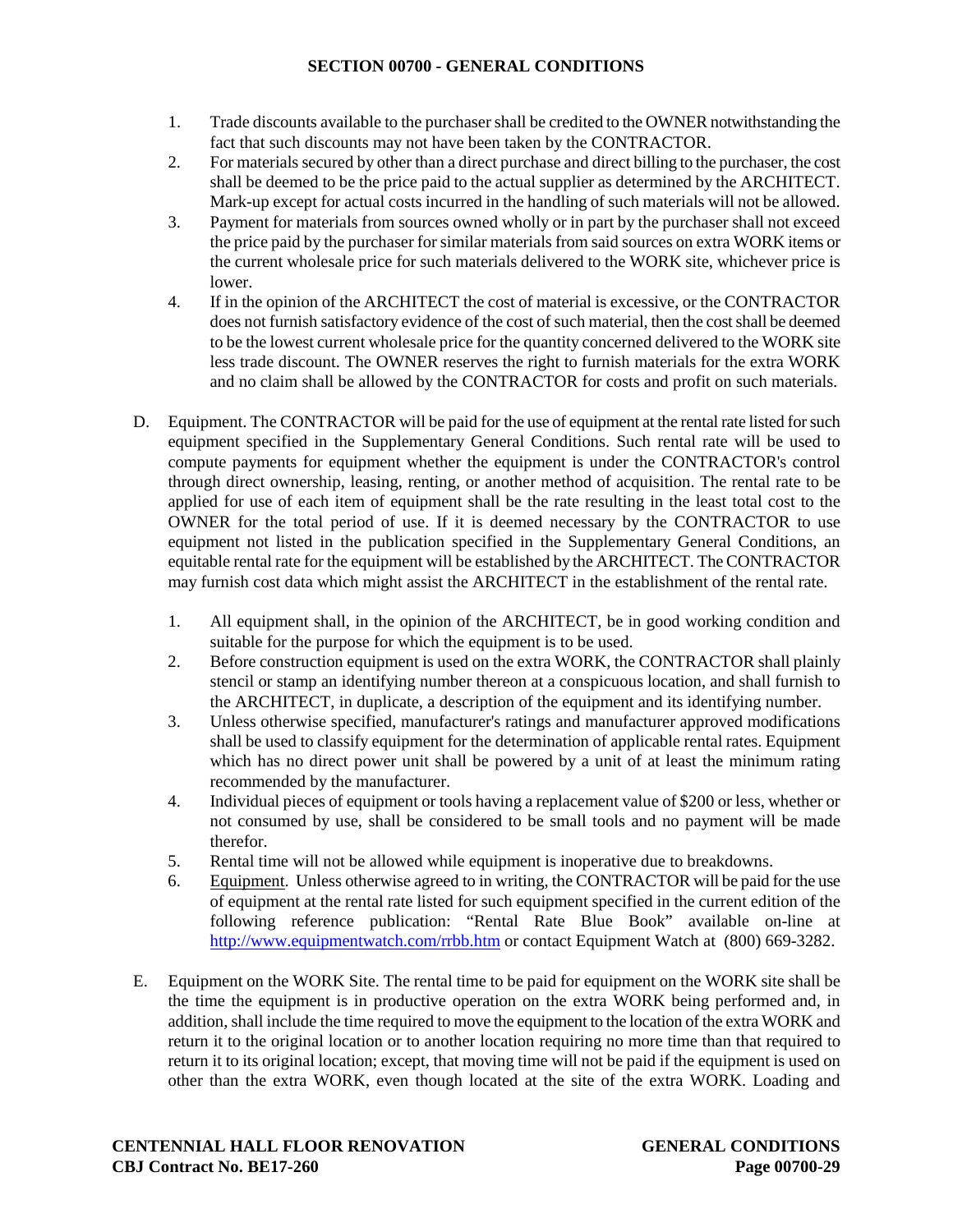transporting costs will be allowed, in lieu of moving time, when the equipment is moved by means other than its own power, except that no payment will be made for loading and transporting costs when the equipment is used at the site of the extra WORK on other than the extra WORK. The following shall be used in computing the rental time of equipment on the WORK site.

- 1. When hourly rates are listed, any part of an hour less than 30 minutes of operation shall be considered to be 1/2-hour of operation, and any part of an hour in excess of 30 minutes will be considered one hour of operation.
- 2. When daily rates are listed, any part of a day less than 4 hours operation shall be considered to be 1/2-day of operation. When owner-operated equipment is used to perform extra WORK to be paid for on a time and materials basis, the CONTRACTOR will be paid for the equipment and operator, as set forth in Paragraphs (3), (4), and (5), following.
- 3. Payment for the equipment will be made in accordance with the provisions in Paragraph 11.3D, herein.
- 4. Payment for the cost of labor and subsistence or travel allowance will be made at the rates paid by the CONTRACTOR to other workers operating similar equipment already on the WORK site, or in the absence of such labor, established by collective bargaining agreements for the type of worker and location of the extra WORK, whether or not the operator is actually covered by such an agreement. A labor surcharge will be added to the cost of labor described herein in accordance with the provisions of Paragraph 11.3B, herein, which surcharge shall constitute full compensation for payments imposed by state and federal laws and all other payments made to or on behalf of workers other than actual wages.
- 5. To the direct cost of equipment rental and labor, computed as provided herein, will be added the allowances for equipment rental and labor as provided in Paragraph 11.4, herein.
- F. Specialty WORK. Specialty WORK is defined as that WORK characterized by extraordinary complexity, sophistication, or innovation or a combination of the foregoing attributes which are unique to the construction industry. The following shall apply in making estimates for payment for specialty WORK:
	- 1. Any bid item of WORK to be classified as Specialty WORK shall be listed as such in the Supplementary General Conditions. Specialty WORK shall be performed by an entity especially skilled in the work to be performed. After validation of invoices and determination of market values by the ARCHITECT, invoices for Specialty WORK based upon the current fair market value thereof may be accepted without complete itemization of labor, material, and equipment rental costs.
	- 2. When the CONTRACTOR is required to perform WORK necessitating special fabrication or machining process in a fabrication or a machine shop facility away from the job site, the charges for that portion of the WORK performed at the off-site facility may, by agreement, be accepted as Specialty WORK and accordingly, the invoices for the WORK may be accepted without detailed itemization.
	- 3. All invoices for specialty WORK will be adjusted by deducting all trade discounts offered or available, whether the discounts were taken or not. In lieu of the allowances for overhead and profit specified in Paragraph 11.4, herein, an allowance of 5 percent will be added to invoices for specialty WORK.
- G. Sureties. All WORK performed hereunder shall be subject to all of the provisions of the Contract Documents and the CONTRACTOR's sureties shall be bound with reference thereto as under the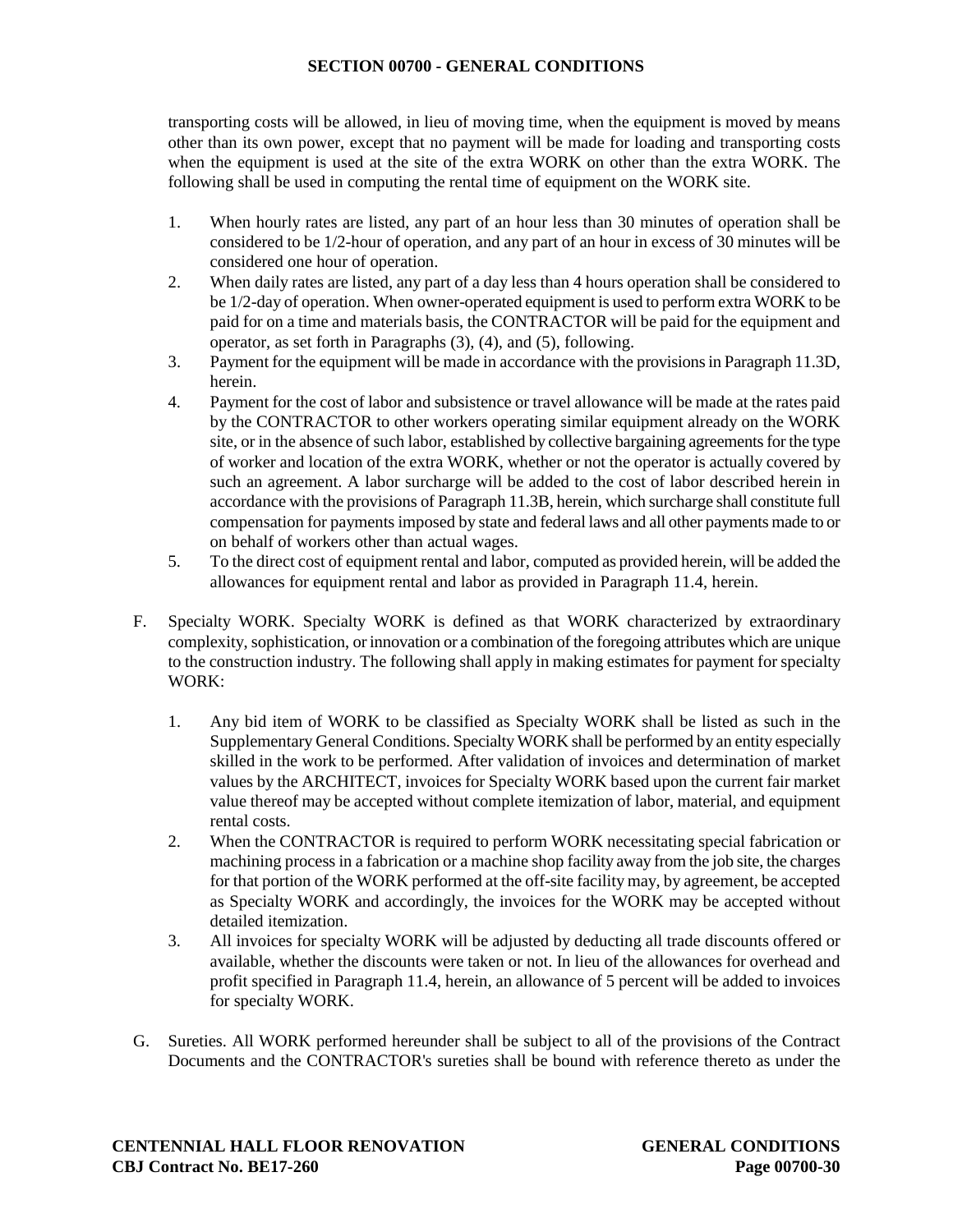original Agreement. Copies of all amendments to surety Bonds or supplemental surety Bonds shall be submitted to the OWNER for review prior to the performance of any WORK hereunder.

### 11.4 CONTRACTOR'S FEE

A. Extra WORK ordered on the basis of time and materials will be paid for at the actual necessary cost as determined by the ARCHITECT, plus allowances for overhead and profit. The allowance for overhead and profit shall include full compensation for superintendence, Bond and insurance premiums, taxes, field office expense, extended overhead, home office overhead, and all other items of expense or cost not included in the cost of labor, materials, or equipment provided for under Paragraph 11.3. The allowance for overhead and profit will be made in accordance with the following schedule:

Actual Overhead and Profit Allowance

To the sum of the costs and mark-ups provided for in this Article, one (1) percent shall be added as compensation for Bonds.

B. It is understood that labor, materials, and equipment may be furnished by the CONTRACTOR or by the Subcontractor on behalf of the CONTRACTOR. When all or any part of the extra WORK is performed by a Subcontractor, the allowance specified herein shall be applied to the labor, materials, and equipment costs of the Subcontractor, to which the CONTRACTOR may add five (5) percent of the Subcontractor's total cost for the extra WORK. Regardless of the number of hierarchical tiers of Subcontractors, the five (5) percent increase above the Subcontractor's total cost which includes the allowances for overhead and profit specified herein may be applied one time only.

# 11.5 EXCLUDED COSTS.

- A. The term "Cost of the WORK" shall not include any of the following:
	- 1. Payroll costs and other compensation of CONTRACTOR's officers, executives, principals (of partnership and sole proprietorships), general managers, architects, estimators, attorneys' auditors, accountants, purchasing and contracting agents, expenditures, timekeepers, clerks and other personnel employed by CONTRACTOR whether at the site or in CONTRACTOR's principal or a branch office for general administration of the WORK, or not specifically covered by paragraph 11.3, all of which are to be considered administrative costs covered by the CONTRACTOR's fee.
	- 2. Expenses of CONTRACTOR's principal and branch offices other than CONTRACTOR's office at the site.
	- 3. Any part of CONTRACTOR's capital expenses, including interest on CONTRACTOR's capital employed for the WORK and charges against CONTRACTOR for delinquent payments.
	- 4. Cost of premiums for all Bonds and for all insurance whether or not CONTRACTOR is required by the Contract Documents to purchase and maintain the same (except for the cost of premiums covered by paragraph 11.4 above).
	- 5. Costs due to the negligence of CONTRACTOR, any Subcontractor, or anyone directly or indirectly employed by any of them or for whose acts any of them may be liable, including but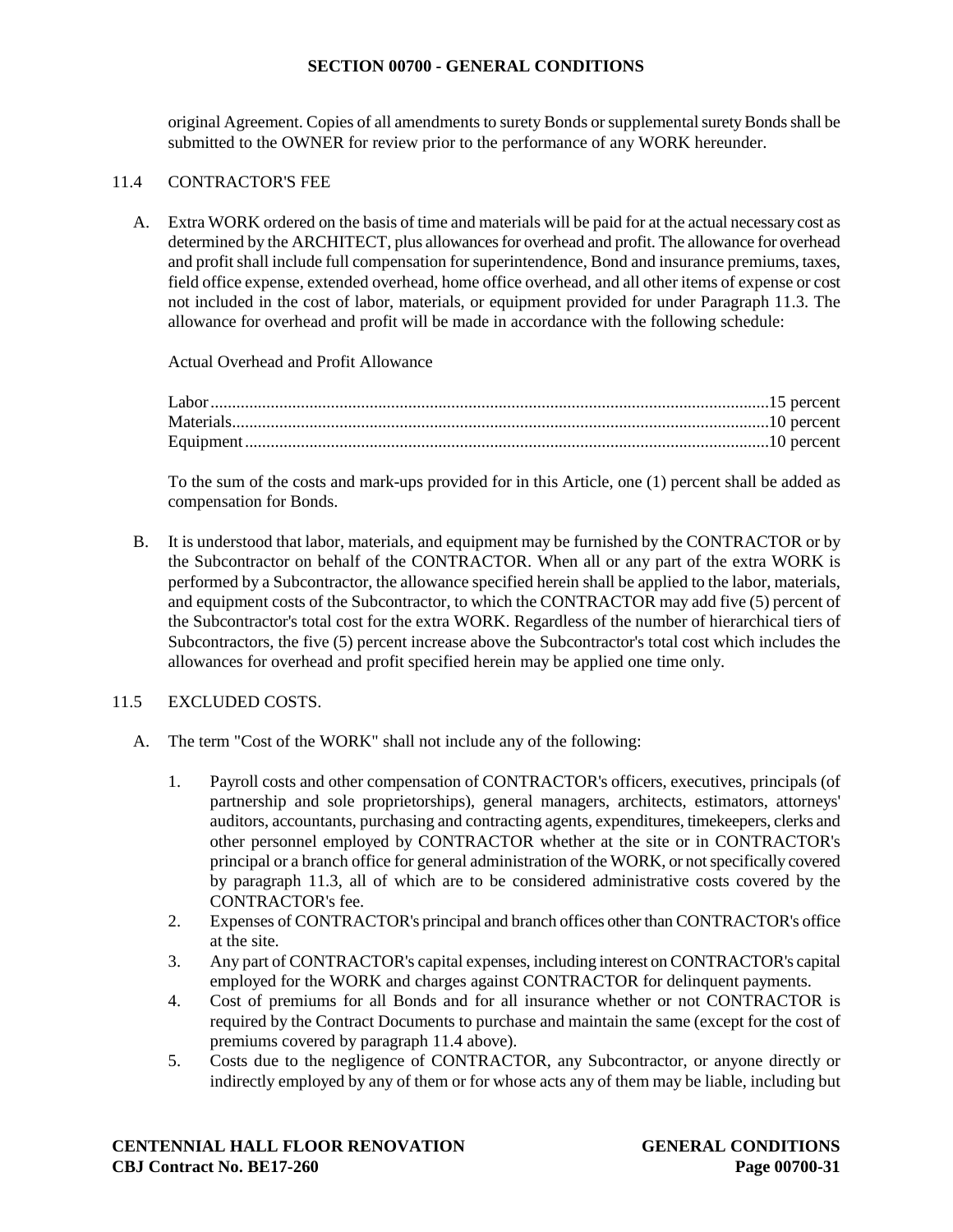not limited to, the correction of Defective WORK, disposal of materials or equipment wrongly supplied and making good any damage to property.

6. Other overhead or general expense costs of any kind and the cost of any item not specifically and expressly included in paragraph 11.4.

### **ARTICLE 12 CHANGE OF CONTRACT TIME**

# 12.1 GENERAL

- A. The Contract Time may only be changed by a Change Order. Any claim for an extension of the Contract Time (or Milestones) shall be based on written notice delivered by the CONTRACTOR to the ARCHITECT promptly (but in no event later than 30 days) after the occurrence of the event giving rise to the claim and stating the general nature of the claim. Notice of the extent of the claim with supporting data shall be delivered within 60 days after such occurrence (unless the ARCHITECT allows an additional period of time to ascertain more accurate data in support of the claim) and shall be accompanied by the CONTRACTOR's written statement that the adjustment claimed is the entire adjustment to which the CONTRACTOR has reason to believe it is entitled as a result of the occurrence of said event. All claims for adjustment in the Contract Time shall be determined by the ARCHITECT in accordance with Paragraph 9.8 if the OWNER and the CONTRACTOR cannot otherwise agree. No claim for an adjustment in the Contract Time will be valid if not submitted in accordance with the requirements of this paragraph. An increase in Contract Time does not mean that the CONTRACTOR is due an increase in Contract Price. Only Compensable time extensions will result in an increase in Contract Price.
- B. All time limits stated in the Contract Documents are of the essence of the Agreement.
- C. Where CONTRACTOR is prevented from completing any part of the WORK within the Contract Times (or Milestones) due to delay beyond the control of CONTRACTOR, the Contract Times (or Milestones) will be extended in an amount equal to the time lost on the critical path of the Project due to such delay if a claim is made therefor as provided in paragraph 12.1. Delays beyond the control of CONTRACTOR shall include, but not be limited to, acts or neglect by OWNER, acts or neglect of utility owners or other contractors performing other work as contemplated by Article 7, fires, floods, epidemics, unprecedented weather conditions or acts of God. Delays attributable to and within the control of a Subcontractor or Supplier shall be deemed to be delays within the control of CONTRACTOR.
- D. Where CONTRACTOR is prevented from completing any part of the WORK within the Contract Times (or Milestones) due to delay beyond the control of both OWNER and CONTRACTOR, an extension of the Contract Times (or Milestones) in an amount equal to the time lost on the critical path of the Project due to such delay shall be CONTRACTOR's sole and exclusive remedy for such delay. In no event shall the OWNER be liable to CONTRACTOR, any Subcontractor, any Supplier, or any other person or organization, or to any surety for or employee or agent of any of them, for damages arising out of or resulting from (i) delays caused by or within the control of CONTRACTOR, or (ii) delays beyond the control of both parties including but not limited to fires, floods, epidemics abnormal weather conditions, acts of God or acts or neglect by utility owners or other contractors performing other work as contemplated by Article 7.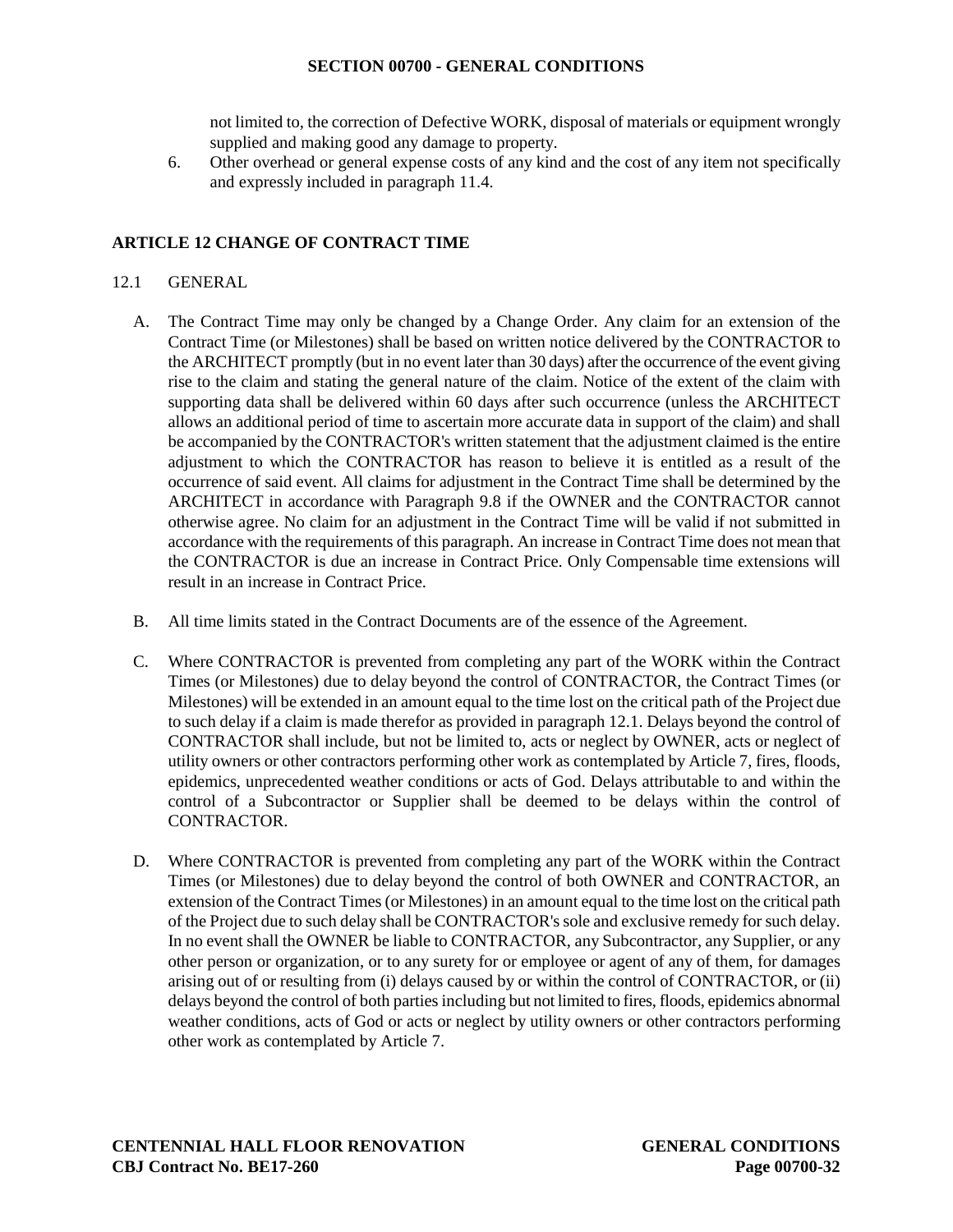12.2 EXTENSIONS OF TIME FOR DELAY DUE TO WEATHER. Contract time may be extended by the ARCHITECT because of delays in completion of the WORK due to unusually severe weather, provided that the CONTRACTOR shall, within 10 days of the beginning of any such delay, notify the ARCHITECT in writing of the cause of delay and request an extension of contract time. The ARCHITECT will ascertain the facts and the extent of the delay and extend the time for completing the WORK when, in the ARCHITECT's judgment, the findings of fact justify such an extension. Unprecedented, abnormal, or unusually severe weather will be defined as an event, or events, with a greater than 50-year recurrence interval, as determined by the National Weather Service, or equivalent state or federal agency.

### **ARTICLE 13 WARRANTY AND GUARANTEE; TESTS AND INSPECTIONS; CORRECTION, REMOVAL, OR ACCEPTANCE OF DEFECTIVE WORK**

- 13.1 WARRANTY AND GUARANTEE. The CONTRACTOR warrants and guarantees to the OWNER and the ARCHITECT that all WORK will be in accordance with the Contract Documents and will not be defective. Prompt notice of defects known to the OWNER or ARCHITECT shall be given to the CONTRACTOR. All Defective WORK, whether or not in place, may be rejected, corrected, or accepted as provided in this Article 13.
- 13.2 ACCESS TO WORK. The OWNER, ARCHITECT, Architect of Record, their consultants, subconsultants, other representatives and personnel of OWNER, independent testing laboratories and governmental agencies with jurisdictional interests will have access to the WORK at reasonable times for their observation, inspecting and testing. CONTRACTOR shall provide them proper and safe conditions for such access and advise them of CONTRACTOR's site safety procedures and programs so that they may comply therewith as applicable.

### 13.3 INSPECTIONS AND TESTS

- A. The CONTRACTOR shall give the ARCHITECT timely notice of readiness of the WORK for all required inspections, tests, or approvals, and shall cooperate with inspection and testing personnel to facilitate required inspections or tests.
- B. If Laws or Regulations of any public body having jurisdiction other than the OWNER require any WORK to specifically be inspected, tested, or approved, the CONTRACTOR shall pay all costs in connection therewith. The CONTRACTOR shall also be responsible for and shall pay all costs in connection with any inspection or testing required in connection with the OWNER's or the ARCHITECT's acceptance of a Supplier of materials or equipment proposed as a substitution or (orequal) to be incorporated in the WORK, or of materials or equipment submitted for review prior to the CONTRACTOR's purchase thereof for incorporation in the WORK. The cost of all inspections, tests, and approvals in addition to the above which are required by the Contract Documents shall be paid by the OWNER (unless otherwise specified).
- C. The ARCHITECT will make, or have made, such inspections and tests as the ARCHITECT deems necessary to see that the WORK is being accomplished in accordance with the requirements of the Contract Documents. Unless otherwise specified in the Supplementary General Conditions, the cost of such inspection and testing will be borne by the OWNER. In the event such inspections or tests reveal non-compliance with the requirements of the Contract Documents, the CONTRACTOR shall bear the cost of corrective measures deemed necessary by the ARCHITECT, as well as the cost of subsequent re-inspection and retesting. Neither observations by the ARCHITECT nor inspections, tests, or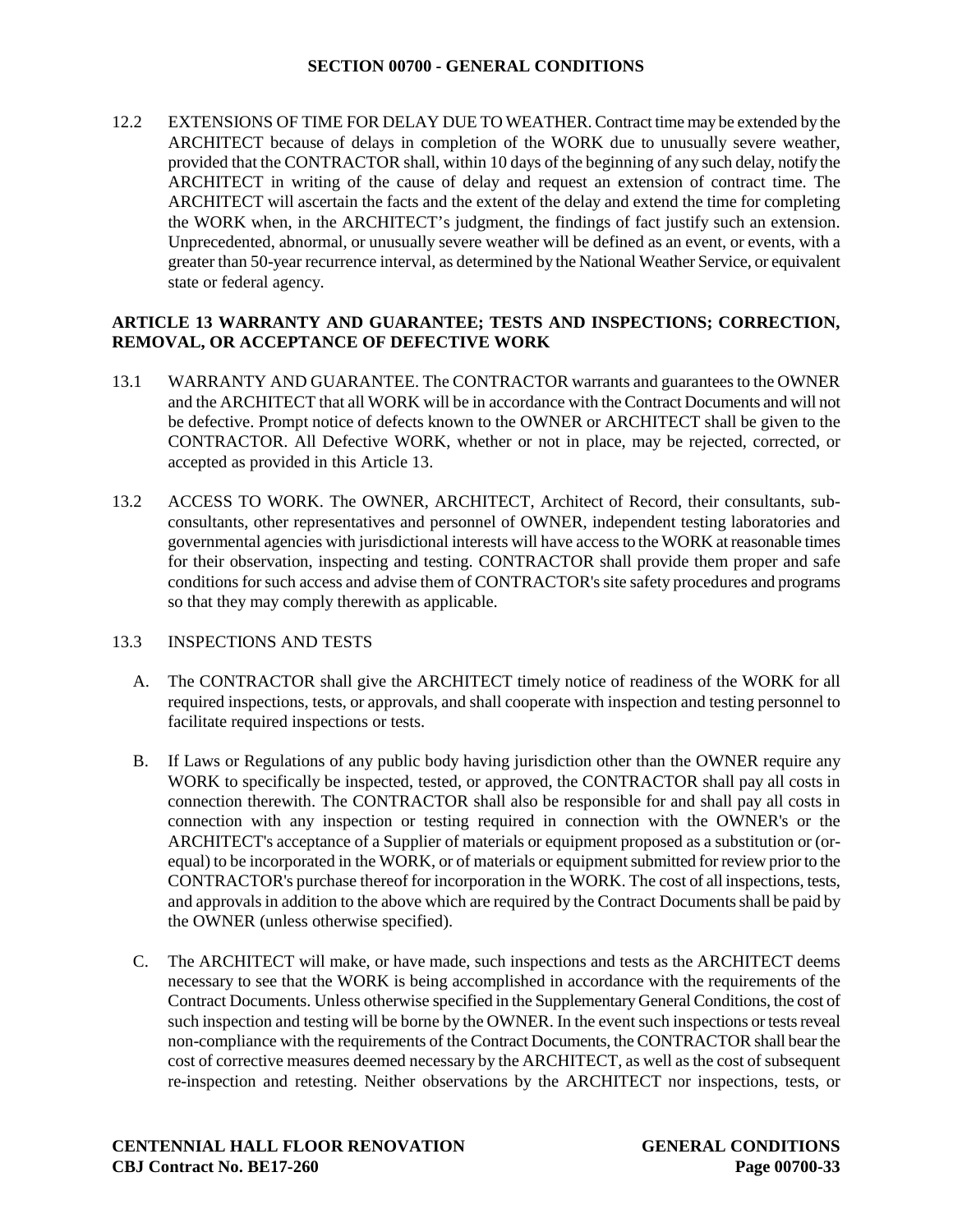approvals by others shall relieve the CONTRACTOR from the CONTRACTOR's obligation to perform the WORK in accordance with the Contract Documents.

- D. All inspections, tests, or approvals other than those required by Laws or Regulations of any public body having jurisdiction shall be performed by organizations acceptable to the ARCHITECT and the CONTRACTOR.
- E. If any WORK (including the work of others anticipated under paragraph 7.1) that is to be inspected, tested, or approved is covered without written concurrence of the ARCHITECT, it must, if requested by the ARCHITECT, be uncovered for observation. Such uncovering shall be at the CONTRACTOR's expense unless the CONTRACTOR has given the ARCHITECT timely notice of the CONTRACTOR's intention to perform such test or to cover the same and the ARCHITECT has not acted with reasonable promptness in response to such notice.
- F. If any WORK is covered contrary to the written request of the ARCHITECT, it must, if requested by the ARCHITECT, be uncovered for the ARCHITECT's observation and recovered at the CONTRACTOR's expense.
- G. If the ARCHITECT considers it necessary or advisable that covered WORK be observed by the ARCHITECT or inspected or tested by others, the CONTRACTOR, at the ARCHITECT's request, shall uncover, expose, or otherwise make available for observation, inspection, or testing as the ARCHITECT may require, that portion of the WORK in question, furnishing all necessary labor, material, and equipment. If it is found that such WORK is defective, the CONTRACTOR shall bear all direct, indirect, and consequential costs and damages of such uncovering, exposure, observation, inspection, and testing and of satisfactory reconstruction, including but not limited to fees and charges of Architects of Record, attorneys, and other professionals. However, if such WORK is not found to be defective, the CONTRACTOR shall be allowed an increase in the Contract Price or an extension of the Contract Time, or both, directly attributable to such uncovering, exposure, observation, inspection, testing, and reconstruction; and, if the parties are unable to agree as to the amount or extent thereof, the CONTRACTOR may make a claim therefor as provided in Articles 11 and 12.
- 13.4 OWNER MAY STOP THE WORK. If the WORK is defective, or the CONTRACTOR fails to perform WORK in such a way that the completed WORK will conform to the Contract Documents, the OWNER may order the CONTRACTOR to stop the WORK, or any portion thereof, until the cause for such order has been eliminated; however, this right of the OWNER to stop the WORK shall not give rise to any duty on the part of the OWNER to exercise this right for the benefit of the CONTRACTOR or any other party.
- 13.5 CORRECTION OR REMOVAL OF DEFECTIVE WORK. If required by the ARCHITECT, the CONTRACTOR shall promptly, either correct all Defective WORK, whether or not fabricated, installed, or completed, or, if the WORK has been rejected by the ARCHITECT, remove it from the site and replace it with non-defective WORK. The CONTRACTOR shall bear all direct, indirect and consequential costs and damages of such correction or removal, including but not limited to fees and charges of Architects of Record, attorneys, and other professionals made necessary thereby.

### 13.6 ONE YEAR CORRECTION PERIOD

A. If within one year after the date of Substantial Completion or such longer period of time as may be prescribed by Laws or Regulations or by the terms of any applicable special guarantee required by the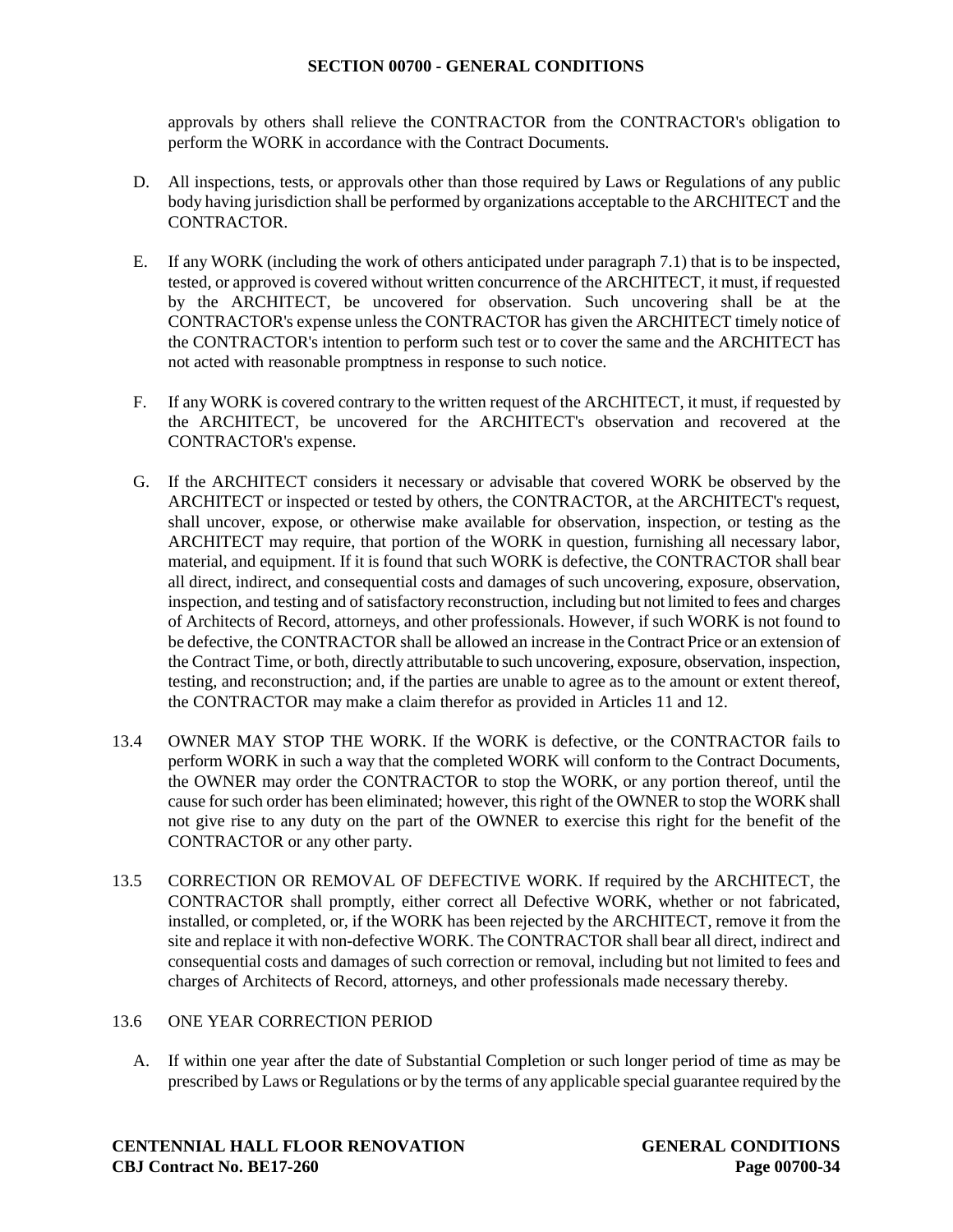Contract Documents or by any specific provision of the Contract Documents, any WORK is found to be defective, the CONTRACTOR shall promptly, without cost to the OWNER and in accordance with OWNER's written notification, (i) correct such Defective WORK, or, if it has been rejected by the OWNER, remove it from the site and replace it with non-defective WORK, and (ii) satisfactorily correct or remove and replace any damage to other work of others resulting therefrom. If the CONTRACTOR does not promptly comply with such notification, or in an emergency where delay would cause serious risk of loss or damage, the OWNER may have the Defective WORK corrected or the rejected WORK removed and replaced, and all direct, indirect, and consequential costs and damages of such removal and replacement including but not limited to fees and charges of Architects of Record, attorneys and other professionals will be paid by the CONTRACTOR.

- B. Where Defective WORK (and damage to other WORK resulting therefrom) has been corrected, removed or replaced under this paragraph 13.6, the correction period hereunder with respect to such WORK will be extended for an additional period of one year after such correction or removal and replacement has been satisfactorily completed.
- 13.7 ACCEPTANCE OF DEFECTIVE WORK. If, instead of requiring correction or removal and replacement of Defective WORK, the OWNER prefers to accept the WORK, the OWNER may do so. The CONTRACTOR shall bear all direct, indirect, and consequential costs attributable to the OWNER's evaluation of and determination to accept such Defective WORK. If any such acceptance occurs prior to final payment, a Change Order will be issued incorporating the necessary revisions in the Contract Documents with respect to the WORK, and the OWNER shall be entitled to an appropriate decrease in the Contract Price.

# **ARTICLE 14 PAYMENTS TO CONTRACTOR AND COMPLETION**

- 14.1 SCHEDULE OF VALUES (LUMP SUM PRICE BREAKDOWN). The Schedule of Values or lump sum price breakdown established as provided in the General Requirements shall serve as the basis for progress payments and will be incorporated into a form of Application for Payment acceptable to the ARCHITECT.
- 14.2 UNIT PRICE BID SCHEDULE. Progress payments on account of Unit Price WORK will be based on the number of units completed.
- 14.3 APPLICATION FOR PROGRESS PAYMENT
	- A. Unless otherwise prescribed by law, on the 25th of each month, the CONTRACTOR shall submit to the ARCHITECT for review, an Application for Payment filled out and signed by the CONTRACTOR covering the WORK completed as of the date of the Application and accompanied by such supporting documentation as is required by the Contract Documents.
	- B. The Application for Payment shall identify, as a sub-total, the amount of the CONTRACTOR's Total Earnings to Date, plus the Value of Materials Stored at the Site which have not yet been incorporated in the WORK, and less a deductive adjustment for materials installed which were not previously incorporated in the WORK, but for which payment was allowed under the provisions for payment for Materials Stored at the Site, but not yet incorporated in the WORK.
	- C. The Net Payment Due the CONTRACTOR shall be the above-mentioned subtotal from which shall be deducted the total amount of all previous payments made to the CONTRACTOR. Progress payments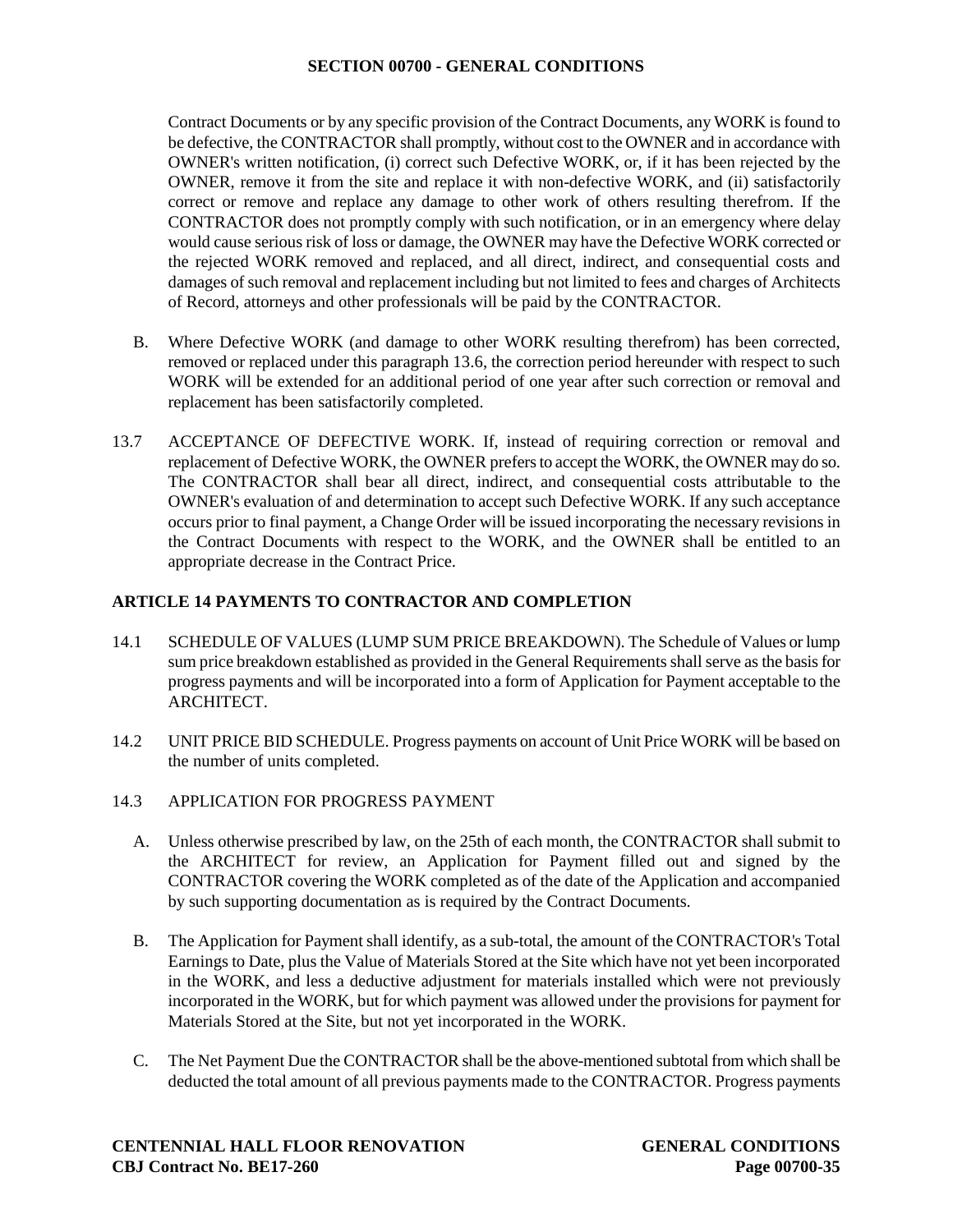will be paid in full in accordance with Article 14 of the General Conditions until 90% of the contract amount has been paid. The remaining 10% of the contract amount shall be retained until:

- 1. final inspection has been made;
- 2. completion of the project;
- 3. acceptance of the project by the OWNER and;
- 4. the OWNER has received notification from the Alaska Department of Labor that the CONTRACTOR has no outstanding wage/hour violations.
- D. The Value of Materials Stored at the Site shall be an amount equal to the specified percent of the value of such materials as set forth in the Supplementary General Conditions. Said amount shall be based upon the value of all acceptable materials and equipment not incorporated in the WORK but delivered and suitably stored at the Project site or at another location agreed to in writing; provided, each such individual item has a value of more than \$5000 and will become a permanent part of the WORK. The Application for Payment shall also be accompanied by a bill of sale, invoice, or other documentation warranting that the CONTRACTOR has received the materials and equipment free and clear of all liens, charges, security interests, and encumbrances (which are hereinafter in these General Conditions referred to as "Liens") and evidence that the materials and equipment are covered by appropriate property insurance and other arrangements to protect the OWNER's interest therein, all of which will be satisfactory to the OWNER.
- 14.4 CONTRACTOR'S WARRANTY OF TITLE. The CONTRACTOR warrants and guarantees that title to all WORK, materials, and equipment covered by an Application for Payment, whether incorporated in the WORK or not, will pass to the OWNER no later than the time of payment free and clear of all liens.
- 14.5 REVIEW OF APPLICATIONS FOR PROGRESS PAYMENT
	- A. The ARCHITECT will, within seven (7) days after receipt of each Application for Payment, either indicate in writing a recommendation of payment and present the Application to the OWNER, or return the Application to the CONTRACTOR indicating in writing the ARCHITECT's reasons for refusing to recommend payment. In the later case, the CONTRACTOR may make the necessary corrections and resubmit the Application. If the ARCHITECT still disagrees with a portion of the Application, it will submit the Application recommending the undisputed portion of the Application to the OWNER for review and provide reasons for recommending non-payment of the disputed amount. Thirty days after presentation of the Application for Payment with the ARCHITECT's recommendation, the amount recommended will (subject to the provisions of Paragraph 14.5B) become due and when due will be paid by the OWNER to the CONTRACTOR.
	- B. The OWNER may refuse to make payment of the full amount recommended by the ARCHITECT because claims have been made against the OWNER on account of the CONTRACTOR's performance of the WORK or Liens have been filed in connection with the WORK or there are other items entitling the OWNER to a credit against the amount recommended, but the OWNER must give the CONTRACTOR written notice within seven (7) days (with a copy to the ARCHITECT) stating the reasons for such action.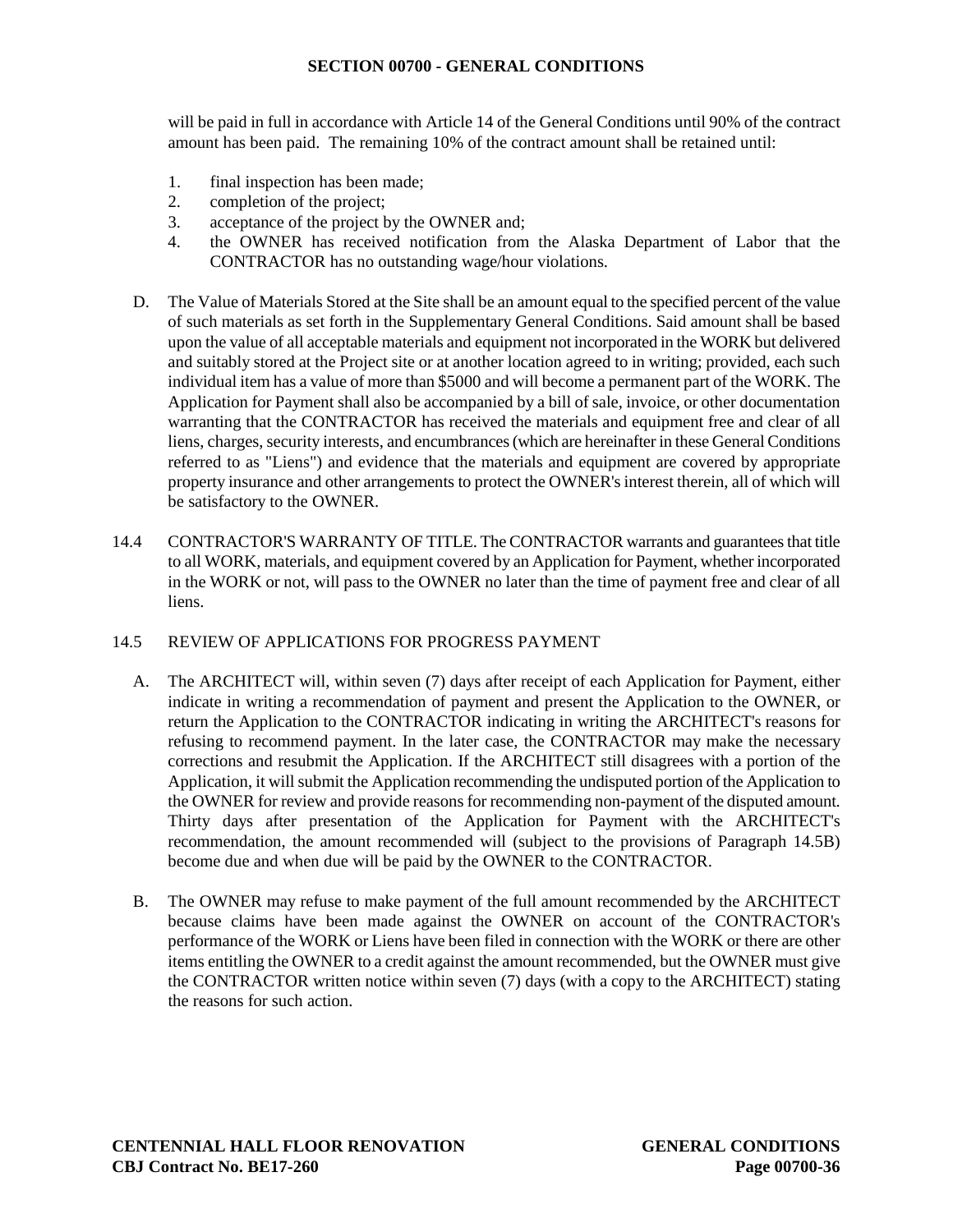#### 14.6 PARTIAL UTILIZATION

- A. The OWNER shall have the right to utilize or place into service any item of equipment or other usable portion of the WORK prior to completion of the WORK. Whenever the OWNER plans to exercise said right, the CONTRACTOR will be notified in writing by the OWNER, identifying the specific portion or portions of the WORK to be so utilized or otherwise placed into service.
- B. It shall be understood by the CONTRACTOR that until such written notification is issued, all responsibility for care and maintenance of all of the WORK shall be borne by the CONTRACTOR. Upon issuance of said written notice of partial utilization, the OWNER will accept responsibility for the protection and maintenance of all such items or portions of the WORK described in the written notice.
- C. The CONTRACTOR shall retain full responsibility for satisfactory completion of the WORK, regardless of whether a portion thereof has been partially utilized by the OWNER and the CONTRACTOR's one year correction period shall commence only after the date of Substantial Completion for the WORK.
- 14.7 SUBSTANTIAL COMPLETION. When the CONTRACTOR considers the WORK ready for its intended use the CONTRACTOR shall notify the OWNER and the ARCHITECT in writing that the WORK is substantially complete. The CONTRACTOR will attach to this request a list of all WORK items that remain to be completed and a request that the ARCHITECT prepare a Notice of Completion. Within a reasonable time thereafter, the OWNER, the CONTRACTOR, and the ARCHITECT shall make an inspection of the WORK to determine the status of completion. If the ARCHITECT does not consider the WORK substantially complete, or the list of remaining WORK items to be comprehensive, the ARCHITECT will notify the CONTRACTOR in writing giving the reasons thereof. If the ARCHITECT considers the WORK substantially complete, the ARCHITECT will prepare and deliver to the OWNER, for its execution and recording, the Notice of Completion signed by the ARCHITECT and CONTRACTOR, which shall fix the date of Substantial Completion.
- 14.8 FINAL APPLICATION FOR PAYMENT. After the CONTRACTOR has completed all of the remaining WORK items referred to in Paragraph 14.7 and delivered all maintenance and operating instructions, schedules, guarantees, Bonds, certificates of inspection, record as-built documents (as provided in the General Requirements) and other documents, all as required by the Contract Documents, and after the ARCHITECT has indicated that the WORK is acceptable, the CONTRACTOR may make application for final payment following the procedure for progress payments. The final Application for Payment shall be accompanied by all documentation called for in the Contract Documents, together with complete and legally effective releases or waivers (satisfactory to the OWNER) of all liens arising out of or filed in connection with the WORK.

### 14.9 FINAL PAYMENT AND ACCEPTANCE

A. If, on the basis of the ARCHITECT's observation of the WORK during construction and final inspection, and the ARCHITECT's review of the final Application for Payment and accompanying documentation, all as required by the Contract Documents, the ARCHITECT is satisfied that the WORK has been completed and the CONTRACTOR's other obligations under the Contract Documents have been fulfilled, the ARCHITECT will, within 14 days after receipt of the final Application for Payment, indicate in writing the ARCHITECT's recommendation of payment and present the Application to the OWNER for payment.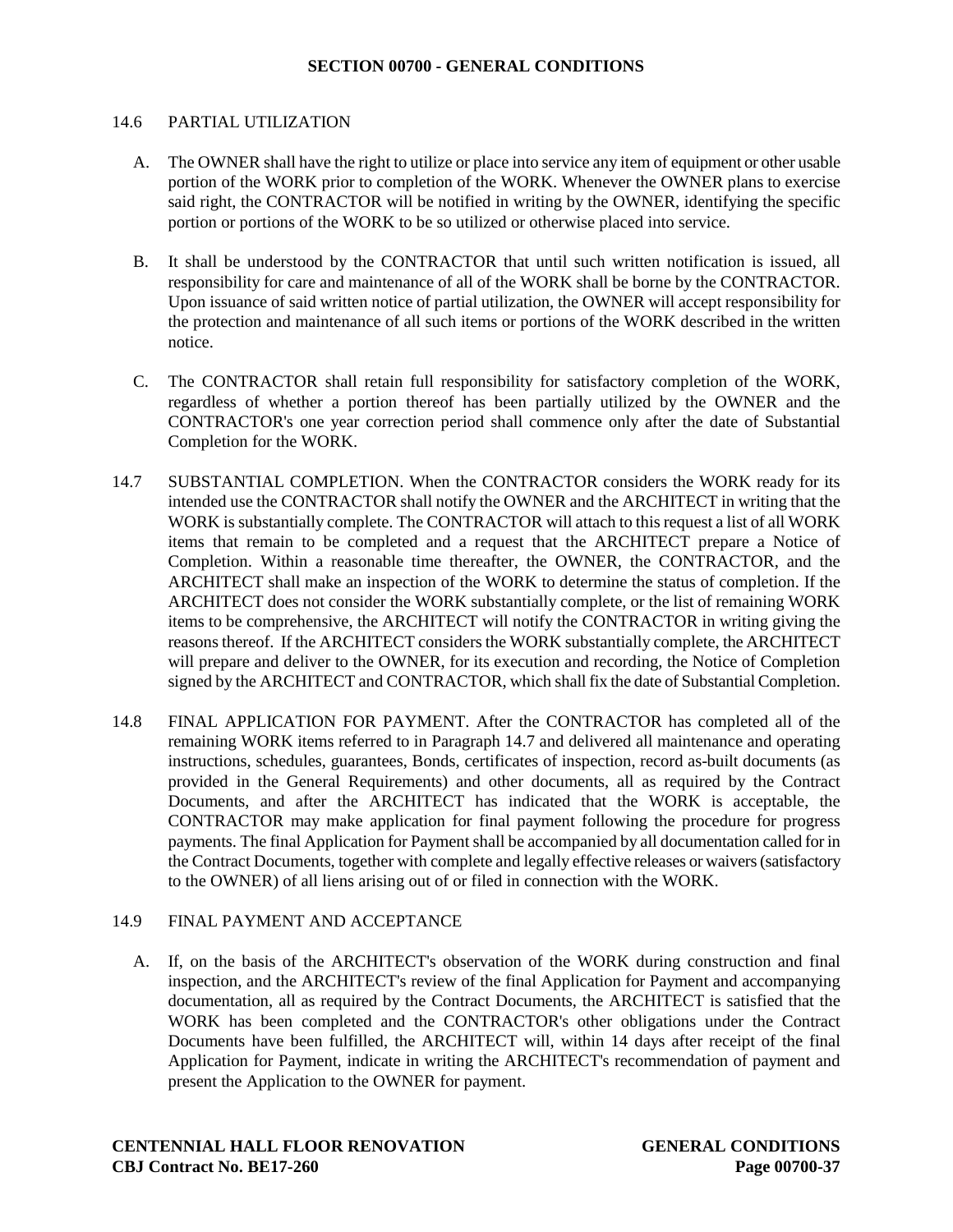- B. After acceptance of the WORK by the OWNER's governing body, the OWNER will make final payment to the CONTRACTOR of the amount remaining after deducting all prior payments and all amounts to be kept or retained under the provisions of the Contract Documents, including the following items:
	- 1. Liquidated damages, as applicable.
	- 2. Two times the value of outstanding items of correction WORK or punch list items yet uncompleted or uncorrected, as applicable. All such WORK shall be completed or corrected to the satisfaction of the OWNER within the time stated on the Notice of Completion, otherwise the CONTRACTOR does hereby waive any and all claims to all monies withheld by the OWNER to cover the value of all such uncompleted or uncorrected items.

### 14.10 RELEASE OF RETAINAGE AND OTHER DEDUCTIONS

- A. After executing the necessary documents to initiate the lien period, and not more than 45 days thereafter (based on a 30-day lien filing period and 15-day processing time), the OWNER will release to the CONTRACTOR the retainage funds withheld pursuant to the Agreement, less any deductions to cover pending claims against the OWNER pursuant to Paragraph 14.5B.
- B. After filing of the necessary documents to initiate the lien period, the CONTRACTOR shall have 30 days to complete any outstanding items of correction WORK remaining to be completed or corrected as listed on a final punch list made a part of the Notice of Completion. Upon expiration of the 45 days, referred to in Paragraph 14.10A, the amounts withheld pursuant to the provisions of Paragraph 14.9B herein, for all remaining WORK items will be returned to the CONTRACTOR; provided, that said WORK has been completed or corrected to the satisfaction of the OWNER within said 30 days. Otherwise, the CONTRACTOR does hereby waive any and all claims for all monies withheld by the OWNER under the contract to cover 2 times the value of such remaining uncompleted or uncorrected items.
- 14.11 CONTRACTOR'S CONTINUING OBLIGATION. The CONTRACTOR's obligation to perform and complete the WORK in accordance with the Contract Documents shall be absolute. Neither recommendation of any progress or final payment by the ARCHITECT, nor the issuance of a Notice of Completion, nor any payment by the OWNER to the CONTRACTOR under the Contract Documents, nor any use or occupancy of the WORK or any part thereof by the OWNER, nor any act of acceptance by the OWNER nor any failure to do so, nor any review of a Shop Drawing or sample submittal, will constitute an acceptance of WORK not in accordance with the Contract Documents or a release of the CONTRACTOR's obligation to perform the WORK in accordance with the Contract **Documents**
- 14.12 FINAL PAYMENT TERMINATES LIABILITY OF OWNER. Final payment is defined as the last progress payment made to the CONTRACTOR for earned funds, less monies withheld as applicable, pursuant to Paragraph 14.10A. The acceptance by the CONTRACTOR of the final payment referred to in Paragraph 14.9 herein, shall be a release of the OWNER and its agents from all claims of liability to the CONTRACTOR for anything done or furnished for, or relating to, the WORK or for any act of neglect of the OWNER or of any person relating to or affecting the WORK, except demands against the OWNER for the remainder, if any, of the amounts kept or retained under the provisions of Paragraph 14.9 herein; and excepting pending, unresolved claims filed prior to the date of the Notice of Completion.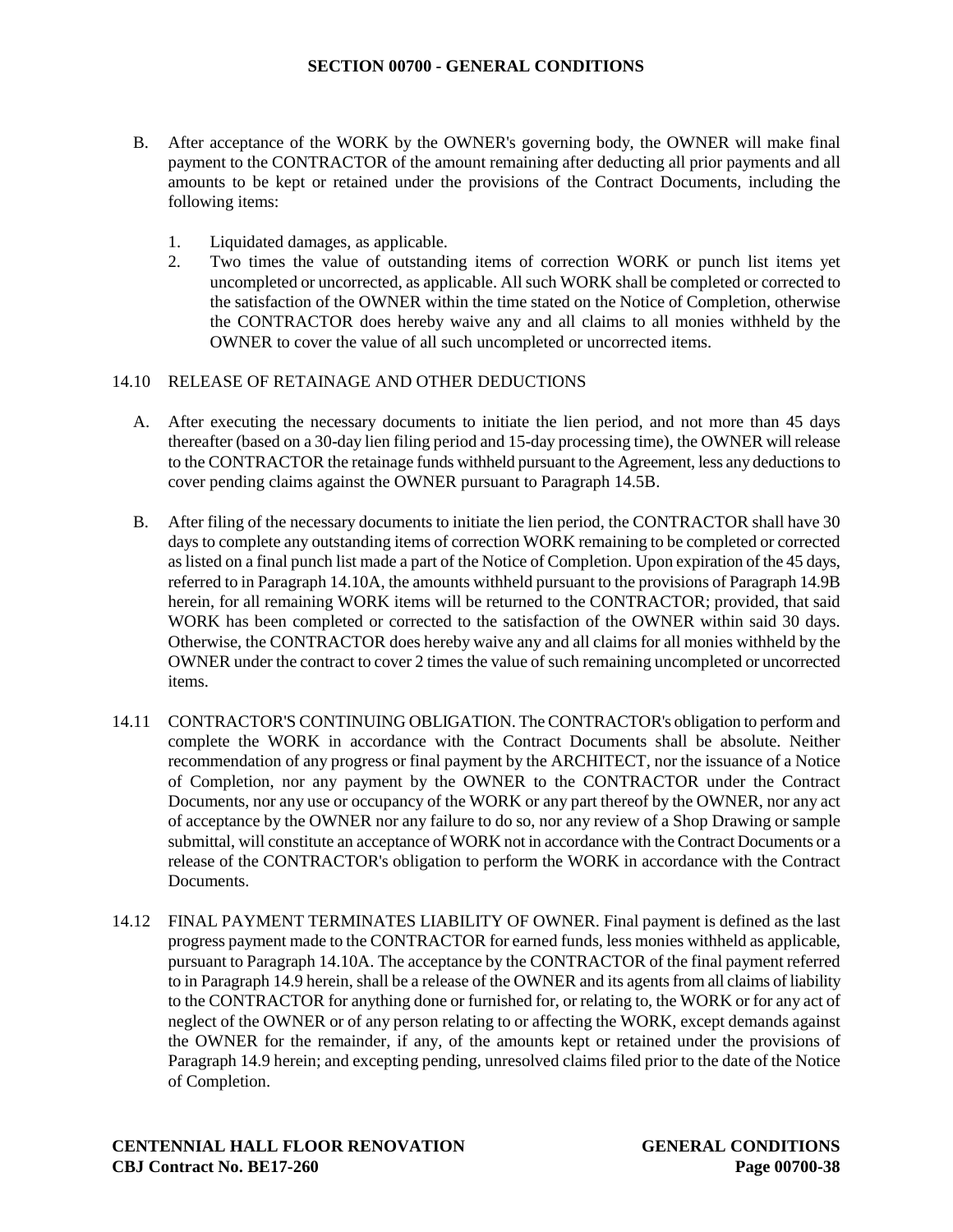### **ARTICLE 15 SUSPENSION OF WORK AND TERMINATION**

15.1 SUSPENSION OF WORK BY OWNER. The OWNER, acting through the ARCHITECT, may, at any time and without cause, suspend the WORK or any portion thereof for a period of not more than 90 days by notice in writing to the CONTRACTOR. The CONTRACTOR shall resume the WORK on receipt from the ARCHITECT of a notice of resumption of WORK. The CONTRACTOR shall be allowed an increase in the Contract Price or an extension of the Contract Time, or both, directly attributable to any suspension if the CONTRACTOR makes an approved claim therefor as provided in Articles 11 and 12.

### 15.2 TERMINATION OF AGREEMENT BY OWNER (CONTRACTOR DEFAULT)

- A. In the event of default by the CONTRACTOR, the OWNER may give 10 days written notice to the CONTRACTOR of OWNER's intent to terminate the Agreement and provide the CONTRACTOR an opportunity to remedy the conditions constituting the default. It shall be considered a default by the CONTRACTOR whenever CONTRACTOR shall: (1) declare bankruptcy, become insolvent, or assign its assets for the benefit of its creditors; (2) fail to provide materials or quality of WORK meeting the requirements of the Contract Documents; (3) disregard or violate provisions of the Contract Documents or ARCHITECT's instructions; (4) fail to prosecute the WORK according to the approved progress schedule; or, (5) fail to provide a qualified superintendent, competent workers, or materials or equipment meeting the requirements of the Contract Documents. If the CONTRACTOR fails to remedy the conditions constituting default within the time allowed, the OWNER may then issue the Notice of Termination.
- B. In the event the Agreement is terminated in accordance with Paragraph 15.2A, herein, the OWNER may take possession of the WORK and may complete the WORK by whatever method or means the OWNER may select. The cost of completing the WORK shall be deducted from the balance which would have been due the CONTRACTOR had the Agreement not been terminated and the WORK completed in accordance with the Contract Documents. If such cost exceeds the balance which would have been due, the CONTRACTOR shall pay the excess amount to the OWNER. If such cost is less than the balance which would have been due, the CONTRACTOR shall not have claim to the difference.
- 15.3 TERMINATION OF AGREEMENT BY OWNER (FOR CONVENIENCE). The OWNER may terminate the Agreement at any time if it is found that reasons beyond the control of either the OWNER or CONTRACTOR make it impossible or against the OWNER's interests to complete the WORK. In such a case, the CONTRACTOR shall have no claims against the OWNER except: (1) for the value of WORK performed up to the date the Agreement is terminated; and, (2) for the cost of materials and equipment on hand, in transit, or on definite commitment, as of the date the Agreement is terminated, which would be needed in the WORK and which meet the requirements of the Contract Documents. The value of WORK performed and the cost of materials and equipment delivered to the site, as mentioned above, shall be determined by the ARCHITECT in accordance with the procedure prescribed for the making of the final Application for Payment and payment under Paragraphs 14.8 and 14.9.
- 15.4 TERMINATION OF AGREEMENT BY CONTRACTOR. The CONTRACTOR may terminate the Agreement upon 10 days written notice to the OWNER, whenever: 1) the WORK has been suspended under the provisions of Paragraph 15.1, herein, for more than 90 consecutive days through no fault or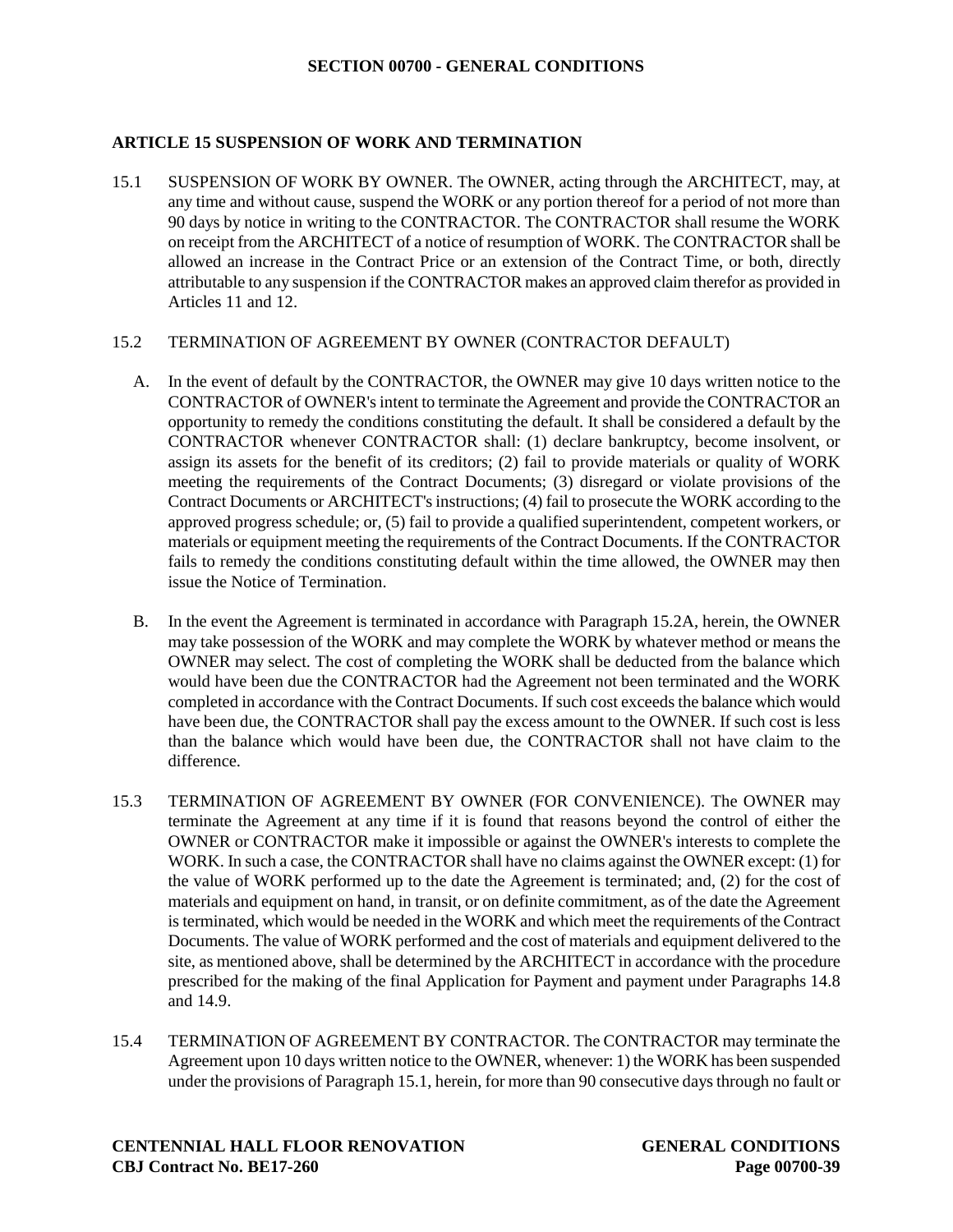negligence of the CONTRACTOR, and notice to resume WORK or to terminate the Agreement has not been received from the OWNER within this time period; or, 2) the OWNER should fail to pay the CONTRACTOR any monies due to the CONTRACTOR in accordance with the terms of the Contract Documents and within 60 days after presentation to the OWNER by the CONTRACTOR of a request therefor, unless within said 10-day period the OWNER shall have remedied the condition upon which the payment delay was based. In the event of such termination, the CONTRACTOR shall have no claims against the OWNER except for those claims specifically enumerated in Paragraph 15.3, herein, and as determined in accordance with the requirements of said paragraph.

# **ARTICLE 16 MISCELLANEOUS**

16.1 GIVING NOTICE. Whenever any provision of the Contract Documents requires the giving of written notice, it will be deemed to have been validly given if delivered in person to the individual or to a member of the firm or to an officer of the corporation for whom it is intended, or if delivered at or sent by registered or certified mail, postage prepaid, to the last business address known to the giver of the notice.

### 16.2 RIGHTS IN AND USE OF MATERIALS FOUND ON THE WORK

- A. The CONTRACTOR may use on the Project, with ARCHITECT's approval, such stone, gravel, sand, or other material determined suitable by the ARCHITECT, as may be found in the excavation. The CONTRACTOR will be paid for the excavation of such material at the corresponding contract unit price. No additional payment will be made for utilizing the material from excavation as borrow, or select borrow.
- B. The CONTRACTOR shall replace, at its own expense, with other acceptable material, all of that portion of the excavated material so removed and used which was needed for use on the Project. No charge for the materials so used will be made against the CONTRACTOR except that the CONTRACTOR shall be responsible for payment of any royalties required.
- C. The CONTRACTOR shall not excavate or remove any material from within the Project location which is not within the grading limits, as indicated by the slope and grade lines, without written authorization from the ARCHITECT.
- D. In the event the CONTRACTOR has processed materials from OWNER-furnished sources in excess of the quantities required for performance of this contract, including any waste material produced as a by-product, the CBJ may retain possession of such materials without obligation to reimburse the CONTRACTOR for the cost of their production. When such materials are in a stockpile, the ARCHITECT may require: that it remain in stockpile; the CONTRACTOR level such stockpile(s); or that the CONTRACTOR remove such materials and restore the premises to a satisfactory condition at the CONTRACTOR's expense. This provision shall not preclude the CBJ from arranging with the CONTRACTOR to produce material over and above the contract needs, payment for which shall be by written agreement between the CBJ and the CONTRACTOR.
- E. Unless otherwise provided, the material from any existing old structure may be used temporarily by the CONTRACTOR in the erection of the new structure. Such material shall not be cut or otherwise damaged except with the approval of the ARCHITECT.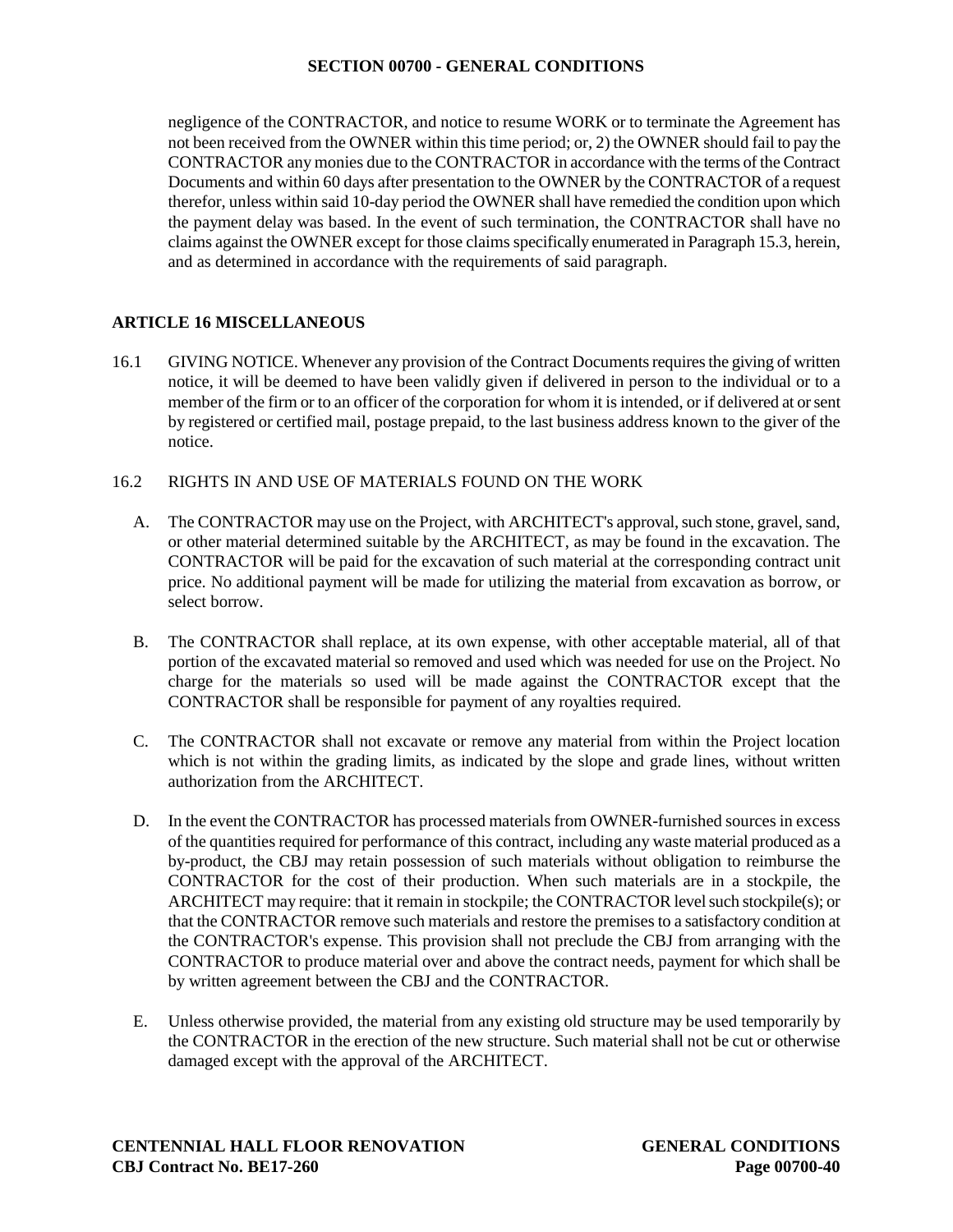- 16.3 RIGHT TO AUDIT. If the CONTRACTOR submits a claim to the OWNER for additional compensation, the OWNER shall have the right, as a condition to considering the claim, and as a basis for evaluation of the claim, and until the claim has been settled, to audit the CONTRACTOR's books to the extent they are relevant. This right shall include the right to examine books, records, documents, and other evidence and accounting procedures and practices, sufficient to discover and verify all direct and indirect costs of whatever nature claimed to have been incurred or anticipated to be incurred and for which the claim has been submitted. The right to audit shall include the right to inspect the CONTRACTOR's plants, or such parts thereof, as may be or have been engaged in the performance of the WORK. The CONTRACTOR further agrees that the right to audit encompasses all subcontracts and is binding upon Subcontractors. The rights to examine and inspect herein provided for shall be exercisable through such representatives as the OWNER deems desirable during the CONTRACTOR's normal business hours at the office of the CONTRACTOR. The CONTRACTOR shall make available to the OWNER for auditing, all relevant accounting records and documents, and other financial data, and upon request, shall submit true copies of requested records to the OWNER.
- 16.4 ARCHAEOLOGICAL OR HISTORICAL DISCOVERIES. When the CONTRACTOR's operation encounters prehistoric artifacts, burials, remains of dwelling sites, paleontological remains, such as shell heaps, land or sea mammal bones or tusks, or other items of historical significance, the CONTRACTOR shall cease operations immediately and notify the ARCHITECT. No artifacts or specimens shall be further disturbed or removed from the ground and no further operations shall be performed at the site until so directed. Should the ARCHITECT order suspension of the CONTRACTOR's operations in order to protect an archaeological or historical finding, or order the CONTRACTOR to perform extra WORK, such order(s) shall be covered by an appropriate contract change document.
- 16.5 CONSTRUCTION OVER OR ADJACENT TO NAVIGABLE WATERS. All WORK over, on, or adjacent to navigable waters shall be so conducted that free navigation of the waterways will not be interfered with and the existing navigable depths will not be impaired, except as allowed by permit issued by the U.S. Coast Guard and/or the U.S. Army Corps of Engineers, as applicable.
- 16.6 GRATUITY AND CONFLICT OF INTEREST. The CONTRACTOR agrees to not extend any loan, gratuity or gift of money of any form whatsoever to any employee or elected official of the OWNER, nor will the CONTRACTOR rent or purchase any equipment or materials from any employee or elected official of the OWNER, or to the best of the CONTRACTOR's knowledge, from any agent of any employee or elected official of the OWNER. Before final payment, the CONTRACTOR shall execute and furnish the OWNER an affidavit certifying that the CONTRACTOR has complied with the above provisions of the contract.

# 16.7 SUITS OF LAW CONCERNING THE WORK

- A. Should a suit of law be entered into, either by the CONTRACTOR (or the CONTRACTOR's surety) against the OWNER, or by the OWNER against the CONTRACTOR (or the CONTRACTOR's surety), the suit of law shall be tried in the First Judicial District of Alaska.
- B. If one of the questions at issue is the satisfactory performance of the WORK by the CONTRACTOR and should the appropriate court of law judge the WORK of the CONTRACTOR to be unsatisfactory, then the CONTRACTOR (or the CONTRACTOR's surety) shall reimburse the OWNER for all legal and all other expenses (as may be allowed and set by the court) incurred by the OWNER because of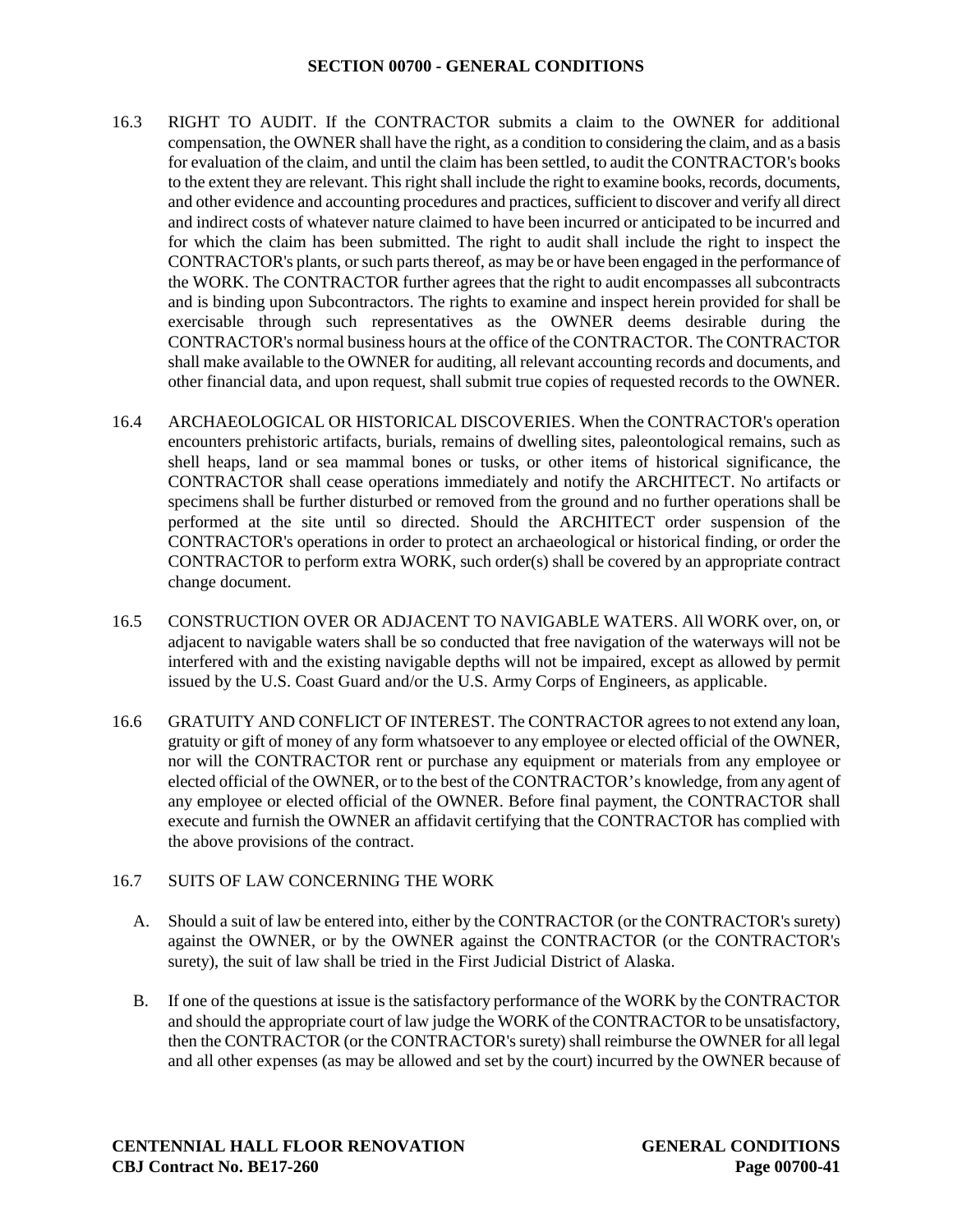the suit of the law and, further, it is agreed that the OWNER may deduct such expense from any sum or sums then, or any that become due the CONTRACTOR under the contract.

### 16.8 CERTIFIED PAYROLLS

- A. All CONTRACTORs or Subcontractor who perform work on a public construction contract for the OWNER shall file a Certified Payroll with the Alaska Department of Labor every two weeks. Before the second Friday, each CONTRACTOR and Subcontractor must file Certified Payrolls with Statements of Compliance for the previous two weeks. (Section 14-2-4 ACLA 1949; am Section 4 ch 142 SLA 1972).
- B. In lieu of submitting the State payroll form, the CONTRACTOR's standard payroll form may be submitted, provided it contains the information required by AS 36.05.040 and a statement that the CONTRACTOR is complying with AS 36.10.010.
- C. Any CONTRACTOR or Subcontractor, who performs work on public construction in the State, as defined by AS 36.95.010(3), shall pay not less than the current prevailing rate of wages as issued by the Alaska Department of Labor before the end of the pay period. (AS 36.05.010).

### 16.9 PREVAILING WAGE RATES

- A. Wage rates for Laborers and Mechanics on Public Contracts, AS 36.05.070. The CONTRACTOR, or Subcontractors, shall pay all employees unconditionally and not less than once a week. Wages may not be less than those stated in Paragraph 16.8C, regardless of the contractual relationship between the CONTRACTOR or Subcontractors and laborers, mechanics, or field surveyors. The scale of wages to be paid shall be posted by the CONTRACTOR in a prominent, easily accessible place at the site of the WORK.
- B. Failure to Pay Agreed Wages, AS 36.05.080. If it is found that a laborer, mechanic, or field surveyor employed by the CONTRACTOR or Subcontractor has been, or is being, paid a rate or wages less than the established rate, the OWNER may, by written notice, terminate the CONTRACTOR or Subcontractors right to proceed with the WORK. The OWNER may prosecute the WORK to completion by contract or otherwise, and the CONTRACTOR and sureties will be held liable to the OWNER for excess costs for completing the WORK. (Section 2 ch 52 SLA 1959).
- C. Listing CONTRACTORS Who Violate contracts, AS 36.05.090. In addition, a list giving the names of persons who have disregarded the rights of their employees shall be distributed to all departments of State government and all political subdivisions. No person appearing on this list, and no firm, corporation, partnership or association in which the person has an interest, may WORK as a CONTRACTOR or Subcontractor on a public construction contract for the State, or a political subdivision of the state, until three years after the date of publication of the list. (Section 3 ch 52 SLA 1959; am Section 9 ch 142 SLA).
- 16.10 EMPLOYMENT REFERENCE. Workers employed in the execution of the contract by the CONTRACTOR or by any Subcontractor under this contract shall not be required or permitted to labor more than 8 hours a day or 40 hours per week in violation of the provisions of the Alaska Wage and Hour Act, Section 23.10.060.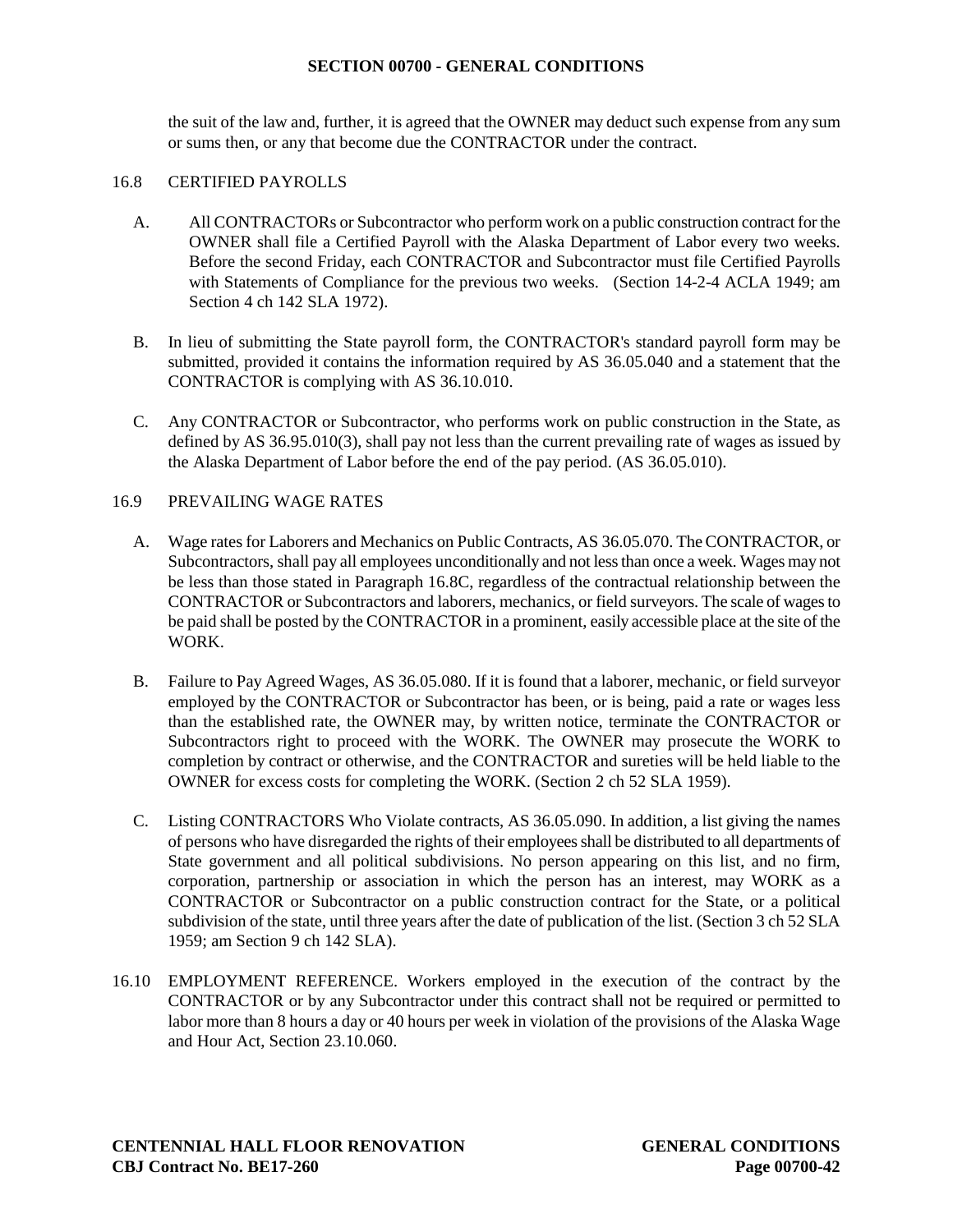### **SECTION 00700 - GENERAL CONDITIONS**

### 16.11 COST REDUCTION INCENTIVE

- A. At any time within 45 days after the date of the Notice of Award, the CONTRACTOR may submit to the ARCHITECT in writing, proposals for modifying the plans, specifications, or other requirements of this contract for the sole purpose of reducing the total cost of construction. The cost reduction proposal shall not impair in any manner the essential functions or characteristics of the project, including but not limited to, service life, economy of operation, ease of maintenance, desired appearance or design and safety standards.
- B. The cost reduction proposal shall contain the following information:
	- 1. Description of both the existing contract requirements for performing the WORK and the proposed changes.
	- 2. An itemization of the contract requirements that must be changed if the proposal is adopted.
	- 3. A detailed estimate of the time required and the cost of performing the WORK under both the existing contract and the proposed change.
	- 4. A statement of the date by which the CONTRACTOR must receive the decision from the OWNER on the cost reduction proposal.
	- 5. The contract items of WORK effected by the proposed changes including any quantity variations.
	- 6. A description and estimate of costs the OWNER may incur in implementing the proposed changes, such as test and evaluation and operating and support costs.
	- 7. A prediction of any effects the proposed change would have on future operations and maintenance costs to the OWNER.
- C. The provisions of this section shall not be construed to require the OWNER to consider any cost reduction proposal which may be submitted; nor will the OWNER be liable to the CONTRACTOR for failure to accept or act upon any cost reduction proposal submitted, or for delays to the WORK attributable to the consideration or implementation of any such proposal.
- D. If a cost reduction proposal is similar to a change in the plans or Specifications for the Project under consideration by the OWNER at the time the proposal is submitted, the OWNER will not accept such proposal and reserves the right to make such changes without compensation to the CONTRACTOR under the provisions of this section.
- E. The CONTRACTOR shall continue to perform the WORK in accordance with the requirements of the contract until an executed Change Order incorporating the cost reduction proposal has been issued. If any executed Change Order has not been issued by the date upon which the CONTRACTOR's cost reduction proposal specifies that a decision should be made by the OWNER, in writing, the cost reduction proposal shall be considered rejected.
- F. The OWNER, shall be the sole judge of the acceptability of a cost reduction proposal and of the estimated net savings in Contract Time and construction costs resulting from the adoption of all or any part of such proposal. Should the CONTRACTOR disagree with OWNER's decision on the cost reduction proposal, there is no further consideration. The OWNER reserves the right to make final determination.
- G. If the CONTRACTOR's cost reduction proposal is accepted in whole or in part, such acceptance will be made by a Contract Change Order, which specifically states that the change is executed pursuant to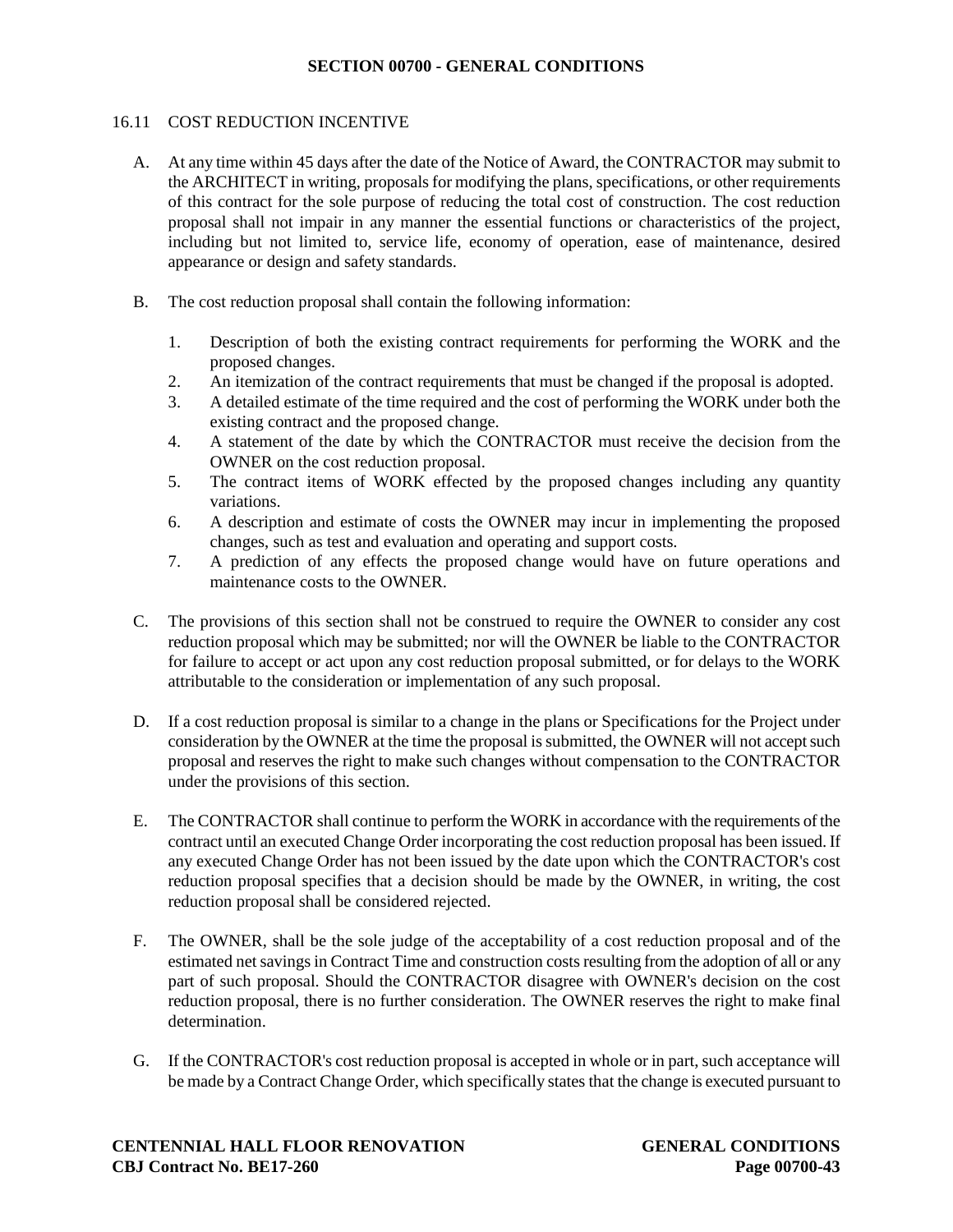## **SECTION 00700 - GENERAL CONDITIONS**

this cost reduction proposal section. Such Change Order shall incorporate the changes in the plans and Specifications which are necessary to permit the cost reduction proposal or such part of it as has been accepted to be put into effect and shall include any conditions upon which the OWNER's approval is based, if such approval is conditional. The Change Order shall also describe the estimated net savings in the cost of performing the WORK attributable to the cost reduction proposal, and shall further provide that the contract cost be adjusted by crediting the OWNER with the estimated net savings amount.

- H. Acceptance of the cost reduction proposal and performance of the WORK does not extend the time of completion of the contract, unless specifically provided in the Change Order authorizing the use of the submitted proposal. Should the adoption of the cost reduction proposal result in a Contract Time savings, the total Contract Time shall be reduced by an amount equal to the time savings realized.
- I. The amount specified to the CONTRACTOR in the Change Order accepted in the cost reduction proposal shall constitute full compensation for the performance of WORK. No claims for additional costs as a result of the changes specified in the cost reduction proposal shall be allowed.
- J. The OWNER reserves the right to adopt and utilize any approved cost reduction proposal for general use on any contract administered when it is determined suitable for such application. Cost reduction proposals identical, similar, or previously submitted will not be accepted for consideration if acceptance and compensation has previously been approved. The OWNER reserves the right to use all or part of any cost reduction proposal without obligation or compensation of any kind to the CONTRACTOR.
- K. The CONTRACTOR shall bear the costs, if any, to revise all Bonds and insurance requirements for the Project, to include the cost reduction WORK.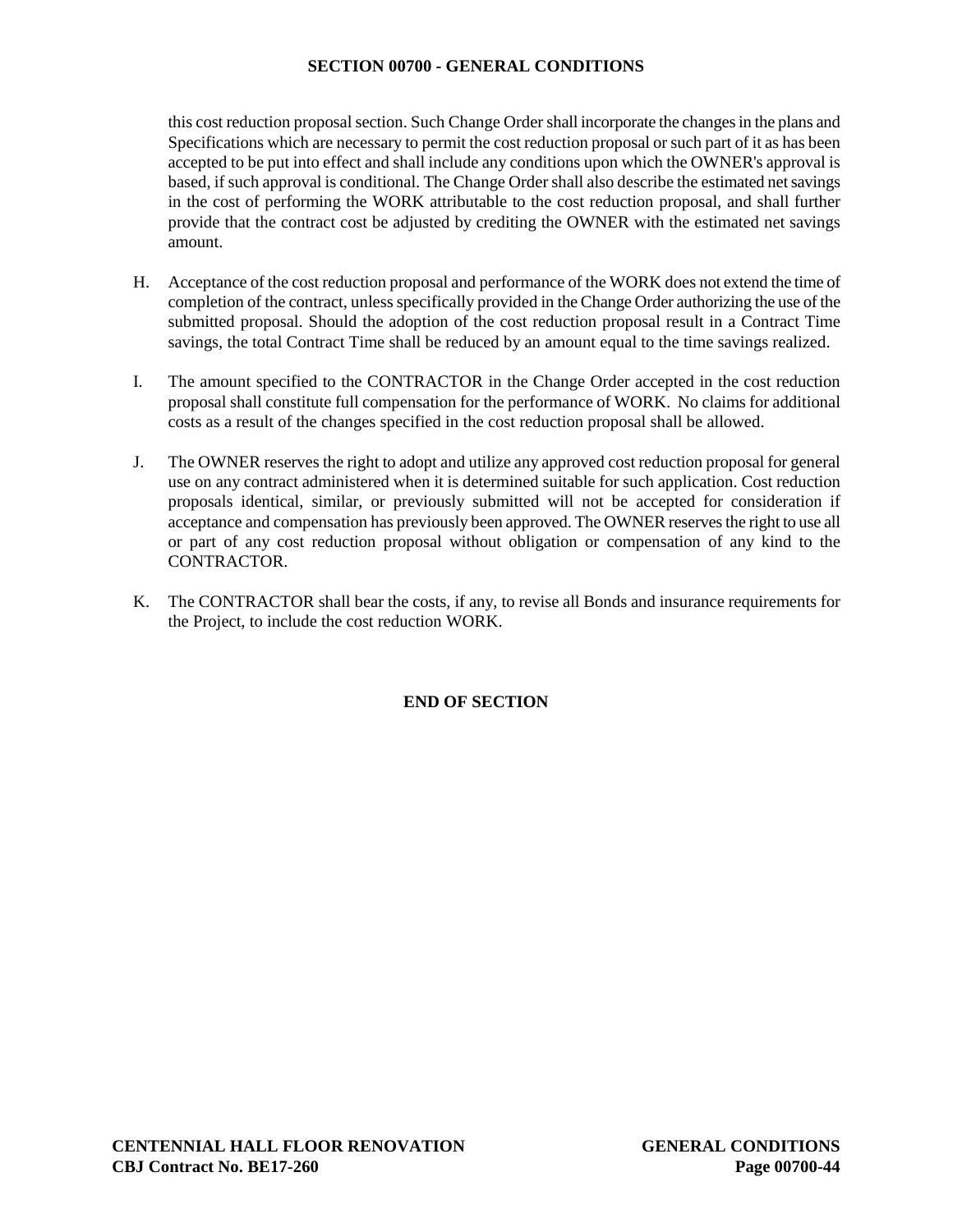**GENERAL.** These Supplementary General Conditions make additions, deletions, or revisions to the General Conditions as indicated herein. All provisions which are not so added, deleted, or revised remain in full force and effect. Terms used in these Supplementary General Conditions which are defined in the General Conditions have the meanings assigned to them in the General Conditions.

**SGC 1 DEFINITIONS.** *Remove* the definition for Contract Documents and *replace* with the following:

Contract Documents – The Table of Contents, Notice Inviting Bids, Instructions to Bidders, Bid Forms (including the Bid, Bid Schedule(s), Subcontractor Report, Bid Bond, and all required certificates and affidavits), Agreement, Performance Bond, Payment Bond, General Conditions, Supplementary General Conditions, Alaska Labor Standards, Reporting, and Prevailing Wage Rate Determination, Special Provisions, Standard Specifications, Technical Specifications, Drawings, Permits, and all Addenda, and Change Orders executed pursuant to the provisions of the Contract Documents.

# **SGC 2.2 COPIES OF DOCUMENTS.** *Add* the following:

The OWNER shall furnish to the CONTRACTOR up to ten (10) copies of the Contract Documents which will include bound reduced Drawings. The CBJ Contracts Office shall contact the CONTRACTOR after issuance of Notice of Intent to Award to determine how many copies are needed. Additional quantities of the Contract Documents will be furnished at reproduction cost.

**SGC 3.2 ORDER OF PRECEDENCE OF CONTRACT DOCUMENTS.** *Remove* No. 12. Technical Specifications and No. 13. Drawings, and *add* the following:

- 12. Special Provisions Section
- 13. Standard Specifications for Civil Engineering Projects and Subdivision Improvements December 2003 Edition with current Errata Sheets.
- 14. Drawings.

# **SGC 4.2 PHYSICAL CONDITIONS - SUBSURFACE AND EXISTING STRUCTURES.** *Add* the following:

C. In the preparation of the Contract Documents, the Engineer of Record has relied upon field measurements and visual inspection of the existing structures and surface conditions.

# **SGC - 4.6 USE OF THE CBJ/STATE LEMON CREEK GRAVEL PIT.** *Add* the following.

The CBJ/State Lemon Creek Gravel Pit is not available for this Project.

**SGC 5.1 PERFORMANCE, PAYMENT, AND OTHER BONDS**. The Contractor shall furnish Performance and Payment Bonds in the amount of 100% of the Bid.

**SGC 5.2 INSURANCE AMOUNTS.** The limits of liability for the insurance required by Paragraph 5.2 of the General Conditions shall provide coverage for not less than the following amounts or greater where required by Laws and Regulations**.** All certificates of insurance supplied to the OWNER shall state that the OWNER is named as **"Additional Insured for any and all work performed for the City & Borough of Juneau."** The Additional Insured requirement does not apply to Workers Compensation insurance. NOTE: This requirement has changed. The OWNER no longer requires certificates of insurance referencing project names and contract numbers.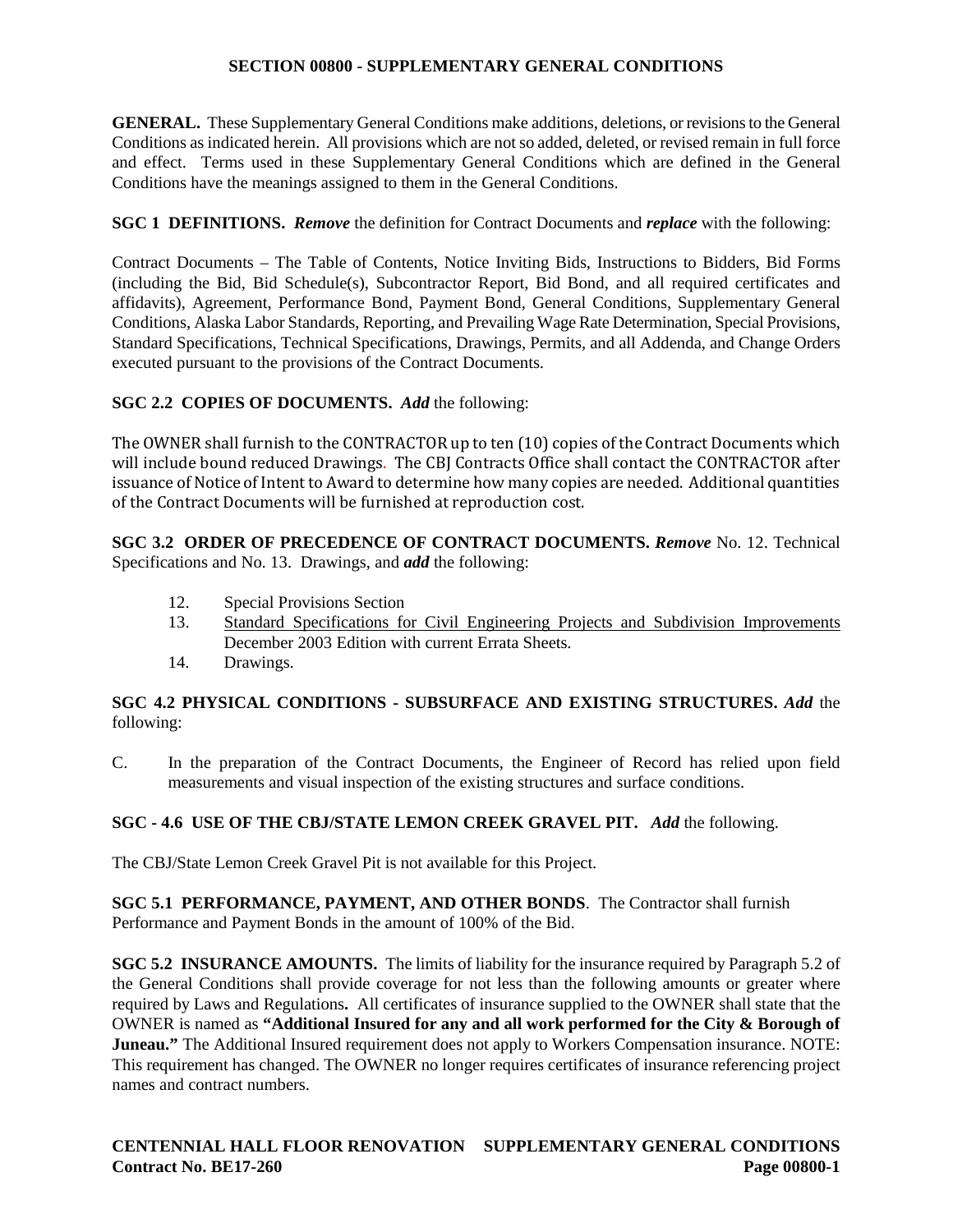*Delete* paragraph C and *Replace* with the following paragraph C:

C. The CONTRACTOR shall furnish the OWNER with certificates showing the type, amount, class of operations covered, effective dates and dates of expiration of policies. Failure of CBJ to demand such certificate or other evidence of full compliance with these insurance requirements or failure of CBJ to identify a deficiency from evidence that is provided shall not be construed as a waiver of the obligation of the Contractor to maintain the insurance required by this contract. The coverage afforded will not be cancelled, reduced in coverage, or renewal refused until at least 30 days' prior written notice has been given to the OWNER by the CONTRACTOR. **All such insurance required herein (except for Workers' Compensation and Employer's Liability) shall name the OWNER, its Consultants and subconsultants and their officers, directors, agents, and employees as "additional insureds" under the policies.** 

The CONTRACTOR shall purchase and maintain the following insurance:

1. Workers' Compensation and Employer's Liability. This insurance shall protect the CONTRACTOR against all claims under applicable state workers' compensation laws. The CONTRACTOR shall also be protected against claims for injury, disease, or death of employees which, for any reason, may not fall within the provisions of a Workers' Compensation law. The CONTRACTOR shall require each Subcontractor similarly to provide Workers' Compensation Insurance for all of the latter's employees to be engaged in such work unless such employees are covered by the protection afforded by the CONTRACTOR's Workers' Compensation Insurance. In case any class of employees is not protected, under the Workers' Compensation Statute, the CONTRACTOR shall provide and shall cause each subcontractor to provide adequate employer's liability insurance for the protection of such of its employees as are not otherwise protected.

Workers' Compensation: (under Paragraph 5.2C.1 of the General Conditions) as in accordance with AS 23.30.045:

- a. State: Statutory
- b. Applicable Federal (e.g., Longshore): Statutory

Note: If the WORK called for in the Contract Documents involves work in or on any navigable waters, the CONTRACTOR shall provide Workers' Compensation coverage which shall include coverage under the Longshore and Harbor Workers' Compensation Act, the Jones Act, and any other coverage required under Federal or State laws pertaining to workers in or on navigable waters.

| <b>Employers Liability</b> |                           |                             |
|----------------------------|---------------------------|-----------------------------|
| Bodily Injury by Accident: |                           | \$100,000.00 Each Accident  |
| Bodily Injury by Disease:  |                           | $$100,000.00$ Each Employee |
|                            |                           |                             |
|                            | Bodily Injury by Disease: | \$500,000.00 Policy Limit   |

- 1. CONTRACTOR agrees to waive all rights of subrogation against the OWNER for WORK performed under contract.
- 2. If CONTRACTOR directly utilizes labor outside of the State of Alaska in the prosecution of the WORK, "Other States" endorsement shall be required as a condition of the contract.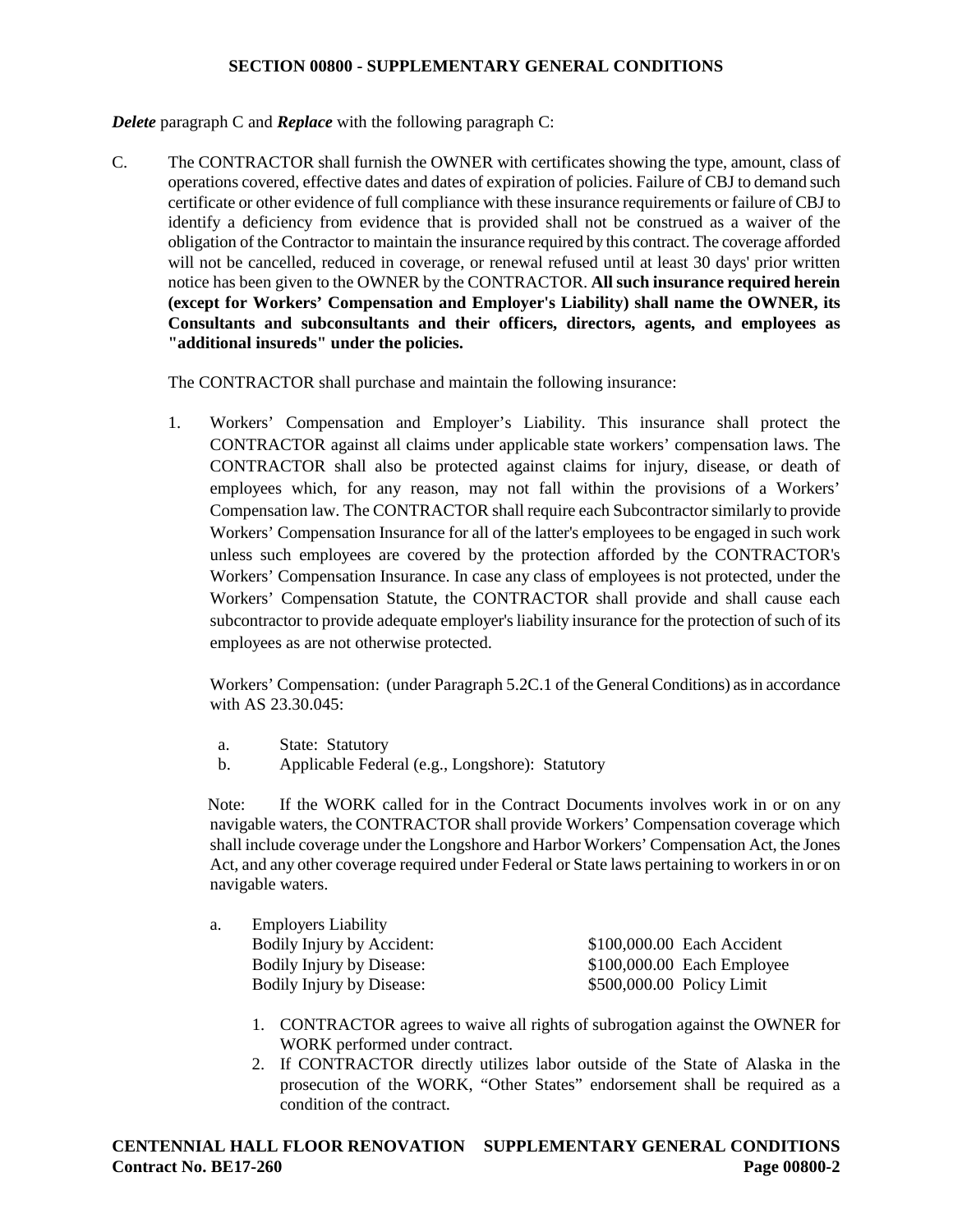- 2. Commercial General Liability (CGL), including products and completed operations, property damage, bodily injury and personal and advertising injury, with limits no less than \$1,000,000 each occurrence and \$2,000,000 aggregate. (under Paragraph 5.2C.2 of the General Conditions):
- 3. Commercial Automobile Liability: (under Paragraph 5.2C.3 of the General Conditions) including Owned, Hired, and Non-Owned Vehicles:

Combined Single Limit, Bodily Injury and Property Damage \$1,000,000.00

The CONTRACTOR shall require each Subcontractor similarly to provide Commercial Automobile Liability Insurance for all of the latter's employees to be engaged in such WORK unless such employees are covered by the protection afforded by the CONTRACTOR's Commercial Automobile Liability Insurance.

*Add* the following paragraphs:

- C. BUILDERS RISK is not required for this project.
- D. All Subcontractors are required to secure and maintain the insurance coverages listed above, unless otherwise noted.
- E. If the CONTRACTOR maintains higher limits than the minimums shown above, the OWNER requires and shall be entitled to coverage for the higher limits maintained by the CONTRACTOR. Any available insurance proceeds in excess of the specified minimum limits of insurance and coverage shall be available to the OWNER.
- F. Policies shall also specify insurance provided by CONTRACTOR will be considered primary and not contributory to any other insurance available to the OWNER.
- G. Should any of the policies described above be cancelled before the expiration date thereof, notice will be delivered in accordance with the policy provisions.

# **SGC 6.5 CONCERNING SUBCONTRACTORS, SUPPLIERS, AND OTHERS.** *Add* the following:

The CONTRACTOR shall perform not less than 40% of the WORK with its own forces (i.e., without subcontracting). The 40% requirement shall be understood to mean that the CONTRACTOR shall perform, with its own organization, WORK amounting to at least 40% of the original contract amount. The 40% requirement will be calculated based upon the total of the subcontract amounts submitted for Contract Award, and any other information requested by the OWNER from the apparent low Bidder.

# **SGC 6.5 CONCERNING SUBCONTRACTORS, SUPPLIERS, AND OTHERS,** *Add* the following paragraph:

C. CONTRACTOR must pay Subcontractors and/or Suppliers within 30 days of receiving payment from the OWNER, if that payment was made for Work performed by the Subcontractor and/or materials received. Failure to pay Subcontractors within 30 days of receiving payment from which Subcontractor and/or Supplier is to be paid may result in the OWNER initiating debarment proceedings as prescribed in the City and Borough of Juneau Purchasing Code. *The 30 day City and Borough of Juneau requirement does not supersede AS 36.90.210.*

# **CENTENNIAL HALL FLOOR RENOVATION SUPPLEMENTARY GENERAL CONDITIONS Contract No. BE17-260 Page 00800-3**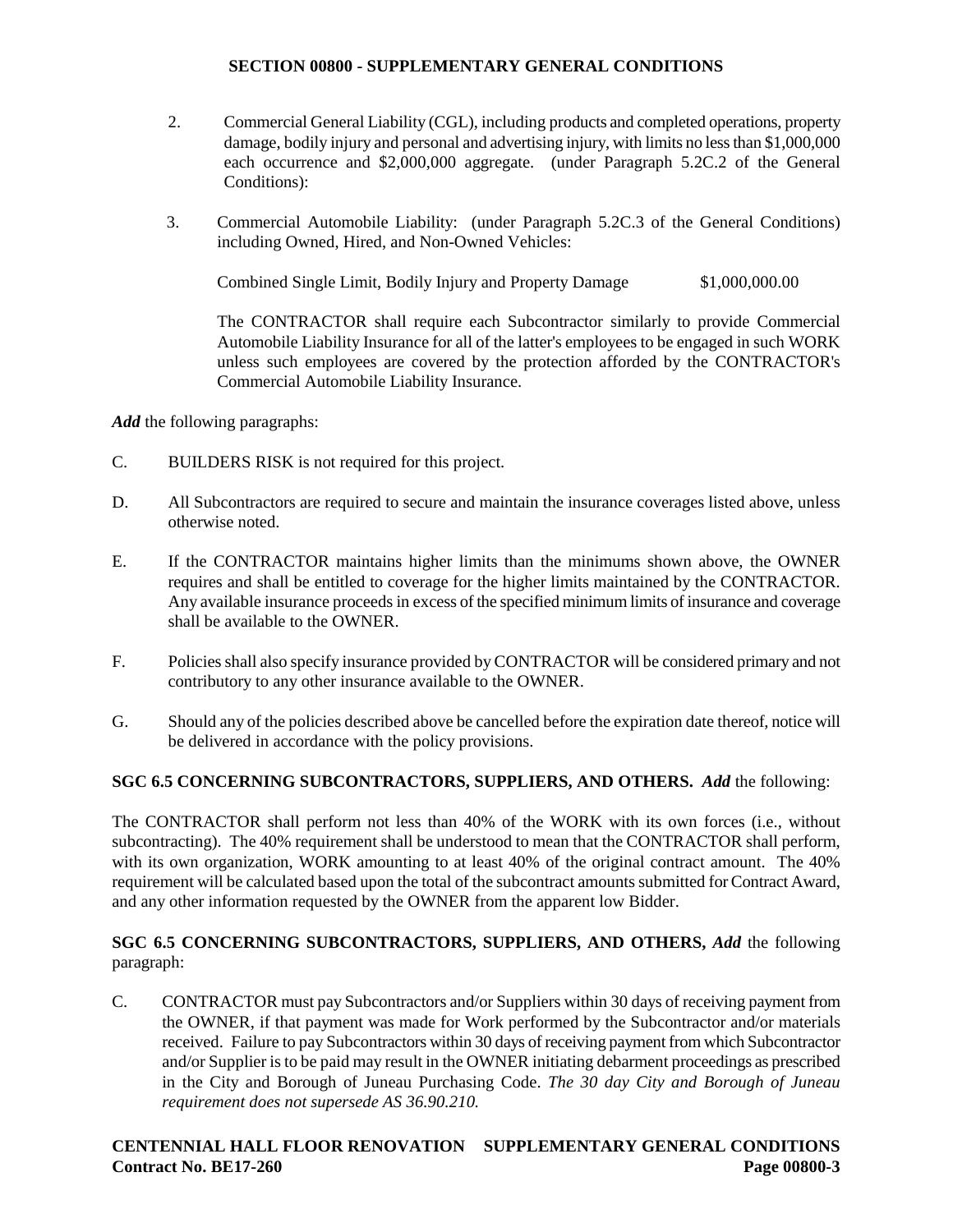### **SGC 6.6 PERMITS,** *Add* the following paragraph:

- D. Building Permit will be obtained by Owner.
- E. Contractor is responsible for obtaining a Hot Works permit from the CBJ Permit Center, if performing work which requires such a permit. Work requiring a Hot Works Permit includes but is not limited to the following: cutting, welding, Thermit welding, brazing, soldering, grinding, thermal spraying, thawing pipe, installation of torch-applied roof systems or any other similar activity.

### **SGC 14.3 APPLICATION FOR PROGRESS PAYMENT.** Paragraph D.

D. The Value of Materials Stored at the site shall be an amount equal to 85%.

### **SGC 14.9 FINAL PAYMENT AND ACCEPTANCE**. *Add* the following paragraph:

C. Prior to the final payment the CONTRACTOR shall contact the Alaska Department of Labor and Workforce Development (ADOL) and provide the OWNER with clearance from the ADOL for the CONTRACTOR and all Subcontractors that have worked on the Project. This clearance shall indicate that all Employment Security Taxes have been paid. A sample form for this purpose is at the end of this section. The CONTRACTOR shall also submit a "NOTICE OF COMPLETION OF PUBLIC WORKS" signed by ADOL.

### **SGC 16.8 CERTIFIED PAYROLLS.** *Change* paragraph A. to read:

A. All CONTRACTORs or Subcontractors who perform work on a public construction contract for the OWNER shall file a certified payroll with Alaska Department of Labor. See Section 00830 - Alaska Labor Standards, Reporting, and Prevailing Wage Rate Determination.

*Add* the following SGC 17**:**

**SGC 17 GENERAL INFORMATION.** This Project is currently funded by the City and Borough of Juneau, Alaska Sales Tax.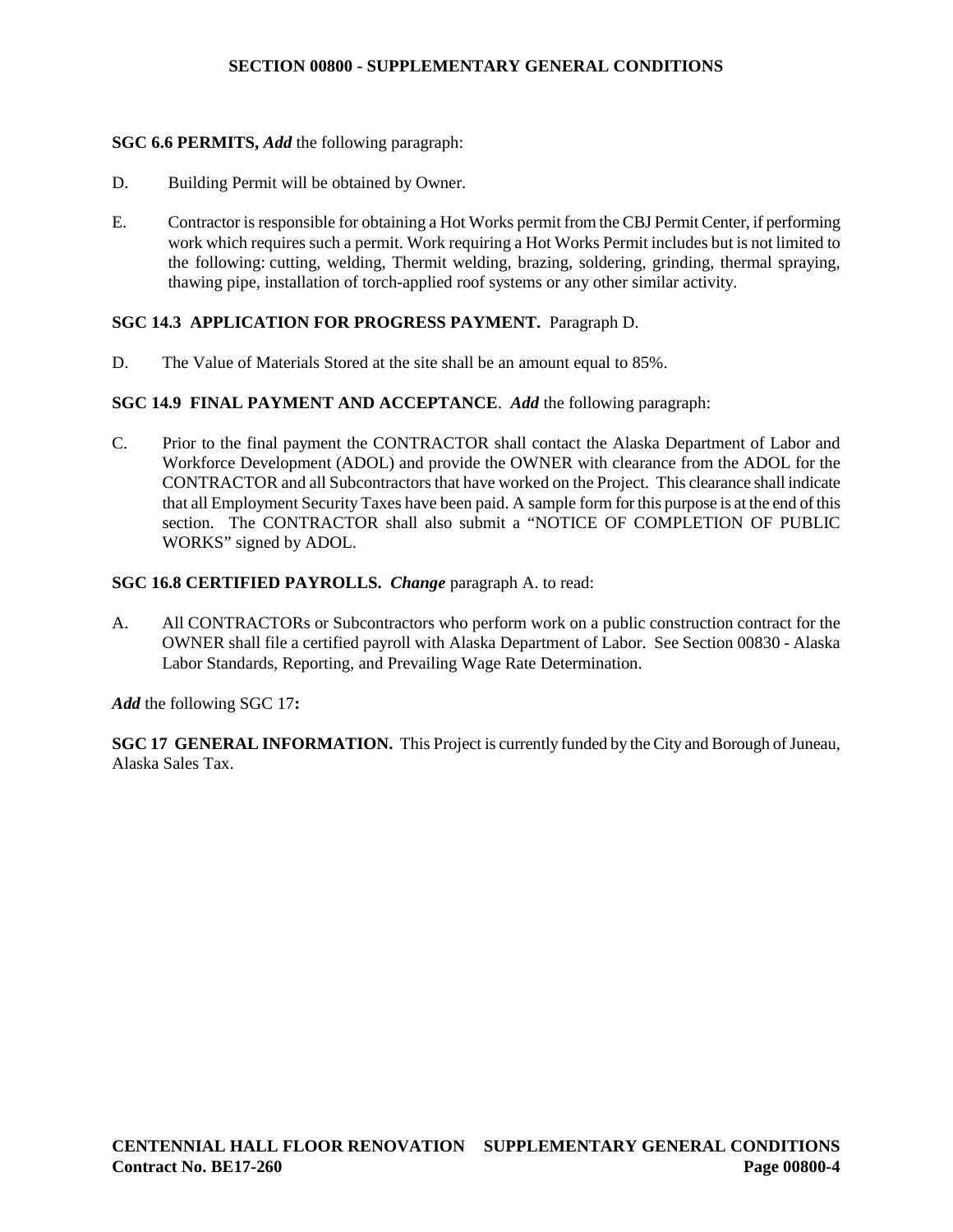# **Employment Security Tax Clearance**

| Date:                                                                                             |                                                                                                                                                                                                                          |         |      |
|---------------------------------------------------------------------------------------------------|--------------------------------------------------------------------------------------------------------------------------------------------------------------------------------------------------------------------------|---------|------|
| To:                                                                                               | Alaska Department of Labor<br>Juneau Field Tax Office<br>PH 907-465-2787<br>FAX 907-465-2374                                                                                                                             |         |      |
| From:                                                                                             |                                                                                                                                                                                                                          |         |      |
| Subject:                                                                                          | <b>Centennial Hall Floor Renovation</b><br><b>Contract No. BE17-260</b>                                                                                                                                                  |         |      |
| Timeframe of Contract                                                                             |                                                                                                                                                                                                                          |         |      |
|                                                                                                   | Please advise whether or not clearance is granted for the following CONTRACTOR or Subcontractor:<br>(List only one CONTRACTOR or Subcontractor per page.)                                                                |         |      |
| Name                                                                                              |                                                                                                                                                                                                                          | Address |      |
|                                                                                                   | Per AS 23.20.265 of the Alaska Employment Security Act, this request is for tax liability<br>clearance and release to make final payment for WORK performed under the subject contract.<br>Please send your response to: |         |      |
| <b>Engineering Department</b><br>155 S. Seward Street<br>Juneau, Alaska 99801<br>FAX 907-586-4530 | Greg Smith, Contract Administrator                                                                                                                                                                                       |         |      |
|                                                                                                   | () Tax Clearance is granted.<br>() Tax Clearance is NOT granted.                                                                                                                                                         |         |      |
| Remarks:                                                                                          |                                                                                                                                                                                                                          |         |      |
| Signature                                                                                         |                                                                                                                                                                                                                          |         | Date |

Title

### **END OF SECTION**

**CENTENNIAL HALL FLOOR RENOVATION SUPPLEMENTARY GENERAL CONDITIONS Contract No. BE17-260**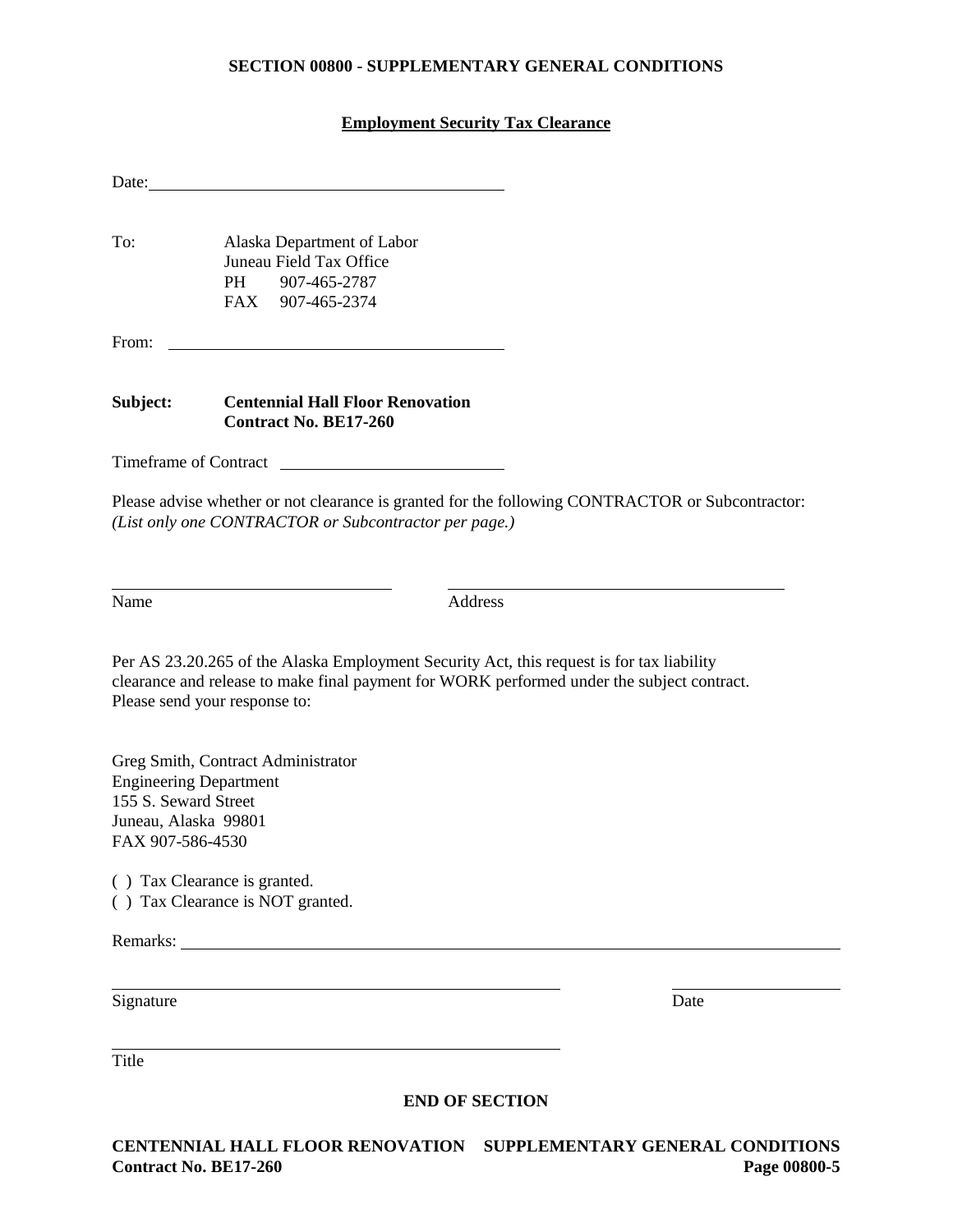## **SECTION 00830 - ALASKA LABOR STANDARDS, REPORTING, AND PREVAILING WAGE RATE DETERMINATION**

State of Alaska, Department of Labor, Laborers' and Mechanics' Minimum Rates of Pay, AS 36.05.010 and AS 36.05.050, Wage and Hour Administration Pamphlet No. 600, the latest edition published by the State of Alaska, Department of Labor inclusive, are made a part of this contract by reference.

## The CONTRACTOR is responsible for contacting the Alaska Department of Labor to determine compliance with current regulations.

Correspondence regarding Title 36 requirements may be submitted electronically or paper copies can be submitted by mail. To submit Title 36 documents electronically, go t[o https://myalaska.state.ak.us/home/app.](https://myalaska.state.ak.us/home/app) If filing electronically, submit certified payrolls to ADOL at the website above and email a copy of all certified payrolls to Greg Smith at the email address below. If Contractor elects to submit paper copies, they should be submitted to the physical addresses below.

**Within 10 Days of "Notice of Award/Notice to Proceed"** make a list of **all** Subcontractors. Include their name, address, phone, estimated subcontract amount, and estimated start and finish dates. Send this list to the Wage and Hour Section (contact information below).

**Certified Payrolls must be submitted every two weeks. Before the second Friday,** each CONTRACTOR and Subcontractor must file Certified Payrolls with Statements of Compliance for the previous two weeks. Indicate *"Start"* on your first payroll, and *"Final"* on your last payroll for this Project.

As part of the **final payment request package,** CONTRACTOR must submit a "NOTICE OF COMPLETION OF PUBLIC WORKS" form signed by ADOL personnel.

### **Contact Information:**

*Wage and Hour Section Greg Smith, Contract Administrator* State of Alaska City and Borough of Juneau Department of Labor and Workforce Development 155 S. Seward Street Labor Standards and Safety Division and Juneau, AK 99801 Wage and Hour Administration (907) 586-0873 P.O. Box 11149 Greg.Smith@juneau.org Juneau, AK 99811-1149 907-465-4842 http://labor.state.ak.us/lss/home.htm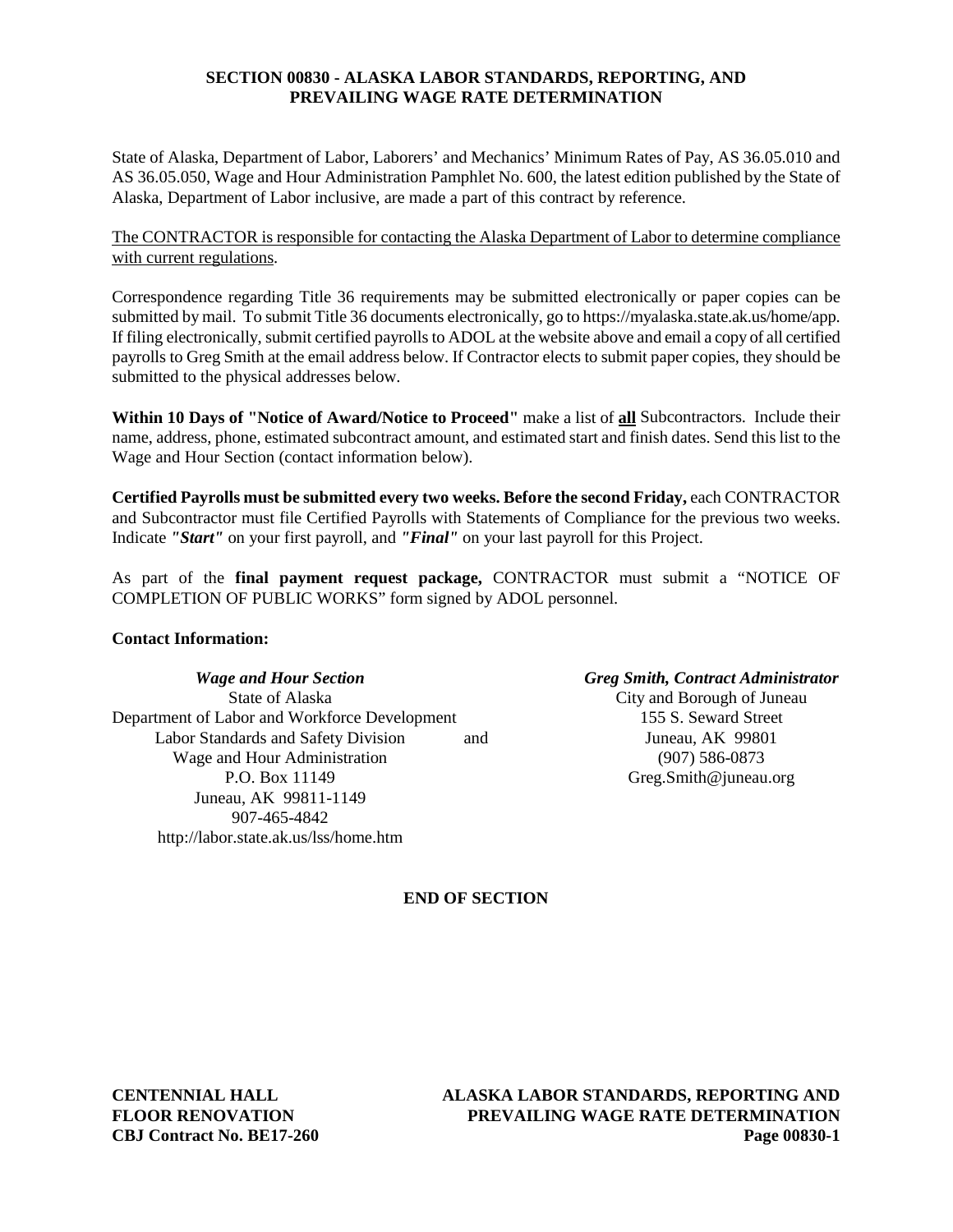### **SECTION 011000 - SUMMARY**

### **PART 1 - GENERAL**

#### 1.1 RELATED DOCUMENTS

A. Drawings and general provisions of the Contract, including General and Supplementary Conditions and other Division 01 Specification Sections, apply to this Section.

### 1.2 SUMMARY

- A. Section Includes:
	- 1. Project information.
		- 2. Work covered by Contract Documents.
		- 3. Access to site.
		- 4. Coordination with occupants.
		- 5. Work restrictions.
		- 6. Specification and drawing conventions.
- B. Related Requirements:
	- 1. Section 015000 "Temporary Facilities and Controls" for limitations and procedures governing temporary use of Owner's facilities.

#### 1.3 PROJECT INFORMATION

- A. Project Identification: Centennial Hall Floor Repair and Replacement
	- 1. Project Location: Juneau, Alaska
- B. Owner: City and Borough of Juneau, Alaska
	- 1. Owner's Representative: Rich Ritter, AIA; City and Borough of Juneau
- C. Architect: Dave Hurley, AIA; NorthWind Architects

### 1.4 WORK COVERED BY CONTRACT DOCUMENTS

- A. The Work of Project is defined by the Contract Documents in terms of a single Base Bid and includes work related to repair of the existing concrete slab on grade which shall be addressed as a Unit Price Allowance. The scope of work includes but is not limited to:
	- 1. Project work area: Approximately 12,200 SF
	- 2. Base Bid:
		- a. Selective demolition:
			- 1) Existing wood floor system to expose existing slab on grade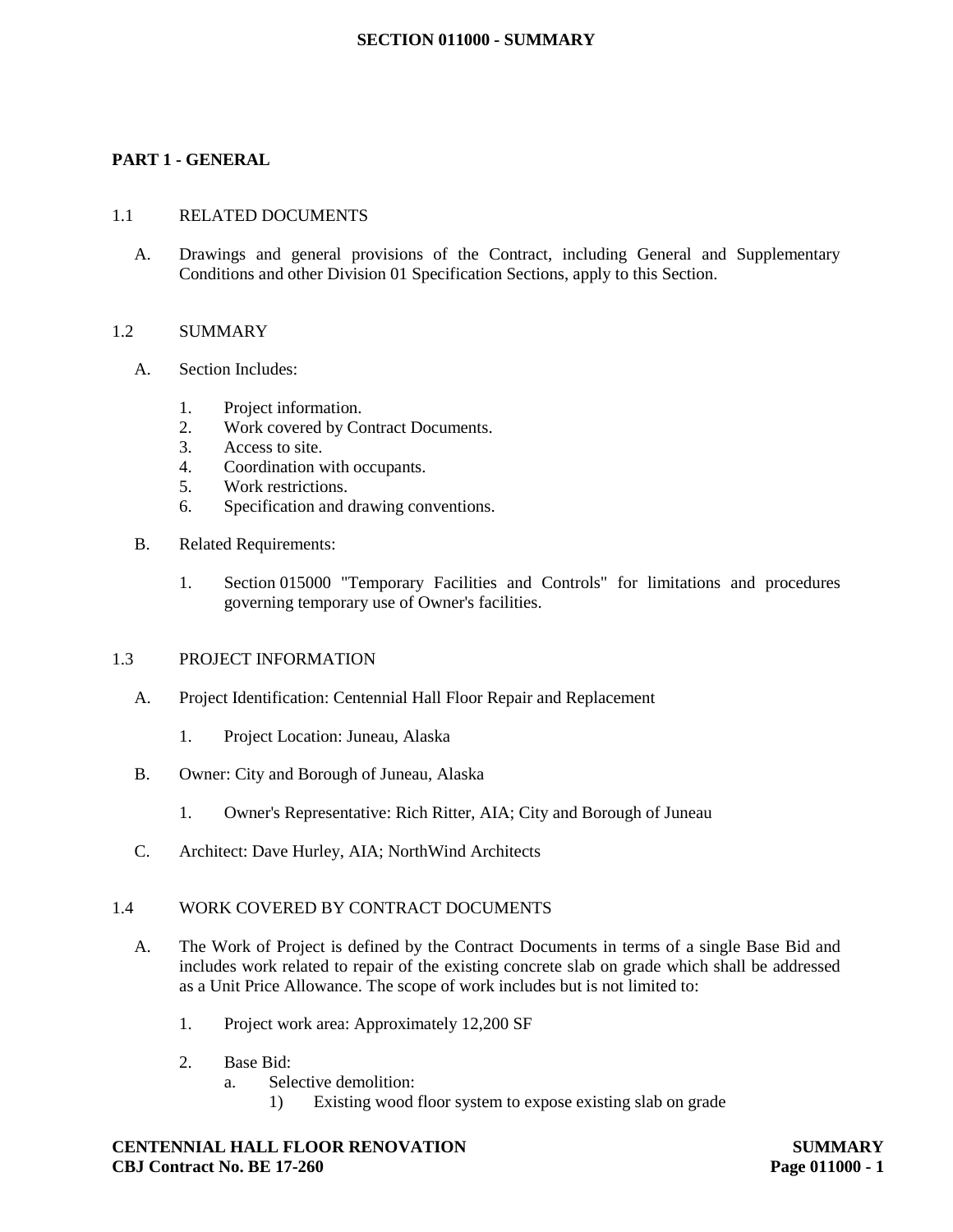### **SECTION 011000 - SUMMARY**

- b. Existing slab on grade floor preparation:
	- 1) Shot/abrasive blasting and grinding of existing slab surface to remove existing adhesive and prepare surface to accept finish.
- c. New flooring:
	- 1) Application of Epoxy coating system.
- 3. Allowances: See Section 012100 "Allowances".
- B. Type of Contract:
	- 1. Project will be constructed under a single prime contract.

### 1.5 ACCESS TO SITE

- A. General: Contractor shall have limited use of Project site for construction operations as indicated on Drawings by the Contract limits and as indicated by requirements of this Section.
- B. Use of Site: Limit use of Project site to areas within the Contract limits and staging and load-in areas indicated on the plans. Do not disturb portions of Project site beyond areas in which the Work is indicated.
	- 1. Driveways, Walkways and Entrances: Keep driveways parking areas, grounds and entrances serving premises clear and available to Owner, Owner's employees, and emergency vehicles at all times. Do not use these areas for parking or storage of materials.
		- a. Schedule deliveries to minimize use of driveways and entrances by construction operations.
		- b. Schedule deliveries to minimize space and time requirements for storage of materials and equipment on-site.
- C. Condition of Existing Building: Maintain portions of existing building affected by construction operations in as-is condition throughout construction period. Repair damage caused by construction operations.

### 1.6 COORDINATION WITH OCCUPANTS

- A. Full Owner Occupancy: Owner will occupy areas of the facility adjacent to the work area during the entire construction period. Cooperate with Owner during construction operations to minimize conflicts and facilitate Owner usage. Perform the Work so as not to interfere with Owner's day-to-day operations. Maintain existing exits unless otherwise indicated.
	- 1. Maintain access to existing walkways, corridors, and other adjacent occupied or used facilities. Do not close or obstruct walkways, corridors, or other occupied or used facilities without written permission from Owner.
	- 2. Notify Owner not less than 72 hours in advance of activities that will affect Owner's operations.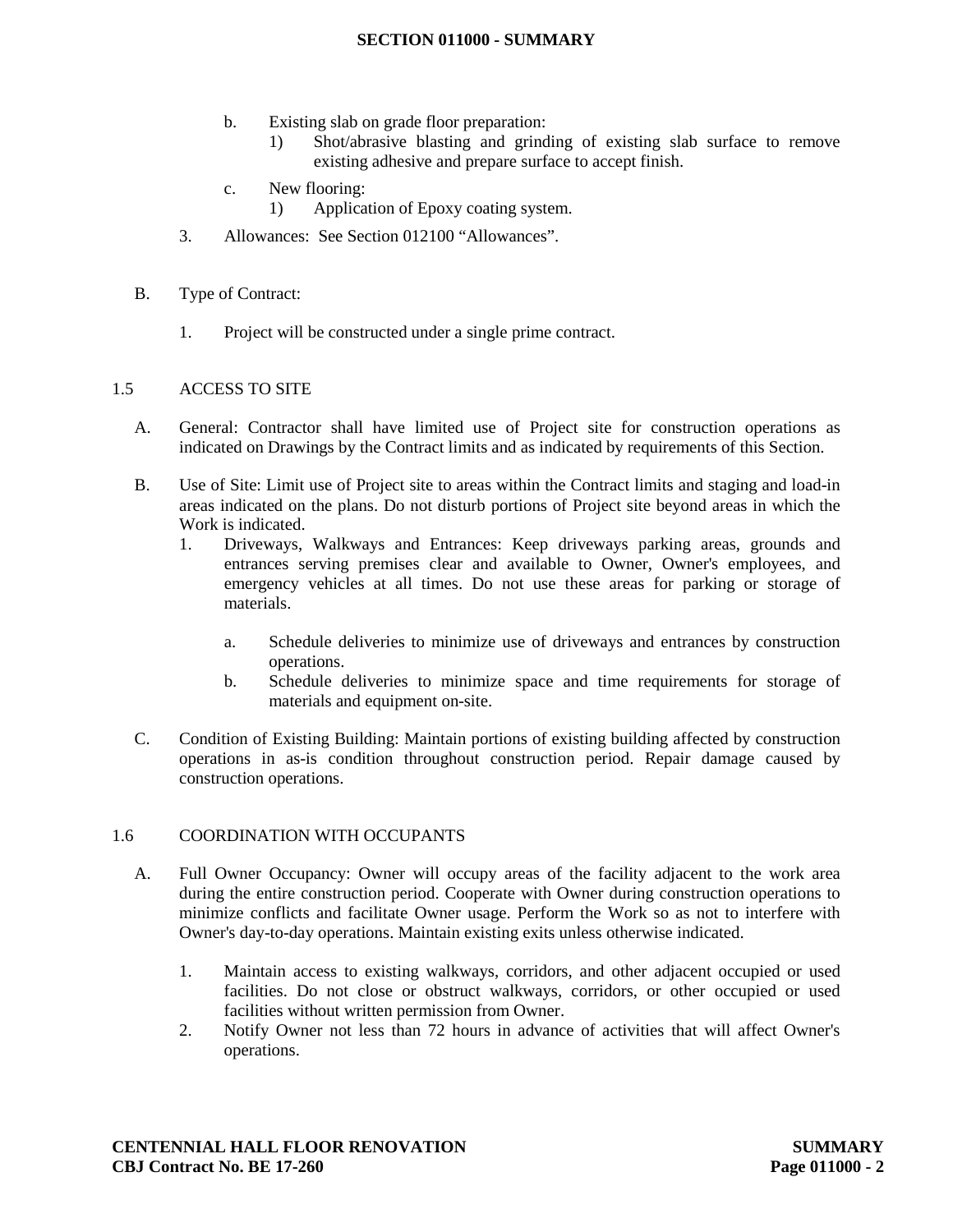### **SECTION 011000 - SUMMARY**

#### 1.7 WORK RESTRICTIONS

- A. Work Restrictions, General: Comply with restrictions on construction operations.
- B. On-Site Work Hours: Limit work in the existing building to working hours of 7:00 a.m. to 7:00 p.m., Monday through Friday, unless otherwise indicated.
	- 1. Weekend Hours: Coordinate with Owner.
	- 2. Early Morning Hours: Coordinate with Owner.
	- 3. Hours for Utility Shutdowns: If required, coordinate with Owner. Make request of Owner no less than 24 hours in advance of proposed shutdown.
- C. Noise, Vibration, and Odors: Coordinate operations that may result in high levels of noise and vibration, odors, or other disruption to Owner occupancy with Owner.
	- 1. Notify Owner not less than 48 hours in advance of proposed disruptive operations.
- D. Controlled Substances: Use of tobacco products and other controlled substances within the existing building and on Project site is not permitted.

### 1.8 SPECIFICATION AND DRAWING CONVENTIONS

- A. Specification Content: The Specifications use certain conventions for the style of language and the intended meaning of certain terms, words, and phrases when used in particular situations. These conventions are as follows:
	- 1. Imperative mood and streamlined language are generally used in the Specifications. The words "shall," "shall be," or "shall comply with," depending on the context, are implied where a colon (:) is used within a sentence or phrase.
	- 2. Specification requirements are to be performed by Contractor unless specifically stated otherwise.
- B. Division 01 General Requirements: Requirements of Sections in Division 01 apply to the Work of all Sections in the Specifications.
- C. Drawing Coordination: Requirements for materials and products identified on Drawings are described in detail in the Specifications. One or more of the following are used on Drawings to identify materials and products:
	- 1. Terminology: Materials and products are identified by the typical generic terms used in the individual Specifications Sections.
	- 2. Abbreviations: Materials and products are identified by abbreviations.

### **PART 2 - PRODUCTS (Not Used)**

### **PART 3 - EXECUTION (Not Used)**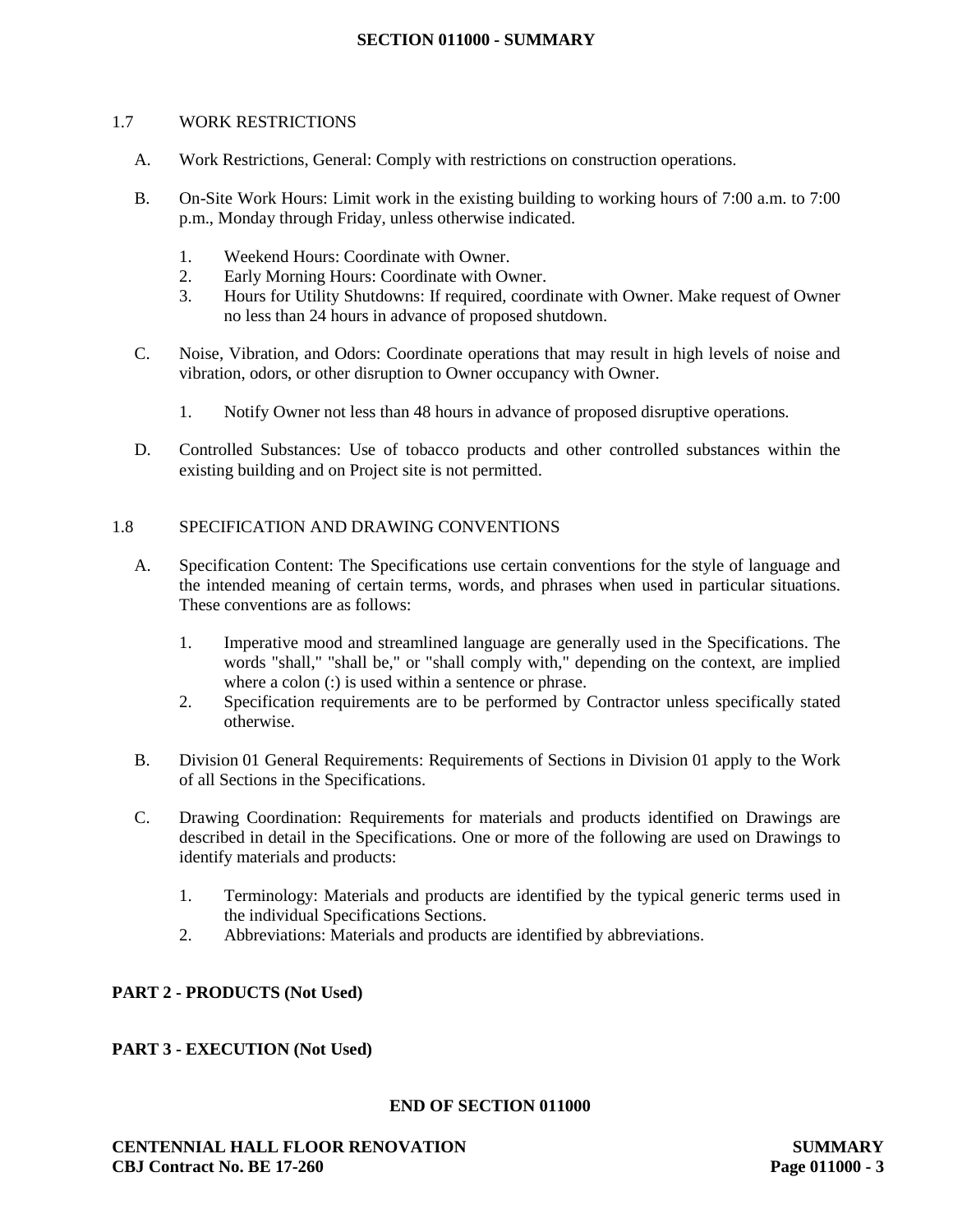## **SECTION 012000 - PRICE AND PAYMENT PROCEDURES**

# **PART 1 - GENERAL**

### 1.1 CONTRACT MODIFICATION PROCEDURES

- A. On Owner's approval of a proposal from Contractor on AIA Document G709 (or other approved form), the CBJ Project Manager will issue a Change Order on AIA Document G701 (or other approved form), for all changes to the Contract Sum or the Contract Time.
- B. When Owner and Contractor disagree on the terms of a proposal, the CBJ Project Manager may issue a Construction Change Directive on AIA Document G714 (or other approved form), instructing Contractor to proceed with the change, for subsequent inclusion in a Change Order. Construction Change Directive will contain a description of the change and designate the method to be followed to determine changes to the Contract Sum or the Contract Time.

### 1.2 PAYMENT PROCEDURES

- A. Submit a Schedule of Values at least 10 days before the initial Application for Payment. Break down the Contract Sum into at least one line item for each significant component of the Work. Coordinate the Schedule of Values with Contractor's Construction Schedule.
	- 1. Round amounts to nearest whole dollar; total shall equal the Contract Sum.
	- 2. Provide separate line items in the Schedule of Values for initial cost of materials and for total installed value of that part of the Work.
- B. Submit an electronic copy (in PDF format) of each application for payment on AIA Document G702/703 (or other approved form) to the Architect of Record and CBJ Project Manager, according to the schedule established in Owner/Contractor Agreement. Ensure appropriate format and sufficient resolution for easy readability.
	- 1. With each Application for Payment, submit waivers of mechanic's liens from subcontractors, sub-subcontractors, and suppliers for construction period covered by the previous application.
	- 2. Submit final Application for Payment after completion of Project closeout procedures with release of liens and supporting documentation.
		- a. Include consent of surety to final payment on AIA Document G707 (or other approved form) and insurance certificates.
		- b. If applicable, submit final meter readings for utilities, a record of stored fuel, and similar data as of the date of Substantial Completion.
		- c. Include signed Alaska Department of Labor Prevailing Wage Notice of Completion form.
		- d. Include Alaska Department of Revenue Corporate Income Tax clearance.
		- e. Include signed City and Borough of Juneau Compliance Certificate and Release form.
		- f. Include a list of Subcontractors used on the Project and the total amount paid to each.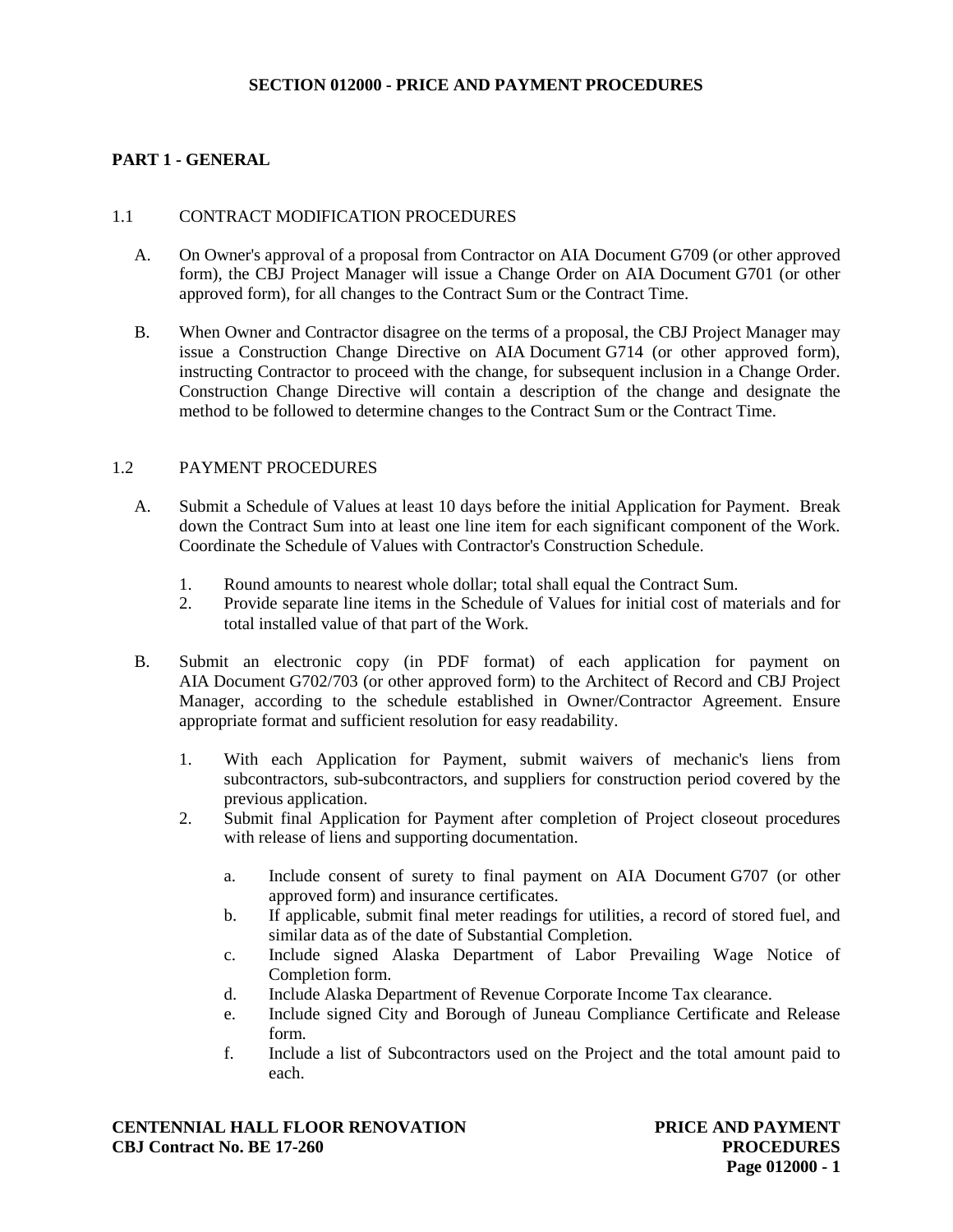# **SECTION 012000 - PRICE AND PAYMENT PROCEDURES**

g. Send originals of a. through f. to Greg Smith, City Engineering Contract Administrator, and copies of a. through f. to the CBJ Project Manager.

# **PART 2 - PRODUCTS (Not Applicable)**

# **PART 3 - EXECUTION (Not Applicable)**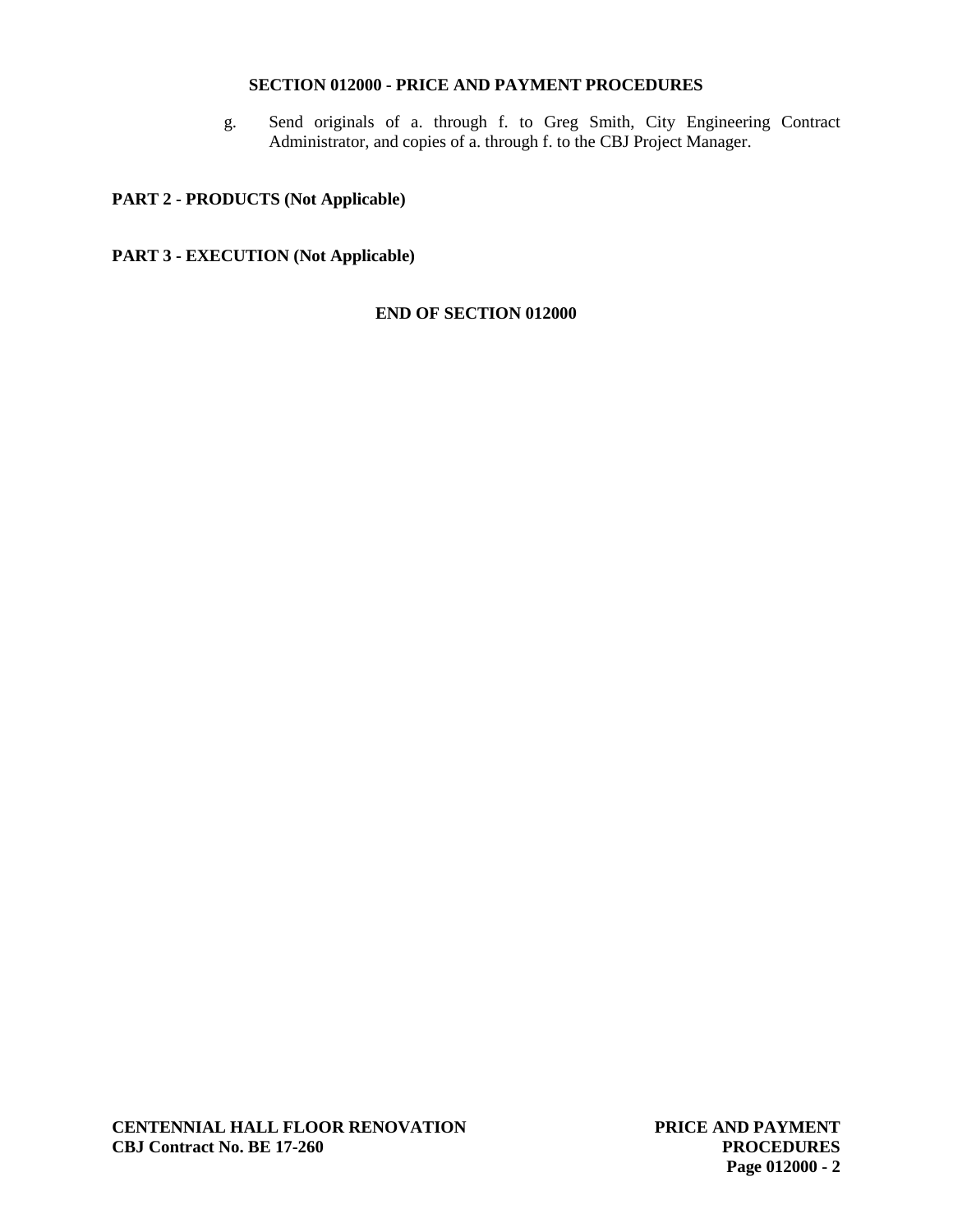## **SECTION 012100 - ALLOWANCES**

## **PART 1 - GENERAL**

### 1.1 RELATED DOCUMENTS

A. Drawings and general provisions of the Contract, including General and Supplementary Conditions and other Division 01 Specification Sections, apply to this Section.

### 1.2 SUMMARY

- A. Section includes administrative and procedural requirements governing allowances.
	- 1. Certain items are specified in the Contract Documents by allowances. Allowances have been established in lieu of additional requirements and to defer selection of actual materials and equipment to a later date when direction will be provided to Contractor. If necessary, additional requirements will be issued by Change Order.
- B. Types of allowances include the following:
	- 1. Unit Cost allowances.

### 1.3 COORDINATION

A. Coordinate allowance items with other portions of the Work. Furnish templates as required to coordinate installation.

#### 1.4 UNIT-COST ALLOWANCES

- A. Allowances shall include cost to Contractor of all material and labor required to chip, bush, clean and patch voids, delaminations and spalls, and to route, clean and fill cracks and existing control joints.<br>1. Concret
	- 1. Concrete patching and crack repair shall be executed in conformance with Section 030134 "Concrete Surface Preparation, Patching and Ramps".
- B. Contractor's costs for receiving and handling materials, overhead and profit, and similar costs related to the work described in article 1.4.A above shall be included as part of the Unit Cost Allowance.
- C. Bid Unit Costs: Include in Bid separate Unit Costs for the following:
	- 1. Concrete void, delamination and spall repair
	- 2. Concrete crack repair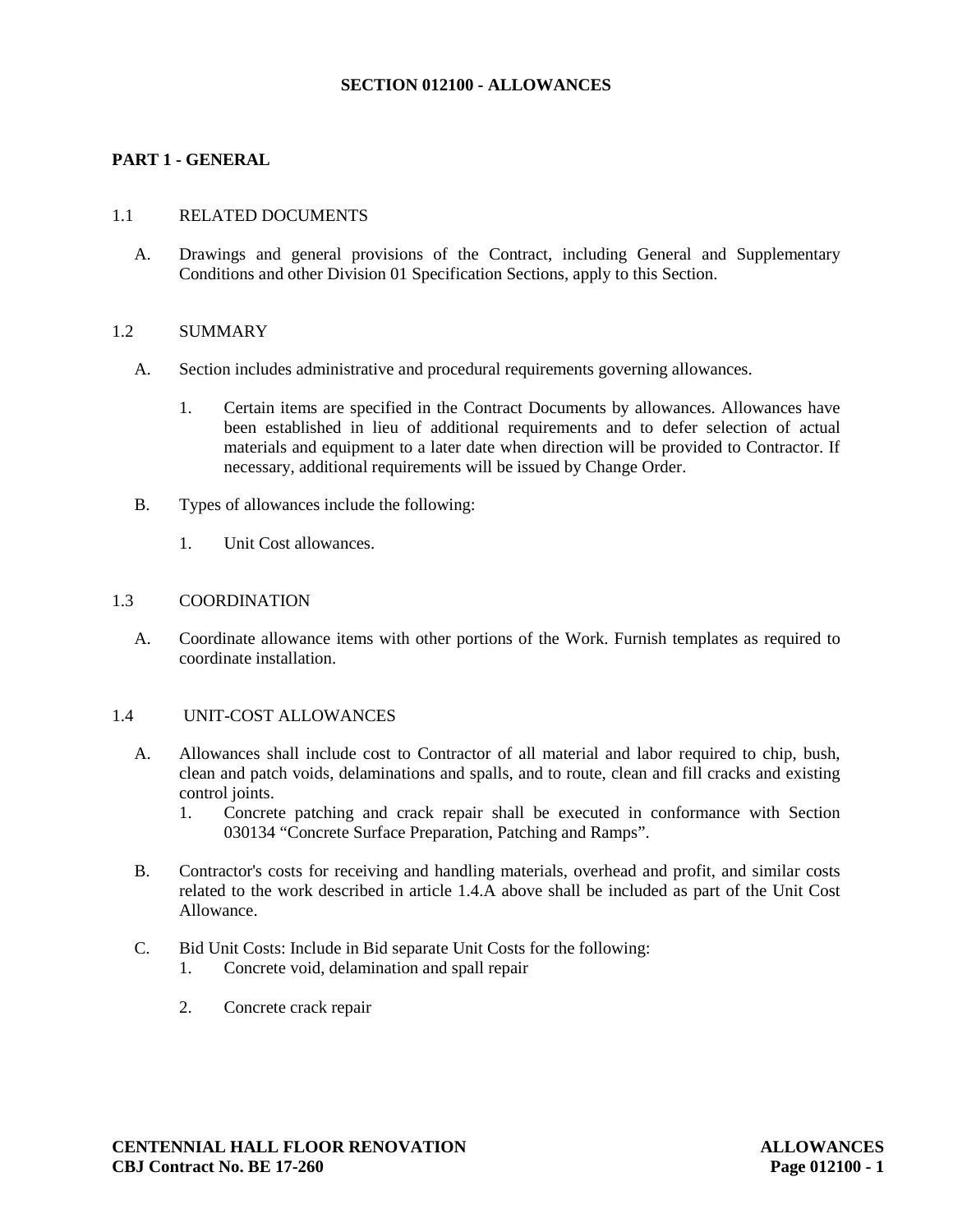# **SECTION 012100 - ALLOWANCES**

# 1.5 ADJUSTMENT OF ALLOWANCES

A. Allowance Adjustment: Unit Cost Allowance values shall not be adjusted.

# **PART 2 - PRODUCTS (Not Used)**

# **PART 3 - EXECUTION**

## 3.1 EXAMINATION

A. Examine existing conditions to determine quantity of repair work required. Report quantities to Architect and Owner for review and approval prior to execution of work.

# 3.2 COORDINATION AND INSTALLATION

A. Coordinate materials and their installation for allowances with related materials and installations to ensure that allowance work is completely integrated and interfaced with related work.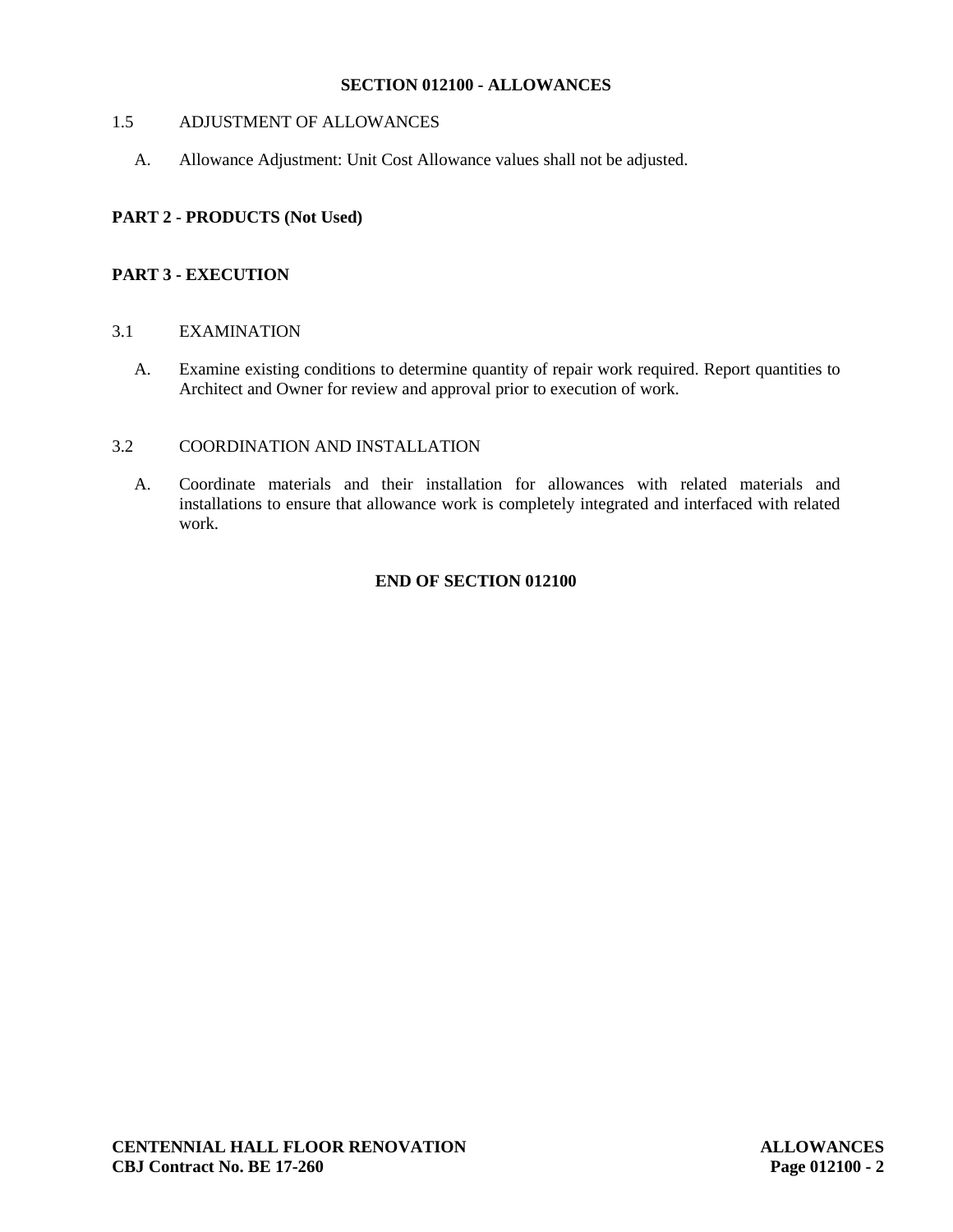# **SECTION 013000 - ADMINISTRATIVE REQUIREMENTS**

# **PART 1 - GENERAL**

### 1.1 PROJECT MANAGEMENT AND COORDINATION

- A. Coordinate construction to ensure efficient and orderly installation of each part of the Work.
- B. Conduct progress meetings at Project site at weekly intervals unless otherwise approved by the CBJ Project Manager. Notify CBJ Project Manager and Architect of Record of meeting dates and times. Require attendance of each subcontractor or other entity concerned with current progress or involved with planning or coordination of future activities.
	- 1. Unless otherwise determined, the CBJ Project Manager will record minutes and distribute to each party present and to parties who should have been present.

### 1.2 SUBMITTAL PROCEDURES

- A. Coordinate each submittal with fabrication, purchasing, testing, delivery, other submittals, and related activities that require sequential activity.
	- 1. No extension of the Contract Time will be authorized because of failure to transmit submittals enough in advance of the Work to permit processing, including resubmittals.
	- 2. Architect of Record will return submittals, without review, received from sources other than Contractor.
	- 3. Identify deviations from the Contract Documents on submittals.
	- 4. Submit an electronic copy (in PDF format) of each submittal to the Architect of Record and CBJ Project Manager. Ensure sufficient resolution for easy readability.
- B. Place a label or title block on each submittal for identification. Include the following information on the label:
	- 1. Project name.<br>2. Date.
	- Date.
	- 3. Name and address of Contractor.
	- 4. Name and address of subcontractor or supplier.
	- 5. Number and title of appropriate Specification Section.
- C. Review each submittal and check for coordination with other Work of the Contract and for compliance with the Contract Documents. Note corrections and field dimensions. Mark with approval stamp before submitting.
- D. Architect of Record will review each action submittal, make marks to indicate corrections or modifications required, stamp and mark as appropriate to indicate action taken, and return an electronic copy to the Contractor and CBJ Project Manager.
- E. Contractor's Construction Schedule Submittal Procedure: Submit and electronic copy (in PDF format) of schedule within 10 days after date established for Commencement of the Work. Ensure appropriate format and sufficient resolution for easy readability.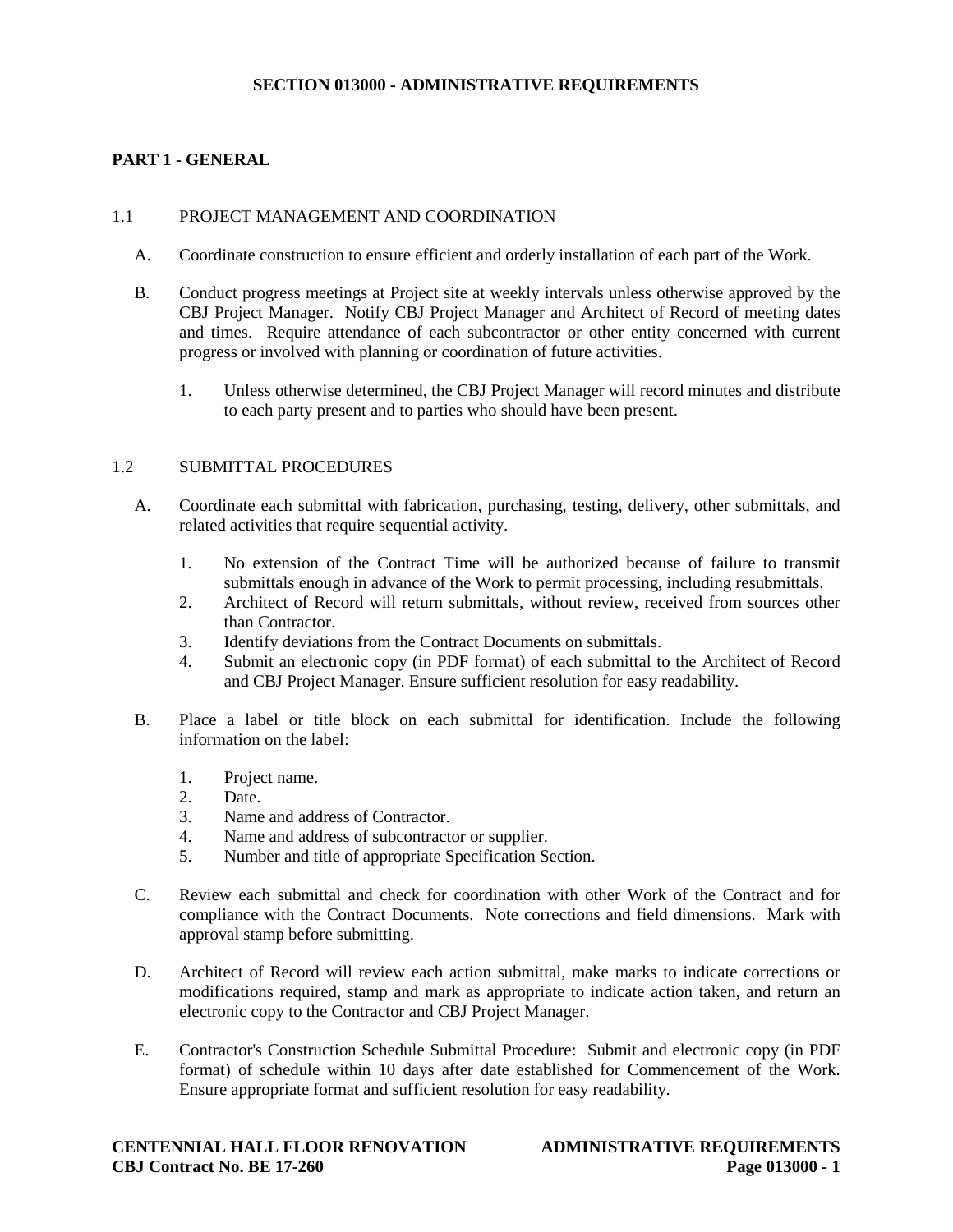## **SECTION 013000 - ADMINISTRATIVE REQUIREMENTS**

## **PART 2 - PRODUCTS**

## 2.1 ACTION SUBMITTALS

- A. Product Data: Mark each copy to show applicable choices and options. Include the following:
	- 1. Data indicating compliance with specified standards and requirements.
	- 2. Notation of coordination requirements.
	- 3. For equipment, include rated capacities, dimensions, weights, required clearances, and furnished specialties and accessories.
- B. Samples: Submit Samples finished as specified and physically identical with material or product proposed for use. Where variations are inherent in the material, submit three sets of paired units to show full range of variations. Include name of manufacturer and product name on label.

### 2.2 INFORMATION SUBMITTALS

- A. Qualification Data: Include lists of completed projects with project names and addresses, names and addresses of architects and owners, and other information specified.
- B. Product Certificates: Prepare written statements on manufacturer's letterhead, including signature of entity responsible for preparing certification, certifying that product complies with requirements.

### 2.3 CONTRACTOR'S CONSTRUCTION SCHEDULE

- A. Gantt-Chart Schedule: Submit a comprehensive, fully developed, horizontal Gantt-chart-type schedule within 7 days of date established for the Notice to Proceed. Coordinate the schedule with the approved Schedule of Values.
- B. Time Frame: Extend schedule from date established for the Notice to Proceed to date of Final Completion.
	- 1. Contract completion date shall not be changed by submission of a schedule that shows an early completion date, unless specifically authorized by Change Order.
- C. Substantial Completion: The Owner desires Substantial Completion of the Work by August 16, 2017.
- D. Distribute copies of approved schedule to CBJ Project Manager, Architect of Record, subcontractors, testing and inspecting agencies, and parties identified by Contractor with a need-to-know schedule responsibility.
- E. Updating: At monthly intervals, update schedule to reflect actual construction progress and activities. Issue schedule before each regularly scheduled progress meeting.
	- 1. As the Work progresses, indicate Actual Completion percentage for each activity.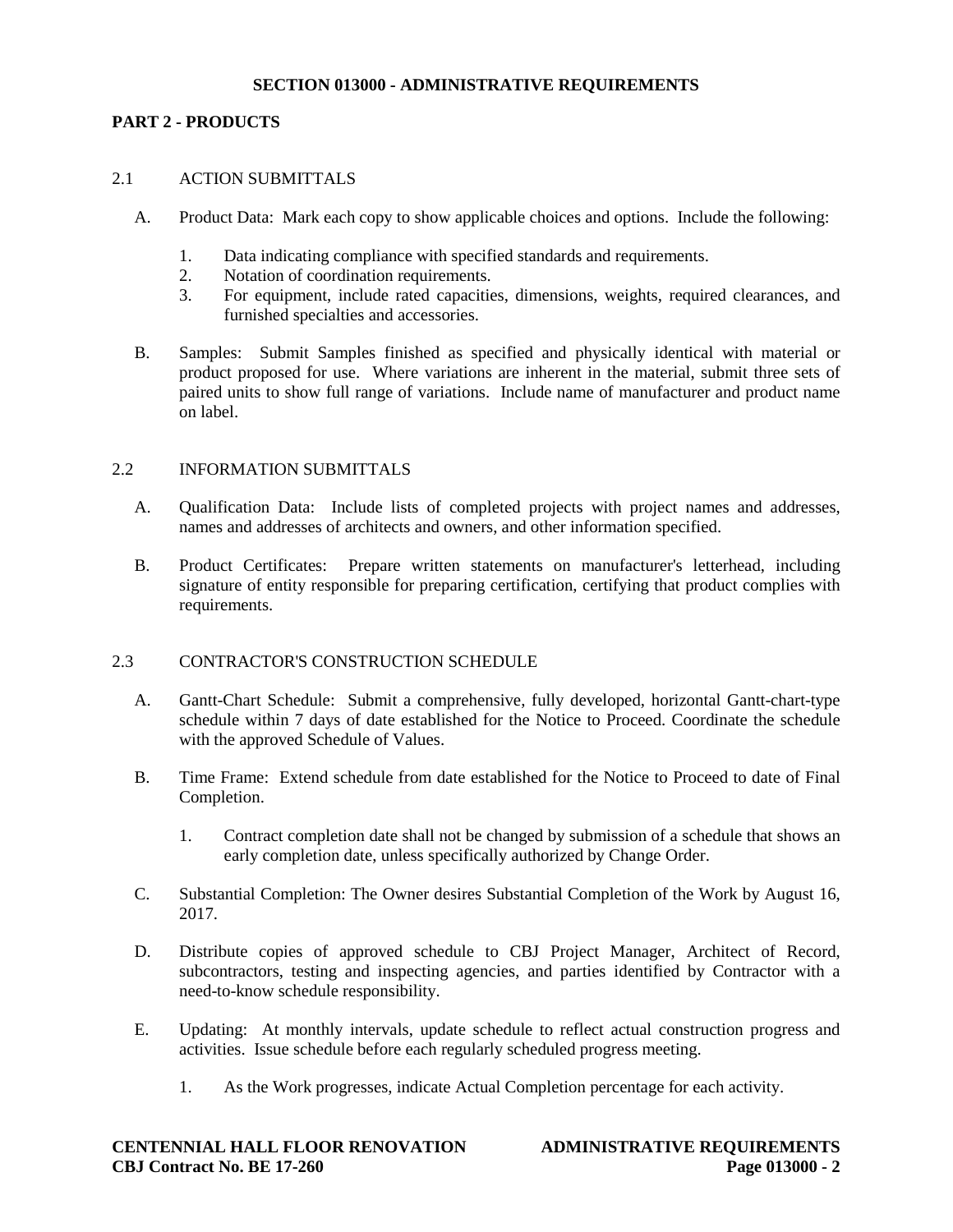## **SECTION 013000 - ADMINISTRATIVE REQUIREMENTS**

F. Revise the schedule after each meeting or activity where revisions have been made. As Work progresses, mark each bar to indicate actual completion. Distribute updated copies to same parties.

# **PART 3 - EXECUTION (Not Applicable)**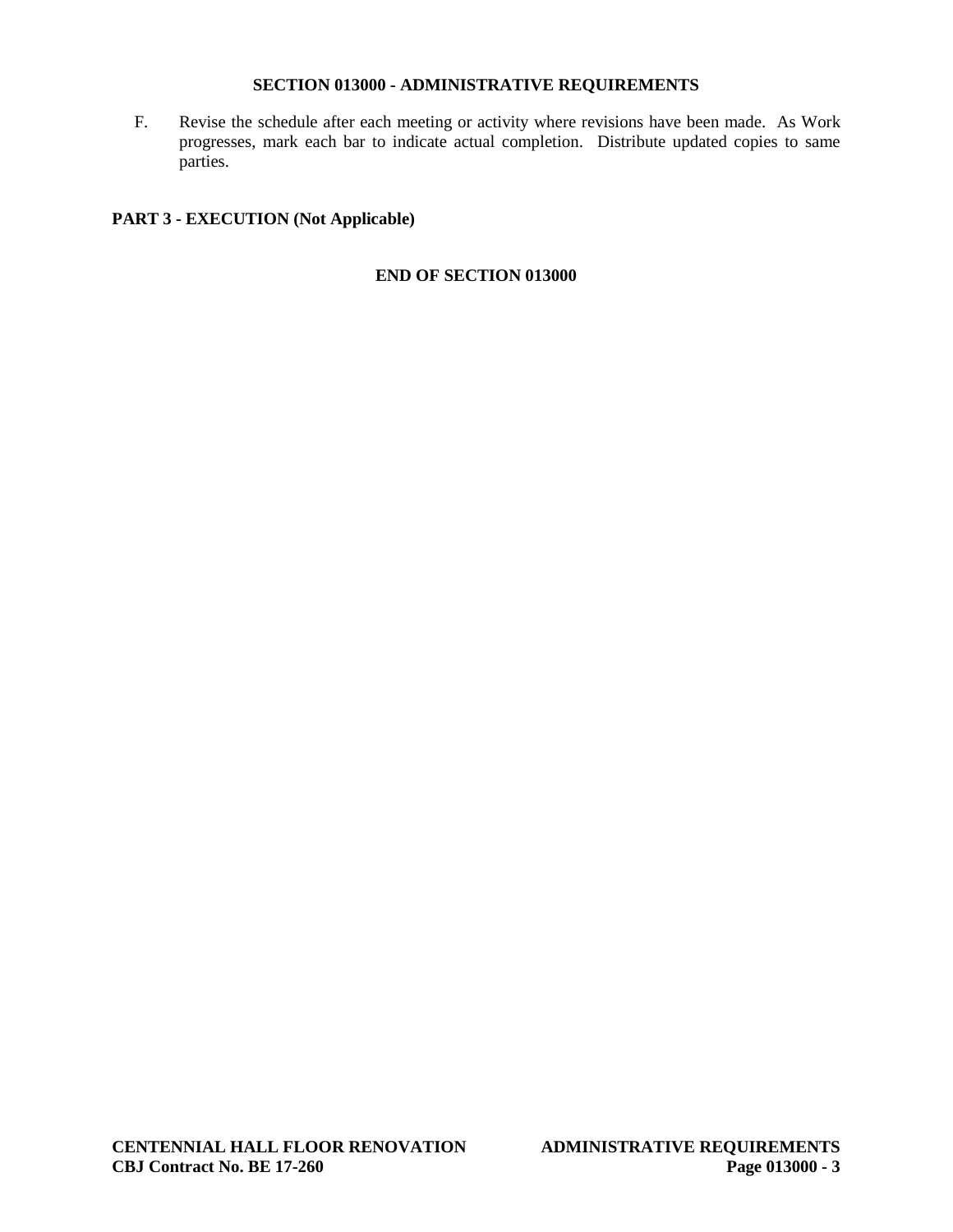# **SECTION 015000 - TEMPORARY FACILITIES AND CONTROLS**

# **PART 1 - GENERAL**

### 1.1 SECTION REQUIREMENTS

- A. Use Charges: Cost or use charges for temporary facilities shall be included in the Contract Sum.
- B. Use electric power from Owner's existing system without metering and without payment of use charges. Coordinate such use with the CBJ Project Manager.
- C. Electrical Service: Comply with NEMA, NECA, and UL standards and regulations for temporary electric service, if any. Install service to comply with NFPA 70.

### **PART 2 - PRODUCTS (Not Used)**

## **PART 3 - EXECUTION**

### 3.1 TEMPORARY UTILITIES

- A. General: Arrange with CBJ Project Manager for timing of service interruptions, if necessary.
- B. Sanitary Facilities: The Contractor may use the staff toilets located on the service corridor adjacent to the kitchen. However, the Contractor shall maintain the toilets in a clean condition at the end of each work day, and shall ensure that the service corridor is not soiled with construction materials or debris.
- C. Provide temporary lighting with local switching that provides adequate illumination for construction operations, observations, and inspections.

### 3.2 TEMPORARY SUPPORT FACILITIES

- A. Provide storage and other support facilities as necessary for construction operations.
- B. Provide waste-collection containers in sizes adequate to handle waste from construction operations. Collect waste daily and, when containers are full, legally dispose of waste off-site. Comply with requirements of authorities having jurisdiction.

# 3.3 TEMPORARY SECURITY AND PROTECTION FACILITIES

A. Provide temporary environmental protection, operate temporary facilities, and conduct construction in ways and by methods that comply with environmental regulations and that minimize possible air pollution or other undesirable effects.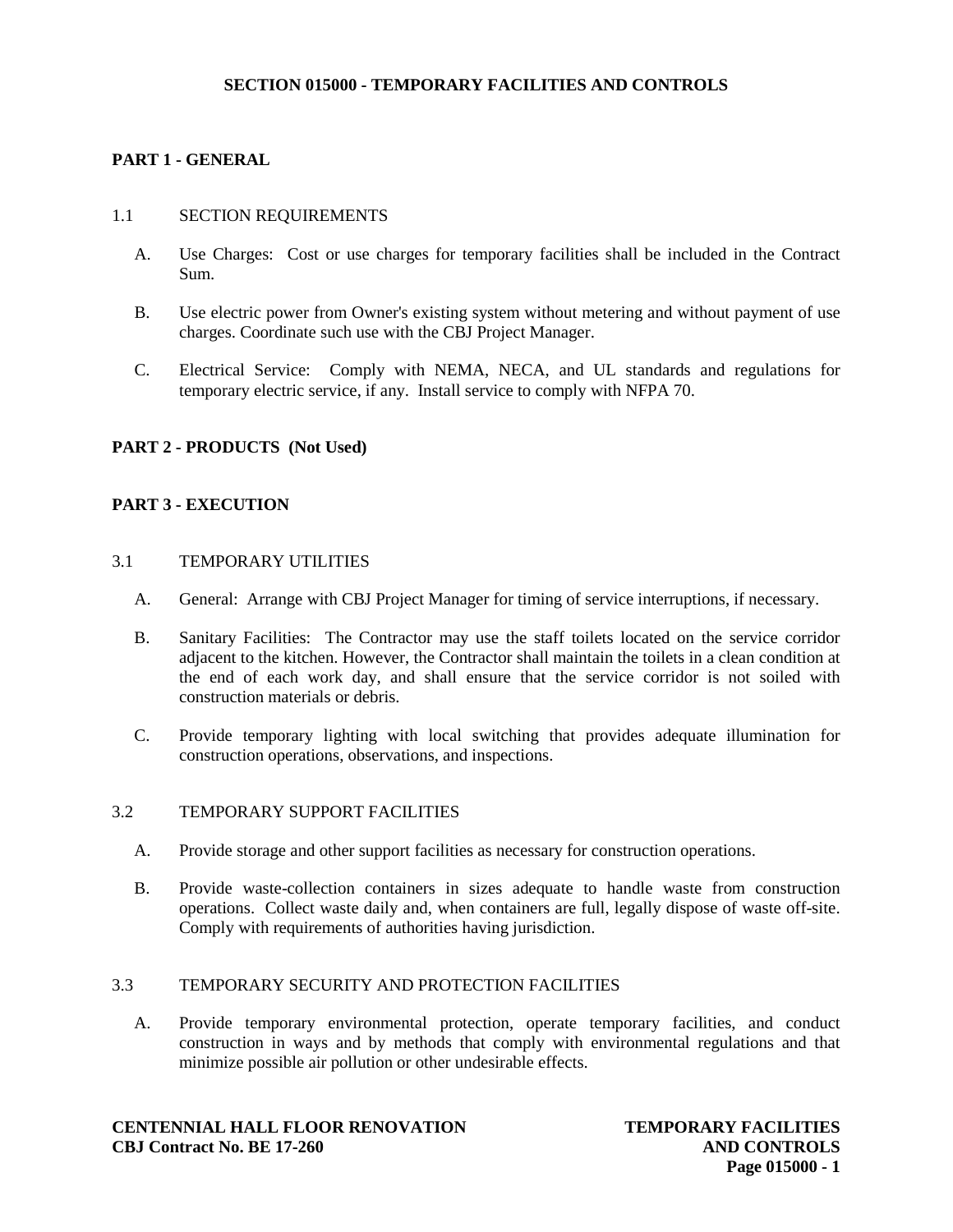# **SECTION 015000 - TEMPORARY FACILITIES AND CONTROLS**

- 1. Use positive dust and gas/odor collection systems during all dust producing activities, filtering and exhausting system air to the building exterior, away from occupied areas of the building.
- B. Provide measures to prevent airborne dust to adjacent properties and walkways, according to requirements of authorities having jurisdiction.
	- 1. Install temporary seals at all existing openings between the work area and all other adjacent areas of the building. Seals shall be maintained throughout all dust and gas/odor producing activity periods.
- C. Comply with requirements of authorities having jurisdiction for erecting structurally adequate barricades, including warning signs and lighting.

## 3.4 TERMINATION AND REMOVAL

A. Remove temporary facilities and controls no later than Substantial Completion.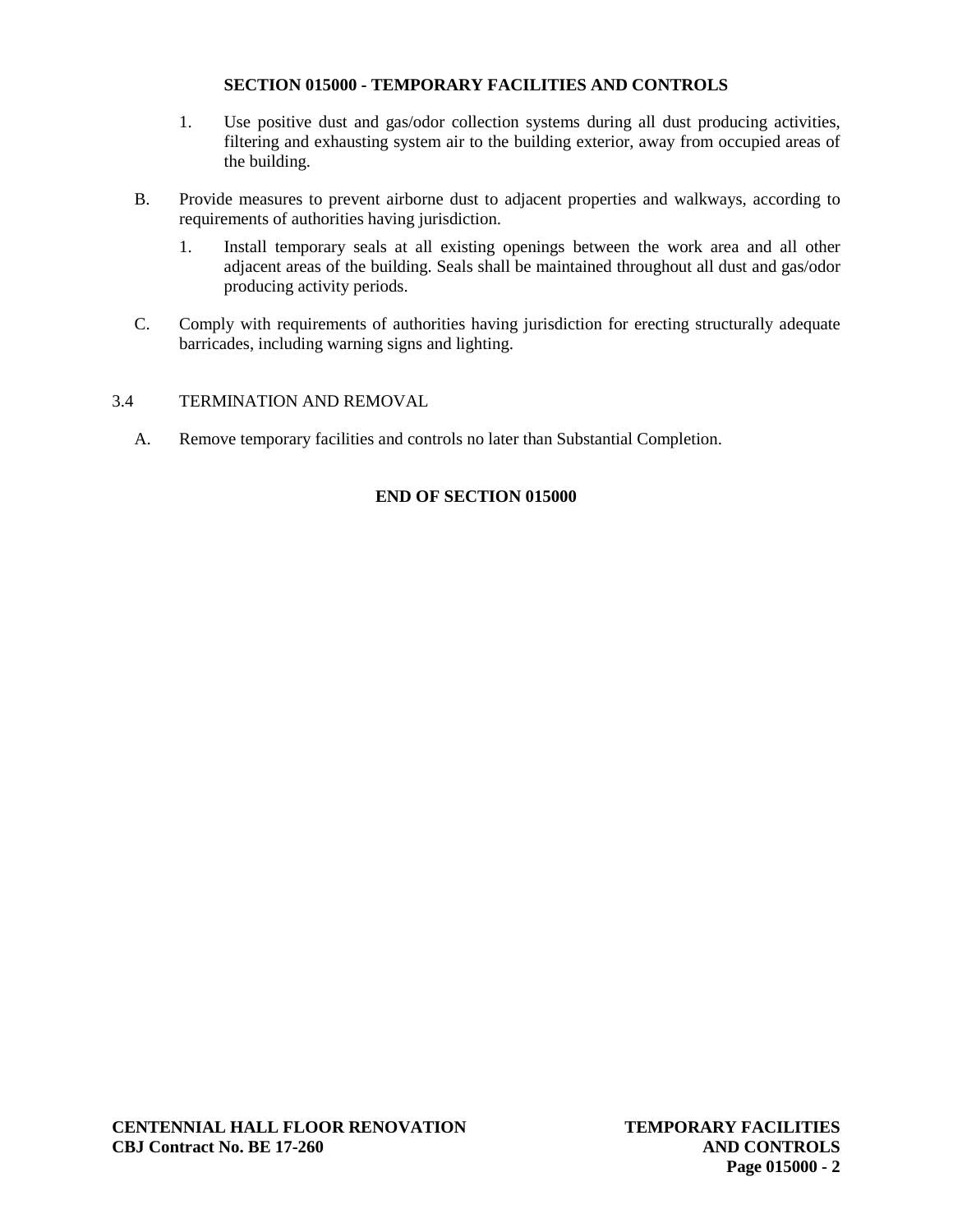# **SECTION 016000 - PRODUCT REQUIREMENTS**

## **PART 1 - GENERAL**

### 1.1 SECTION REQUIREMENTS

- A. The term "product" includes the terms "material," "equipment," "system," and terms of similar intent.
- B. Submittals: Submit an electronic copy (in PDF format) to the Architect of Record and CBJ Project Manager. Ensure appropriate format and sufficient resolution for easy readability.
- C. Product Substitutions: Not Permitted.
- D. Deliver, store, and handle products using means and methods that will prevent damage, deterioration, and loss, including theft. Comply with manufacturer's written instructions.
	- 1. Schedule delivery to minimize long-term storage at Project site and to prevent overcrowding of construction area.
	- 2. Deliver products to Project site in manufacturer's original sealed container or packaging, complete with labels and instructions for handling, storing, unpacking, protecting, and installing.
	- 3. Inspect products on delivery to ensure compliance with the Contract Documents and to ensure that products are undamaged and properly protected.
	- 4. Store products that are subject to damage by the elements, under cover in a weathertight enclosure above ground, with ventilation adequate to prevent condensation.
- E. Warranties specified in other Sections shall be in addition to, and run concurrent with, other warranties required by the Contract Documents. Manufacturer's disclaimers and limitations on product warranties do not relieve Contractor of obligations under requirements of the Contract Documents.

# **PART 2 - PRODUCTS**

### 2.1 PRODUCT OPTIONS

- A. Provide products that comply with the Contract Documents, are undamaged, and are new at the time of installation.
	- 1. Provide products complete with accessories, trim, finish, and other devices and components needed for a complete installation and the intended use and effect.
	- 2. Descriptive, performance, and reference standard requirements in the Specifications establish "salient characteristics" of products.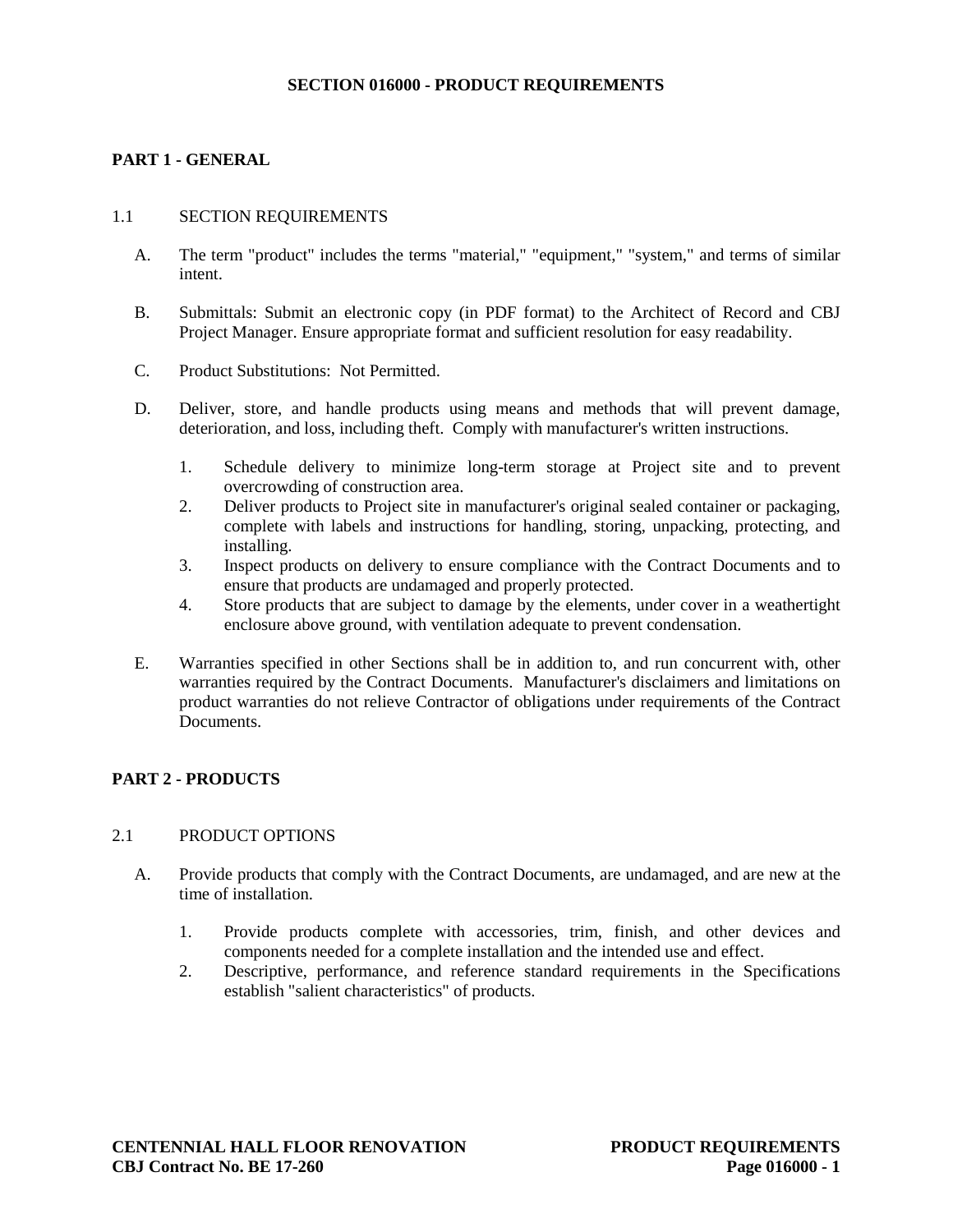# **SECTION 016000 - PRODUCT REQUIREMENTS**

- B. Product Selection Procedures:
	- 1. Where Specifications name a single product or manufacturer, provide the item indicated that complies with requirements.
	- 2. Where Specifications include a list of names of products or manufacturers, provide one of the items indicated that complies with requirements.
	- 3. Where Specifications include a list of names of products or manufacturers, accompanied by the term "available products" or "available manufacturers," provide one of the named items that complies with requirements. Comply with provisions for "comparable product requests" for consideration of an unnamed product.
	- 4. Where Specifications name a product as the "basis-of-design" and include a list of manufacturers, provide the named product. Comply with provisions for "comparable product requests" for consideration of an unnamed product by the other named manufacturers.
	- 5. Where Specifications name a single product as the "basis-of-design" and no other manufacturers are named, provide the named product. Comply with provisions for "comparable product requests" for consideration of an unnamed product by another manufacturer.
- C. Unless otherwise indicated, Architect of Record will select color, pattern, and texture of each product from manufacturer's full range of options that includes both standard and premium items.

## **PART 3 - EXECUTION (Not Used)**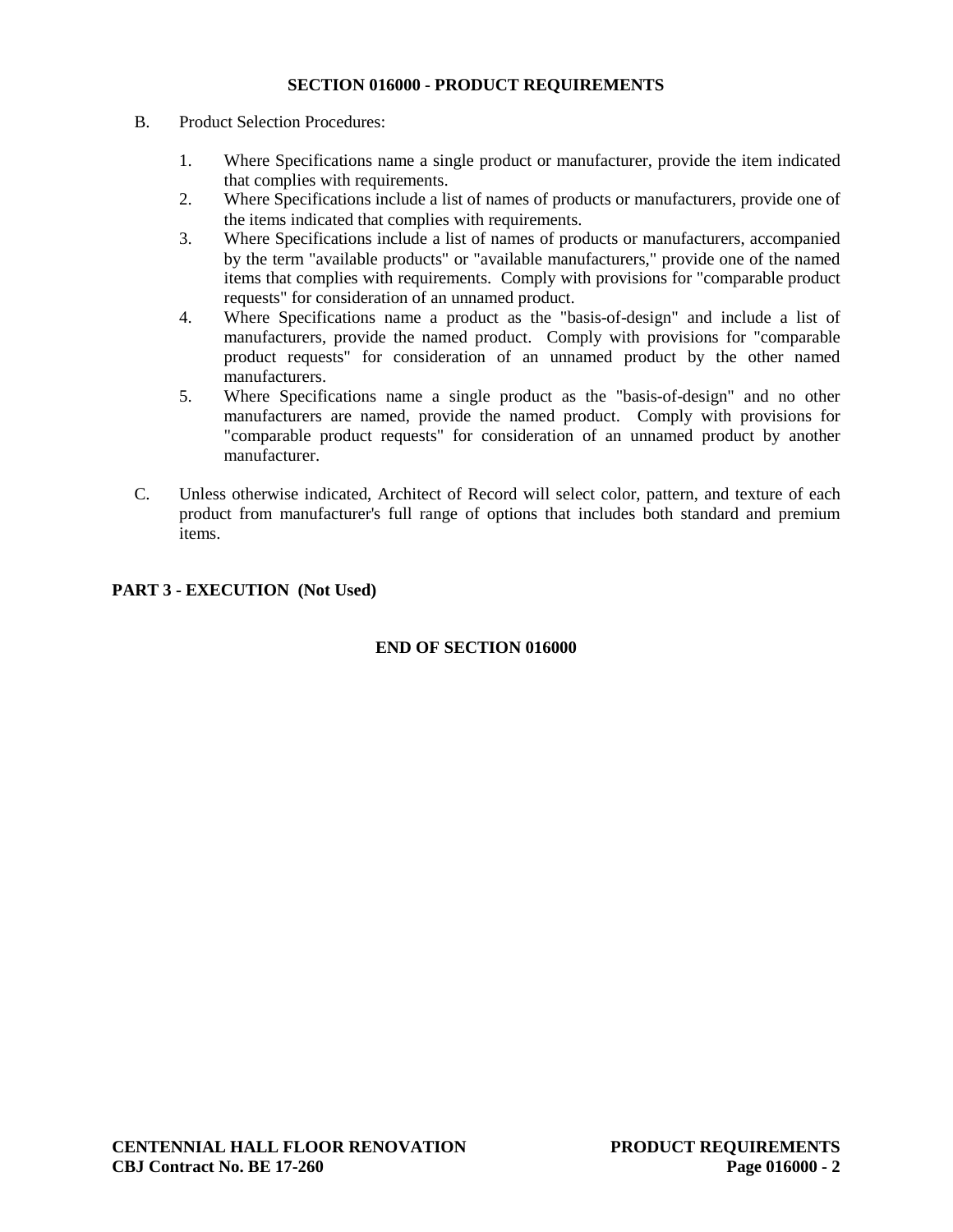# **SECTION 017010 - EXECUTION AND CLOSEOUT REQUIREMENTS**

# **PART 1 - GENERAL**

### 1.1 CLOSEOUT SUBMITTALS

- A. Operation and Maintenance Data: Submit two (2) copies of manual. Include the following:
	- 1. Manufacturer's operation and maintenance documentation.
	- 2. Maintenance and service schedules.
	- 3. Maintenance service contracts.<br>4 Conjes of warranties
	- Copies of warranties.
- B. Final Close Out Items
	- 1. Include consent of surety to final payment and insurance certificates.
	- 2. Include Alaska Department of Labor Employment Security Tax clearance.
	- 3. Include signed Alaska Department of Labor Prevailing Wage Notice of Completion form.
	- 4. Include Alaska Department of Revenue Corporate Income Tax clearance<br>5. Include signed City and Borough of Juneau Compliance Certificate and R
	- 5. Include signed City and Borough of Juneau Compliance Certificate and Release form.
	- 6. Include a list of Subcontractors used on the Project and the total amount paid to them.
	- 7. Send originals of items 1 through 6 above to Greg Smith, City Engineering Contract Administrator, and copies of items 1 - 6 above to the CBJ Project Manager.

### **PART 2 - EXECUTION**

### 2.1 EXAMINATION AND PREPARATION

A. Examine substrates and conditions for compliance with manufacturer's written requirements including, but not limited to, surfaces that are sound, level, plumb, smooth, clean, and free of deleterious substances; substrates within installation tolerances; and application conditions within environmental limits. Proceed with installation only after unsatisfactory conditions have been corrected.

### 2.2 CUTTING AND PATCHING

- A. Do not cut structural members or operational elements without prior written approval of the CBJ Project Manager.
- B. Patch with durable seams that are as invisible as possible. Provide materials and comply with installation requirements specified in other Sections.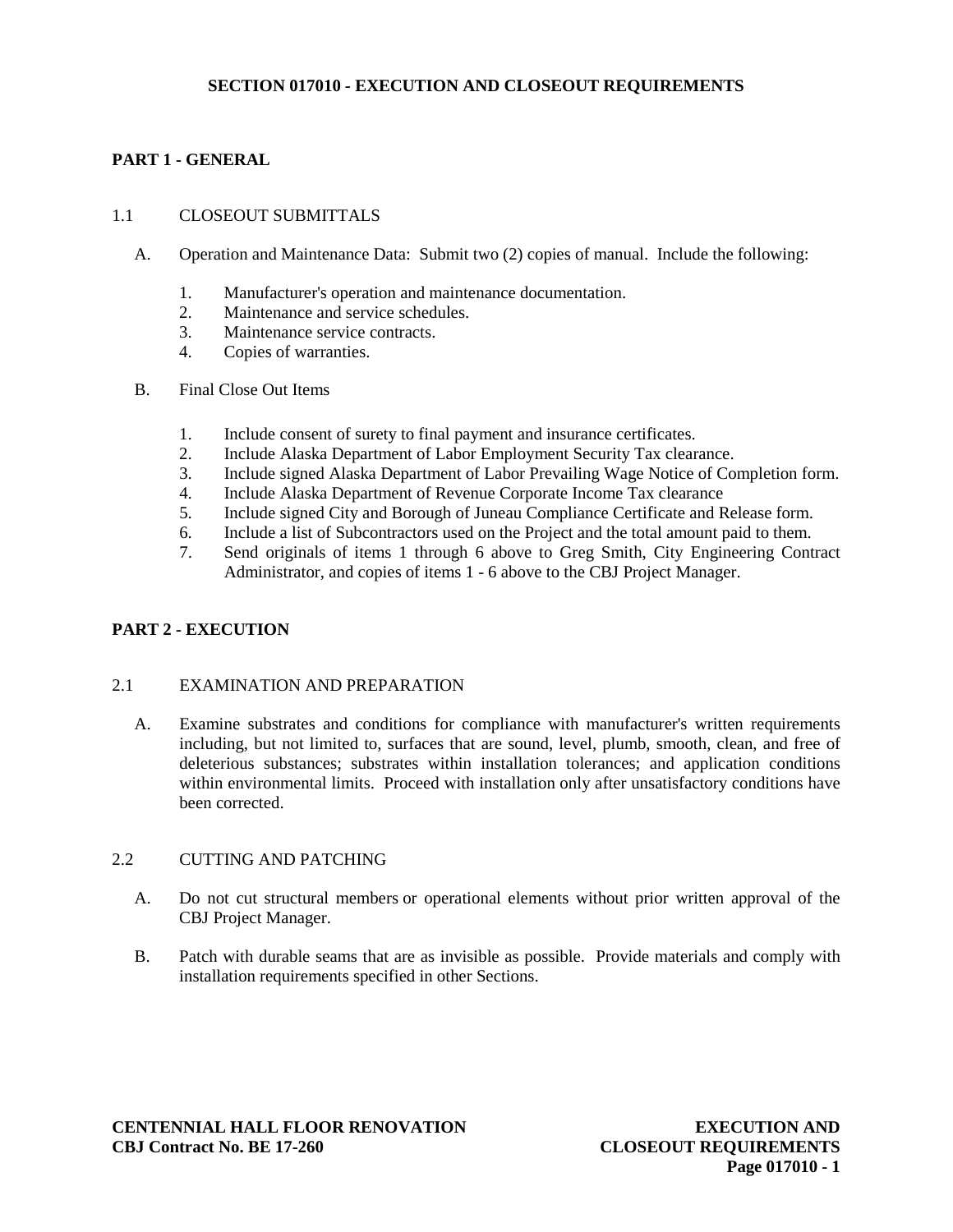## **SECTION 017010 - EXECUTION AND CLOSEOUT REQUIREMENTS**

### 2.3 INSTALLATION

- A. Comply with manufacturer's written instructions for installation. Anchor each product securely in place, accurately located and aligned with other portions of the Work. Clean exposed surfaces and protect from damage.
- B. Clean Project site and work areas daily.

## 2.4 FINAL CLEANING

- A. Complete the following cleaning operations before requesting inspection for certification of Substantial Completion:
	- 1. Remove labels that are not permanent.
	- 2. Clean transparent materials.
	- 3. Clean exposed finishes to a dust-free condition, free of stains, films, and foreign substances.
	- 4. Clean Project site, yard, and grounds, in areas disturbed by construction activities. Sweep paved areas; remove stains, spills, and foreign deposits. Rake grounds to a smooth, even-textured surface.

# 2.5 CLOSEOUT PROCEDURES

- A. Substantial Completion: Before requesting Substantial Completion inspection, complete the following:
	- 1. Prepare a list of items to be completed and corrected (punch list), the value of items on the list, and reasons why the Work is not complete.
	- 2. Advise CBJ Project Manager of pending insurance changeover requirements.
	- 3. Submit specific warranties, maintenance service agreements, and similar documents.
	- 4. Submit Record Drawings and Specifications, operation and maintenance manuals, and similar final record information.
	- 5. Remove temporary facilities and controls.
	- 6. Complete final cleaning requirements, including touchup painting.
	- 7. Touch up and otherwise repair and restore marred exposed finishes to eliminate visual defects.
- B. Submit a written request for inspection for Substantial Completion. On receipt of request, Architect of Record will proceed with inspection or advise Contractor of unfulfilled requirements. Architect of Record will prepare the Certificate of Substantial Completion after inspection or will advise Contractor of items that must be completed or corrected before certificate will be issued.
- C. Request inspection for Final Completion, once the following are complete:
	- 1. Submit a copy of Substantial Completion inspection list stating that each item has been completed or otherwise resolved for acceptance.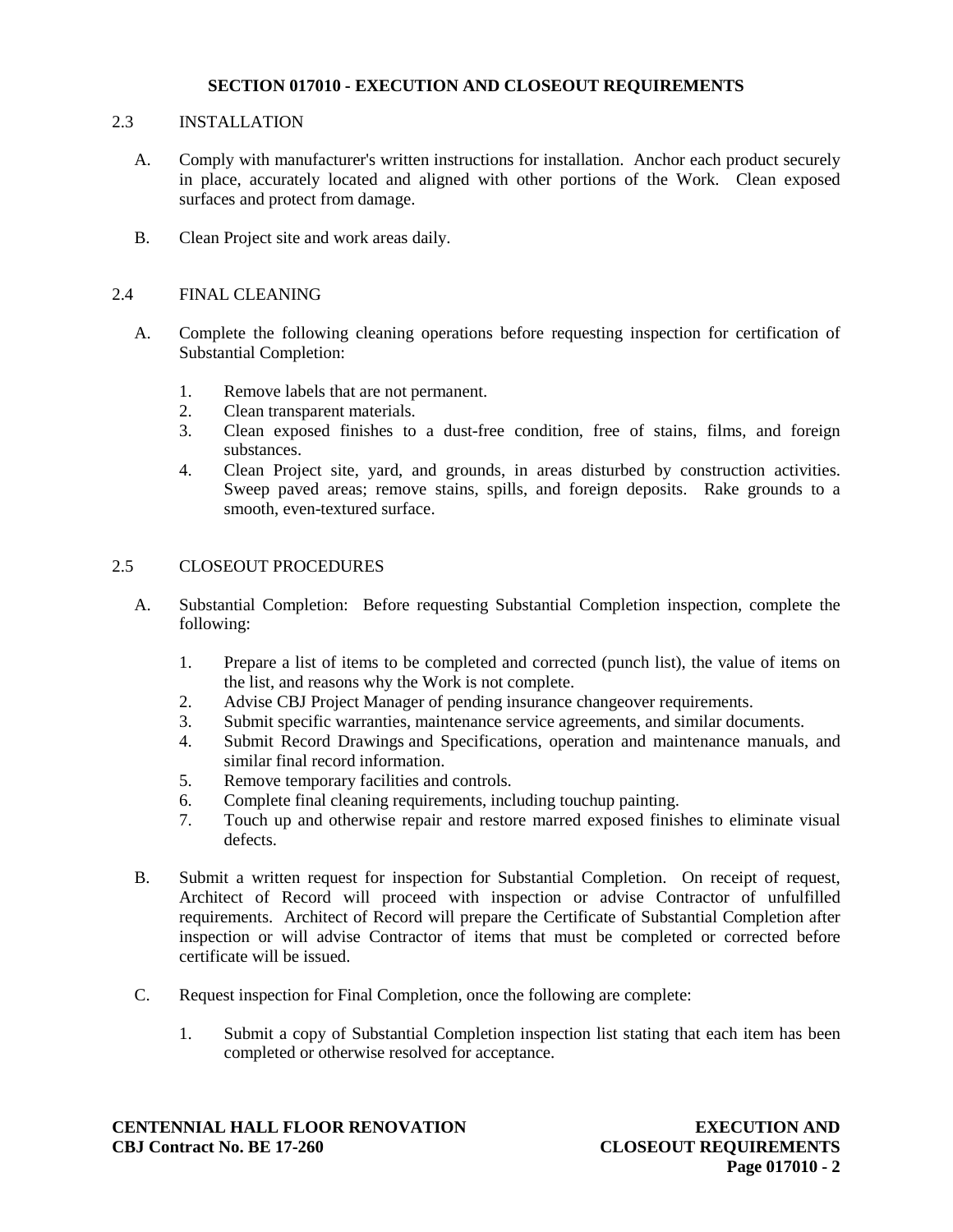## **SECTION 017010 - EXECUTION AND CLOSEOUT REQUIREMENTS**

- D. Request reinspection when the Work identified in previous inspections as incomplete is completed or corrected.
- E. Submit a written request for final inspection for acceptance. On receipt of request, Architect of Record will proceed with inspection or advise Contractor of unfulfilled requirements. Architect of Record will prepare final Certificate for Payment after inspection or will advise Contractor of items that must be completed or corrected before certificate will be issued.

# **PART 3 – EXCECUTION (Not Used)**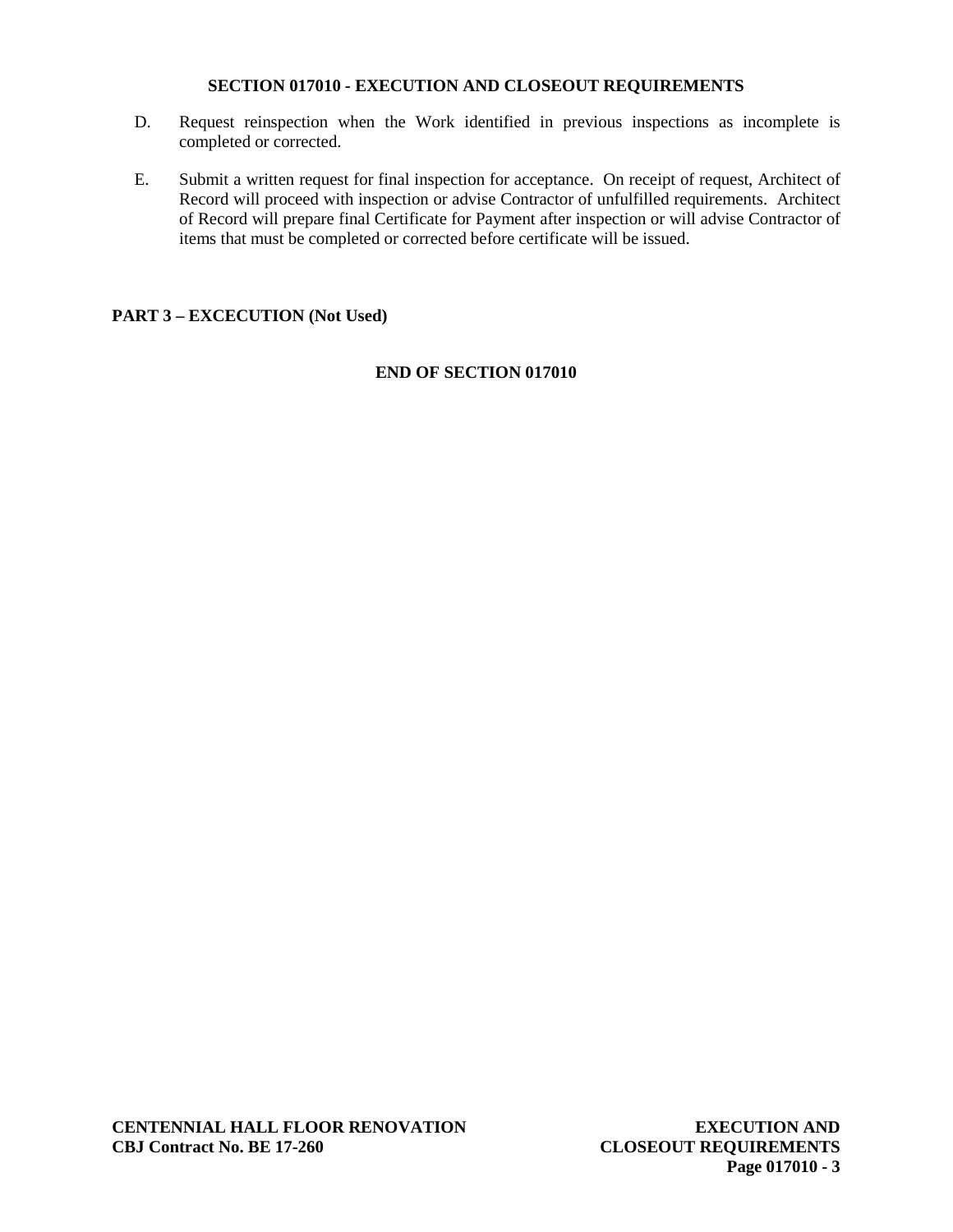# **PART 1 - GENERAL**

### 1.1 RELATED DOCUMENTS

A. Drawings and general provisions of the Contract, including General and Supplementary Conditions and Division 01 Specification Sections, apply to this Section.

### 1.2 SUMMARY

- A. Section Includes:
	- 1. Demolition and removal of selected portions of building or structure including but not limited to:
		- a. Existing plastic base (Salvage for reinstallation)
		- b. Existing wood floor system and adhesive
		- c. Existing temporary floor coverings
	- 2. Limited demolition and/or modification of existing elements of the building to otherwise remain in place including, but not limited to:
		- a. Existing clean-outs in floor surface
- B. Related Requirements:
	- 1. Section 011000 "Summary" for restrictions on use of the premises, Owner-occupancy requirements, and phasing requirements.
	- 2. Section 015000 "Temporary Facilities and Controls" For environmental control during Selective Demolition activities.
	- 3. Section 017010 "Execution and Closeout Requirements" for cutting and patching procedures.

#### 1.3 DEFINITIONS

- A. Remove: Detach items from existing construction and dispose of them off-site unless indicated to be salvaged or reinstalled.
- B. Remove and Salvage: Detach items from existing construction, in a manner to prevent damage, and store.
- C. Remove and Reinstall: Detach items from existing construction, in a manner to prevent damage, prepare for reuse, and reinstall where indicated.
- D. Existing to Remain: Leave existing items that are not to be removed and that are not otherwise indicated to be salvaged or reinstalled.

### **CENTENNIAL HALL FLOOR RENOVATION CBJ Contract No. BE 17-260**

**SELECTIVE DEMOLITION Page 024119 - 1**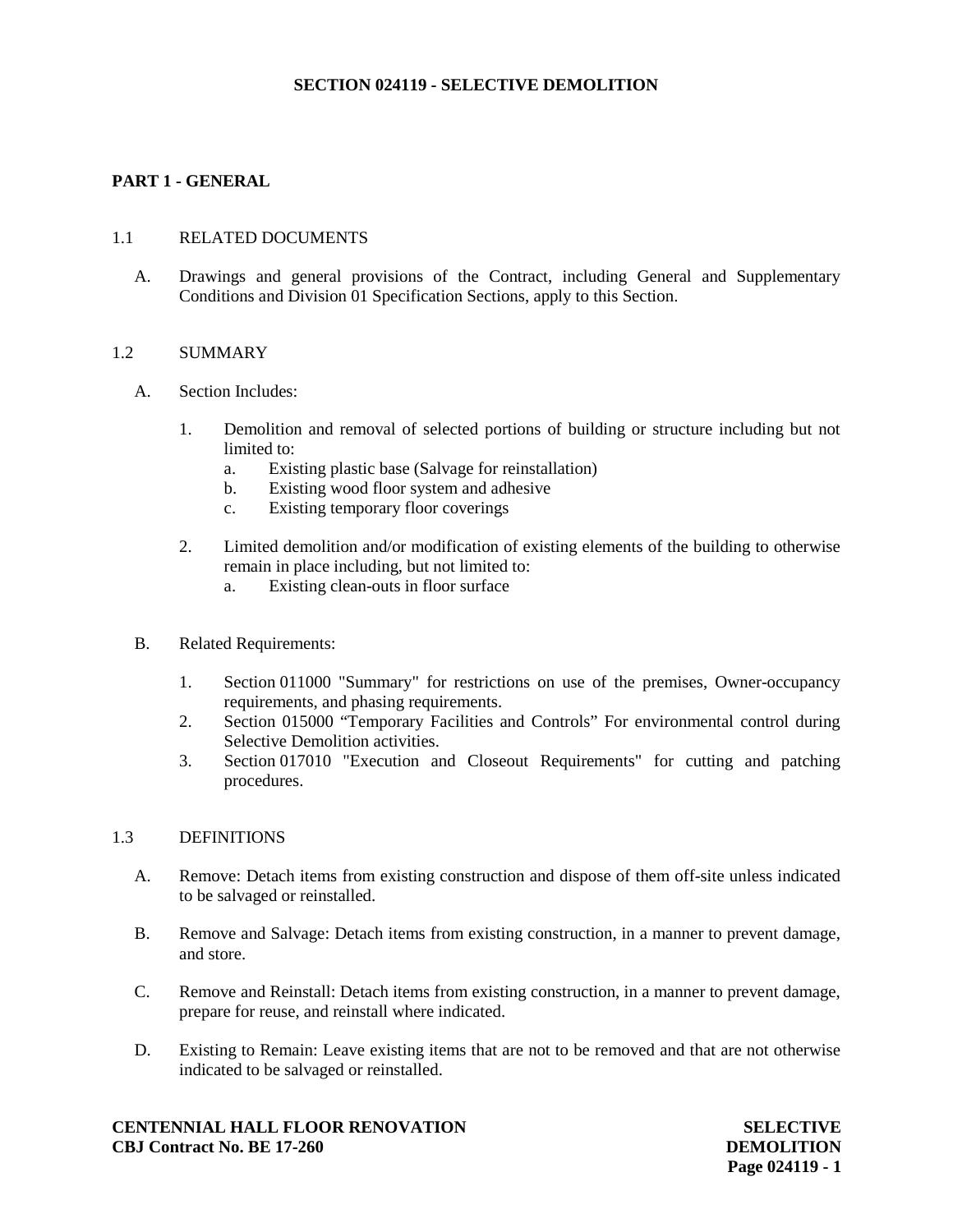E. Dismantle: To remove by disassembling or detaching an item from a surface, using gentle methods and equipment to prevent damage to the item and surfaces; disposing of items unless indicated to be salvaged or reinstalled.

## 1.4 MATERIALS OWNERSHIP

A. Unless otherwise indicated, demolition waste becomes property of Contractor.

## 1.5 PREINSTALLATION MEETINGS

- A. Predemolition Conference: Conduct conference at Project site.
	- 1. Inspect and discuss condition of construction to be selectively demolished.
	- 2. Review and finalize selective demolition schedule and verify availability of materials, demolition personnel, equipment, and facilities needed to make progress and avoid delays.
	- 3. Review restrictions on demolition activities to coordinate activities with operations of the facility.
	- 4. Restrictions on demolition techniques to ensure remaining building elements are in suitable condition of application of new materials
	- 5. Review requirements of work performed by other trades that rely on substrates exposed by selective demolition operations.
	- 6. Review areas where existing construction is to remain and requires protection.

### 1.6 INFORMATIONAL SUBMITTALS

- A. Proposed Protection Measures: Submit report, including Drawings, that indicates the measures proposed for protecting individuals and property for dust control and for noise control, and to protect building elements to remain in place. Indicate proposed locations and construction of barriers.
- B. Schedule of Selective Demolition Activities: Indicate the following:
	- 1. Sequence of selective demolition and removal work, with starting and ending dates for each activity. Ensure Owner's on-site operations are uninterrupted.
	- 2. Interruption of utility services if any. Indicate how long utility services will be interrupted.
	- 3. Coordination of Owner's continuing occupancy of portions of existing building and of Owner's partial occupancy of completed Work.
- C. Predemolition Photographs or Video: Show existing conditions of adjoining construction, including finish surfaces that might be misconstrued as damage caused by demolition operations.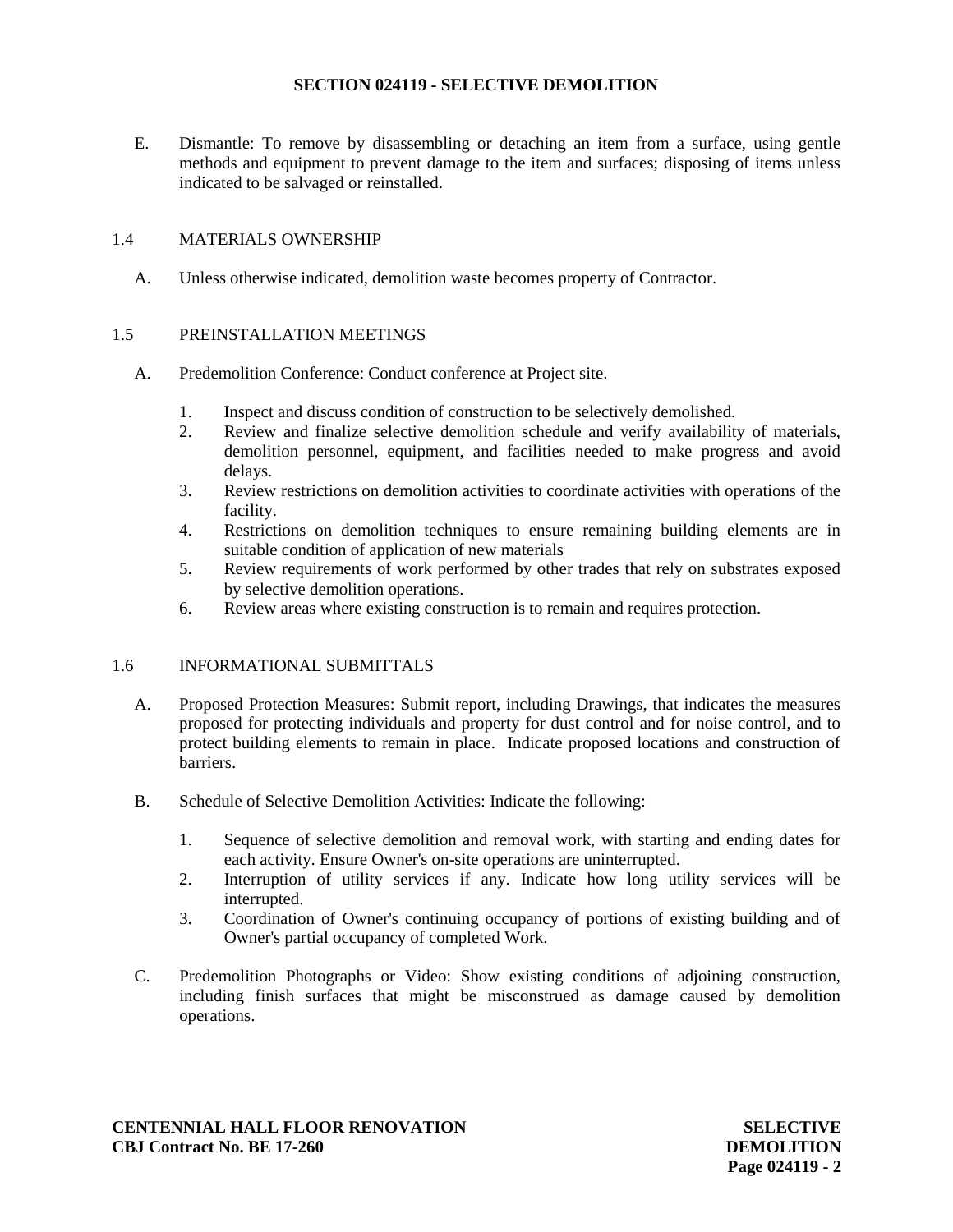## 1.7 CLOSEOUT SUBMITTALS

A. Inventory: Submit a list of items that have been removed and salvaged.

### 1.8 FIELD CONDITIONS

- A. Owner will occupy portions of building immediately adjacent to selective demolition area. Conduct selective demolition so Owner's operations will not be disrupted.
- B. Conditions existing at time of inspection for bidding purpose will be maintained by Owner as far as practical.
	- 1. Before selective demolition, Owner will remove the following items:
		- a. All free standing items otherwise in work area
		- b. Any non-building elements wall mounted below 6' above existing floor surface.
- C. Notify Architect of discrepancies between existing conditions and Drawings before proceeding with selective demolition
- D. Hazardous Materials: It is believed that hazardous materials will not be encountered in the Work. Samples for testing for the presence of asbestos were taken of the ballroom floor mastic and of gypsum wall board, though in other areas of the building, not from the ballroom. Test results for both sample sets were negative. Additional confirming testing is currently being conducted.
	- 1. Test reports are available.
	- 2. Additional test reports will be made available.
	- 3. For the purpose of bidding, assume no abatement required.
- E. Storage or sale of removed items or materials on-site is not permitted.
- F. Utility Service: Maintain existing utilities to remain in service and protect them against damage during selective demolition operations.
	- 1. Maintain fire-protection facilities in service during selective demolition operations.

### 1.9 WARRANTY

- 1.10 COORDINATION
	- A. Arrange selective demolition schedule so as not to interfere with Owner's operations.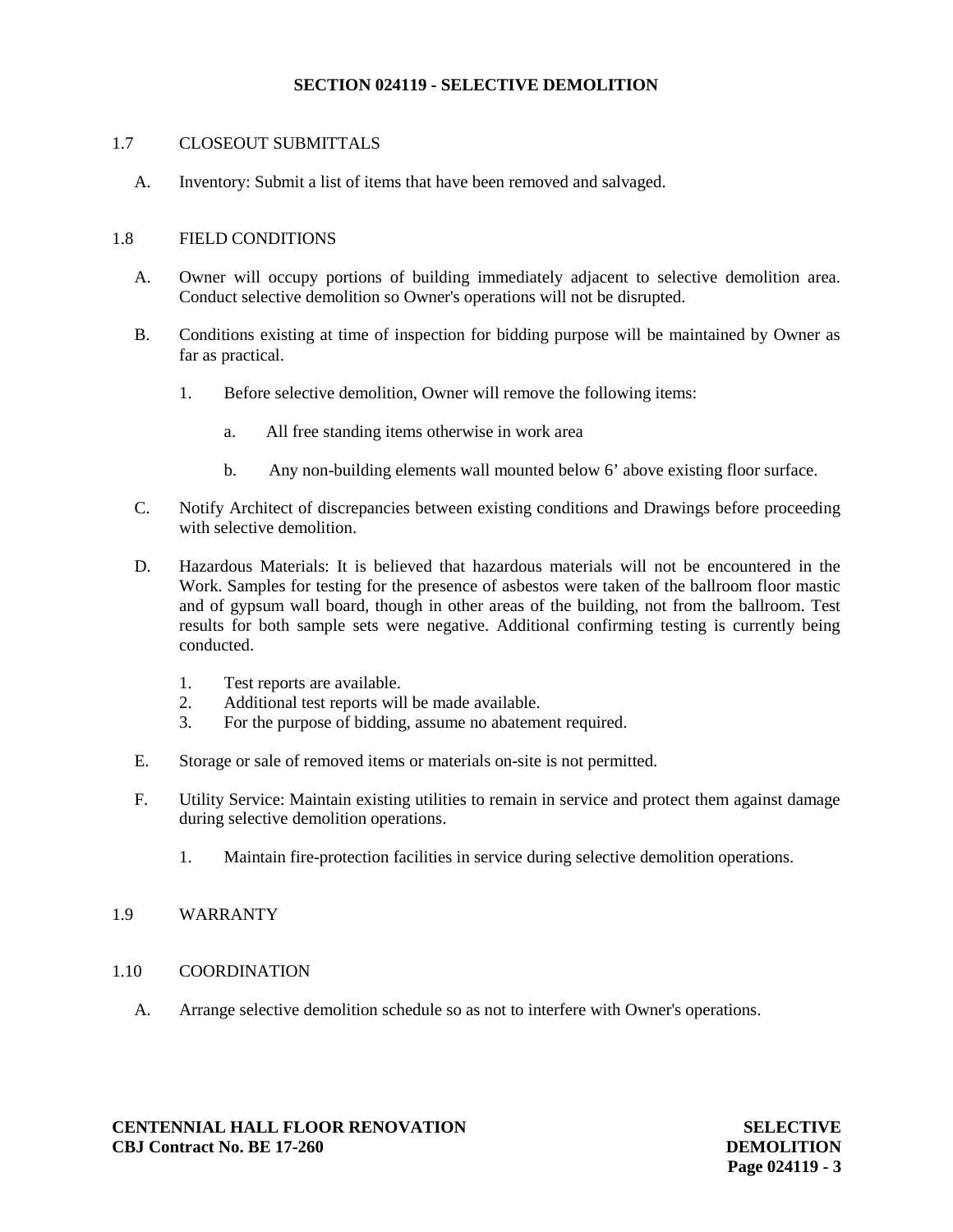## **PART 2 - PRODUCTS**

### 2.1 PERFORMANCE REQUIREMENTS

- A. Regulatory Requirements: Comply with governing EPA notification regulations before beginning selective demolition. Comply with hauling and disposal regulations of authorities having jurisdiction.
- B. Standards: Comply with ASSE A10.6 and NFPA 241.

## **PART 3 - EXECUTION**

### 3.1 EXAMINATION

- A. Verify that any affected utilities have been disconnected and capped before starting selective demolition operations.
- B. Review Project Record Documents of existing construction provided by Owner. Owner does not guarantee that existing conditions are same as those indicated in Project Record Documents.
- C. Survey of Existing Conditions: Record existing conditions by use of preconstruction photographs.
	- 1. Before selective demolition or removal of existing building elements that will be reinstalled in the final Work, make permanent record of measurements, materials, and construction details required to reinstall.

### 3.2 UTILITY SERVICES AND MECHANICAL/ELECTRICAL SYSTEMS

- A. Existing Services/Systems to Remain: Maintain services/systems indicated to remain and protect them against damage.
	- 1. Existing clean-outs: Carefully remove adjacent concrete as required to allow clean-out to be cut down and refitted with flange and cap flush with new overlay floor.
	- 2. All other in-floor mechanical or electrical devices otherwise not indicated are intended to remain. Carefully remove adjacent concrete as required to allow devices to be reposition such that their exposed service face is flush with the new overlay floor.
- B. Existing Services/Systems to Be Removed, Relocated, or Abandoned: Locate, identify, disconnect, and seal or cap off utility services and mechanical/electrical systems serving areas to be selectively demolished.
	- 1. Owner will arrange to shut off services/systems as required when requested by Contractor. Provide Owner with no less than 24 hours notice of request.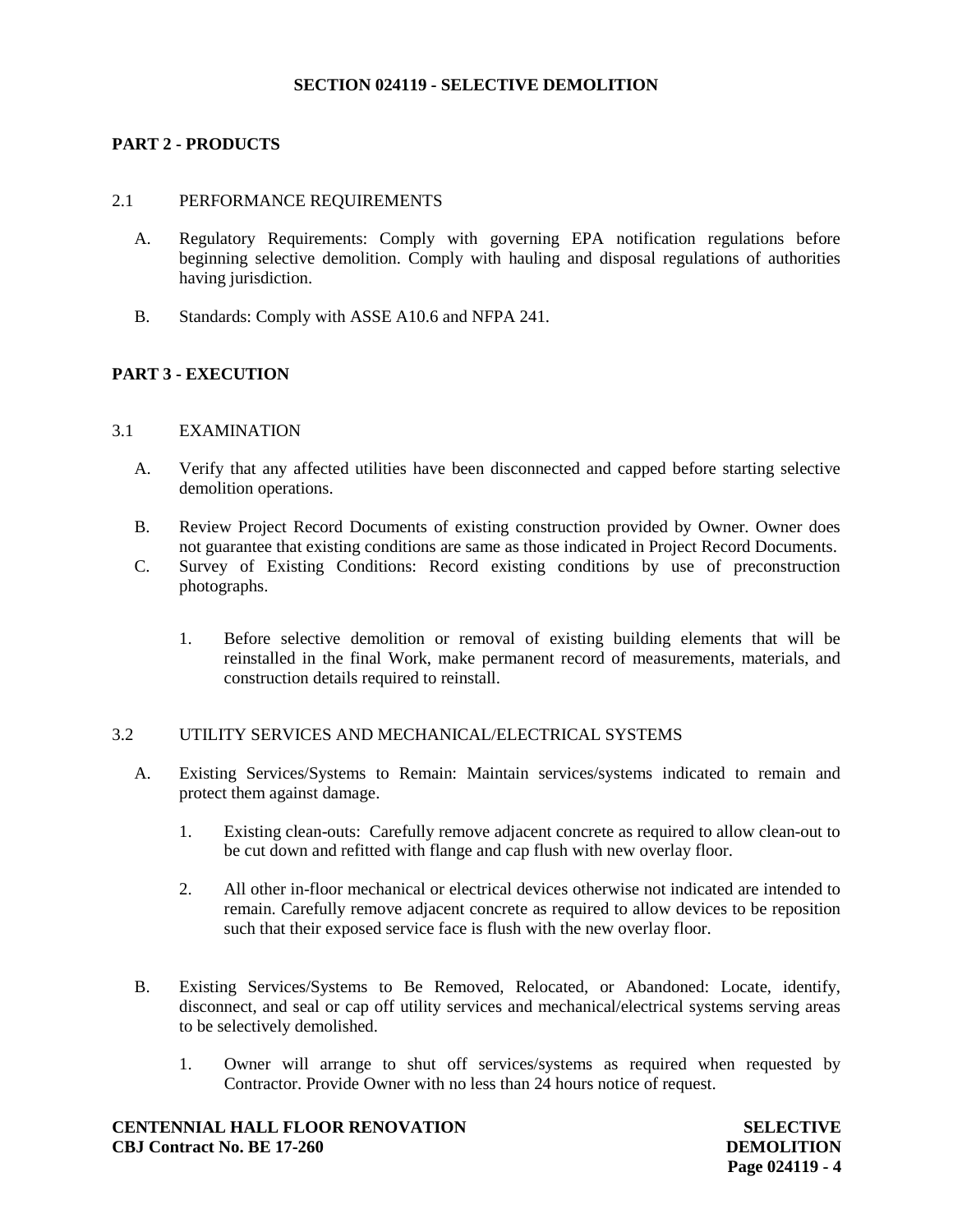- 2. Owner will arrange to shut off building utilities if necessary when requested by Contractor. Provide Owner with no less than 72 hours notice of request.
- 3. If services/systems are required to be removed, relocated, or abandoned, provide temporary services/systems that bypass area of selective demolition and that maintain continuity of services/systems to other parts of building.

# 3.3 ARCHITECTURAL ELEMENTS

A. All architectural elements affected by the work shall be carefully removed and reinstalled, or fully protected in-place.

## 3.4 PROTECTION

- A. Temporary Protection: Provide temporary barricades and other protection required to prevent injury to people and damage to adjacent facilities to remain.
	- 1. Provide protection to ensure safe passage of people around selective demolition area and to and from occupied portions of building.
	- 2. Protect walls, floors, and other existing finish work that are to remain or that are exposed during selective demolition operations.
	- 3. Cover and protect furniture, furnishings, and equipment that have not been removed.
	- 4. Comply with requirements for temporary enclosures, dust control, heating, and cooling specified in Section 015000 "Temporary Facilities and Controls."
- B. Remove temporary barricades and protections where hazards no longer exist.

### 3.5 SELECTIVE DEMOLITION, GENERAL

- A. General: Demolish and remove existing construction only to the extent required by new construction and as indicated. Use methods required to complete the Work within limitations of governing regulations and as follows:
	- 1. Proceed with selective demolition systematically.
	- 2. Make any cuts required neat and true to dimensions required. Use cutting methods least likely to damage construction to remain or adjoining construction. Use hand tools or small power tools designed for sawing or grinding, not hammering and chopping. Temporarily cover openings to remain.
	- 3. Cut or drill from the exposed or finished side into concealed surfaces to avoid marring existing finished surfaces.
	- 4. Do not use cutting torches.
	- 5. Maintain adequate ventilation for all demolition activities.
	- 6. Remove decayed, vermin-infested, or otherwise dangerous or unsuitable materials and promptly dispose of off-site.
	- 7. Dispose of demolished items and materials promptly.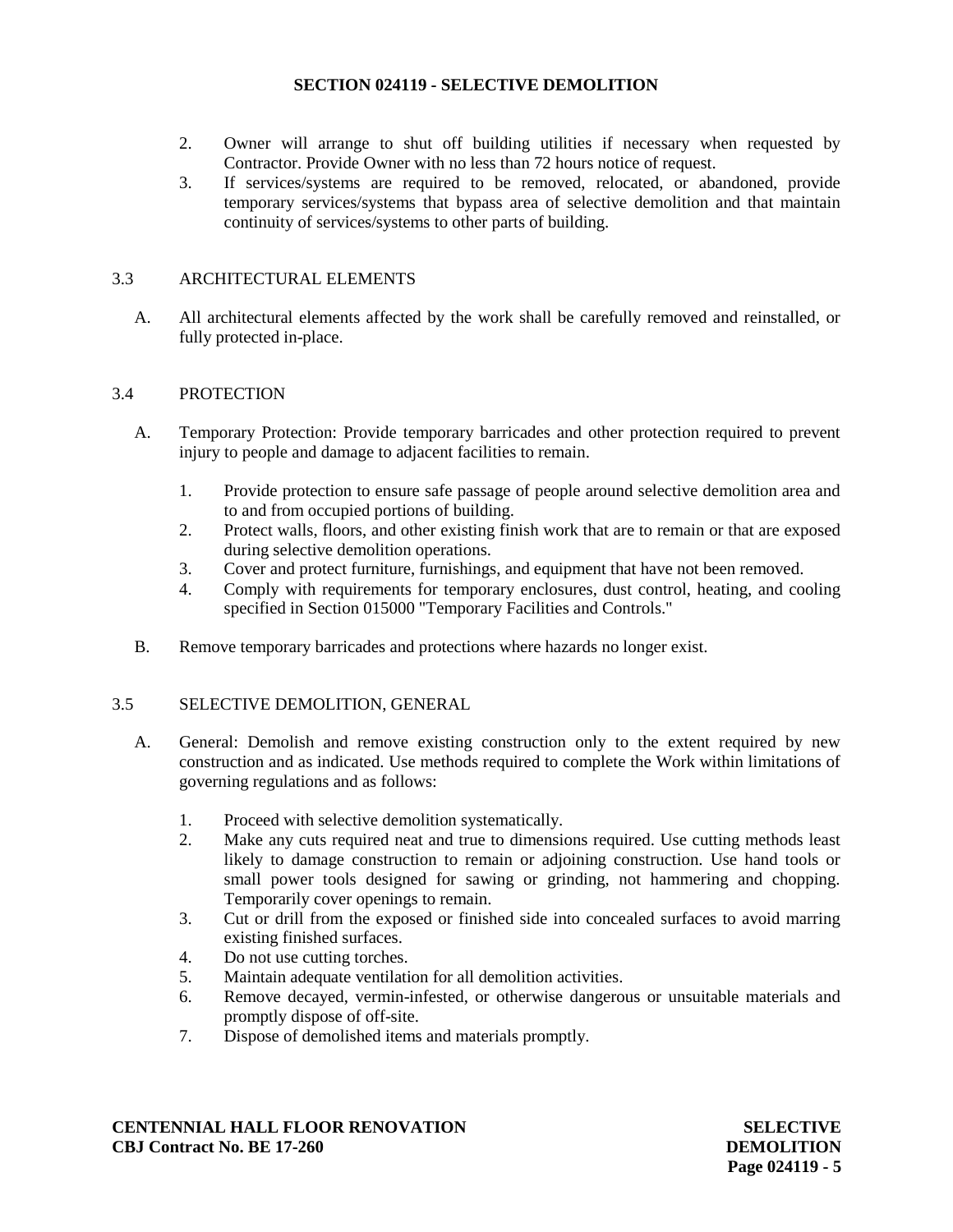- B. Site Access and Temporary Controls: Conduct selective demolition and debris-removal operations to ensure minimum interference with roads, streets, walks, walkways, and other adjacent occupied and used facilities.
- C. Removed and Reinstalled Items:
	- 1. Clean and repair items to functional condition adequate for intended reuse.
	- 2. Temporarily support and protect in-place items which cannot be entirely removed.
	- 3. Protect items from damage during transport and storage.
	- 4. Reinstall items in or as close as possible to original location. Comply with installation requirements for new materials and equipment. Provide connections, supports, and miscellaneous materials necessary to make item functional for use indicated.
- D. Existing Items to Remain: Protect construction indicated to remain against damage and soiling during selective demolition. When permitted by Architect, items may be removed to a suitable, protected storage location during selective demolition, cleaned and reinstalled in their original locations after selective demolition operations are complete.

## 3.6 SELECTIVE DEMOLITION PROCEDURES

- A. Use methods which will not damage materials or elements intended to remain.
- B. Do not use solvents of any kind for selective demolition activities.

# 3.7 DISPOSAL OF DEMOLISHED MATERIALS

- A. Remove demolition waste materials from Project site and dispose of them in an EPA-approved construction and demolition waste landfill acceptable to authorities having jurisdiction.
	- 1. Do not allow demolished materials to accumulate on-site.
	- 2. Remove and transport debris in a manner that will prevent spillage on adjacent surfaces and areas.
- B. Burning: Do not burn demolished materials.

# 3.8 CLEANING

A. Clean adjacent structures and improvements of dust, dirt, and debris caused by selective demolition operations. Return adjacent areas to condition existing before selective demolition operations began.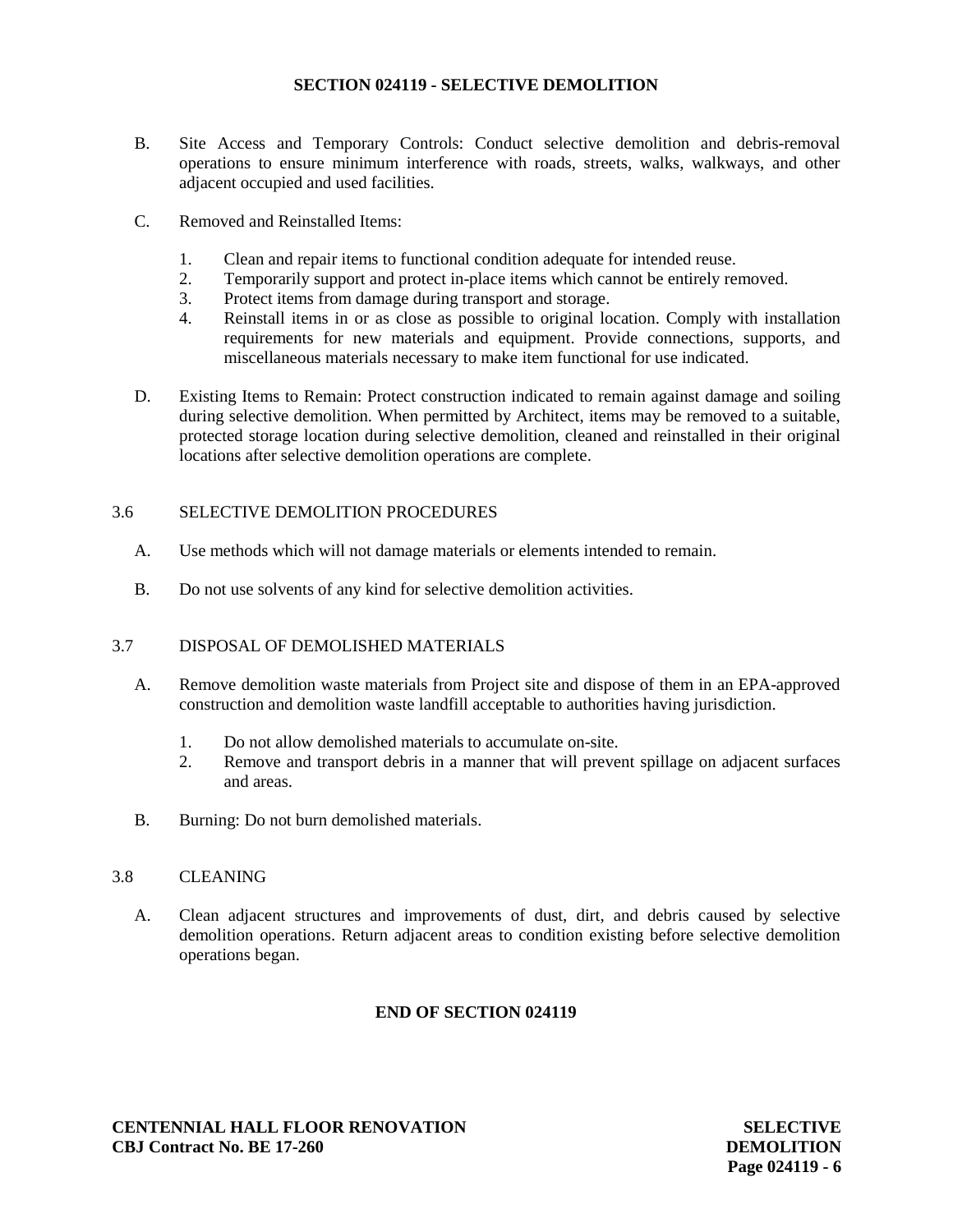# **PART 1 - GENERAL**

### 1.1 RELATED DOCUMENTS

- A. Drawings and general provisions of the Contract, including General and Supplementary Conditions and Division 01 Specification Sections, apply to this Section.
- B. Section 012100 "Allowances"
- C. Section 015000 "Temporary Facilities and Controls"
- D. Section 024119 "Selective Demolition"
- E. Section 097420 " Epoxy Coatings"

### 1.2 SUMMARY

A. Section includes: Concrete surface preparation, patching and filling of existing spalls, delaminations, cracks and control joints, and mortar for ramps.

### 1.3 ALLOWANCES AND UNIT PRICES

A. Allowances and Unit Prices are affected by this section for concrete patching and filling.

#### 1.4 ACTION SUBMITTALS

- A. Product Data: For each type of product and accessory.
- B. Samples: Of manufacture's full range of available colors for patching and filling compounds for Architect's selection.
- C. Manufacturer's written certification indicating suitability of product for intended application.
- D. Oualification Data: For Installer
	- 1. Evidence of a minimum of three projects similar in scale using the same methods and product(s) applied to existing slabs on grade.
- E. Sample Warranties:
	- 1. Manufacturer's written Material Warranty
	- 2. Contractor's written Installation and Workmanship Warranty

### **CENTENNIAL HALL FLOOR RENOVATION CBJ Contract No. BE 17-260**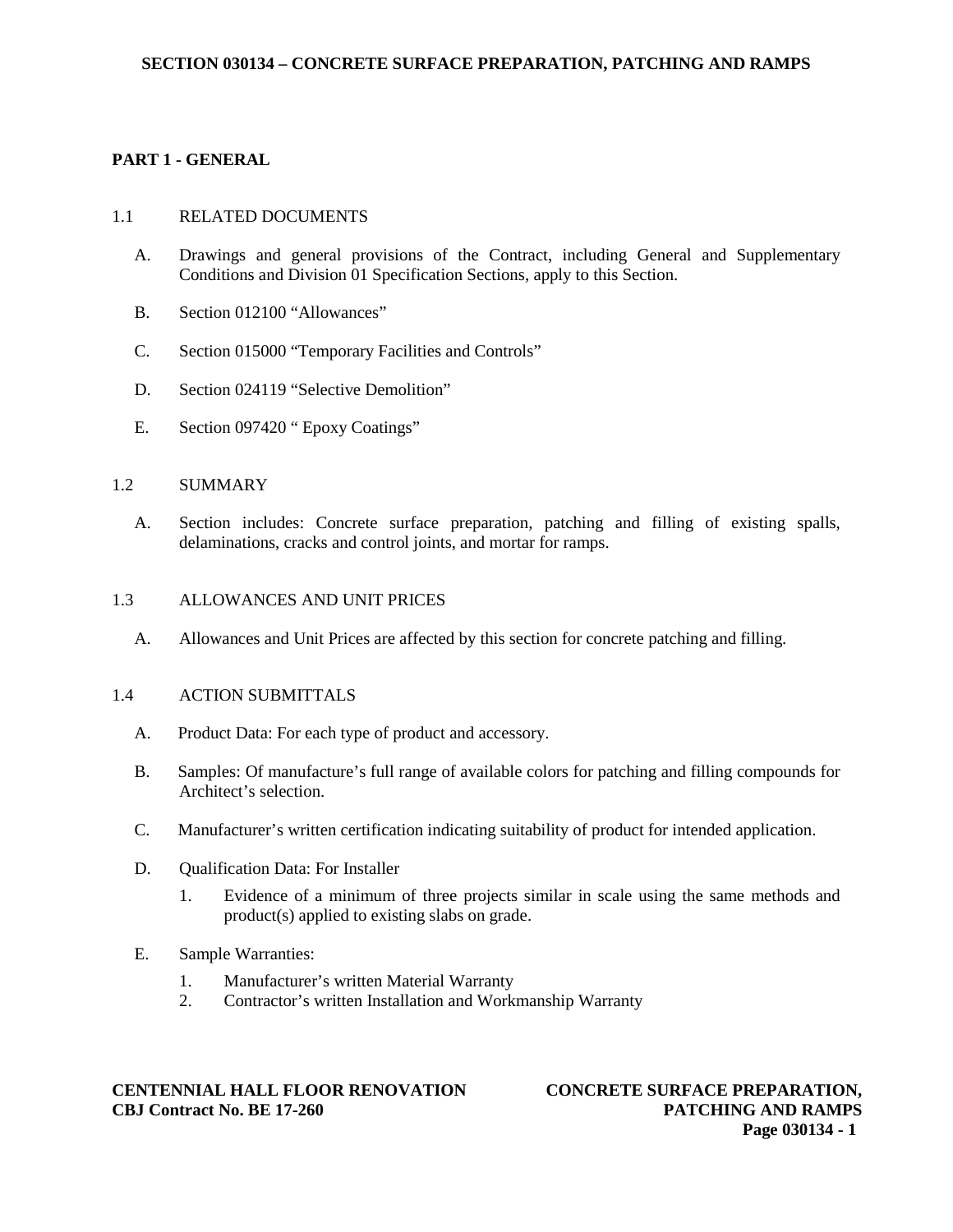- F. Close-Out Submittals
	- 1. Complete product data for Owner's file

# 1.5 PREINSTALLATION MEETING

A. Preinstallation Conference: Conduct conference at Project site with Owner, Architect, Installer General Contractor and Manufacturer's representative present. Allow a minimum of one hour.

## 1.6 MOCK-UP

- A. Mock-up: Prior to beginning overall substrate preparation, prepare a mock-up incorporating patching/filling compounds and finishing system.
	- 1. Acceptance: The Mock-up shall be subject to pre-installation and post installation testing. Mock-up installation shall be observed and evaluated by the Architect.
	- 2. The Owner's testing agency shall conduct all tests indicated and provide written test data to the Architect and Owner for review.
	- 3. Work to install the balance of the patching material and finish system shall not proceed until the mock-up has been reviewed and accepted in writing by the Owner and Architect.
	- 4. Should the Mock-up not be accepted due to observation and/or test identified material failure or unacceptable workmanship, at the Contractor's expense, all mock-up material shall be removed, the substrate re-prepared, and a new Mock-up shall be installed for review and acceptance.
	- 5. The Mock-up may be incorporated into the work if accepted by the Owner and Architect.
	- 6. See Section 097420 for additional requirements.

### 1.7 QUALITY ASSURANCE

- A. Installer Qualifications: Installer who can show evidence of successfully completing three projects of a similar scale with a similar product.
- B. Testing Agency Qualifications: An agency acceptable to the Owner and experienced in conducting the following tests:
	- 1. ASTM C 1583 Standard Test Method for Tensile Strength of Concrete Surfaces and the Bond Strength or Tensile Strength of Concrete Repair and Overlay Materials by Direct Tension (Pull-off Method)

# 1.8 WARRANTIES

- A. Manufacturers Material Warranty:
	- 1. Warranty against product defects resulting in inadequate bond to substrate, delamination, spalling and softness.

### **CENTENNIAL HALL FLOOR RENOVATION CBJ Contract No. BE 17-260**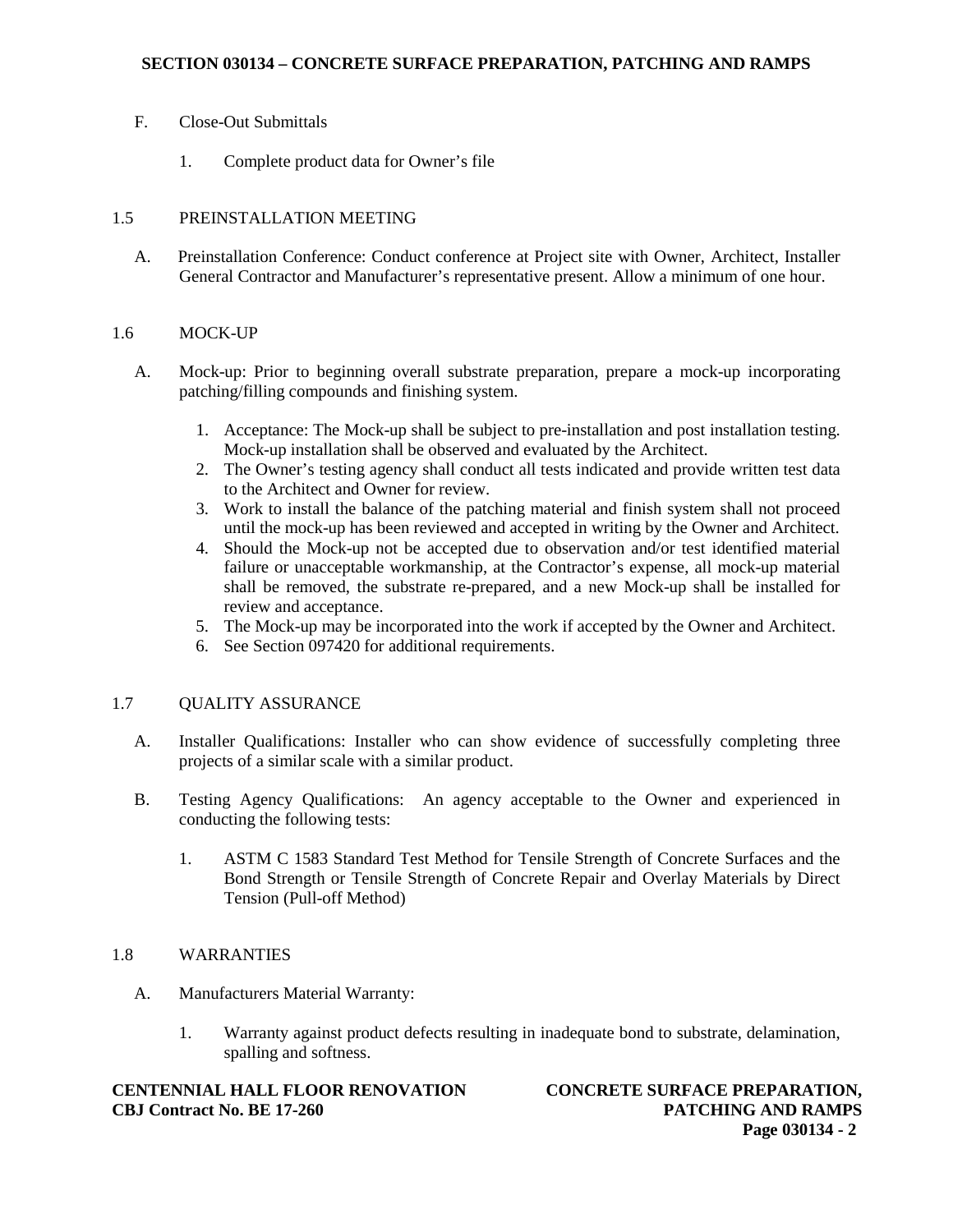## **SECTION 030134 – CONCRETE SURFACE PREPARATION, PATCHING AND RAMPS**

- 2. Term of Warranty: 5 years from date of substantial completion
- B. Contractor's Installation and Workmanship Warranty:
	- 1. Warranty against Installation and Workmanship defects resulting in inadequate bond to substrate; delamination; spalling; softness.
	- 2. Term of Warranty: 5 years from date of substantial completion

## 1.9 FIELD CONDITIONS

- A. Existing Conditions:
	- 1. Upon completion of Selective Demolition and Initial Surface Preparation, Architect shall sound test the entire existing slab surface with the Contractor present to identify and mark all areas of spalled and/or delaminating concrete. Sound testing shall be by the chain drag or other approved method.
	- 2. Upon completion of Selective Demolition and Initial Surface Preparation, Architect shall visually examine the entire existing slab surface with the Contractor present to identify and mark existing joints and cracks for which routing and filling are necessary.
	- 3. Upon completion of Final Surface Preparation the substrate shall be tested for Moisture Vapor Transmission Rate, Relative Humidity and alkalinity. Tests shall be performed by the Contractor and witnessed by the Architect. Tests shall be performed at the frequency required by the Manufacturer and results shall be reported to Owner and Architect for approval prior to application of any products to substrate.
- B. Environmental Limitations for Application: Comply with manufacturer's written instructions for substrate temperature, ventilation, ambient temperature and humidity, and other conditions affecting patching compound performance.
	- 1. Place patching compound only when ambient temperature and temperature of substrate are within range specified by manufacturer.

# **PART 2 - PRODUCTS**

# 2.1 EQUIPMENT

- A. Surface Preparation Equipment: Use equipment capable of removing deleterious materials including adhesives, coatings and deficient concrete which would inhibit the bond of patching compounds and the finish system, and capable of providing an acceptably flat, smooth surface. Equipment includes:
	- 1. Mechanical grinding equipment:
		- a. Capable of removing weak concrete and micro-fractured concrete surfaces.
		- b. Capable of grinding existing surface to a suitably flat, smooth condition for application of the finish system.

### **CENTENNIAL HALL FLOOR RENOVATION CBJ Contract No. BE 17-260**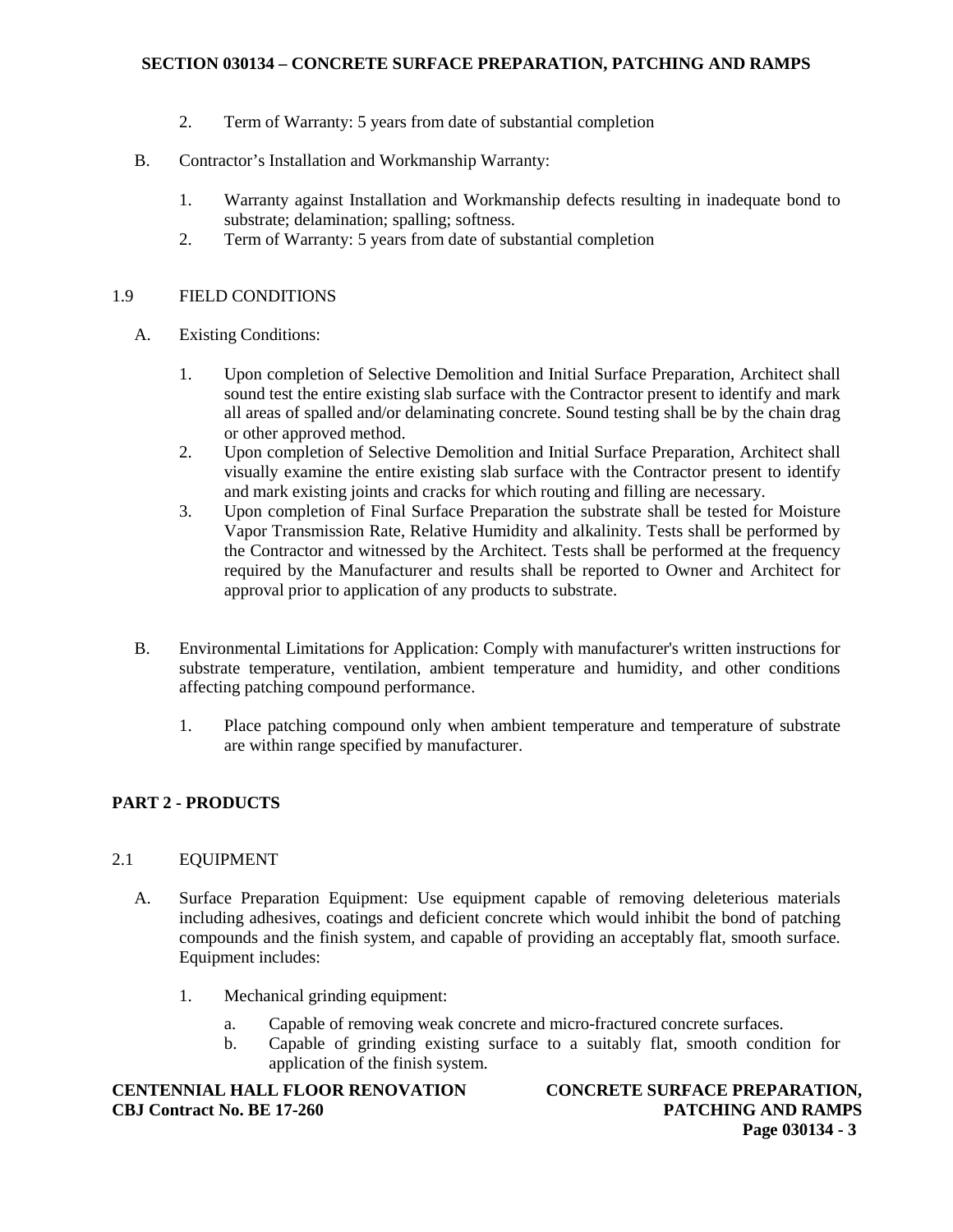## **SECTION 030134 – CONCRETE SURFACE PREPARATION, PATCHING AND RAMPS**

- c. Shall have dust collection system.
- d. Shall have oil trap.
- 2. Blast cleaning equipment:
	- a. High pressure abrasive blasting equipment capable of removing adhesives, coatings and laitance. Shall be capable of roughening concrete surface to required amplitude/porosity for bond of patching compounds and finish system.
	- b. Shall have oil trap.

## 2.2 PATCHING AND FILLING COMPOUNDS

- A. Patching Compound: High strength, high-bond, trowlable low viscosity urethane with integral color and field aggregate patching compound capable of a feathered edge to full slab-depth patches and compatible with all finish system components.
	- 1. Metzger/McGuire Rapid Refloor XP
	- 2. Color: As selected by Architect from Manufacturer's full range. Contractor shall submit manufacturer's physical samples for selection.
- B. Semi-Rigid Epoxy Filler, for use in all existing cracks and joints in excess of 30mils in width and compatible with all finish system components.
	- 1. Metzger/McGuire MM80 or approved equal
	- 2. Color: As selected by Architect from Manufacturer's full range. Contractor shall submit manufacturer's physical samples for selection.

### 2.3 MORTAR FOR RAMPS

A. Ardex ERM Exterior Ramping Mortar, min. 8000psi.

### 2.4 FINISH SYSTEMS

A. See Section 097420 "Epoxy Coatings".

### 2.5 ACCESSORIES

A. Corrosion-Resistant Coating: Recommended in writing by manufacturer for treating any metal materials in substrate which will be in contact with overlay materials.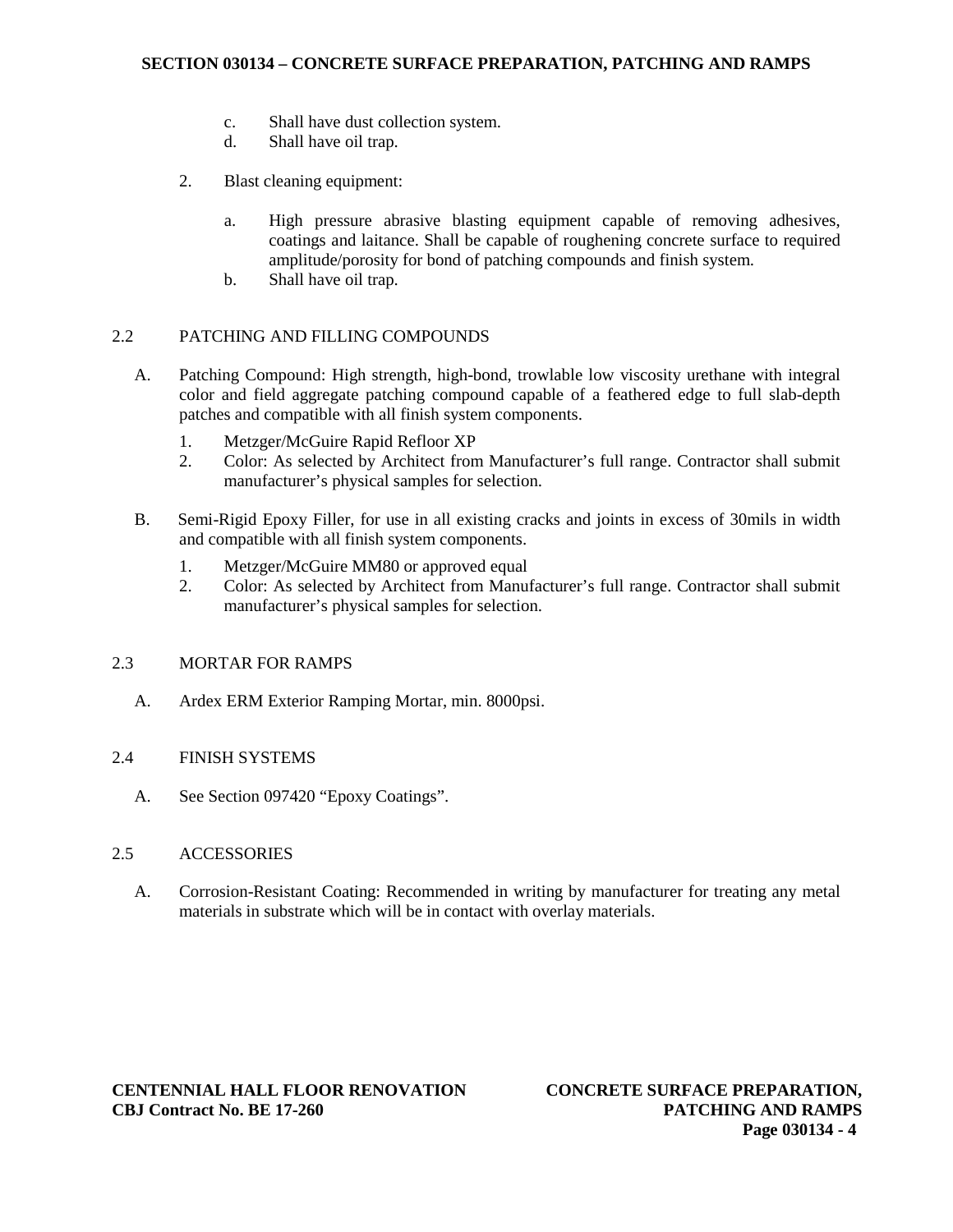### **PART 3 - EXECUTION**

#### 3.1 EXAMINATION

- A. Examine substrates, with Manufacturer and Installer present, for conditions affecting performance of the Work.
	- 1. The Contractor shall provide the finish system manufacturer's written evaluation and certification of the surface preparation, indicating its suitability for application of the finish system as a condition of the manufacturer's provision of the Material Warranty.
	- 2. The Contractor shall provide the Contractor's own evaluation and certification of the surface preparation, indicating its suitability for application of the patching compound and finish system as a condition of the Contractor's provision of the Installation and Workmanship Warranty.
- B. Proceed with application only after unsatisfactory conditions have been corrected.

### 3.2 SURFACE PREPARATION – GENERAL

A. Where product manufacturer's recommendations for surface preparation are given, they will be compared to the requirements of this specification and the most stringent will govern.

### 3.3 INITIAL SURFACE PREPARATION

- A. Slab Shot Blasting and Grinding
	- 1. The entire existing concrete slab surface shall be subjected to grinding to remove existing adhesive residue and any weak concrete at the surface, including any micro-fractured concrete, to thoroughly clean the existing concrete surface, and to create a suitably flat and smooth surface for application of the finish system. Any areas determined by the Architect to be inaccessible to mechanical equipment shall be thoroughly blast cleaned with hand-held equipment. Upon completion of grinding, the concrete surface shall be entirely free of all laitance, adhesive, residue and any other foreign material which could inhibit the bond of patching compounds and the finish system.
	- 2. If required to achieve the necessary surface roughness and porosity required for the bonding of the finish system, the ground surface shall be abrasive blasted.

### 3.4 TESTING OF INITIAL SURFACE PREPARATION

- A. Substrate Pull-Off Testing: Surface pull-off testing will be required.
	- 1. Initial Testing:
		- a. During start-up of the blasting and grinding process, the Architect will evaluate the method(s). A trial area, minimum 50 square feet shall be established and blasted/ground. Six pull-off tests shall conducted. The average of the six tests shall

**CENTENNIAL HALL FLOOR RENOVATION CBJ Contract No. BE 17-260**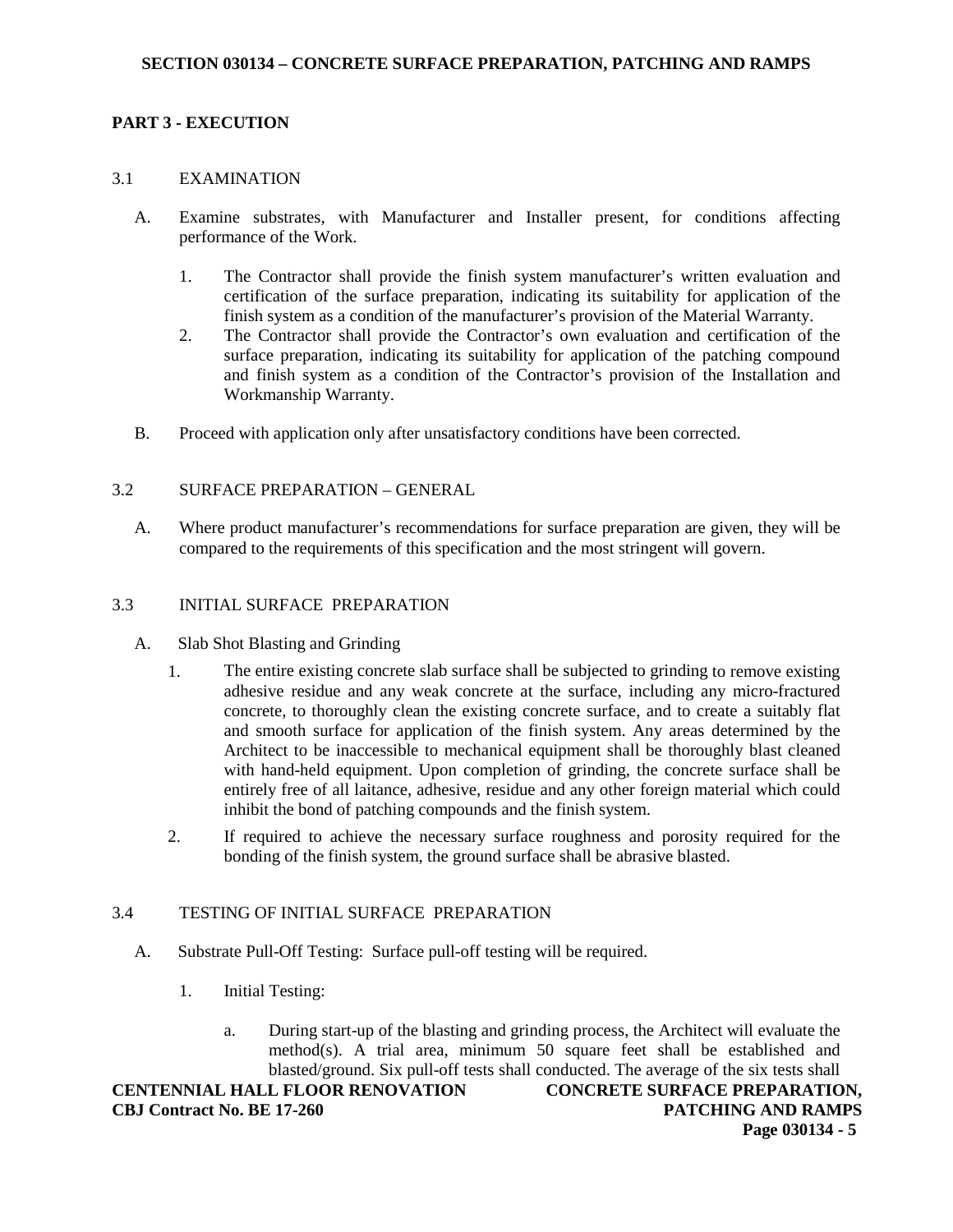### **SECTION 030134 – CONCRETE SURFACE PREPARATION, PATCHING AND RAMPS**

be a minimum of 250 psi and each individual test shall have a minimum strength of 200 psi. If the criteria are not met, the Contractor shall adjust the method(s). Initial testing will be repeated until satisfactory results are attained.

b. Once an acceptable method is established, it shall be continued for the balance of the work. The Contractor may, with the permission of the Architect, change the surface preparation method, in which case, additional initial testing will be required.

# 3.5 SLAB SURFACE DEFICIENCY, JOINT AND CRACK INDENTIFCATION, PATCHING AND FILLING

- A. After initial surface preparation, the slab surface shall be sound tested for any remaining loose, spalled and delaminating concrete, and shall be visually inspected for joints and cracks. Testing and identification of deficiencies shall be conducted by the Architect with the Contractor present.
- B. Identified areas of remaining deficient concrete shall be removed by chipping and bushing to sound concrete and blasted to clean and roughen. Any exposed reinforcing steel or other embedded ferrous items shall be shot/abrasive blasted to bright metal and coated with a corrosion preventing coating. Patch areas shall be surface saturated if required by patch material manufacture. Patch areas shall be filled using approved patching material. Patch material shall be thoroughly consolidated. Patch surfaces shall be roughened with a wire brush prior to initial set of material, and patches shall be cured in strict accordance with patch material manufacturer's instructions.
- C. Identified joints and cracks shall be filled using approved filler material.

#### 3.6 FINAL SURFACE PREPARATION

- A. Final surface preparation shall include the cleaning of all dust, debris and concrete fines from the existing slab surface and from all adjacent areas to avoid cross contamination.
- B. All dust, debris and concrete fines resulting from the surface preparation shall be confined and shall be immediately and thoroughly removed from all areas of accumulation. If concrete placement does not follow immediately after the final cleaning, the area shall be carefully protected with wall-anchored white polyethylene sheeting.

### 3.7 INSTALLATION OF MORTAR RAMPS

A. Install mortar ramps in accordance with contract drawings and manufacturer's installation instructions.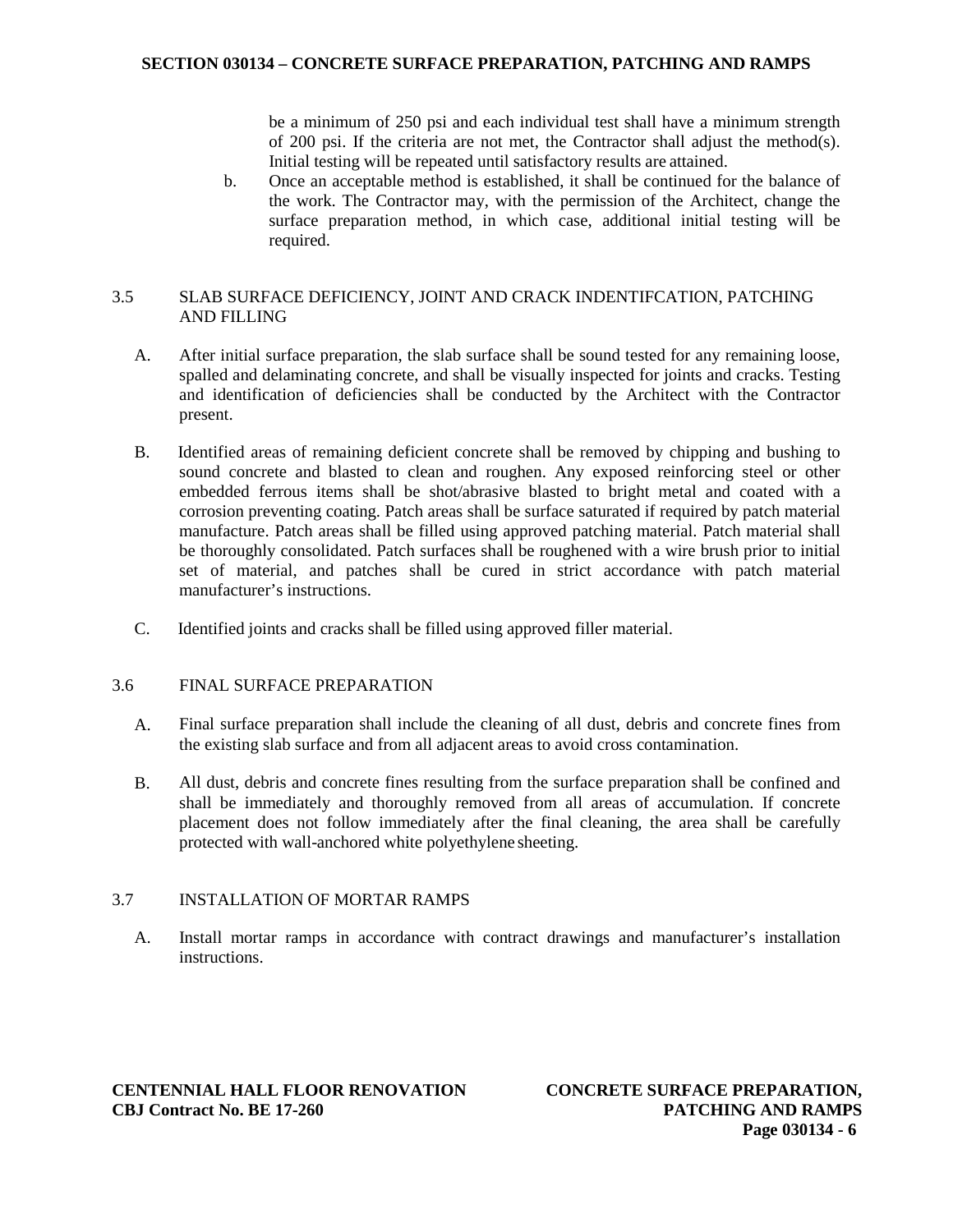### **SECTION 030134 – CONCRETE SURFACE PREPARATION, PATCHING AND RAMPS**

# 3.8 PROTECTION

A. Protect prepared surface including patched and filled areas and ramps from contamination, staining, wettinig and concentrated loads for remainder of construction period.

# **END OF SECTION 030134**

**CENTENNIAL HALL FLOOR RENOVATION CBJ Contract No. BE 17-260**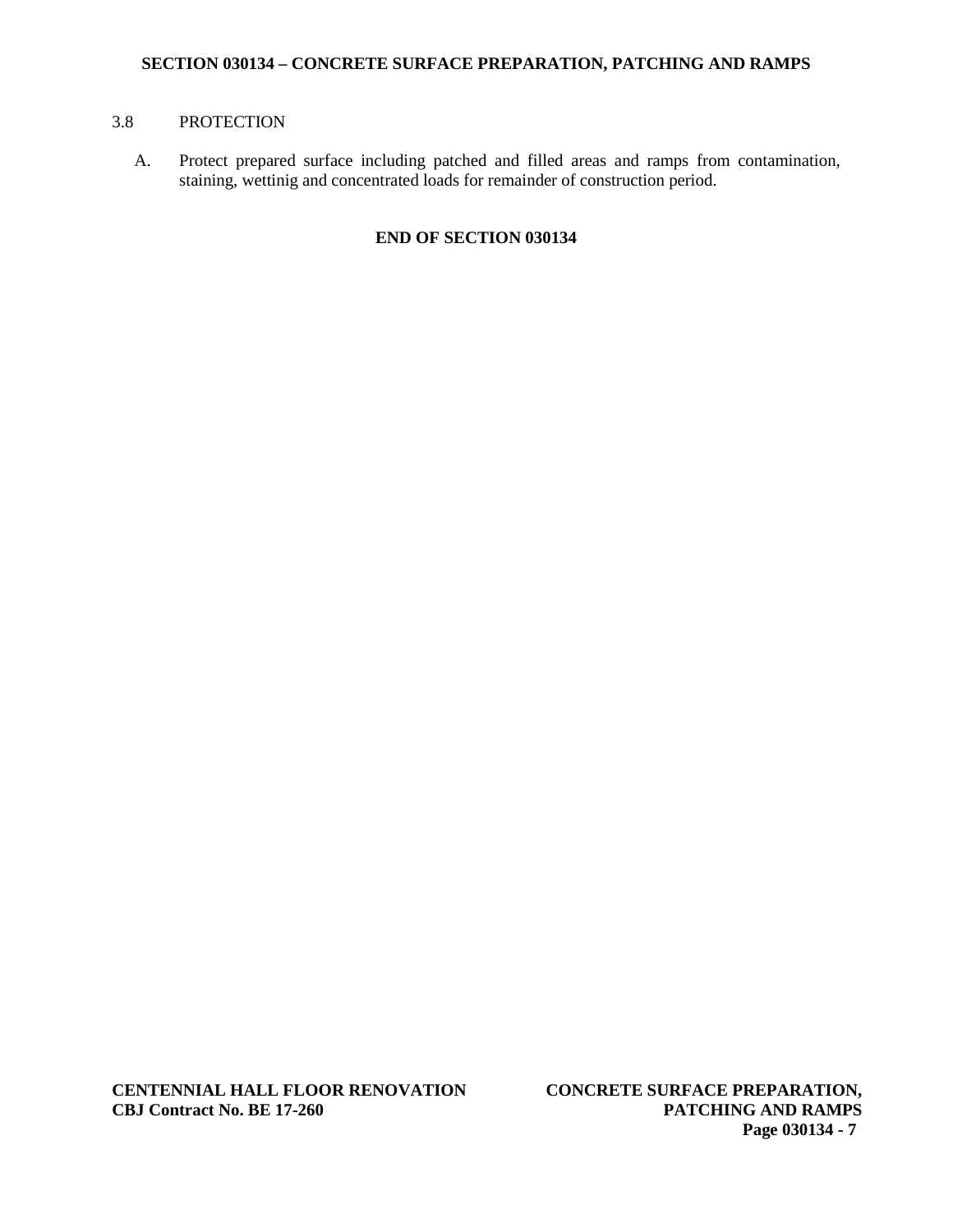### **SECTION 097420 – EPOXY FINISH SYSTEM**

#### **PART 1 GENERAL**

#### 1.1 SUMMARY

- A. Section includes:
	- 1. Moisture vapor emission testing.
	- 2. Surface preparation.<br>3. Joint treatment.
	- 3. Joint treatment.<br>4. Furnishing and i
	- 4. Furnishing and installation of epoxy base and chemical resistant polyurethane floor system.
- B. Related Sections:
	- 1. Section 013000 Administrative Requirements
	- 2 . Section 030134 Concrete Surface Preparation, Patching and Ramps
		- a. Patching compounds, fillers and ramp mortars shall be fully cured, be structurally sound and have a smooth, uniform, but suitably roughened surface.
		- b. Surface shall be straight and level with the permissible degree of tolerance of maximum 1/8" in 10'-0" in any direction.
		- c. No curing compounds or surface contaminants shall have been used in placing patching compounds, fillers or ramp mortars.

### 1.2 SYSTEM DESCRIPTION

- A. The finish system shall consist of a pigmented epoxy base coat and a clear polyurethane finish coat. Total dry film thickness shall be 20 mils.
- B. Finished flooring system shall have the following performance characteristics:
	- 1. Gloss (60 degrees): 50-60
	- 2. Hardness (sward): 30
	- 3. Tabor Abrasion: (1000 gm load, 1000 cycles, CS-17 wheel): 18 mg loss.
	- 4. Flexibility (ASTM D-222): Passes 1/8 inch.
	- 5. Impact Resistance (ASTM D-2794): Passes 160 inch-pounds direct and reverse.
- C. Chemical Resistance: (ASTM D-1308 7-day exposure) Unaffected by the following:
	- 1. Brake Fluid
	- 2. Skydrol B-4
	- 3. Gasoline
	- 4. Hydraulic Fluid #83282
	- 5. Mineral Spirits
	- 6. Xylene
	- 7. 50% Sodium Hydroxide
	- 8. 25% Hydrochloric Acid
	- 9. 25% Sulphuric Acid

**CENTENNIAL HALL FLOOR RENOVATION CBJ Contract No. BE 17-260**

**EPOXY FINISH SYSTEM Page 097420 - 1**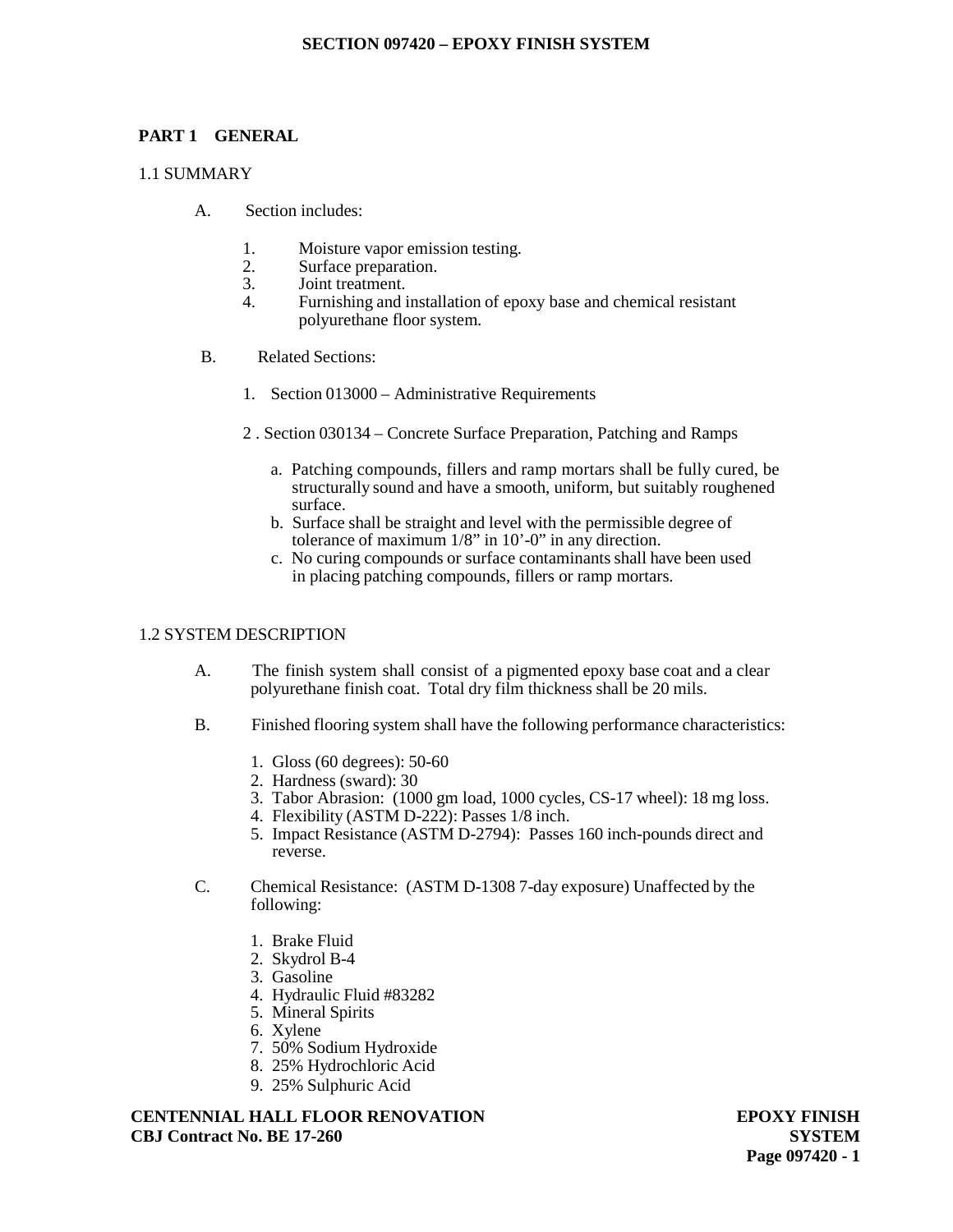## **SECTION 097420 – EPOXY FINISH SYSTEM**

# 1.3 SUBMITTALS

- A. Submit manufacturer's product data for all products.
- B. Submit epoxy material manufacturers' project specific written certifications that the finish flooring system is fully compatible with the substrate to which it will be applied and suitable for the intended use.
- C. Submit manufacturer's physical samples showing epoxy pigment color choices.
- D. Prior to commencing work, installer shall prepare a mock-up onsite of the finish system for the project showing actual color and thickness. The mock-up shall serve as a basis for comparison throughout the duration of the work. See 1.5 below.

# 1.4 PREINSTALLATION MEETINGS

A. Preinstallation Conference: Conduct conference at Project site with Owner, Architect, Installer, General Contractor and Manufacturer's representative present. Allow a minimum of two hours.

# 1.5 MOCK-UP

- A. Mock-up: During start-up of initial surface preparation work as described in Section 030134, prepare a mock-up incorporating all layers of the finish flooring system. The Mock-up shall be installed where directed by the Architect. The Mock-up shall be installed using methods and sequences identical to those intended for use in installation of the balance of the finish flooring system.
- B. Acceptance: Mock-up installation shall be observed and evaluated by the Architect and stain and finish floor system manufacturer.
	- 1. The Contractor shall provide the finish flooring manufacturer's written evaluation and certification of the Mock-up, indicating the quality of the material and workmanship as a condition of the manufacturer's provision of the Material Warranty.
	- 2. Work to install the balance of the finish flooring system shall not proceed until the manufacturer's written evaluation has been reviewed and accepted in writing by the Owner and Architect.
	- 3. Should the Mock-up not be accepted due to observation identified material failure or unacceptable workmanship, at the Contractor's expense, all mock-up material shall be removed, the substrate re-prepared and a new Mock-up shall be installed for review and acceptance.
	- 4. The Mock-up may be incorporated into the work if accepted by the Owner and Architect.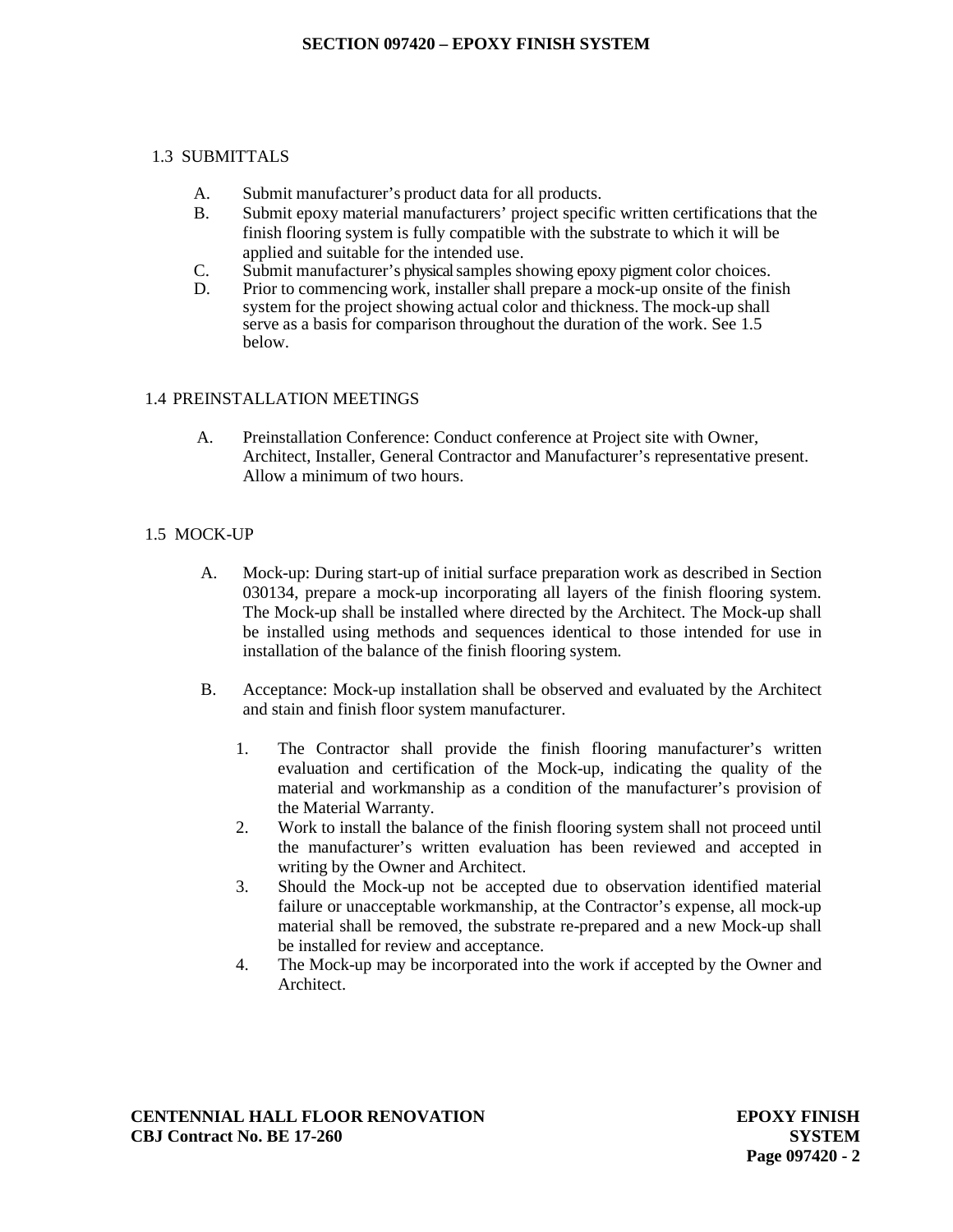# 1.6 QUALITY ASSURANCE

- A. All material used in this system shall be manufactured by a single manufacturer to ensure compatibility and proper bonding.
- B. Applicator must have a minimum of 3 years experience in installing epoxy flooring systems and be certified by the manufacturer.
- C. All work shall be performed in strict accordance with the manufacturer's written instructions.

# 1.7 DELIVERY, STORAGE AND HANDLING

A. All material shall be delivered to the jobsite in unopened containers clearly labeled by the manufacturer and stored in a dry location at a minimum of 65 degrees F.

### 1.8 WARRANTY

- A. Manufacturer shall guarantee that his materials are free from defects and comply with published specifications.
- B. Applicator shall warranty against faulty workmanship and against product application failure including delamination, discoloration, clouding or blistering.
	- 1. Term of Warranty: 5 years from date of substantial completion.

# **PART 2 PRODUCTS**

# 2.1 MANUFACTURERS

A. Resin materials shall be supplied by Arizona Polymer Flooring Inc., Glendale, AZ (800)562-4921, and as distributed by Industrial Coatings & Sealants, Mukilteo, WA (425)742-5693.

# 2.2 MATERIALS

- A. Base Coat: 100 percent by volume solids epoxy:
	- 1. APF Vapor Solve 100 Epoxy
- C. Finish Coat: 90 percent volume solids, three-component, aliphatic chemical resistant polyurethane:
	- 1. APF Polyurethane 325, clear

# **PART 3 EXECUTION**

- 3.1 EXAMINATION
	- A. Verification of Conditions:
		- 1. Inspect surfaces to receive finish system.
		- 2. Conduct calcium chloride moisture vapor emission testing according to ASTM 1869-04. If test reading is above three pounds, consult Architect and Manufacturer before proceeding.

**CENTENNIAL HALL FLOOR RENOVATION CBJ Contract No. BE 17-260**